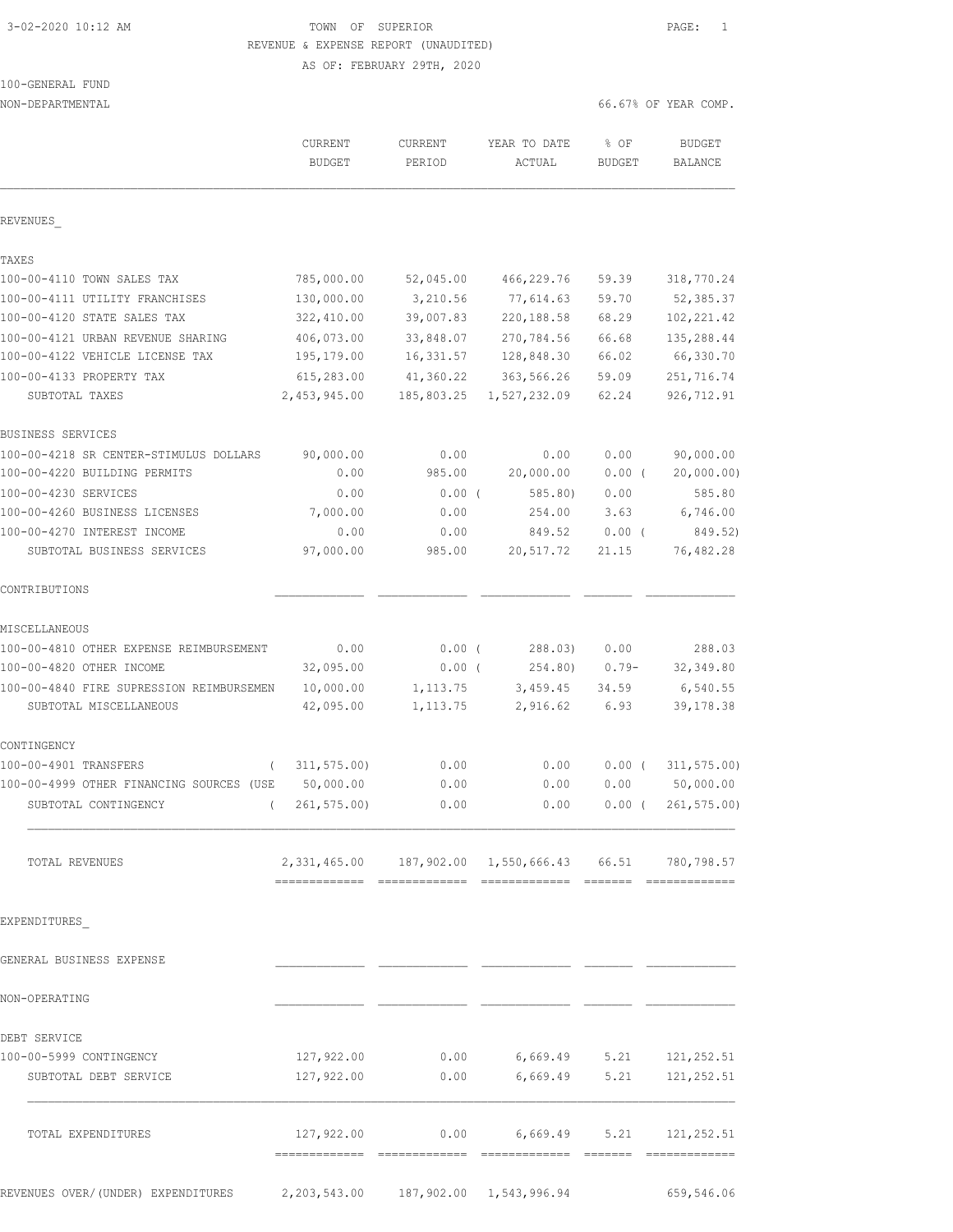|                                             | REVENUE & EXPENSE REPORT (UNAUDITED) |                            |                |                 |                      |
|---------------------------------------------|--------------------------------------|----------------------------|----------------|-----------------|----------------------|
|                                             |                                      | AS OF: FEBRUARY 29TH, 2020 |                |                 |                      |
| 100-GENERAL FUND                            |                                      |                            |                |                 |                      |
| MAYOR AND COUNCIL                           |                                      |                            |                |                 | 66.67% OF YEAR COMP. |
|                                             | <b>CURRENT</b>                       | <b>CURRENT</b>             | YEAR TO DATE   | % OF            | <b>BUDGET</b>        |
|                                             | <b>BUDGET</b>                        | PERIOD                     | ACTUAL         | <b>BUDGET</b>   | <b>BALANCE</b>       |
|                                             |                                      |                            |                |                 |                      |
| EXPENDITURES                                |                                      |                            |                |                 |                      |
| PERSONEL                                    |                                      |                            |                |                 |                      |
| SUPPLIES                                    |                                      |                            |                |                 |                      |
| 100-01-5299 OPERATING SUPPLIES              | 0.00                                 | 0.00                       | 771.43         | $0.00$ (        | 771.43)              |
| SUBTOTAL SUPPLIES                           | 0.00                                 | 0.00                       | 771.43         | 0.00(           | 771.43)              |
| UTILITIES                                   |                                      |                            |                |                 |                      |
| 100-01-5350 TELEPHONE                       | 4,500.00                             | 208.36                     | 2,195.42 48.79 |                 | 2,304.58             |
| SUBTOTAL UTILITIES                          | 4,500.00                             | 208.36                     | 2,195.42       | 48.79           | 2,304.58             |
| GENERAL BUSINESS EXPENSE                    |                                      |                            |                |                 |                      |
| 100-01-5410 ADVERTISING                     | 0.00                                 | 0.00                       |                | 2,804.78 0.00 ( | 2,804.78             |
| 100-01-5420 DUES & SUBSCRIPTIONS            | 7,000.00                             | 0.00                       | 6,586.00       | 94.09           | 414.00               |
| 100-01-5425 CONFERENCES & TRAINING          | 2,000.00                             | 80.00                      | 5,240.26       |                 | 262.01 ( 3,240.26)   |
| 100-01-5430 PRINTING                        | 0.00                                 | 0.00                       | 183.52         | $0.00$ (        | 183.52)              |
|                                             | 8,000.00                             | 0.00                       | 941.99         | 11.77           | 7,058.01             |
| SUBTOTAL GENERAL BUSINESS EXPENSE           | 17,000.00                            | 80.00                      | 15,756.55      | 92.69           | 1,243.45             |
|                                             |                                      |                            |                |                 |                      |
| 100-01-5550 OTHER PROFESSIONAL SERVICES     | 0.00                                 | 0.00                       | 3,680.86       |                 | $0.00$ ( 3,680.86)   |
| SUBTOTAL PROFESSIONAL SERVICES              | 0.00                                 | 0.00                       | 3,680.86       | $0.00$ (        | 3,680.86             |
| 100-01-5470 TRAVEL<br>PROFESSIONAL SERVICES |                                      |                            |                |                 |                      |

3-02-2020 10:12 AM TOWN OF SUPERIOR PAGE: 2

 TOTAL EXPENDITURES 21,500.00 288.36 22,404.26 104.21 ( 904.26) ============= ============= ============= ======= ============= REVENUES OVER/(UNDER) EXPENDITURES (21,500.00)(288.36)(22,404.26) 904.26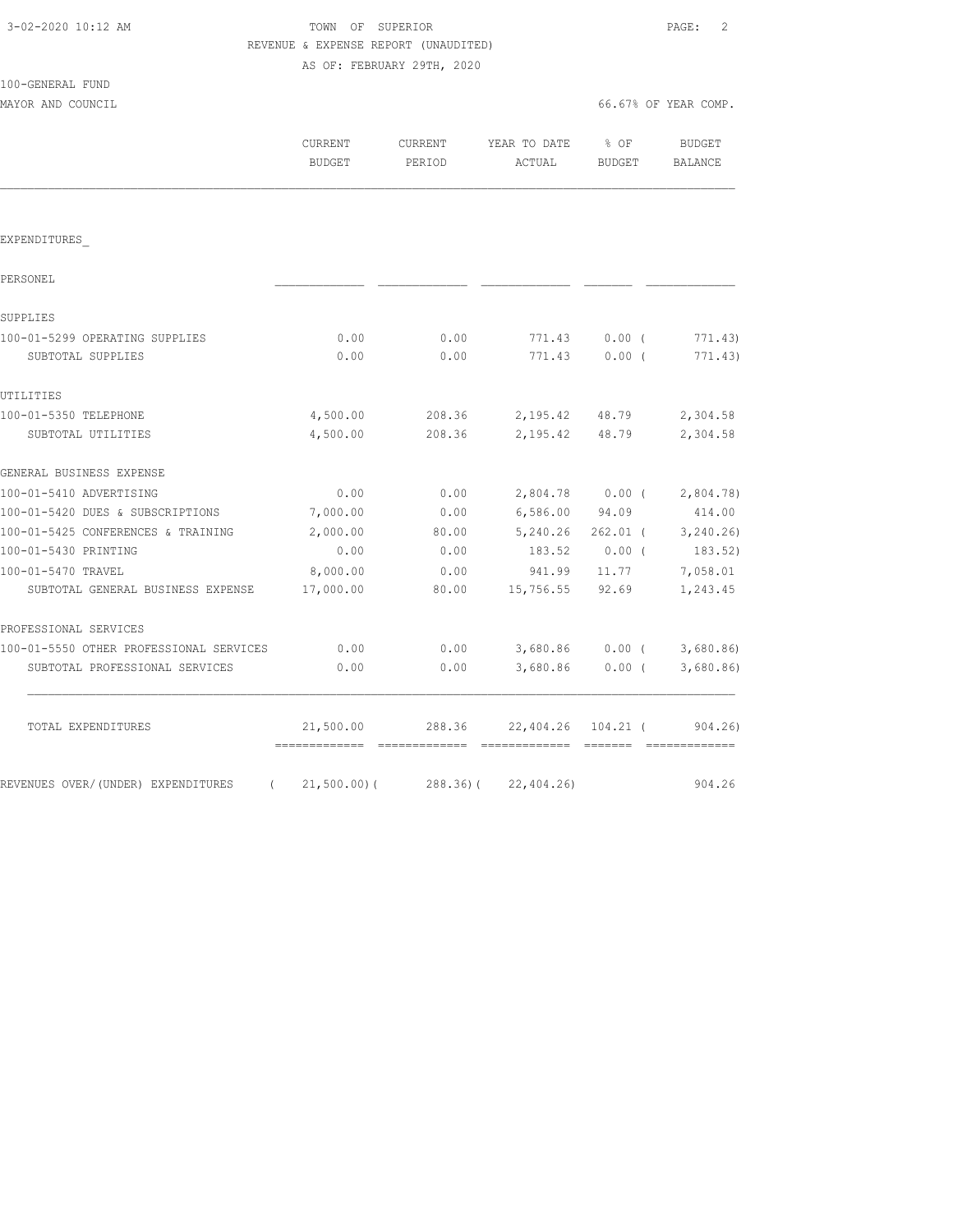100-GENERAL FUND

 3-02-2020 10:12 AM TOWN OF SUPERIOR PAGE: 3 REVENUE & EXPENSE REPORT (UNAUDITED) AS OF: FEBRUARY 29TH, 2020

| TOWN MANAGER                                                                       |                          |                   |                                               | 66.67% OF YEAR COMP. |                                 |
|------------------------------------------------------------------------------------|--------------------------|-------------------|-----------------------------------------------|----------------------|---------------------------------|
|                                                                                    | CURRENT<br><b>BUDGET</b> | CURRENT<br>PERIOD | YEAR TO DATE<br>ACTUAL                        | % OF<br>BUDGET       | <b>BUDGET</b><br><b>BALANCE</b> |
|                                                                                    |                          |                   |                                               |                      |                                 |
| EXPENDITURES                                                                       |                          |                   |                                               |                      |                                 |
| PERSONEL                                                                           |                          |                   |                                               |                      |                                 |
| 100-02-5100 SALARIES                                                               | 71,482.00                | 2,464.95          | 39,439.20                                     | 55.17                | 32,042.80                       |
| 100-02-5151 FICA                                                                   | 4,432.00                 | 152.83            | 2,445.28                                      | 55.17                | 1,986.72                        |
| 100-02-5152 MEDICARE                                                               | 1,036.00                 | 35.74             | 571.84                                        | 55.20                | 464.16                          |
| 100-02-5153 STATE UNEMPLOYMENT                                                     | 49.00                    | 7.96              | 52.83                                         | $107.82$ (           | 3.83)                           |
| 100-02-5154 WORKERS COMP INSURANCE                                                 | 205.00                   | 0.00              | 0.00                                          | 0.00                 | 205.00                          |
| 100-02-5161 ARIZONA STATE RETIREMENT                                               | 8,535.00                 | 298.51            | 4,776.16                                      | 55.96                | 3,758.84                        |
| 100-02-5162 LIFE INSURANCE                                                         | 64.00                    | 6.70              | 53.60                                         | 83.75                | 10.40                           |
| 100-02-5163 HEALTH INSURANCE                                                       | 14,867.00                | 1,373.72          | 12,363.48                                     | 83.16                | 2,503.52                        |
| 100-02-5164 DENTAL INSURANCE                                                       | 296.00                   | 31.58             | 252.64                                        | 85.35                | 43.36                           |
| SUBTOTAL PERSONEL                                                                  | 100,966.00               | 4,371.99          | 59,955.03                                     | 59.38                | 41,010.97                       |
| SUPPLIES                                                                           |                          |                   |                                               |                      |                                 |
| 100-02-5299 OPERATING SUPPLIES                                                     | 0.00                     | 28.03             | 399.64                                        | 0.00(                | 399.64)                         |
| SUBTOTAL SUPPLIES                                                                  | 0.00                     | 28.03             | 399.64                                        | $0.00$ (             | 399.64)                         |
| UTILITIES                                                                          |                          |                   |                                               |                      |                                 |
| 100-02-5350 TELEPHONE                                                              | 0.00                     | 28.76             | 539.42                                        | $0.00$ (             | 539.42)                         |
| SUBTOTAL UTILITIES                                                                 | 0.00                     | 28.76             | 539.42                                        | $0.00$ (             | 539.42)                         |
| GENERAL BUSINESS EXPENSE                                                           |                          |                   |                                               |                      |                                 |
| 100-02-5420 DUES & SUBSCRIPTIONS                                                   | 0.00                     | 0.00              | 230.00                                        | $0.00$ (             | 230.00)                         |
| 100-02-5425 CONFERENCE & TRAINING                                                  | 4,000.00                 | 0.00              | 3,426.83                                      | 85.67                | 573.17                          |
| 100-02-5470 TRAVEL                                                                 | 1,000.00                 | 0.00              | 0.00                                          | 0.00                 | 1,000.00                        |
| SUBTOTAL GENERAL BUSINESS EXPENSE                                                  | 5,000.00                 | 0.00              | 3,656.83                                      | 73.14                | 1,343.17                        |
| REPAIR/MAINTENANCE                                                                 |                          |                   |                                               |                      |                                 |
| 100-02-5641 VEHICLE FUEL                                                           | 0.00                     | 0.00              |                                               | 296.35 0.00 (        | 296.35)                         |
| SUBTOTAL REPAIR/MAINTENANCE                                                        | 0.00                     |                   | $0.00$ 296.35 $0.00$ (                        |                      | 296.35)                         |
| DEBT SERVICE                                                                       |                          |                   |                                               |                      |                                 |
| TOTAL EXPENDITURES                                                                 |                          |                   | 105,966.00 4,428.78 64,847.27 61.20 41,118.73 |                      |                                 |
| REVENUES OVER/(UNDER) EXPENDITURES (105,966.00) (4,428.78) (64,847.27) (41,118.73) |                          |                   |                                               |                      |                                 |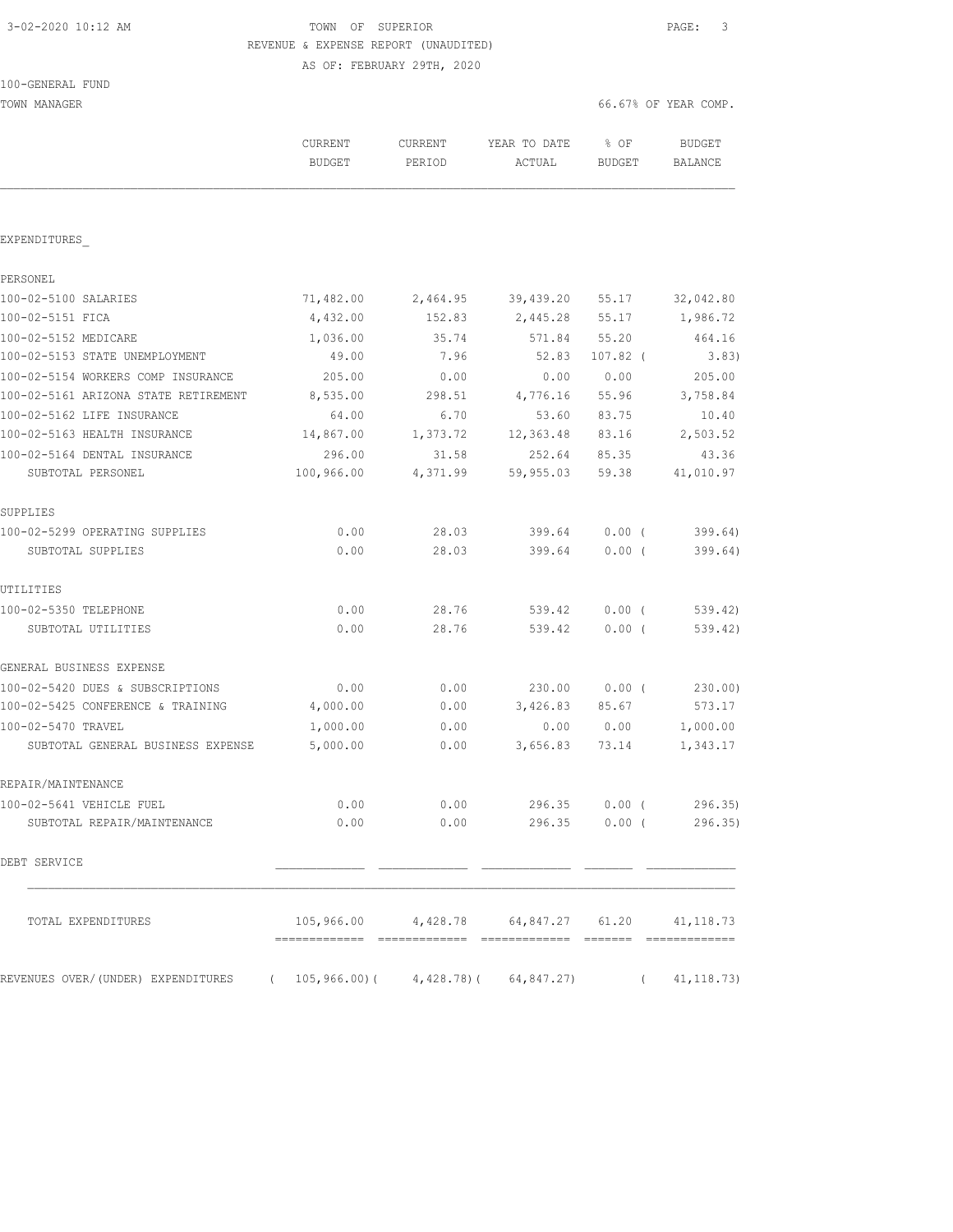| 3-02-2020 10:12 AM             |                                      | TOWN OF SUPERIOR           |                                                    |                       | PAGE: 4              |
|--------------------------------|--------------------------------------|----------------------------|----------------------------------------------------|-----------------------|----------------------|
|                                | REVENUE & EXPENSE REPORT (UNAUDITED) |                            |                                                    |                       |                      |
|                                |                                      | AS OF: FEBRUARY 29TH, 2020 |                                                    |                       |                      |
| 100-GENERAL FUND               |                                      |                            |                                                    |                       |                      |
| TOWN ATTORNEY                  |                                      |                            |                                                    |                       | 66.67% OF YEAR COMP. |
|                                | CURRENT                              |                            | CURRENT YEAR TO DATE % OF BUDGET                   |                       |                      |
|                                | BUDGET                               | PERIOD                     |                                                    | ACTUAL BUDGET BALANCE |                      |
|                                |                                      |                            |                                                    |                       |                      |
|                                |                                      |                            |                                                    |                       |                      |
|                                |                                      |                            |                                                    |                       |                      |
| EXPENDITURES                   |                                      |                            |                                                    |                       |                      |
| PERSONEL                       |                                      |                            |                                                    |                       |                      |
| SUPPLIES                       |                                      |                            |                                                    |                       |                      |
|                                |                                      |                            |                                                    |                       |                      |
| PROFESSIONAL SERVICES          |                                      |                            |                                                    |                       |                      |
| 100-03-5540 LEGAL SERVICES     |                                      |                            | $63,000.00$ $0.00$ $43,213.62$ $68.59$ $19,786.38$ |                       |                      |
| SUBTOTAL PROFESSIONAL SERVICES | 63,000.00                            |                            | $0.00$ $43,213.62$ $68.59$                         |                       | 19,786.38            |
|                                |                                      |                            |                                                    |                       |                      |
| TOTAL EXPENDITURES             |                                      |                            |                                                    |                       |                      |
|                                |                                      |                            |                                                    |                       |                      |

REVENUES OVER/(UNDER) EXPENDITURES ( 63,000.00) 0.00 ( 43,213.62) ( 19,786.38)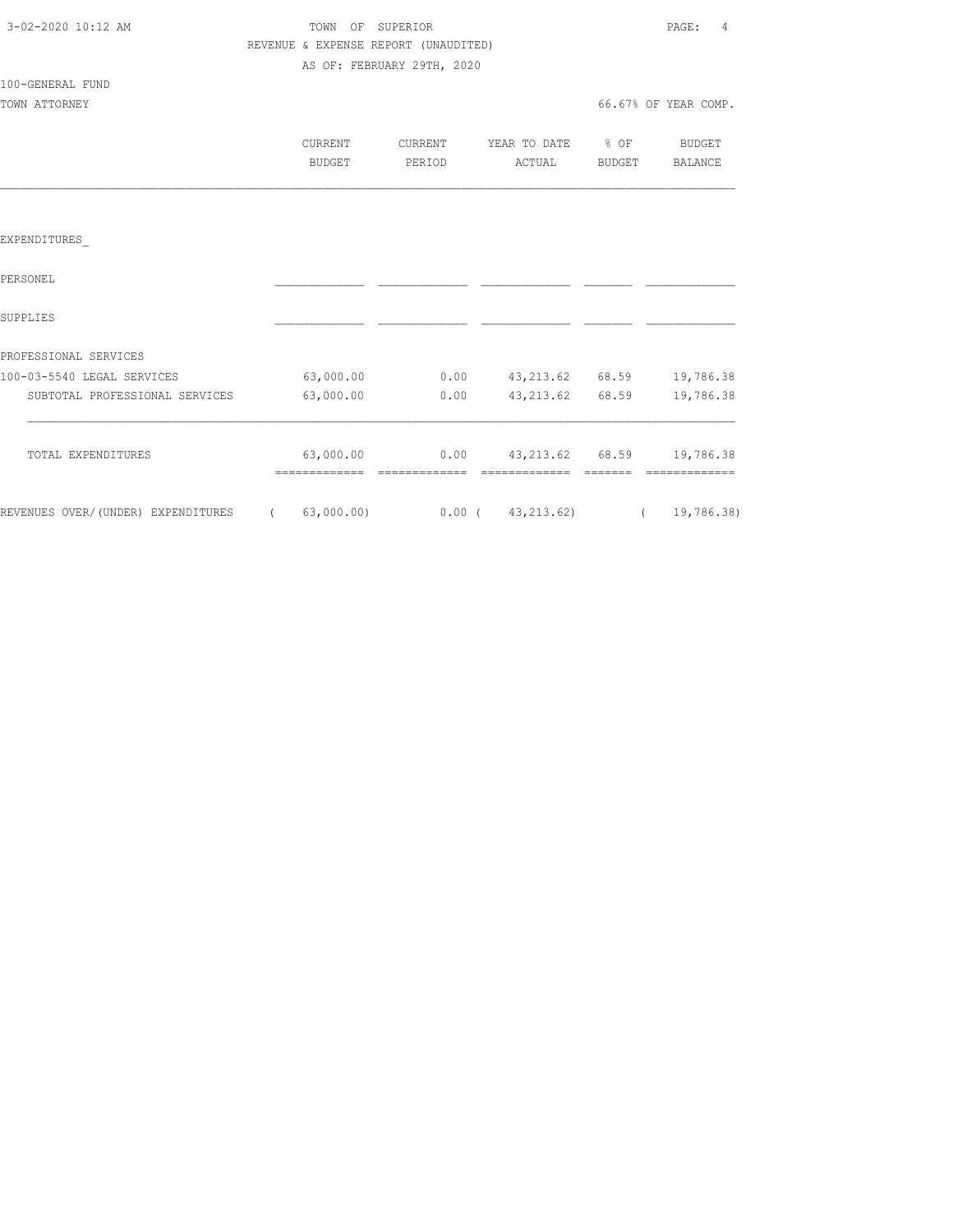3-02-2020 10:12 AM TOWN OF SUPERIOR PAGE: 5 REVENUE & EXPENSE REPORT (UNAUDITED)

AS OF: FEBRUARY 29TH, 2020

|  |  |  | 100-GENERAL FUND |  |
|--|--|--|------------------|--|
|--|--|--|------------------|--|

| MAGISTRATE                                                        |                          |                          |                                    |                | 66.67% OF YEAR COMP.        |
|-------------------------------------------------------------------|--------------------------|--------------------------|------------------------------------|----------------|-----------------------------|
|                                                                   | CURRENT<br><b>BUDGET</b> | <b>CURRENT</b><br>PERIOD | YEAR TO DATE<br>ACTUAL             | % OF<br>BUDGET | <b>BUDGET</b><br>BALANCE    |
| REVENUES                                                          |                          |                          |                                    |                |                             |
| BUSINESS SERVICES                                                 |                          |                          |                                    |                |                             |
| 100-04-4250 FINES                                                 | 0.00                     | 1.67                     | 508.67                             | $0.00$ (       | $508.67$ )                  |
| 100-04-4251 MFTG - MAGISTRATE COURT                               | 0.00                     | 43.74                    | 249.93                             | 0.00(          | 249.93)                     |
| SUBTOTAL BUSINESS SERVICES                                        | 0.00                     | 45.41                    | 758.60                             | $0.00$ (       | 758.60)                     |
| TOTAL REVENUES                                                    | 0.00<br>=============    | 45.41<br>=============   | 758.60<br>=============            | 0.00(          | 758.60)<br>=============    |
| EXPENDITURES                                                      |                          |                          |                                    |                |                             |
| PERSONEL                                                          |                          |                          |                                    |                |                             |
| 100-04-5100 SALARIES                                              | 13,670.00                | 492.80                   | 7,884.80                           | 57.68          | 5,785.20                    |
| 100-04-5151 FICA                                                  | 848.00                   | 30.55                    | 488.80                             | 57.64          | 359.20                      |
| 100-04-5152 MEDICARE                                              | 198.00                   | 7.15                     | 114.40                             | 57.78          | 83.60                       |
| 100-04-5153 STATE UNEMPLOYMENT                                    | 183.00                   | 4.68                     | 58.65                              | 32.05          | 124.35                      |
| 100-04-5154 WORKERS COMP INSURANCE                                | 198.00                   | 0.00                     | 360.00                             | 181.82 (       | 162.00)                     |
| 100-04-5161 ARIZONA STATE RETIREMENT                              | 1,632.00                 | 10.66                    | 698.62                             | 42.81          | 933.38                      |
| SUBTOTAL PERSONEL                                                 | 16,729.00                | 545.84                   | 9,605.27                           | 57.42          | 7,123.73                    |
| SUPPLIES                                                          |                          |                          |                                    |                |                             |
| 100-04-5210 OFFICE SUPPLIES                                       | 886.00                   | 0.00                     | 0.00                               | 0.00           | 886.00                      |
| 100-04-5299 OPERATING SUPPLIES                                    | 5,000.00                 | 0.00                     | 0.00                               | 0.00           | 5,000.00                    |
| SUBTOTAL SUPPLIES                                                 | 5,886.00                 | 0.00                     | 0.00                               | 0.00           | 5,886.00                    |
| GENERAL BUSINESS EXPENSE                                          |                          |                          |                                    |                |                             |
| 100-04-5470 TRAVEL                                                | 0.00                     | 0.00                     | 319.14 0.00 (                      |                | 319.14)                     |
| 100-04-5471 AUDIT & ACCOUNTING                                    | 1,500.00                 | 0.00                     | 2,243.02                           | 149.53 (       | 743.02)                     |
| SUBTOTAL GENERAL BUSINESS EXPENSE                                 | 1,500.00                 | 0.00                     |                                    |                | 2,562.16 170.81 ( 1,062.16) |
| PROFESSIONAL SERVICES                                             |                          |                          |                                    |                |                             |
| CAPITAL OUTLAY                                                    |                          |                          |                                    |                |                             |
| 100-04-5720 OFFICE EQUIPMENT                                      | 1,000.00                 | 0.00                     | 375.00 37.50                       |                | 625.00                      |
| SUBTOTAL CAPITAL OUTLAY                                           | 1,000.00                 | 0.00                     | 375.00                             | 37.50          | 625.00                      |
| TOTAL EXPENDITURES                                                |                          |                          | 25, 115.00 545.84 12, 542.43 49.94 |                | 12,572.57                   |
|                                                                   |                          |                          |                                    |                |                             |
| REVENUES OVER/(UNDER) EXPENDITURES (25,115.00)(500.43)(11,783.83) |                          |                          |                                    |                | 13,331.17<br>$\left($       |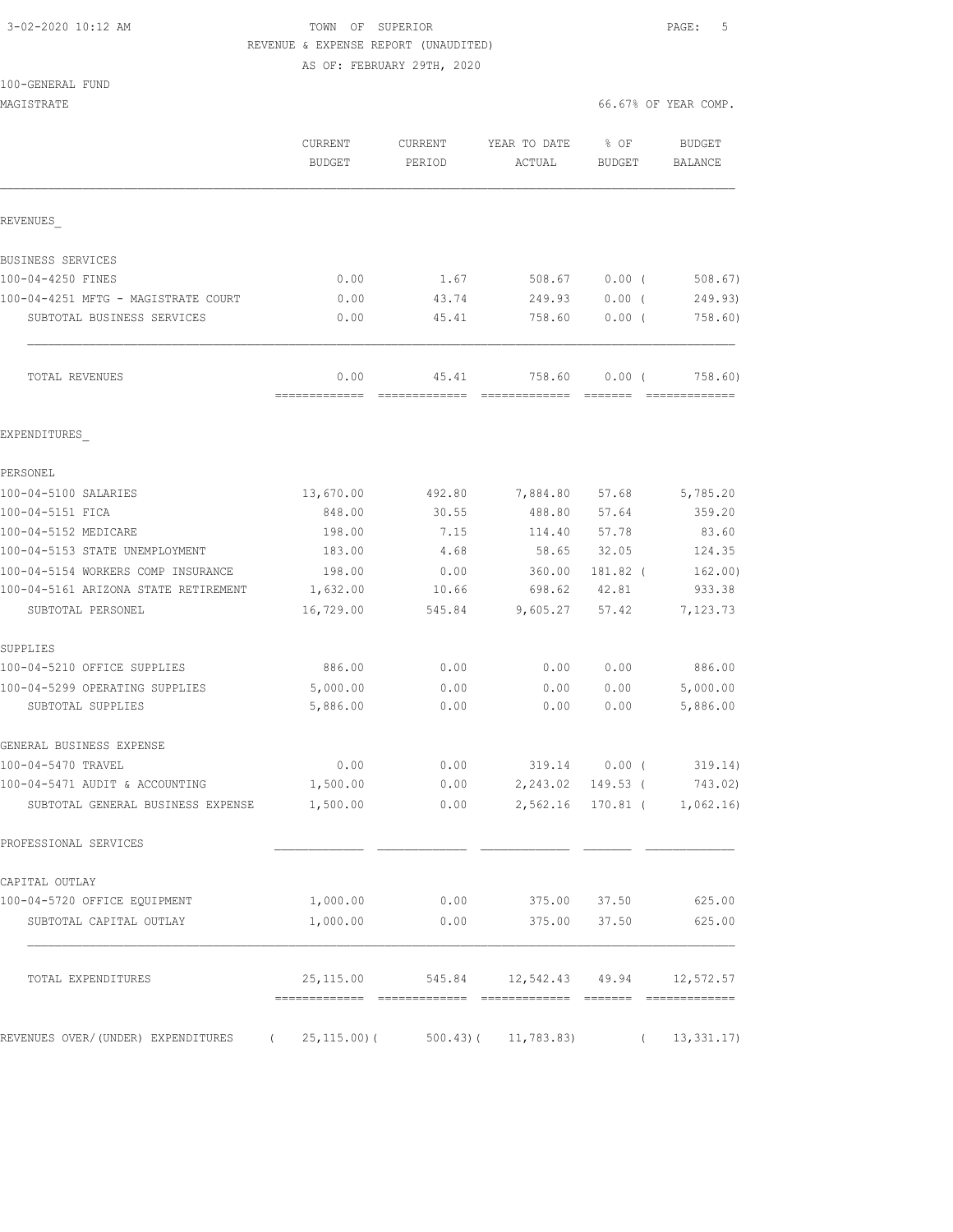100-GENERAL FUND

### 3-02-2020 10:12 AM TOWN OF SUPERIOR PAGE: 6 REVENUE & EXPENSE REPORT (UNAUDITED) AS OF: FEBRUARY 29TH, 2020

| ADMIN/TOWN CLERK                           |                                 |                   |                        |                 | 66.67% OF YEAR COMP.     |
|--------------------------------------------|---------------------------------|-------------------|------------------------|-----------------|--------------------------|
|                                            | <b>CURRENT</b><br><b>BUDGET</b> | CURRENT<br>PERIOD | YEAR TO DATE<br>ACTUAL | % OF<br>BUDGET  | <b>BUDGET</b><br>BALANCE |
| REVENUES                                   |                                 |                   |                        |                 |                          |
| BUSINESS SERVICES                          |                                 |                   |                        |                 |                          |
| 100-05-4240 ADMIN FEES (FAX/COPY/NOTARY)   | 0.00                            | 16.00             | 312.50                 | $0.00$ (        | 312.50                   |
| SUBTOTAL BUSINESS SERVICES                 | 0.00                            | 16.00             | 312.50                 | 0.00(           | 312.50)                  |
| <b>GRANTS</b>                              |                                 |                   |                        |                 |                          |
| 100-05-4600 ADMIN RENUE                    | 0.00                            | 0.00              | 117.30                 | 0.00(           | 117.30)                  |
| 100-05-4601 CC CONVENIENCE FEE             | 0.00                            | 70.26             | 740.54                 | $0.00$ (        | 740.54)                  |
| SUBTOTAL GRANTS                            | 0.00                            | 70.26             | 857.84                 | 0.00(           | 857.84)                  |
| TOTAL REVENUES                             | 0.00<br>=============           | 86.26             | 1,170.34               | 0.00(           | 1, 170.34)               |
| EXPENDITURES                               |                                 |                   |                        |                 |                          |
| PERSONEL                                   |                                 |                   |                        |                 |                          |
| 100-05-5100 SALARIES                       | 101,255.00                      | 3,718.80          |                        | 56,966.20 56.26 | 44,288.80                |
| 100-05-5101 OVERTIME                       | 0.00                            | 0.00              | 1,547.25               | $0.00$ (        | 1,547.25)                |
| 100-05-5151 FICA                           | 6,278.00                        | 221.67            | 3,493.99               | 55.65           | 2,784.01                 |
| 100-05-5152 MEDICARE                       | 1,468.00                        | 51.84             | 817.13                 | 55.66           | 650.87                   |
| 100-05-5153 STATE UNEMPLOYMENT             | 146.00                          | 33.97             | 100.35                 | 68.73           | 45.65                    |
| 100-05-5154 WORKERS COMP INSURANCE         | 291.00                          | 0.00              | 253.00                 | 86.94           | 38.00                    |
| 100-05-5161 ARIZONA STATE RETIREMENT       | 12,090.00                       | 450.35            | 7,086.01               | 58.61           | 5,003.99                 |
| 100-05-5162 LIFE INSURANCE                 | 193.00                          | 20.10             | 197.05                 | $102.10$ (      | 4.05)                    |
| 100-05-5163 HEALTH INSURANCE               | 12,412.00                       | 1,298.28          | 11,684.52              | 94.14           | 727.48                   |
| 100-05-5164 DENTAL INSURANCE               | 887.00                          | 94.74             | 757.92                 | 85.45           | 129.08                   |
| SUBTOTAL PERSONEL                          | 135,020.00                      | 5,889.75          | 82,903.42              | 61.40           | 52, 116.58               |
| SUPPLIES                                   |                                 |                   |                        |                 |                          |
| 100-05-5210 OFFICE SUPPLIES                | 10,000.00                       | 0.00              | 8,061.10               | 80.61           | 1,938.90                 |
| 100-05-5299 OPERATING SUPPLIES             | 5,000.00                        | 1,688.59          | 7,087.66               | 141.75 (        | 2,087.66                 |
| SUBTOTAL SUPPLIES                          | 15,000.00                       | 1,688.59          | 15, 148.76             | $100.99$ (      | 148.76)                  |
| UTILITIES                                  |                                 |                   |                        |                 |                          |
| 100-05-5310 ELECTRICITY                    | 18,910.00                       | 1,766.90          | 13,952.31              | 73.78           | 4,957.69                 |
| 100-05-5320 GAS                            | 1,200.00                        | 512.41            | 1,200.74               | $100.06$ (      | 0.74)                    |
| 100-05-5350 TELEPHONE                      | 4,000.00                        | 212.96            | 1,942.19               | 48.55           | 2,057.81                 |
| 100-05-5360 WATER                          | 2,300.00                        | 121.15            | 883.74                 | 38.42           | 1,416.26                 |
| 100-05-5380 SECURITY<br>SUBTOTAL UTILITIES | 1,230.00<br>27,640.00           | 0.00<br>2,613.42  | 0.00<br>17,978.98      | 0.00<br>65.05   | 1,230.00<br>9,661.02     |
| GENERAL BUSINESS EXPENSE                   |                                 |                   |                        |                 |                          |
| 100-05-5410 ADVERTISING                    | 6,000.00                        | 251.68            | 4,738.16               | 78.97           | 1,261.84                 |
| 100-05-5420 DUES & SUBSCRIPTIONS           | 9,000.00                        | 317.46            | 4,056.10               | 45.07           | 4,943.90                 |
| 100-05-5425 CONFERENCES & TRAINING         | 0.00                            | 0.00              | 1,789.34               | $0.00$ (        | 1,789.34)                |
| 100-05-5430 PRINTING                       | 5,120.00                        | 100.16            | 1,416.66               | 27.67           | 3,703.34                 |
| 100-05-5440 ELECTIONS                      | 5,000.00                        | 0.00              | 0.00                   | 0.00            | 5,000.00                 |
|                                            |                                 |                   |                        |                 |                          |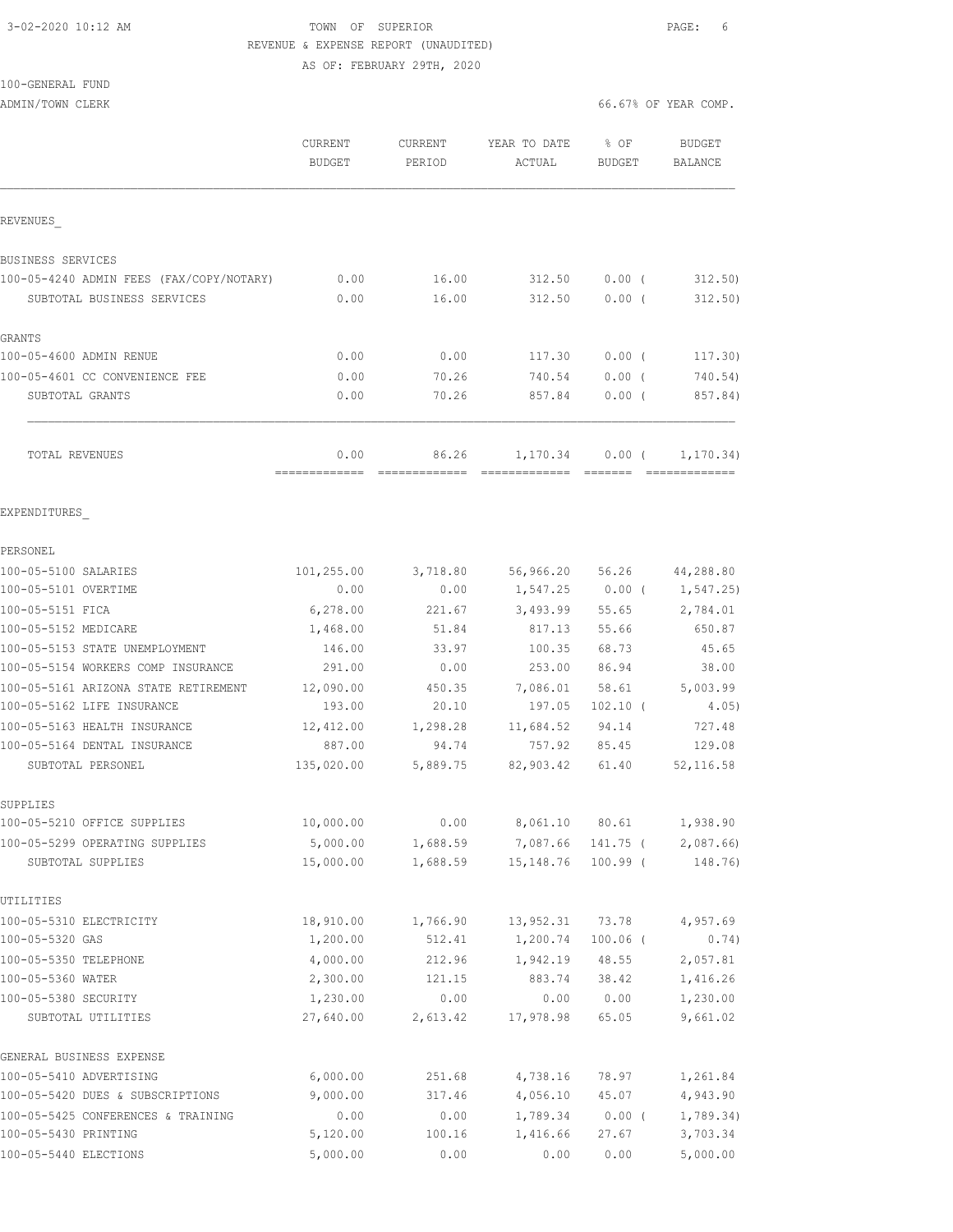#### 3-02-2020 10:12 AM TOWN OF SUPERIOR PAGE: 7 REVENUE & EXPENSE REPORT (UNAUDITED) AS OF: FEBRUARY 29TH, 2020

100-GENERAL FUND

ADMIN/TOWN CLERK COMP.

|                                                | CURRENT         | <b>CURRENT</b>  | YEAR TO DATE | % OF          | <b>BUDGET</b>  |
|------------------------------------------------|-----------------|-----------------|--------------|---------------|----------------|
|                                                | <b>BUDGET</b>   | PERIOD          | ACTUAL       | <b>BUDGET</b> | <b>BALANCE</b> |
| 100-05-5460 POSTAGE                            | 6,000.00        | 104.00          | 1,642.07     | 27.37         | 4,357.93       |
| 100-05-5471 AUDIT & ACCOUNTING                 | 0.00            | 0.00            | 2,243.02     | $0.00$ (      | 2,243.02)      |
| 100-05-5480 GENERAL INSURANCE                  | 12,820.00       | 0.00            | 10,369.13    | 80.88         | 2,450.87       |
| 100-05-5491 FINANCE/BANK FEES                  | 3,000.00        | 153.25          | 3,906.50     | $130.22$ (    | 906.50         |
| SUBTOTAL GENERAL BUSINESS EXPENSE              | 46,940.00       | 926.55          | 30,160.98    | 64.25         | 16,779.02      |
| PROFESSIONAL SERVICES                          |                 |                 |              |               |                |
| 100-05-5520 CONTRACT                           | 0.00            | 1,250.00        | 6,050.00     | $0.00$ (      | 6,050.00)      |
| 100-05-5550 OTHER PROFESSIONAL SERVICES        | 67,000.00       | 468.58          | 37,018.80    | 55.25         | 29,981.20      |
| 100-05-5590 AUDIT & ACCOUNTING                 | 1,545.00        | 0.00            | 0.00         | 0.00          | 1,545.00       |
| SUBTOTAL PROFESSIONAL SERVICES                 | 68,545.00       | 1,718.58        | 43,068.80    | 62.83         | 25,476.20      |
| REPAIR/MAINTENANCE                             |                 |                 |              |               |                |
| 100-05-5640 AUTO & TRUCK REPAIRS               | 1,000.00        | 0.00            | 0.00         | 0.00          | 1,000.00       |
| 100-05-5641 GAS & OIL                          | 500.00          | 0.00            | 337.37       | 67.47         | 162.63         |
| SUBTOTAL REPAIR/MAINTENANCE                    | 1,500.00        | 0.00            | 337.37       | 22.49         | 1,162.63       |
| CAPITAL OUTLAY                                 |                 |                 |              |               |                |
| 100-05-5710 BUILDING                           | 9,000.00        | 333.33          | 2,333.31     | 25.93         | 6,666.69       |
| 100-05-5720 OFFICE EQUIPMENT                   | 5,000.00        | 0.00            | 318.43       | 6.37          | 4,681.57       |
| 100-05-5750 OTHER EQUIP/SMALL TOOLS            | 0.00            | 0.00            | 394.69       | 0.00(         | 394.69         |
| 100-05-5780 COMPUTER/INCODE SOFTWARE           | 32,539.00       | 233.21          | 7,925.47     | 24.36         | 24,613.53      |
| SUBTOTAL CAPITAL OUTLAY                        | 46,539.00       | 566.54          | 10,971.90    | 23.58         | 35,567.10      |
| DEBT SERVICE                                   |                 |                 |              |               |                |
| 100-05-5900 DEBT SERVICE:<br>PRINCIPAL         | 0.00            | 0.00            | 1,554.60     | $0.00$ (      | 1,554.60       |
| 100-05-5901 DEBT SERVCE INTEREST               | 0.00            | 0.00            | 378.53       | 0.00(         | 378.53)        |
| SUBTOTAL DEBT SERVICE                          | 0.00            | 0.00            | 1,933.13     | $0.00$ (      | 1, 933.13      |
| TOTAL EXPENDITURES                             | 341,184.00      | 13,403.43       | 202,503.34   | 59.35         | 138,680.66     |
| REVENUES OVER/(UNDER) EXPENDITURES<br>$\left($ | $341, 184.00$ ( | $13, 317.17)$ ( | 201, 333.00  | $\left($      | 139,851.00)    |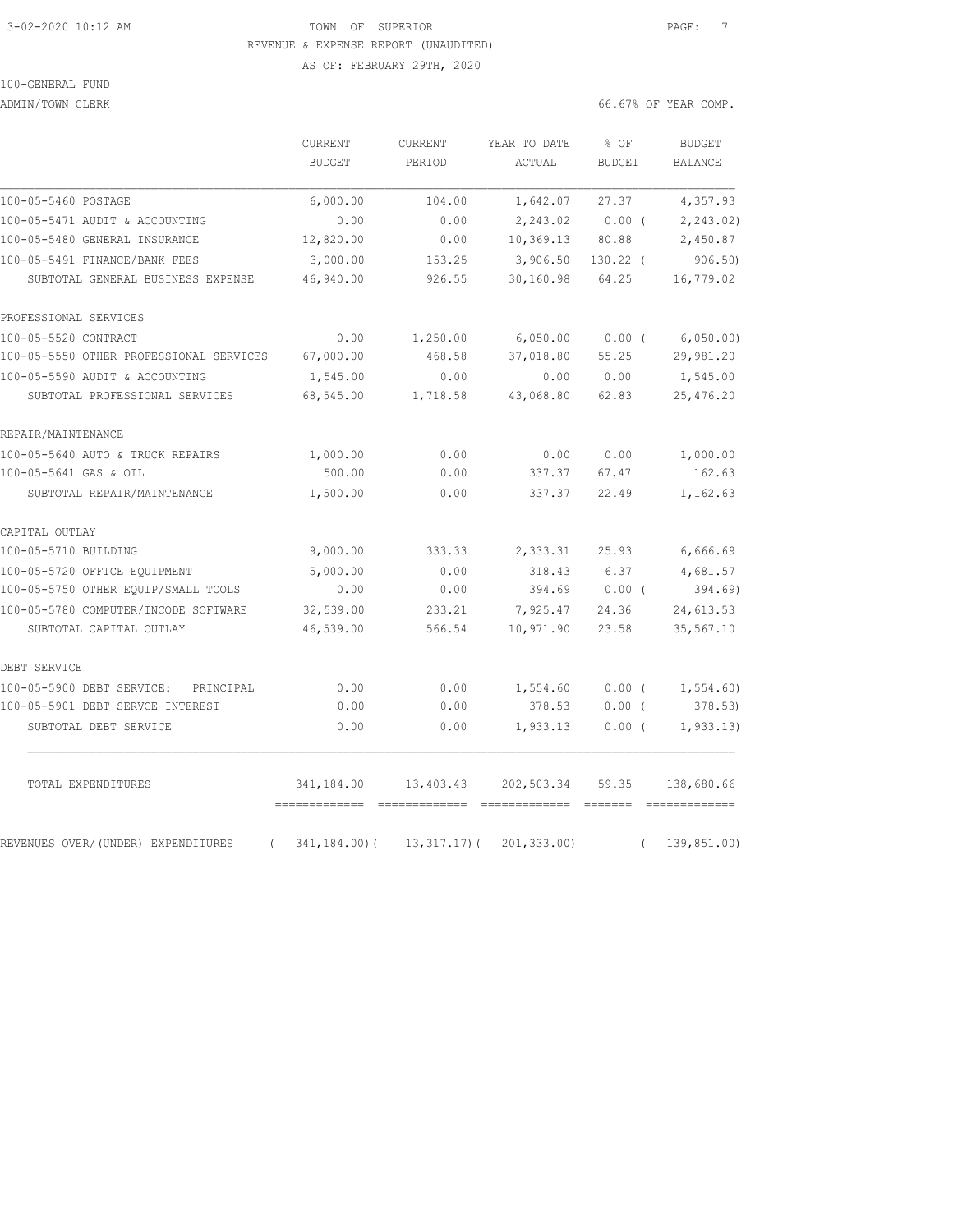| 3-02-2020 10:12 AM                      |           | TOWN OF SUPERIOR<br>REVENUE & EXPENSE REPORT (UNAUDITED) |                                                      |                   |                      |
|-----------------------------------------|-----------|----------------------------------------------------------|------------------------------------------------------|-------------------|----------------------|
| 100-GENERAL FUND                        |           | AS OF: FEBRUARY 29TH, 2020                               |                                                      |                   |                      |
| FINANCE                                 |           |                                                          |                                                      |                   | 66.67% OF YEAR COMP. |
|                                         |           |                                                          |                                                      |                   |                      |
|                                         | CURRENT   | CURRENT                                                  | YEAR TO DATE                                         | $8$ OF            | BUDGET               |
|                                         | BUDGET    | PERIOD                                                   | ACTUAL                                               | BUDGET            | BALANCE              |
| REVENUES                                |           |                                                          |                                                      |                   |                      |
| GRANTS                                  |           |                                                          |                                                      |                   |                      |
|                                         |           |                                                          |                                                      |                   |                      |
| EXPENDITURES                            |           |                                                          |                                                      |                   |                      |
| PERSONEL                                |           |                                                          |                                                      |                   |                      |
| SUPPLIES                                |           |                                                          |                                                      |                   |                      |
| 100-06-5299 OPERATING SUPPLIES          | 0.00      | 77.86                                                    | 3,156.22                                             | $0.00$ (          | 3, 156.22            |
| SUBTOTAL SUPPLIES                       | 0.00      | 77.86                                                    | 3,156.22                                             | $0.00$ (          | 3, 156.22            |
| UTILITIES                               |           |                                                          |                                                      |                   |                      |
| GENERAL BUSINESS EXPENSE                |           |                                                          |                                                      |                   |                      |
| 100-06-5471 AUDIT & ACCOUNTING          | 0.00      | 0.00                                                     |                                                      | $2,243.02$ 0.00 ( | 2,243.02)            |
| 100-06-5480 GENERAL INSURANCE           | 12,820.00 | 0.00                                                     | 0.00                                                 | 0.00              | 12,820.00            |
| 100-06-5491 FINANCE/BANK FEES           | 9,100.00  | 1,643.95                                                 | 6,179.55 67.91                                       |                   | 2,920.45             |
| SUBTOTAL GENERAL BUSINESS EXPENSE       | 21,920.00 | 1,643.95                                                 | 8,422.57                                             | 38.42             | 13,497.43            |
| PROFESSIONAL SERVICES                   |           |                                                          |                                                      |                   |                      |
| 100-06-5550 OTHER PROFESSIONAL SERVICES | 46,000.00 | 0.00                                                     | 25,055.00                                            | 54.47             | 20,945.00            |
| 100-06-5590 AUDIT & ACCOUNTING          | 1,545.00  | 0.00                                                     | 0.00                                                 | 0.00              | 1,545.00             |
| SUBTOTAL PROFESSIONAL SERVICES          | 47,545.00 | 0.00                                                     | 25,055.00                                            | 52.70             | 22,490.00            |
| CAPITAL OUTLAY                          |           |                                                          |                                                      |                   |                      |
| TOTAL EXPENDITURES                      |           |                                                          | 69,465.00   1,721.81   36,633.79   52.74   32,831.21 |                   |                      |
| REVENUES OVER/(UNDER) EXPENDITURES (    |           |                                                          | $69, 465.00$ ( $1, 721.81$ ( $36, 633.79$ )          |                   | (32, 831.21)         |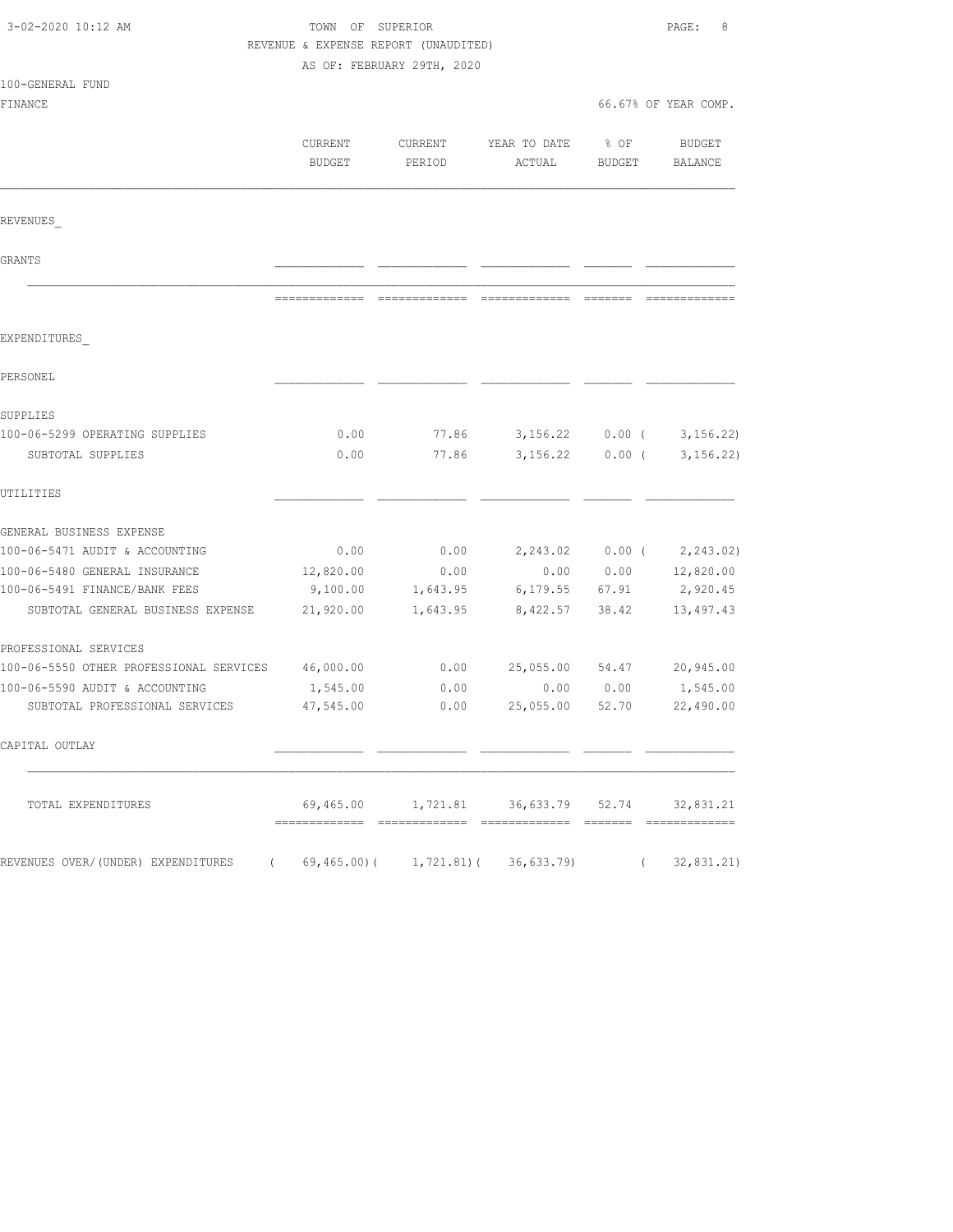# 3-02-2020 10:12 AM TOWN OF SUPERIOR PAGE: 9 REVENUE & EXPENSE REPORT (UNAUDITED)

AS OF: FEBRUARY 29TH, 2020

#### 100-GENERAL FUND

| POLICE                                            |                          |                   |                                  | 66.67% OF YEAR COMP.  |                                 |
|---------------------------------------------------|--------------------------|-------------------|----------------------------------|-----------------------|---------------------------------|
|                                                   | CURRENT<br><b>BUDGET</b> | CURRENT<br>PERIOD | YEAR TO DATE<br>ACTUAL           | % OF<br><b>BUDGET</b> | <b>BUDGET</b><br><b>BALANCE</b> |
| REVENUES                                          |                          |                   |                                  |                       |                                 |
| BUSINESS SERVICES                                 |                          |                   |                                  |                       |                                 |
| 100-07-4230 PD SERVICES-IMPOUND/FING PRI          | 3,000.00                 | $35.00$ (         | 2,554.87)                        | $85.16 -$             | 5,554.87                        |
| 100-07-4250 TRAFFIC FINES                         | 14,000.00                | 1,009.57          | 10, 153.66                       | 72.53                 | 3,846.34                        |
| SUBTOTAL BUSINESS SERVICES                        | 17,000.00                | 1,044.57          | 7,598.79                         | 44.70                 | 9,401.21                        |
| GRANTS                                            |                          |                   |                                  |                       |                                 |
| 100-07-4600 REVENUE                               | 0.00                     | 0.00              | 979.76                           | $0.00$ (              | 979.76)                         |
| SUBTOTAL GRANTS                                   | 0.00                     | 0.00              | 979.76                           | $0.00$ (              | 979.76)                         |
| CONTRIBUTIONS                                     |                          |                   |                                  |                       |                                 |
| TOTAL REVENUES                                    | 17,000.00                | 1,044.57          | 8,578.55                         | 50.46                 | 8,421.45                        |
| EXPENDITURES                                      |                          |                   |                                  |                       |                                 |
| PERSONEL                                          |                          |                   |                                  |                       |                                 |
| 100-07-5100 SALARIES                              | 448,255.00               | 16,477.64         | 274,995.93                       | 61.35                 | 173,259.07                      |
| 100-07-5101 OVERTIME                              | 30,000.00                | 637.58            | 11,583.69                        | 38.61                 | 18, 416.31                      |
| 100-07-5151 FICA                                  | 4,054.00                 | 117.41            | 2,129.22                         | 52.52                 | 1,924.78                        |
| 100-07-5152 MEDICARE                              | 6,320.00                 | 234.90            | 3,958.10                         | 62.63                 | 2,361.90                        |
| 100-07-5153 STATE UNEMPLOYMENT                    | 579.00                   | 134.01            | 600.07                           | $103.64$ (            | 21.07)                          |
| 100-07-5154 WORKERS COMP INSURANCE                | 27,817.00                | 0.00              | 23,622.00                        | 84.92                 | 4,195.00                        |
| 100-07-5160 PUBLIC SAFETY RETIREMENT              | 77,317.00                | 7,172.01          | 62, 463.30                       | 80.79                 | 14,853.70                       |
| 100-07-5161 ARIZONA STATE RETIREMENT              | 0.00                     | 157.50            | 2,106.39                         | $0.00$ (              | 2,106.39                        |
| 100-07-5162 LIFE INSURANCE                        | 683.00                   | 67.00             | 587.30                           | 85.99                 | 95.70                           |
| 100-07-5163 HEALTH INSURANCE                      | 75,898.00                | 6,360.49          | 57,893.55                        | 76.28                 | 18,004.45                       |
| 100-07-5164 DENTAL INSURANCE<br>SUBTOTAL PERSONEL | 3,143.00<br>674,066.00   | 277.52            | 2,208.68<br>31,636.06 442,148.23 | 70.27<br>65.59        | 934.32<br>231, 917.77           |
| SUPPLIES                                          |                          |                   |                                  |                       |                                 |
| 100-07-5227 K9 FOOD & MEDICAL SUPPLIES            | 2,000.00                 | 0.00              | 1,499.56                         | 74.98                 | 500.44                          |
| 100-07-5299 OPERATING SUPPLIES                    | 4,000.00                 | 0.00              | 5,613.60                         | 140.34 (              | 1,613.60)                       |
| SUBTOTAL SUPPLIES                                 | 6,000.00                 | 0.00              | 7,113.16                         | $118.55$ (            | 1, 113.16)                      |
| UTILITIES                                         |                          |                   |                                  |                       |                                 |
| 100-07-5310 ELECTRICITY                           | 4,900.00                 | 46.14             | 287.41                           | 5.87                  | 4,612.59                        |
| 100-07-5320 GAS                                   | 200.00                   | 0.00              | 0.00                             | 0.00                  | 200.00                          |
| 100-07-5350 TELEPHONE                             | 14,000.00                | 327.20            | 17,934.88                        | $128.11$ (            | 3,934.88                        |
| 100-07-5360 WATER                                 | 1,000.00                 | 121.15            | 883.68                           | 88.37                 | 116.32                          |
| SUBTOTAL UTILITIES                                | 20,100.00                | 494.49            | 19,105.97                        | 95.05                 | 994.03                          |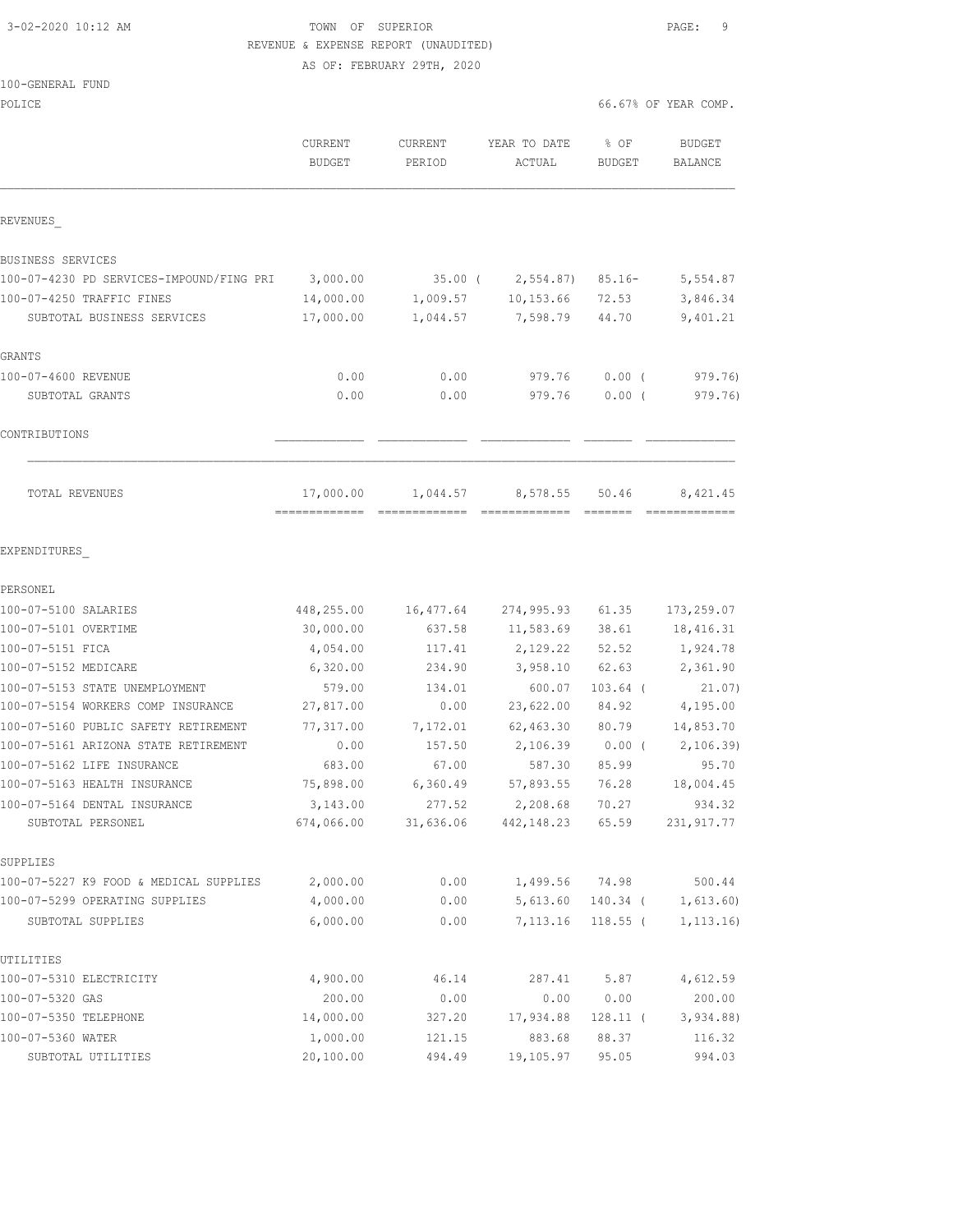# 3-02-2020 10:12 AM TOWN OF SUPERIOR PAGE: 10 REVENUE & EXPENSE REPORT (UNAUDITED)

AS OF: FEBRUARY 29TH, 2020

#### 100-GENERAL FUND

POLICE 66.67% OF YEAR COMP.

|                                                | CURRENT       | CURRENT     | YEAR TO DATE            | $8$ OF        | <b>BUDGET</b>      |
|------------------------------------------------|---------------|-------------|-------------------------|---------------|--------------------|
|                                                | <b>BUDGET</b> | PERIOD      | ACTUAL                  | <b>BUDGET</b> | <b>BALANCE</b>     |
|                                                |               |             |                         |               |                    |
| GENERAL BUSINESS EXPENSE                       |               |             |                         |               |                    |
| 100-07-5410 ADVERTISING                        | 500.00        | 0.00        | 0.00                    | 0.00          | 500.00             |
| 100-07-5420 DUES & SUBSCRIPTIONS               | 1,000.00      | 0.00        | 1,265.00                | $126.50$ (    | 265.00)            |
| 100-07-5425 CONFERENCES & TRAINING             | 0.00          | 10.00       | 0.38                    | 0.00(         | 0.38               |
| 100-07-5430 PRINTING                           | 600.00        | 3.50        | 52.50                   | 8.75          | 547.50             |
| 100-07-5460 POSTAGE                            | 500.00        | 20.00       | 315.78                  | 63.16         | 184.22             |
| 100-07-5471 AUDIT & ACCOUNTING                 | 1,545.00      | 0.00        | 2,243.02                | 145.18 (      | 698.02)            |
| 100-07-5480 GENERAL INSURANCE                  | 12,820.00     | 0.00        | 7,829.13                | 61.07         | 4,990.87           |
| SUBTOTAL GENERAL BUSINESS EXPENSE              | 16,965.00     | 33.50       | 11,705.81               | 69.00         | 5,259.19           |
| PROFESSIONAL SERVICES                          |               |             |                         |               |                    |
| 100-07-5520 CONTRACTUAL SERVICES               | 75,000.00     | 18,750.00   | 56,250.00               | 75.00         | 18,750.00          |
| 100-07-5530 Animal Control                     | 17,112.00     | 0.00        | 0.00                    | 0.00          | 17, 112.00         |
| 100-07-5550 OTHER PROFESSIONAL SERVICES        | 2,000.00      | 1,000.00    | 1,486.50                | 74.33         | 513.50             |
| SUBTOTAL PROFESSIONAL SERVICES                 | 94,112.00     | 19,750.00   | 57,736.50               | 61.35         | 36, 375.50         |
| REPAIR/MAINTENANCE                             |               |             |                         |               |                    |
| 100-07-5610 PARK & BLDG IMPROVEMENTS           | 0.00          | 0.00        | 51.50                   |               | $0.00$ ( $51.50$ ) |
| 100-07-5640 AUTO & TRUCK REPAIRS               | $0.00$ (      |             | $3, 297.67$ ( 1,511.26) | 0.00          | 1,511.26           |
| 100-07-5641 GAS & OIL                          | 21,884.00     | 0.00        | 12,648.52               | 57.80         | 9,235.48           |
| SUBTOTAL REPAIR/MAINTENANCE                    | 21,884.00 (   | 3,297.67)   | 11,188.76               | 51.13         | 10,695.24          |
| CAPITAL OUTLAY                                 |               |             |                         |               |                    |
| TOTAL EXPENDITURES                             | 833,127.00    | 48,616.38   | 548,998.43              | 65.90         | 284, 128.57        |
| REVENUES OVER/(UNDER) EXPENDITURES<br>$\left($ | 816,127.00)(  | 47,571.81)( | 540, 419.88)            | $\left($      | $275, 707.12$ )    |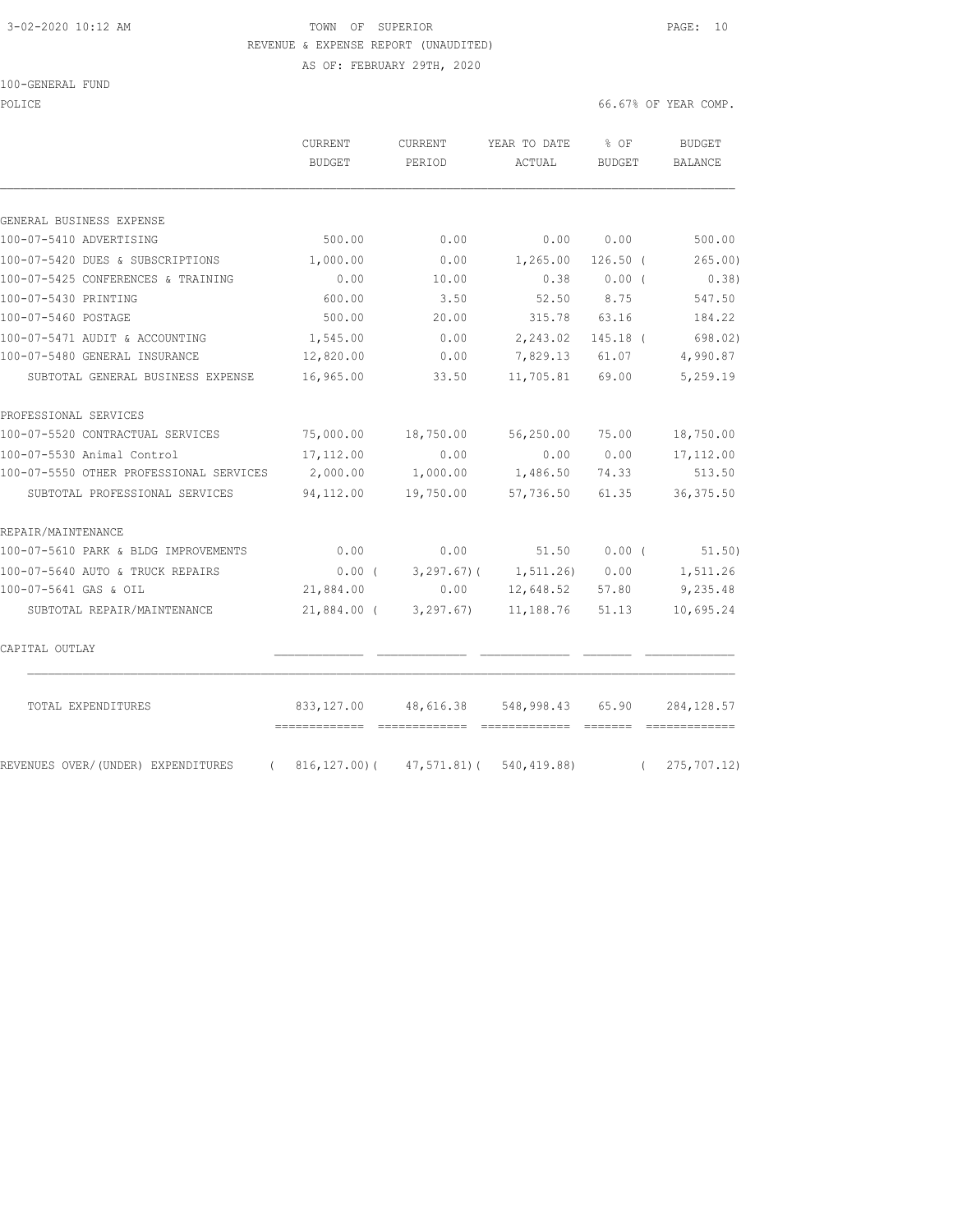### 3-02-2020 10:12 AM TOWN OF SUPERIOR PAGE: 11 REVENUE & EXPENSE REPORT (UNAUDITED) AS OF: FEBRUARY 29TH, 2020

#### 100-GENERAL FUND

| FIRE                                              |                                 |                   |                          | 66.67% OF YEAR COMP. |                                 |
|---------------------------------------------------|---------------------------------|-------------------|--------------------------|----------------------|---------------------------------|
|                                                   | <b>CURRENT</b><br><b>BUDGET</b> | CURRENT<br>PERIOD | YEAR TO DATE<br>ACTUAL   | % OF<br>BUDGET       | <b>BUDGET</b><br><b>BALANCE</b> |
| REVENUES                                          |                                 |                   |                          |                      |                                 |
| BUSINESS SERVICES                                 |                                 |                   |                          |                      |                                 |
| 100-08-4240 FEES                                  | 0.00                            | 0.00              | 7.00                     | $0.00$ (             | 7.00                            |
| SUBTOTAL BUSINESS SERVICES                        | 0.00                            | 0.00              | 7.00                     | $0.00$ (             | 7.00)                           |
| GRANTS                                            |                                 |                   |                          |                      |                                 |
| 100-08-4601 PUBLIC EDUCATION                      | 0.00                            | 0.00              | 200.00                   | $0.00$ (             | 200.00)                         |
| SUBTOTAL GRANTS                                   | 0.00                            | 0.00              | 200.00                   | $0.00$ (             | 200.00)                         |
| CONTRIBUTIONS                                     |                                 |                   |                          |                      |                                 |
| TOTAL REVENUES                                    | 0.00                            | 0.00              | 207.00                   | $0.00$ (             | 207.00)                         |
| EXPENDITURES                                      |                                 |                   |                          |                      |                                 |
| PERSONEL                                          |                                 |                   |                          |                      |                                 |
| 100-08-5100 SALARIES                              | 67,195.00                       | 2,788.26          | 40,839.71                | 60.78                | 26, 355.29                      |
| 100-08-5101 OVERTIME                              | 4,500.00                        | 0.00              | 2,548.64                 | 56.64                | 1,951.36                        |
| 100-08-5151 FICA                                  | 4,234.00                        | 143.37            | 2,249.11                 | 53.12                | 1,984.89                        |
| 100-08-5152 MEDICARE                              | 990.00                          | 33.53             | 526.02                   | 53.13                | 463.98                          |
| 100-08-5153 STATE UNEMPLOYMENT                    | 171.00                          | 21.97             | 108.04                   | 63.18                | 62.96                           |
| 100-08-5154 WORKERS COMP INSURANCE                | 3,596.00                        | 0.00              | 0.00                     | 0.00                 | 3,596.00                        |
| 100-08-5160 PUBLIC SAFETY RETIREMENT              | 9,103.00                        | 598.96            | 5,061.18                 | 55.60                | 4,041.82                        |
| 100-08-5162 LIFE INSURANCE                        | 113.00                          | 9.38              | 125.79                   | $111.32$ (           | 12.79)                          |
| 100-08-5163 HEALTH INSURANCE                      | 6,206.00                        | 649.14            | 6,192.26                 | 99.78                | 13.74                           |
| 100-08-5164 DENTAL INSURANCE<br>SUBTOTAL PERSONEL | 518.00<br>96,626.00             | 44.21<br>4,288.82 | 353.68<br>58,004.43      | 68.28<br>60.03       | 164.32<br>38,621.57             |
|                                                   |                                 |                   |                          |                      |                                 |
| SUPPLIES                                          |                                 |                   |                          |                      |                                 |
| 100-08-5210 OFFICE SUPPLIES                       | 250.00                          | 0.00              |                          | 0.00 0.00            | 250.00                          |
| 100-08-5215 PUBLIC EDUCATION                      | 1,200.00                        | 0.00              | 1,297.86 108.16 (        |                      | 97.86)                          |
| 100-08-5225 SAFETY SUPPLIES/EQUIPMENT             | 0.00                            | 0.00              |                          |                      | 954.16 0.00 (954.16)            |
| 100-08-5299 OPERATING SUPPLIES                    | 3,000.00                        | 0.00              |                          |                      | 1,586.00 52.87 1,414.00         |
| SUBTOTAL SUPPLIES                                 | 4,450.00                        | 0.00              |                          | 3,838.02 86.25       | 611.98                          |
| UTILITIES                                         |                                 |                   |                          |                      |                                 |
| 100-08-5310 ELECTRICITY                           | 2,783.00                        | 338.04            |                          |                      | 1,742.95 62.63 1,040.05         |
| 100-08-5320 GAS                                   | 0.00                            | 0.00              | 75.00                    | $0.00$ (             | 75.00)                          |
| 100-08-5350 TELEPHONE                             | 1,163.00                        | 38.64             | 625.71                   | 53.80                | 537.29                          |
| 100-08-5360 WATER<br>SUBTOTAL UTILITIES           | 811.00<br>4,757.00              | 72.24<br>448.92   | 627.71<br>3,071.37 64.57 | 77.40                | 183.29<br>1,685.63              |
|                                                   |                                 |                   |                          |                      |                                 |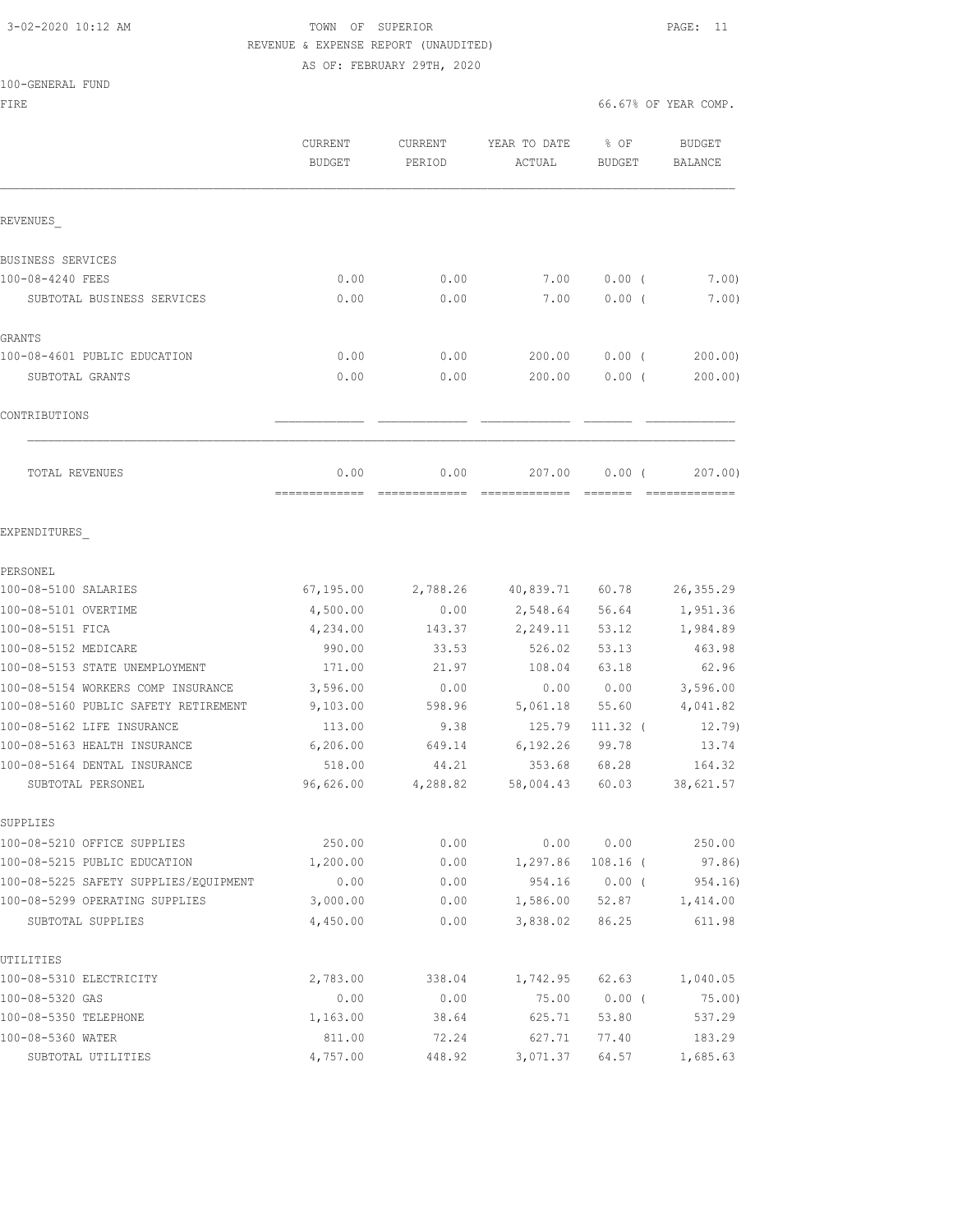# 3-02-2020 10:12 AM TOWN OF SUPERIOR PAGE: 12 REVENUE & EXPENSE REPORT (UNAUDITED)

AS OF: FEBRUARY 29TH, 2020

| 100-GENERAL FUND |
|------------------|
|------------------|

| FIRE                                    |                                              |                   |                          |                       | 66.67% OF YEAR COMP.       |
|-----------------------------------------|----------------------------------------------|-------------------|--------------------------|-----------------------|----------------------------|
|                                         | <b>CURRENT</b><br><b>BUDGET</b>              | CURRENT<br>PERIOD | YEAR TO DATE<br>ACTUAL   | % OF<br><b>BUDGET</b> | BUDGET<br><b>BALANCE</b>   |
|                                         |                                              |                   |                          |                       |                            |
| GENERAL BUSINESS EXPENSE                |                                              |                   |                          |                       |                            |
| 100-08-5410 ADVERTISING                 | 100.00                                       | 0.00              | 40.00                    | 40.00                 | 60.00                      |
| 100-08-5420 DUES & SUBSCRIPTIONS        | 600.00                                       | 50.00             | 200.00                   | 33.33                 | 400.00                     |
| 100-08-5430 PRINTING                    | 700.00                                       | 100.16            | 712.96                   | $101.85$ (            | 12.96)                     |
| 100-08-5460 POSTAGE                     | 400.00                                       | 20.00             | 315.78                   | 78.95                 | 84.22                      |
| 100-08-5471 AUDIT                       | 1,545.00                                     | 0.00              | 2,243.02                 | $145.18$ (            | 698.02)                    |
| 100-08-5480 GENERAL INSURANCE           | 6,410.00                                     | 0.00              | 3,914.57                 | 61.07                 | 2,495.43                   |
| SUBTOTAL GENERAL BUSINESS EXPENSE       | 9,755.00                                     | 170.16            | 7,426.33                 | 76.13                 | 2,328.67                   |
| PROFESSIONAL SERVICES                   |                                              |                   |                          |                       |                            |
| 100-08-5520 CONTRACTUAL SERVICES        | 0.00                                         | 0.00              | 400.00                   | $0.00$ (              | 400.00)                    |
| 100-08-5550 OTHER PROFESSIONAL SERVICES | 3,000.00                                     | 2,944.00          | 11,584.00                | 386.13 (              | 8,584.00)                  |
| SUBTOTAL PROFESSIONAL SERVICES          | 3,000.00                                     | 2,944.00          | 11,984.00                | 399.47 (              | 8,984.00)                  |
| REPAIR/MAINTENANCE                      |                                              |                   |                          |                       |                            |
| 100-08-5641 GAS & OIL                   | 3,000.00                                     | 0.00              |                          | 1,371.47 45.72        | 1,628.53                   |
| SUBTOTAL REPAIR/MAINTENANCE             | 3,000.00                                     | 0.00              | 1,371.47                 | 45.72                 | 1,628.53                   |
| CAPITAL OUTLAY                          |                                              |                   |                          |                       |                            |
| DEBT SERVICE                            |                                              |                   |                          |                       |                            |
| 100-08-5900 DEBT SVC- PRINCIPAL         | 800.00                                       | 0.00              | 744.41                   | 93.05                 | 55.59                      |
| 100-08-5901 DEBT SVC INTEREST           | 400.00                                       | 0.00              | 178.14                   | 44.54                 | 221.86                     |
| SUBTOTAL DEBT SERVICE                   | 1,200.00                                     | 0.00              | 922.55                   | 76.88                 | 277.45                     |
| TOTAL EXPENDITURES                      | 122,788.00<br>============================== |                   | 7,851.90 86,618.17 70.54 |                       | 36, 169.83<br>essessessess |
| REVENUES OVER/(UNDER) EXPENDITURES      | $(122, 788.00) (7, 851.90) (86, 411.17)$     |                   |                          | $\left($              | 36, 376.83)                |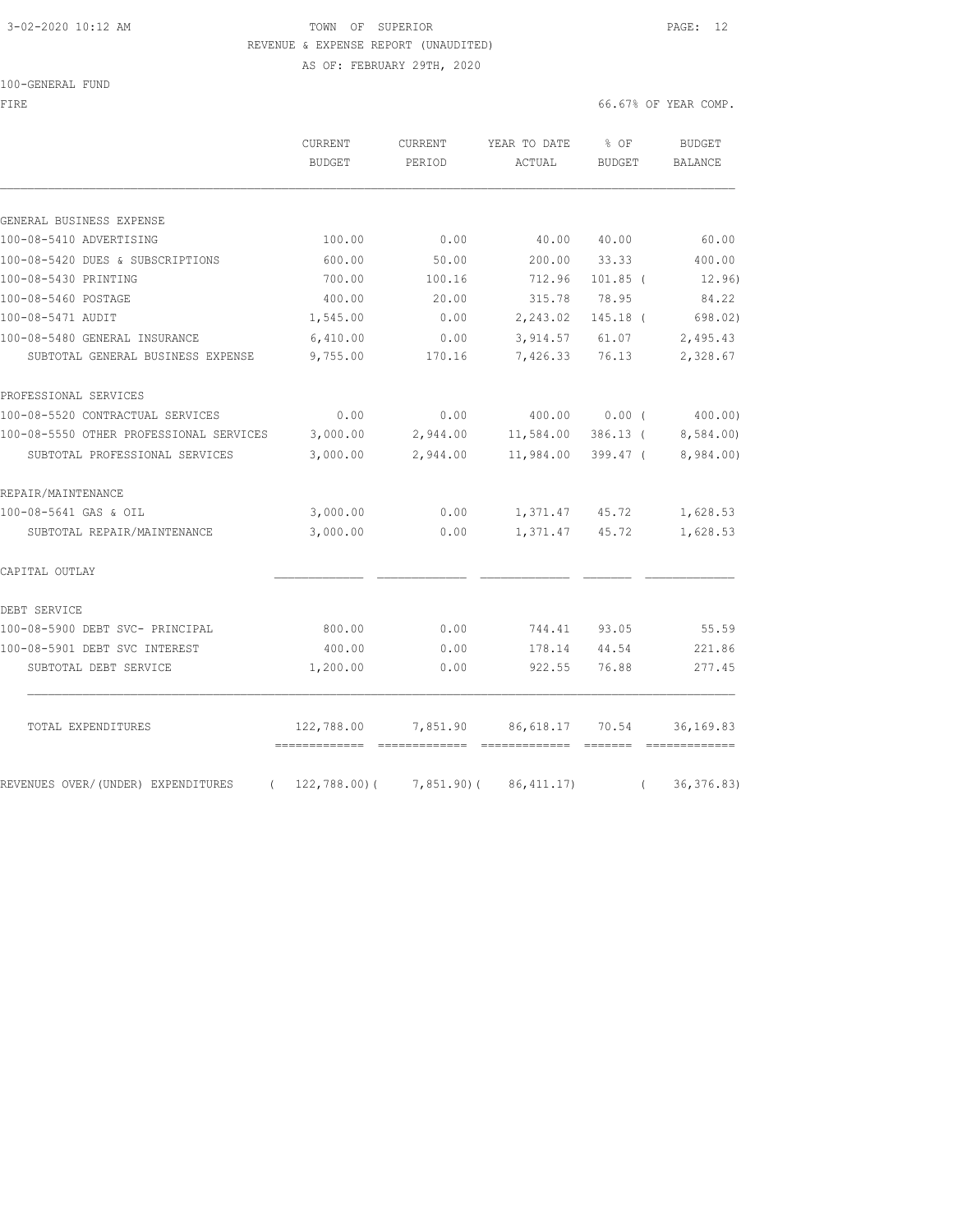### 3-02-2020 10:12 AM TOWN OF SUPERIOR PAGE: 13 REVENUE & EXPENSE REPORT (UNAUDITED) AS OF: FEBRUARY 29TH, 2020

#### 100-GENERAL FUND

PW-STREETS/BLDG MAINT 66.67% OF YEAR COMP.

|                                       | <b>CURRENT</b><br><b>BUDGET</b> | CURRENT<br>PERIOD      | YEAR TO DATE<br>ACTUAL | % OF<br><b>BUDGET</b> | <b>BUDGET</b><br>BALANCE |
|---------------------------------------|---------------------------------|------------------------|------------------------|-----------------------|--------------------------|
| REVENUES                              |                                 |                        |                        |                       |                          |
| GRANTS                                |                                 |                        |                        |                       |                          |
| 100-09-4601 GRANT REIMBURSEMENTS      | 0.00                            | 0.00                   | 4,261.14               | $0.00$ (              | 4, 261.14)               |
| SUBTOTAL GRANTS                       | 0.00                            | 0.00                   | 4,261.14               | $0.00$ (              | 4, 261.14)               |
| MISCELLANEOUS                         |                                 |                        |                        |                       |                          |
| 100-09-4820 OTHER INCOME              | 0.00                            | 50.00                  | 5,428.42               | $0.00$ (              | 5,428.42                 |
| SUBTOTAL MISCELLANEOUS                | 0.00                            | 50.00                  | 5,428.42               | $0.00$ (              | 5,428.42)                |
| TOTAL REVENUES                        | 0.00<br>--------------          | 50.00<br>============= | 9,689.56               | $0.00$ (              | 9,689.56                 |
| EXPENDITURES                          |                                 |                        |                        |                       |                          |
| PERSONEL                              |                                 |                        |                        |                       |                          |
| 100-09-5100 SALARIES                  | 70,857.00                       | 2,717.45               | 25,828.83              | 36.45                 | 45,028.17                |
| 100-09-5101 OVERTIME                  | 2,000.00                        | 167.24                 | 1,341.80               | 67.09                 | 658.20                   |
| 100-09-5120 INMATE LABOR              | 4,500.00                        | 127.50                 | 2,662.50               | 59.17                 | 1,837.50                 |
| 100-09-5151 FICA                      | 4,393.00                        | 170.55                 | 1,571.42               | 35.77                 | 2,821.58                 |
| 100-09-5152 MEDICARE                  | 1,027.00                        | 39.89                  | 367.52                 | 35.79                 | 659.48                   |
| 100-09-5153 STATE UNEMPLOYMENT        | 173.00                          | 26.13                  | 71.63                  | 41.40                 | 101.37                   |
| 100-09-5154 WORKERS COMP INSURANCE    | 1,432.00                        | 0.00                   | 1,054.00               | 73.60                 | 378.00                   |
| 100-09-5161 ARIZONA STATE RETIREMENT  | 8,452.00                        | 314.76                 | 3,616.72               | 42.79                 | 4,835.28                 |
| 100-09-5162 LIFE INSURANCE            | 84.00                           | 40.20                  | 256.80                 | $305.71$ (            | 172.80)                  |
| 100-09-5163 HEALTH INSURANCE          | 9,284.00                        | 2,596.56               | 11,485.38              | 123.71 (              | 2, 201.38                |
| 100-09-5164 DENTAL INSURANCE          | 573.00                          | 227.76                 | 1,082.53               | 188.92 (              | 509.53)                  |
| SUBTOTAL PERSONEL                     | 102,775.00                      | 6,428.04               | 49,339.13              | 48.01                 | 53, 435.87               |
| SUPPLIES                              |                                 |                        |                        |                       |                          |
| 100-09-5225 SAFETY SUPPLIES/EQUIPMENT | 2,000.00                        | 0.00                   |                        | 954.16 47.71          | 1,045.84                 |
| 100-09-5230 SANITATION SUPPLIES       | 14,000.00                       | 0.00                   | 10,228.31              | 73.06                 | 3,771.69                 |
| 100-09-5299 OPERATING SUPPLIES        | 9,000.00 (                      | 294.88)                | 8,874.93               | 98.61                 | 125.07                   |
| SUBTOTAL SUPPLIES                     | $25,000.00$ (                   | 294.88)                | 20,057.40              | 80.23                 | 4,942.60                 |
| UTILITIES                             |                                 |                        |                        |                       |                          |
| 100-09-5310 ELECTRICITY               | 8,000.00                        | 846.49                 | 5,269.04               | 65.86                 | 2,730.96                 |
| 100-09-5320 GAS                       | 2,500.00                        | 157.80                 | 629.91                 | 25.20                 | 1,870.09                 |
| 100-09-5330 REFUSE                    | 0.00                            | 0.00                   | 2,552.62               | $0.00$ (              | 2,552.62)                |
| 100-09-5350 TELEPHONE                 | 675.00                          | 50.00                  | 400.00                 | 59.26                 | 275.00                   |
| 100-09-5360 WATER                     | 4,870.00                        | 1,168.67               | 3,499.03               | 71.85                 | 1,370.97                 |
| 100-09-5380 SECURITY                  | 825.00                          | 0.00                   | 0.00                   | 0.00                  | 825.00                   |
| SUBTOTAL UTILITIES                    | 16,870.00                       | 2,222.96               | 12,350.60              | 73.21                 | 4,519.40                 |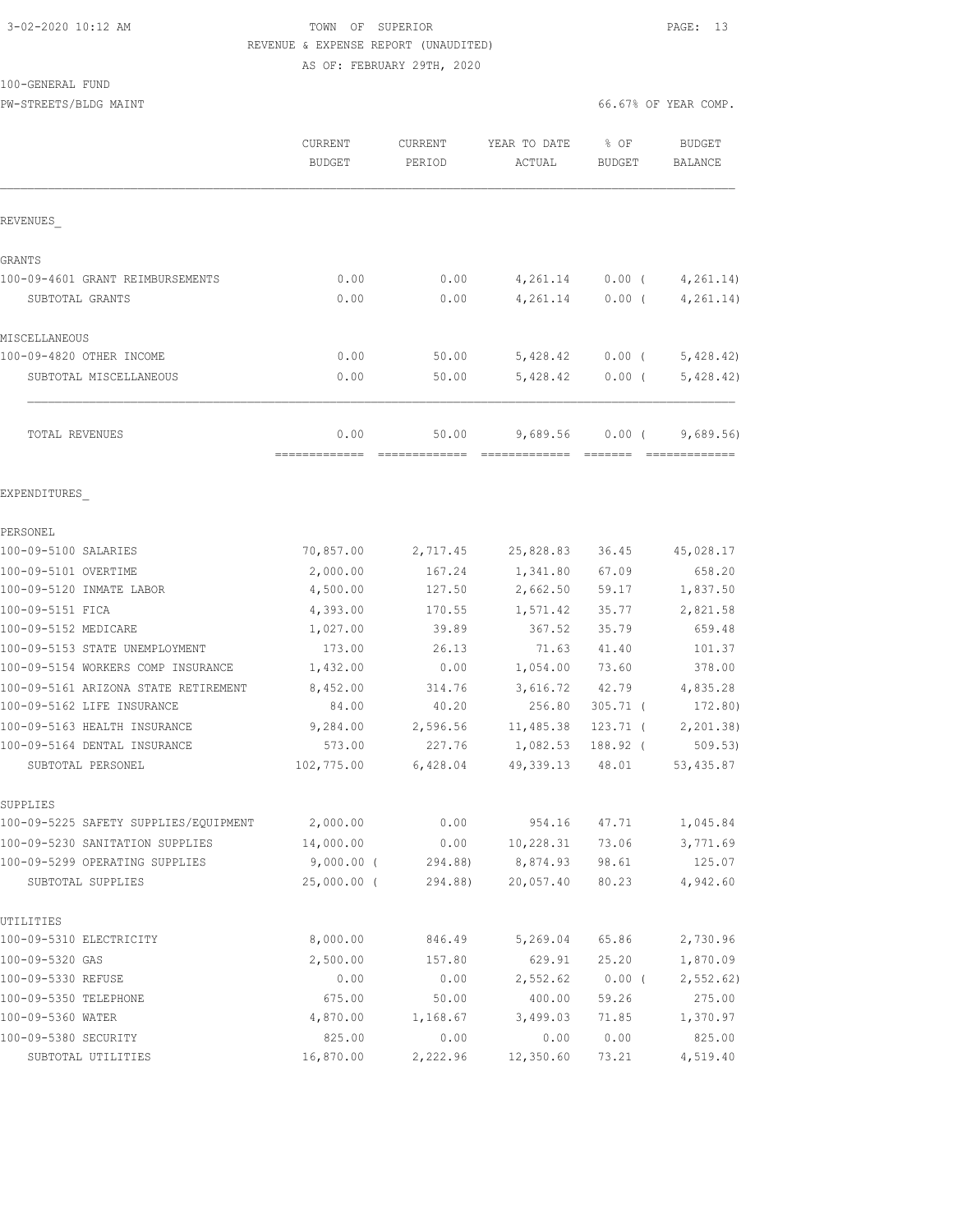# 3-02-2020 10:12 AM TOWN OF SUPERIOR PAGE: 14 REVENUE & EXPENSE REPORT (UNAUDITED)

AS OF: FEBRUARY 29TH, 2020

#### 100-GENERAL FUND

PW-STREETS/BLDG MAINT **1999** MAINT 66.67% OF YEAR COMP.

|                                                  | CURRENT<br><b>BUDGET</b> | <b>CURRENT</b><br>PERIOD | YEAR TO DATE<br>ACTUAL                              | % OF<br><b>BUDGET</b> | <b>BUDGET</b><br><b>BALANCE</b> |
|--------------------------------------------------|--------------------------|--------------------------|-----------------------------------------------------|-----------------------|---------------------------------|
|                                                  |                          |                          |                                                     |                       |                                 |
| GENERAL BUSINESS EXPENSE                         |                          |                          |                                                     |                       |                                 |
| 100-09-5410 ADVERTISING                          | 955.00                   | 0.00                     | 165.50                                              | 17.33                 | 789.50                          |
| 100-09-5425 CONFERENCES & TRAINING               | 2,000.00                 | 0.00                     | 0.00                                                | 0.00                  | 2,000.00                        |
| 100-09-5450 UNIFORMS                             | 4,000.00                 | 461.68                   | 5,349.03                                            | 133.73 (              | 1,349.03)                       |
| 100-09-5460 POSTAGE                              | 100.00                   | 0.00                     | 0.00                                                | 0.00                  | 100.00                          |
| 100-09-5471 AUDIT & ACCOUNTING                   | 1,545.00                 | 0.00                     | 2,243.01                                            | $145.18$ (            | 698.01)                         |
| 100-09-5480 GENERAL INSURANCE                    | 12,820.00                | 0.00                     | 7,829.13                                            | 61.07                 | 4,990.87                        |
| SUBTOTAL GENERAL BUSINESS EXPENSE                | 21,420.00                | 461.68                   | 15,586.67                                           | 72.77                 | 5,833.33                        |
| PROFESSIONAL SERVICES                            |                          |                          |                                                     |                       |                                 |
| 100-09-5520 CONTRACTUAL SERVICESL                | 0.00                     | 3,067.25                 | 4,351.31                                            | $0.00$ (              | 4,351.31)                       |
| 100-09-5550 OTHER PROFESSIONAL SERVICES          | 6,000.00                 | 467.87                   | 15,588.37                                           | 259.81 (              | 9,588.37                        |
| SUBTOTAL PROFESSIONAL SERVICES                   | 6,000.00                 | 3,535.12                 | 19,939.68                                           | $332.33$ (            | 13,939.68)                      |
| REPAIR/MAINTENANCE                               |                          |                          |                                                     |                       |                                 |
| 100-09-5610 PARK & BLDG IMPROVEMENTS             | 2,980.00                 | 250.00                   | 18,408.63                                           | 617.74 (              | 15, 428.63)                     |
| 100-09-5640 AUTO & TRUCK REPAIRS                 | 7,500.00                 | 1,627.57                 | 8,090.17                                            | $107.87$ $($          | 590.17                          |
| 100-09-5641 GAS & OIL                            | 1,000.00                 | 0.00                     | 0.00                                                | 0.00                  | 1,000.00                        |
| 100-09-5642 TIRES & TUBES                        | 0.00                     | 0.00                     | 1,175.96                                            | $0.00$ (              | 1, 175.96                       |
| 100-09-5643 INMATE FUEL                          | 500.00                   | 174.70                   | 540.01                                              | $108.00$ (            | 40.01)                          |
| 100-09-5650 OTHER EQUIPMENT REPAIRS              | 4,000.00                 | 650.00                   | 6,422.06                                            | $160.55$ (            | 2,422.06                        |
| SUBTOTAL REPAIR/MAINTENANCE                      | 15,980.00                | 2,702.27                 | 34,636.83                                           | 216.75 (              | 18,656.83)                      |
| CAPITAL OUTLAY                                   |                          |                          |                                                     |                       |                                 |
| 100-09-5710 BUILDING                             | 0.00                     | 0.00                     | 758.75                                              | $0.00$ (              | 758.75)                         |
| 100-09-5711 MAGMA BUILDING                       | 2,000.00                 | 0.00                     | 0.00                                                | 0.00                  | 2,000.00                        |
| 100-09-5712 ROOSEVELT BUILDING                   | 5,000.00                 | 0.00                     | 0.00                                                | 0.00                  | 5,000.00                        |
| 100-09-5750 OTHER EQUIP/SMALL TOOLS              | 10,000.00                | 0.00                     | 101.72                                              | 1.02                  | 9,898.28                        |
| SUBTOTAL CAPITAL OUTLAY                          | 17,000.00                | 0.00                     | 860.47                                              | 5.06                  | 16, 139.53                      |
| DEBT SERVICE                                     |                          |                          |                                                     |                       |                                 |
| 100-09-5900 DEBT SVC - PRINCIPAL                 | 0.00                     | 0.00                     | 1,263.04                                            | $0.00$ (              | 1, 263.04)                      |
| 100-09-5901 DEBT SVC - INTEREST                  | 0.00                     | 0.00                     | 263.38                                              | $0.00$ (              | 263.38)                         |
| 100-09-5999 CONTINGENCY                          | 10,000.00                | 0.00                     | 0.00                                                | 0.00                  | 10,000.00                       |
| SUBTOTAL DEBT SERVICE                            | 10,000.00                | 0.00                     | 1,526.42                                            | 15.26                 | 8,473.58                        |
| TOTAL EXPENDITURES                               |                          |                          | 215,045.00  15,055.19  154,297.20  71.75  60,747.80 |                       |                                 |
| REVENUES OVER/(UNDER) EXPENDITURES<br>$\sqrt{2}$ |                          |                          | $215,045.00$ ( $15,005.19$ ( $144,607.64$ )         | $\left($              | 70,437.36)                      |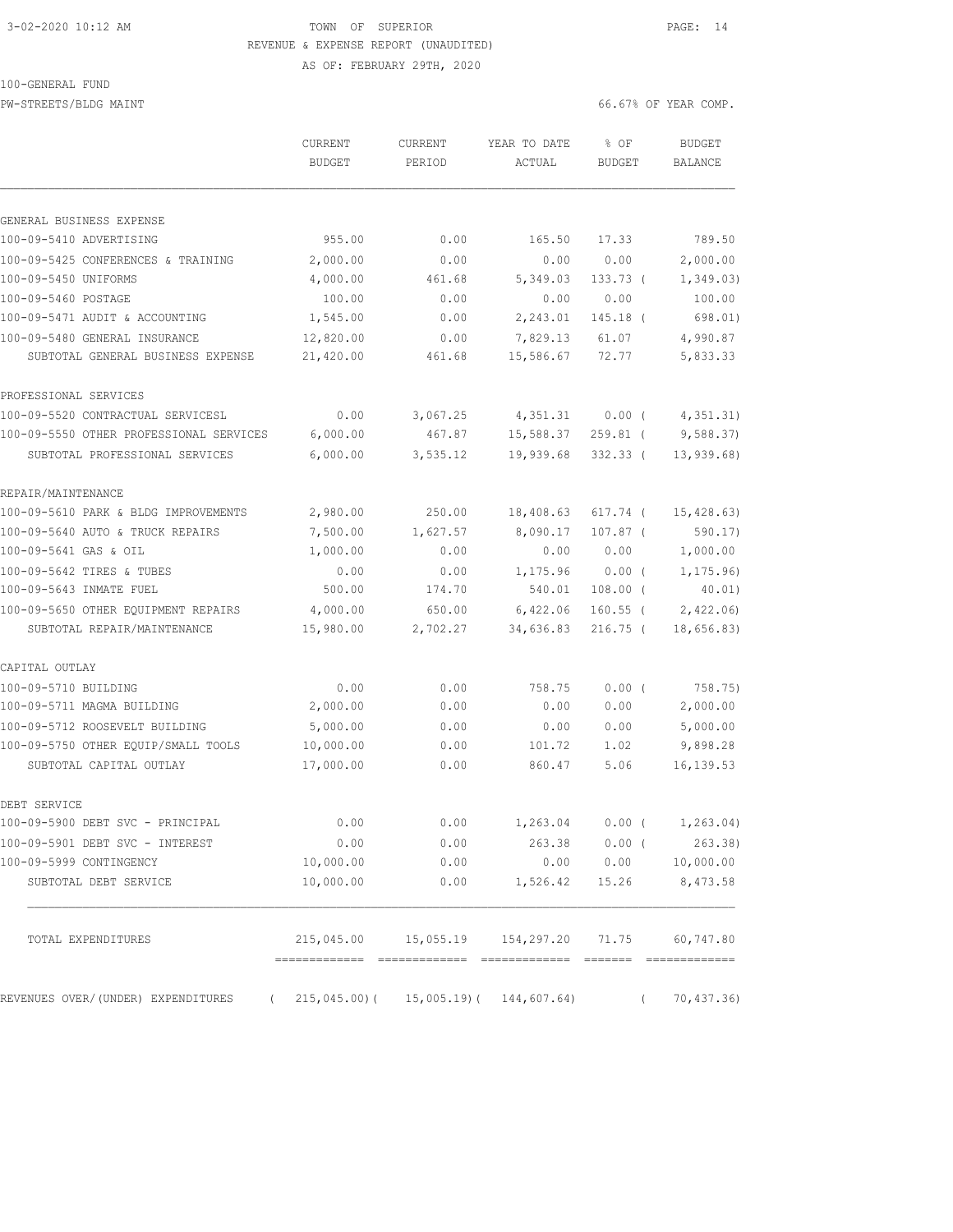100-GENERAL FUND

### 3-02-2020 10:12 AM TOWN OF SUPERIOR PAGE: 15 REVENUE & EXPENSE REPORT (UNAUDITED) AS OF: FEBRUARY 29TH, 2020

| PW-BLDG REGS/ZONING                     |                                             |                   |                        | 66.67% OF YEAR COMP.                |                                 |
|-----------------------------------------|---------------------------------------------|-------------------|------------------------|-------------------------------------|---------------------------------|
|                                         | <b>CURRENT</b><br><b>BUDGET</b>             | CURRENT<br>PERIOD | YEAR TO DATE<br>ACTUAL | % OF<br><b>BUDGET</b>               | <b>BUDGET</b><br><b>BALANCE</b> |
| REVENUES                                |                                             |                   |                        |                                     |                                 |
|                                         |                                             |                   |                        |                                     |                                 |
| BUSINESS SERVICES<br>100-10-4240 FEES   | 35,000.00                                   | 0.00              | 0.00                   | 0.00                                | 35,000.00                       |
|                                         |                                             | 0.00              |                        |                                     |                                 |
| SUBTOTAL BUSINESS SERVICES              | 35,000.00                                   |                   | 0.00                   | 0.00                                | 35,000.00                       |
| TOTAL REVENUES                          | 35,000.00<br>------------------------------ | 0.00              | 0.00                   | 0.00<br>$=$ $=$ $=$ $=$ $=$ $=$ $=$ | 35,000.00<br>--------------     |
| EXPENDITURES                            |                                             |                   |                        |                                     |                                 |
| PERSONEL                                |                                             |                   |                        |                                     |                                 |
| 100-10-5100 SALARIES                    | 38,083.00                                   |                   | 2,720.00 42,704.00     | 112.13 (                            | 4,621.00)                       |
| 100-10-5151 FICA                        | 2,361.00                                    | 168.64            | 2,647.65               | $112.14$ (                          | 286.65                          |
| 100-10-5152 MEDICARE                    | 552.00                                      | 39.44             | 619.21                 | $112.18$ (                          | 67.21)                          |
| 100-10-5153 STATE UNEMPLOYMENT          | 30.00                                       | 14.82             | 64.32                  | $214.40$ (                          | 34.32)                          |
| 100-10-5154 WORKERS COMP INSURANCE      | 68.00                                       | 0.00              | 0.00                   | 0.00                                | 68.00                           |
| 100-10-5161 ARIZONA STATE RETIREMENT    | 4,547.00                                    | 329.39            | 5,171.42               | $113.73$ (                          | 624.42)                         |
| 100-10-5162 LIFE INSURANCE              | 40.00                                       | 6.70              | 53.60                  | 134.00 (                            | 13.60)                          |
| 100-10-5164 DENTAL INSURANCE            | 185.00                                      | 0.00              | 0.00                   | 0.00                                | 185.00                          |
| SUBTOTAL PERSONEL                       | 45,866.00                                   | 3,278.99          | 51, 260.20             | 111.76 (                            | 5,394.20                        |
| SUPPLIES                                |                                             |                   |                        |                                     |                                 |
| 100-10-5299 OPERATING SUPPLIES          | 500.00                                      | 0.00              | 445.83                 | 89.17                               | 54.17                           |
| SUBTOTAL SUPPLIES                       | 500.00                                      | 0.00              | 445.83                 | 89.17                               | 54.17                           |
| UTILITIES                               |                                             |                   |                        |                                     |                                 |
| 100-10-5350 TELEPHONE                   | 0.00                                        | 50.00             | 400.00                 | $0.00$ (                            | 400.00                          |
| SUBTOTAL UTILITIES                      | 0.00                                        | 50.00             | 400.00                 | $0.00$ (                            | 400.00)                         |
| GENERAL BUSINESS EXPENSE                |                                             |                   |                        |                                     |                                 |
| 100-10-5420 DUES & SUBSCRIPTIONS        | 500.00                                      | 0.00              | 329.63                 | 65.93                               | 170.37                          |
| 100-10-5425 CONFERENCES & TRAINING      | 2,000.00                                    | 60.00             | 510.00                 | 25.50                               | 1,490.00                        |
| 100-10-5430 PRINTING                    | 0.00                                        | 0.00              | 214.98                 | $0.00$ (                            | 214.98)                         |
| 100-10-5470 TRAVEL                      | 1,000.00                                    | 0.00              | 0.00                   | 0.00                                | 1,000.00                        |
| SUBTOTAL GENERAL BUSINESS EXPENSE       | 3,500.00                                    | 60.00             | 1,054.61               | 30.13                               | 2,445.39                        |
| PROFESSIONAL SERVICES                   |                                             |                   |                        |                                     |                                 |
| 100-10-5550 OTHER PROFESSIONAL SERVICES | 30,000.00                                   | 0.00              | 0.00                   | 0.00                                | 30,000.00                       |
| SUBTOTAL PROFESSIONAL SERVICES          | 30,000.00                                   | 0.00              | 0.00                   | 0.00                                | 30,000.00                       |

REPAIR/MAINTENANCE \_\_\_\_\_\_\_\_\_\_\_\_\_ \_\_\_\_\_\_\_\_\_\_\_\_\_ \_\_\_\_\_\_\_\_\_\_\_\_\_ \_\_\_\_\_\_\_ \_\_\_\_\_\_\_\_\_\_\_\_\_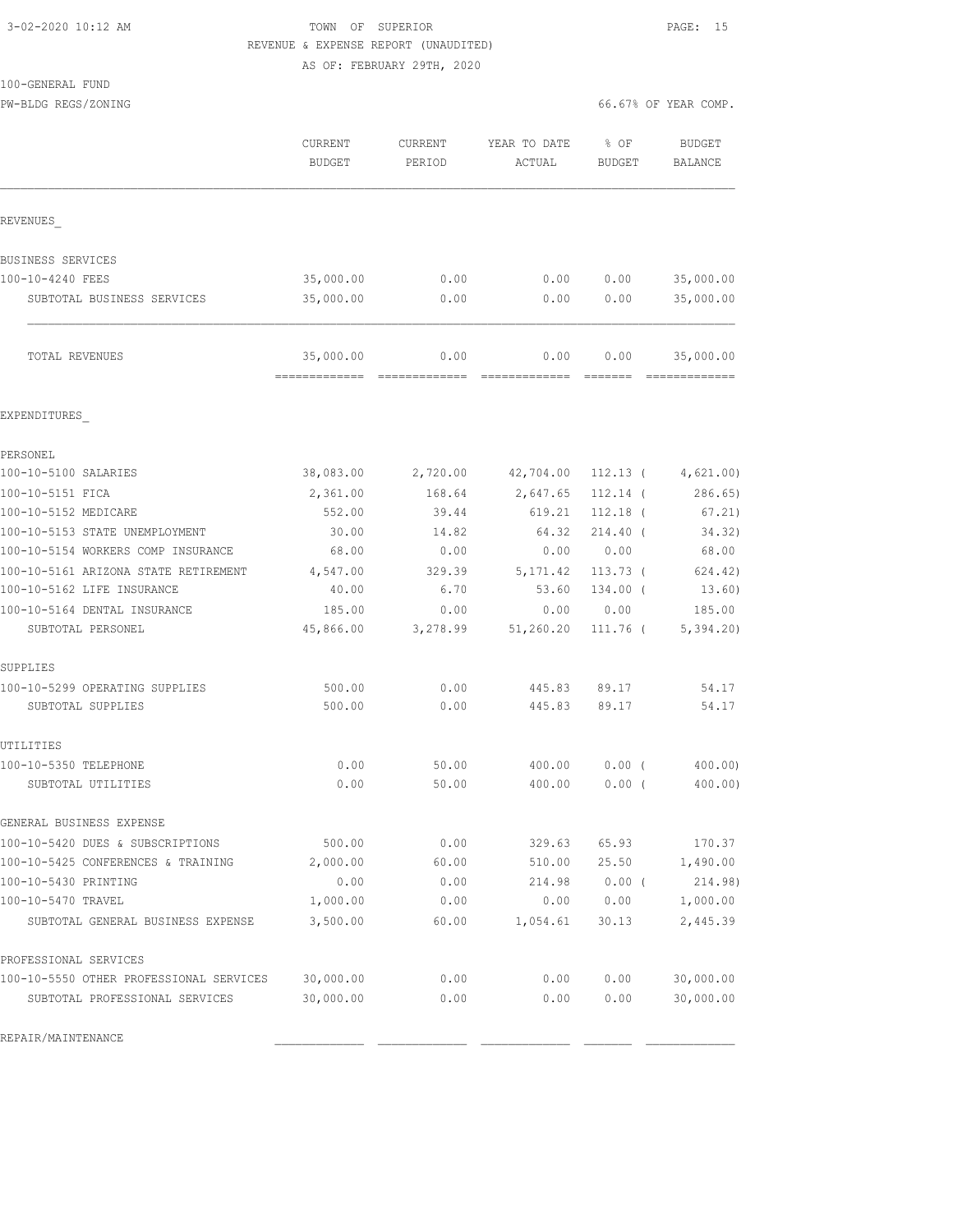### TOWN OF SUPERIOR **PAGE:** 16 REVENUE & EXPENSE REPORT (UNAUDITED) AS OF: FEBRUARY 29TH, 2020

100-GENERAL FUND

PW-BLDG REGS/ZONING 66.67% OF YEAR COMP.

|                                      | CURRENT<br><b>BUDGET</b> | <b>CURRENT</b><br>PERIOD | YEAR TO DATE<br>ACTUAL | % OF<br><b>BUDGET</b> | BUDGET<br><b>BALANCE</b> |
|--------------------------------------|--------------------------|--------------------------|------------------------|-----------------------|--------------------------|
| CAPITAL OUTLAY                       |                          |                          |                        |                       |                          |
| 100-10-5780 COMPUTER/INCODE SOFTWARE | 0.00                     | 0.00                     | 75.00                  | 0.00(                 | 75.00                    |
| SUBTOTAL CAPITAL OUTLAY              | 0.00                     | 0.00                     | 75.00                  | 0.00(                 | 75.00                    |
| TOTAL EXPENDITURES                   | 79,866.00                | 3,388.99                 | 53,235.64              | 66.66                 | 26,630.36                |
| REVENUES OVER/(UNDER) EXPENDITURES   | 44,866,00)(              | 3,388.99)(               | 53, 235.64)            |                       | 8,369.64                 |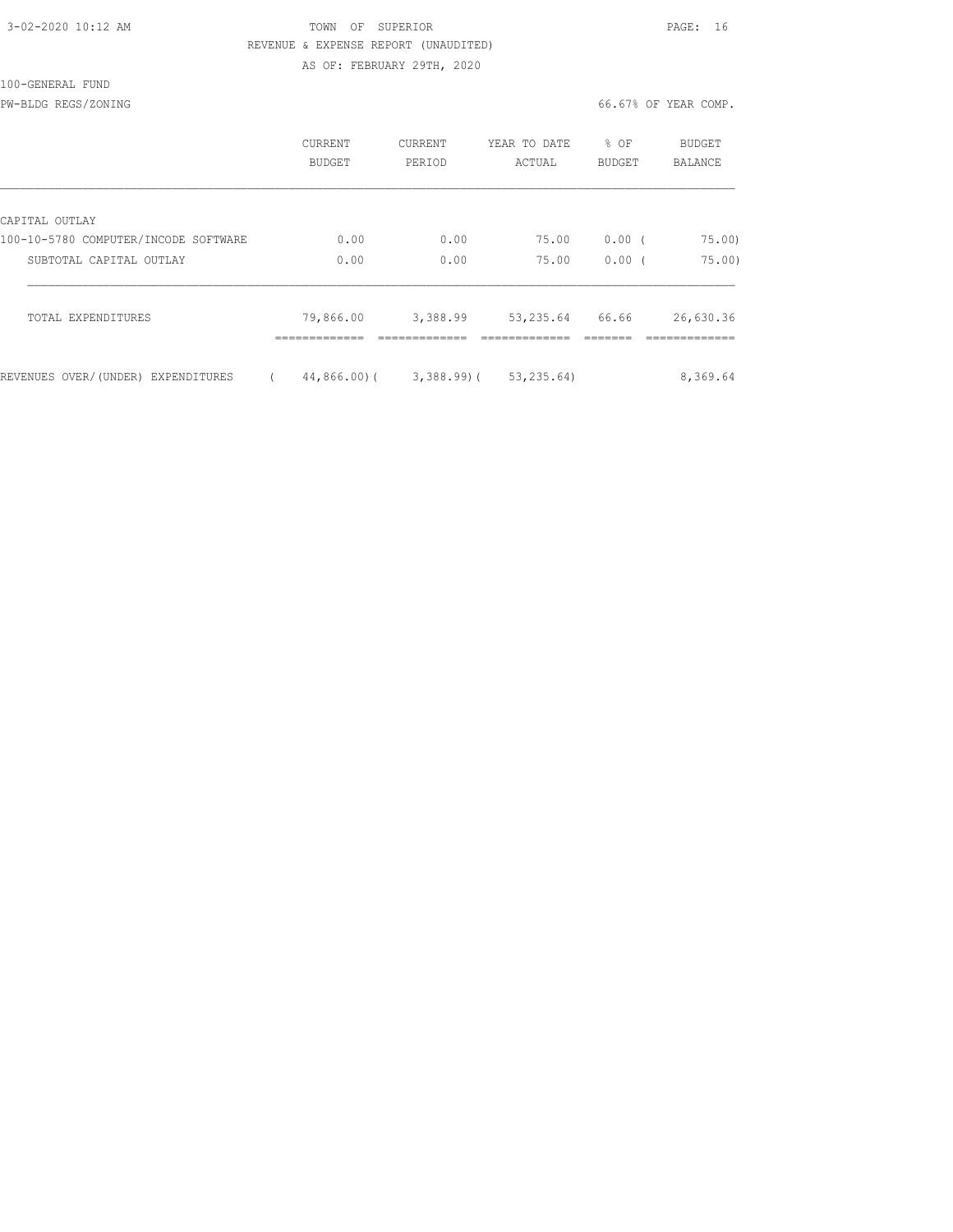| 3-02-2020 10:12 AM |  |
|--------------------|--|
|                    |  |

# 3-02-2020 10:12 AM TOWN OF SUPERIOR PAGE: 17 REVENUE & EXPENSE REPORT (UNAUDITED)

AS OF: FEBRUARY 29TH, 2020

SWIMMING POOL 66.67% OF YEAR COMP.

|                                                             | <b>CURRENT</b><br><b>BUDGET</b> | CURRENT<br>PERIOD                          | YEAR TO DATE<br>ACTUAL | $8$ OF<br><b>BUDGET</b> | <b>BUDGET</b><br><b>BALANCE</b>                                                                                                                                                                                                                                                                                                                                                                                                                                                            |
|-------------------------------------------------------------|---------------------------------|--------------------------------------------|------------------------|-------------------------|--------------------------------------------------------------------------------------------------------------------------------------------------------------------------------------------------------------------------------------------------------------------------------------------------------------------------------------------------------------------------------------------------------------------------------------------------------------------------------------------|
| REVENUES                                                    |                                 |                                            |                        |                         |                                                                                                                                                                                                                                                                                                                                                                                                                                                                                            |
| BUSINESS SERVICES                                           |                                 |                                            |                        |                         |                                                                                                                                                                                                                                                                                                                                                                                                                                                                                            |
| 100-11-4240 POOL SWIM/POOL RENTAL                           | 2,000.00                        | 0.00                                       | 1,287.50               | 64.38                   | 712.50                                                                                                                                                                                                                                                                                                                                                                                                                                                                                     |
| SUBTOTAL BUSINESS SERVICES                                  | 2,000.00                        | 0.00                                       | 1,287.50               | 64.38                   | 712.50                                                                                                                                                                                                                                                                                                                                                                                                                                                                                     |
| TOTAL REVENUES                                              | 2,000.00<br>----------          | 0.00                                       | 1,287.50               | 64.38                   | 712.50                                                                                                                                                                                                                                                                                                                                                                                                                                                                                     |
| EXPENDITURES                                                |                                 |                                            |                        |                         |                                                                                                                                                                                                                                                                                                                                                                                                                                                                                            |
| PERSONEL                                                    |                                 |                                            |                        |                         |                                                                                                                                                                                                                                                                                                                                                                                                                                                                                            |
| 100-11-5100 SALARIES                                        | 19,200.00                       | 0.00                                       | 18,566.00              | 96.70                   | 634.00                                                                                                                                                                                                                                                                                                                                                                                                                                                                                     |
| 100-11-5151 FICA                                            | 1,250.00                        | 0.00                                       | 1,151.09               | 92.09                   | 98.91                                                                                                                                                                                                                                                                                                                                                                                                                                                                                      |
| 100-11-5152 MEDICARE                                        | 292.00                          | 0.00                                       | 269.22                 | 92.20                   | 22.78                                                                                                                                                                                                                                                                                                                                                                                                                                                                                      |
| 100-11-5153 STATE UNEMPLOYMENT                              | 61.00                           | 0.00                                       | 161.53                 | $264.80$ (              | 100.53)                                                                                                                                                                                                                                                                                                                                                                                                                                                                                    |
| 100-11-5154 WORKERS COMP INSURANCE                          | 413.00                          | 0.00                                       | 2,597.00               | $628.81$ (              | 2,184.00                                                                                                                                                                                                                                                                                                                                                                                                                                                                                   |
| SUBTOTAL PERSONEL                                           | 21,216.00                       | 0.00                                       | 22,744.84              | $107.21$ (              | 1,528.84)                                                                                                                                                                                                                                                                                                                                                                                                                                                                                  |
| SUPPLIES                                                    |                                 |                                            |                        |                         |                                                                                                                                                                                                                                                                                                                                                                                                                                                                                            |
| 100-11-5240 CHEMICAL SUPPLIES                               | 1,900.00                        | 0.00                                       | 2,795.56               | $147.13$ (              | 895.56)                                                                                                                                                                                                                                                                                                                                                                                                                                                                                    |
| 100-11-5299 OPERATING SUPPLIES                              | 2,000.00                        | 0.00                                       | 2,277.99               | $113.90$ (              | 277.99                                                                                                                                                                                                                                                                                                                                                                                                                                                                                     |
| SUBTOTAL SUPPLIES                                           | 3,900.00                        | 0.00                                       | 5,073.55               | $130.09$ (              | 1, 173.55                                                                                                                                                                                                                                                                                                                                                                                                                                                                                  |
| UTILITIES                                                   |                                 |                                            |                        |                         |                                                                                                                                                                                                                                                                                                                                                                                                                                                                                            |
| 100-11-5310 ELECTRICITY                                     | 6,860.00                        | 52.70                                      | 3,580.62               | 52.20                   | 3,279.38                                                                                                                                                                                                                                                                                                                                                                                                                                                                                   |
| 100-11-5350 TELEPHONE                                       | 453.00                          | 0.00                                       | 0.00                   | 0.00                    | 453.00                                                                                                                                                                                                                                                                                                                                                                                                                                                                                     |
| 100-11-5360 WATER<br>SUBTOTAL UTILITIES                     | 5,666.00<br>12,979.00           | 244.86<br>297.56                           | 2,676.89<br>6, 257.51  | 47.24<br>48.21          | 2,989.11<br>6,721.49                                                                                                                                                                                                                                                                                                                                                                                                                                                                       |
|                                                             |                                 |                                            |                        |                         |                                                                                                                                                                                                                                                                                                                                                                                                                                                                                            |
| GENERAL BUSINESS EXPENSE                                    |                                 |                                            |                        |                         |                                                                                                                                                                                                                                                                                                                                                                                                                                                                                            |
| 100-11-5410 ADVERTISING<br>100-11-5420 DUES & SUBSCRIPTIONS | 100.00                          | 0.00                                       | 0.00                   | 0.00                    | 100.00                                                                                                                                                                                                                                                                                                                                                                                                                                                                                     |
|                                                             | 200.00                          | 0.00                                       | 192.00                 | 96.00                   | 8.00                                                                                                                                                                                                                                                                                                                                                                                                                                                                                       |
| 100-11-5425 CONFERENCES & TRAINING<br>100-11-5450 UNIFORMS  | 500.00<br>250.00                | 0.00<br>0.00                               | 0.00<br>0.00           | 0.00<br>0.00            | 500.00<br>250.00                                                                                                                                                                                                                                                                                                                                                                                                                                                                           |
| SUBTOTAL GENERAL BUSINESS EXPENSE                           | 1,050.00                        | 0.00                                       | 192.00                 | 18.29                   | 858.00                                                                                                                                                                                                                                                                                                                                                                                                                                                                                     |
| PROFESSIONAL SERVICES                                       |                                 |                                            |                        |                         |                                                                                                                                                                                                                                                                                                                                                                                                                                                                                            |
| 100-11-5550 OTHER PROFESSIONAL SERVICES                     | 6,000.00                        | 550.00                                     | 6,660.02               | $111.00$ (              | 660.02)                                                                                                                                                                                                                                                                                                                                                                                                                                                                                    |
| SUBTOTAL PROFESSIONAL SERVICES                              | 6,000.00                        | 550.00                                     | 6,660.02               | $111.00$ (              | 660.02)                                                                                                                                                                                                                                                                                                                                                                                                                                                                                    |
| REPAIR/MAINTENANCE                                          |                                 |                                            |                        |                         |                                                                                                                                                                                                                                                                                                                                                                                                                                                                                            |
| 100-11-5650 OTHER EQUIPMENT REPAIRS                         | 5,000.00                        | 0.00                                       | 0.00                   | 0.00                    | 5,000.00                                                                                                                                                                                                                                                                                                                                                                                                                                                                                   |
| SUBTOTAL REPAIR/MAINTENANCE                                 | 5,000.00                        | 0.00                                       | 0.00                   | 0.00                    | 5,000.00                                                                                                                                                                                                                                                                                                                                                                                                                                                                                   |
| TOTAL EXPENDITURES                                          | 50,145.00                       |                                            | 847.56 40,927.92 81.62 |                         | 9,217.08                                                                                                                                                                                                                                                                                                                                                                                                                                                                                   |
| REVENUES OVER/(UNDER) EXPENDITURES                          |                                 | $48, 145.00$ ( $847.56$ ) ( $39, 640.42$ ) |                        |                         | $\begin{array}{c} \multicolumn{2}{c} {\textbf 1} & \multicolumn{2}{c} {\textbf 2} & \multicolumn{2}{c} {\textbf 3} & \multicolumn{2}{c} {\textbf 4} & \multicolumn{2}{c} {\textbf 5} & \multicolumn{2}{c} {\textbf 6} & \multicolumn{2}{c} {\textbf 7} & \multicolumn{2}{c} {\textbf 8} & \multicolumn{2}{c} {\textbf 9} & \multicolumn{2}{c} {\textbf 1} & \multicolumn{2}{c} {\textbf 1} & \multicolumn{2}{c} {\textbf 1} & \multicolumn{2}{c} {\textbf 1} & \multicolumn{$<br>8,504.58) |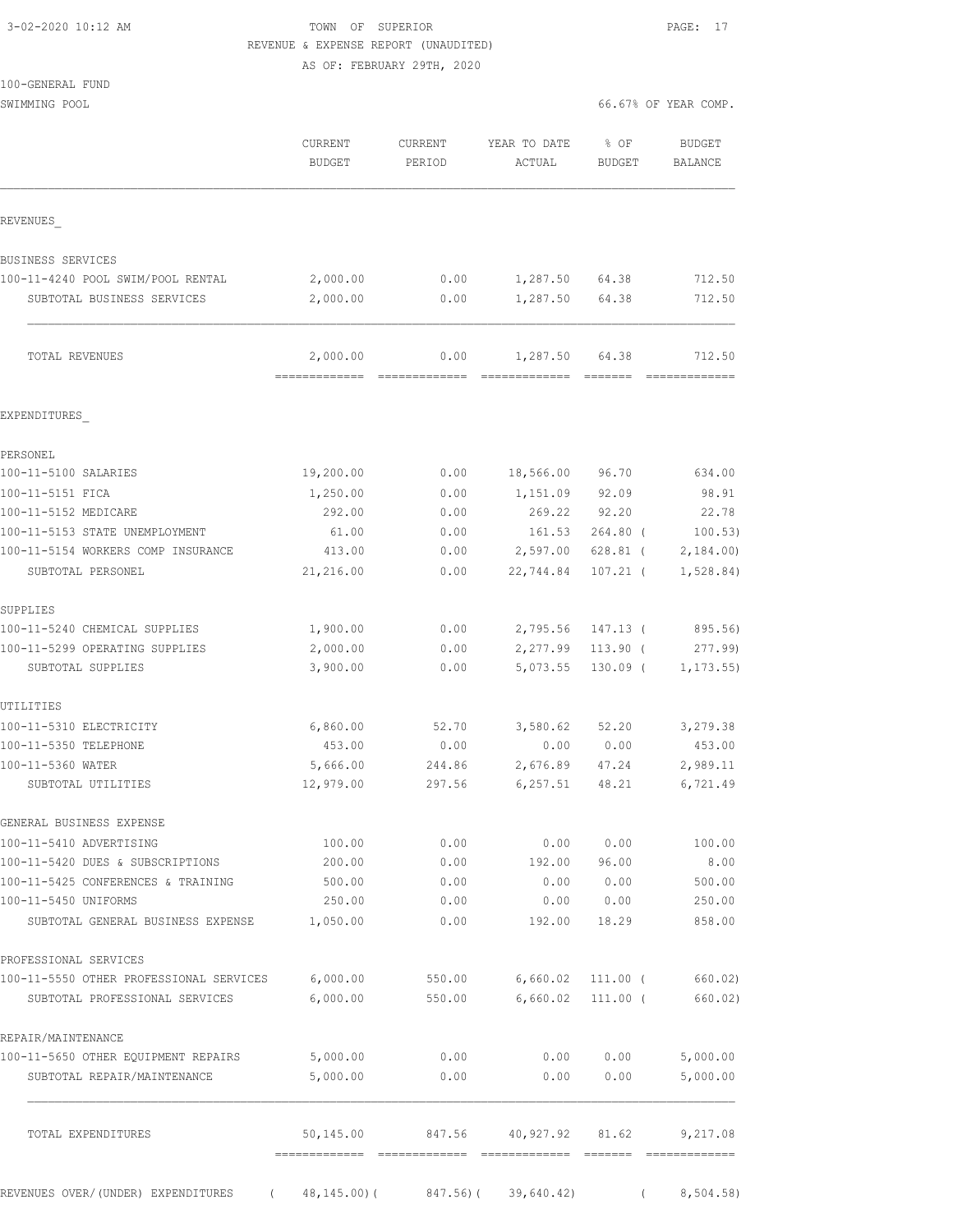### 3-02-2020 10:12 AM TOWN OF SUPERIOR PAGE: 18 REVENUE & EXPENSE REPORT (UNAUDITED) AS OF: FEBRUARY 29TH, 2020

| 100-GENERAL FUND |
|------------------|
|------------------|

RECREATION 66.67% OF YEAR COMP.

|                                         | CURRENT<br><b>BUDGET</b> | CURRENT<br>PERIOD       | YEAR TO DATE<br>ACTUAL   | % OF<br><b>BUDGET</b> | <b>BUDGET</b><br>BALANCE |
|-----------------------------------------|--------------------------|-------------------------|--------------------------|-----------------------|--------------------------|
| REVENUES                                |                          |                         |                          |                       |                          |
| BUSINESS SERVICES                       |                          |                         |                          |                       |                          |
| 100-12-4220 PARK RENTAL                 | 0.00                     | 285.00                  | 1,112.50                 | 0.00(                 | 1,112.50)                |
| 100-12-4240 RECREATION ACTIVITY FEES    | 0.00                     | 0.00                    | 240.00                   | 0.00(                 | 240.00)                  |
| SUBTOTAL BUSINESS SERVICES              | 0.00                     | 285.00                  | 1,352.50                 | $0.00$ (              | 1,352.50                 |
| MISCELLANEOUS                           |                          |                         |                          |                       |                          |
| 100-12-4820 OTHER INCOME                | 0.00                     | 0.00                    | 52.10                    | $0.00$ (              | 52.10                    |
| SUBTOTAL MISCELLANEOUS                  | 0.00                     | 0.00                    | 52.10                    | $0.00$ (              | 52.10                    |
| TOTAL REVENUES                          | 0.00<br>=============    | 285.00<br>============= | 1,404.60                 | 0.00(                 | 1,404.60                 |
| EXPENDITURES                            |                          |                         |                          |                       |                          |
| PERSONEL                                |                          |                         |                          |                       |                          |
| 100-12-5100 SALARIES                    | 14,144.00                | 1,120.00                | 10, 250.25               | 72.47                 | 3,893.75                 |
| 100-12-5101 OVERTIME                    | 0.00                     | 0.00                    | 1,256.26                 | $0.00$ (              | 1,256.26)                |
| 100-12-5151 FICA                        | 361.00                   | 66.31                   | 675.04                   | 186.99 (              | 314.04)                  |
| 100-12-5152 MEDICARE                    | 84.00                    | 15.51                   | 157.87                   | 187.94 (              | 73.87)                   |
| 100-12-5153 STATE UNEMPLOYMENT          | 30.00                    | 10.16                   | 68.04                    | $226.80$ (            | 38.04)                   |
| 100-12-5154 WORKERS COMP INSURANCE      | 54.00                    | 0.00                    | 0.00                     | 0.00                  | 54.00                    |
| 100-12-5161 ARIZONA STATE RETIREMENT    | 687.00                   | 135.63                  | 1,363.23                 | 198.43 (              | 676.23                   |
| 100-12-5162 LIFE INSURANCE              | 16.00                    | 6.70                    | 96.66                    | $604.13$ (            | 80.66)                   |
| 100-12-5163 HEALTH INSURANCE            | 1,527.00                 | 649.14                  | 4,543.98                 | $297.58$ (            | 3,016.98)                |
| 100-12-5164 DENTAL INSURANCE            | 74.00                    | 31.58                   | 171.30                   | $231.49$ (            | 97.30                    |
| SUBTOTAL PERSONEL                       | 16,977.00                | 2,035.03                | 18,582.63                | $109.46$ (            | 1,605.63)                |
| SUPPLIES                                |                          |                         |                          |                       |                          |
| 100-12-5299 OPERATING SUPPLIES          | 12,500.00                | 0.00                    |                          | 1,504.10 12.03        | 10,995.90                |
| SUBTOTAL SUPPLIES                       | 12,500.00                | 0.00                    |                          | 1,504.10 12.03        | 10,995.90                |
| UTILITIES                               |                          |                         |                          |                       |                          |
| GENERAL BUSINESS EXPENSE                |                          |                         |                          |                       |                          |
| 100-12-5425 CONFERENCES & TRAINING      | 0.00                     | 0.00                    | 770.99                   | $0.00$ (              | 770.99)                  |
| 100-12-5450 UNIFORMS                    | 0.00                     | 0.00                    | 138.54                   | $0.00$ (              | 138.54)                  |
| SUBTOTAL GENERAL BUSINESS EXPENSE       | 0.00                     | 0.00                    | 909.53                   | $0.00$ (              | 909.53)                  |
| PROFESSIONAL SERVICES                   |                          |                         |                          |                       |                          |
| 100-12-5550 OTHER PROFESSIONAL SERVICES | 0.00                     | 0.00                    | 3,200.00                 |                       | $0.00$ ( $3,200.00$ )    |
| SUBTOTAL PROFESSIONAL SERVICES          | 0.00                     | 0.00                    | 3,200.00                 |                       | $0.00$ ( $3,200.00$ )    |
| TOTAL EXPENDITURES                      | 29,477.00                |                         | 2,035.03 24,196.26 82.09 |                       | 5,280.74                 |

REVENUES OVER/(UNDER) EXPENDITURES ( 29,477.00)( 1,750.03)( 22,791.66) ( 6,685.34)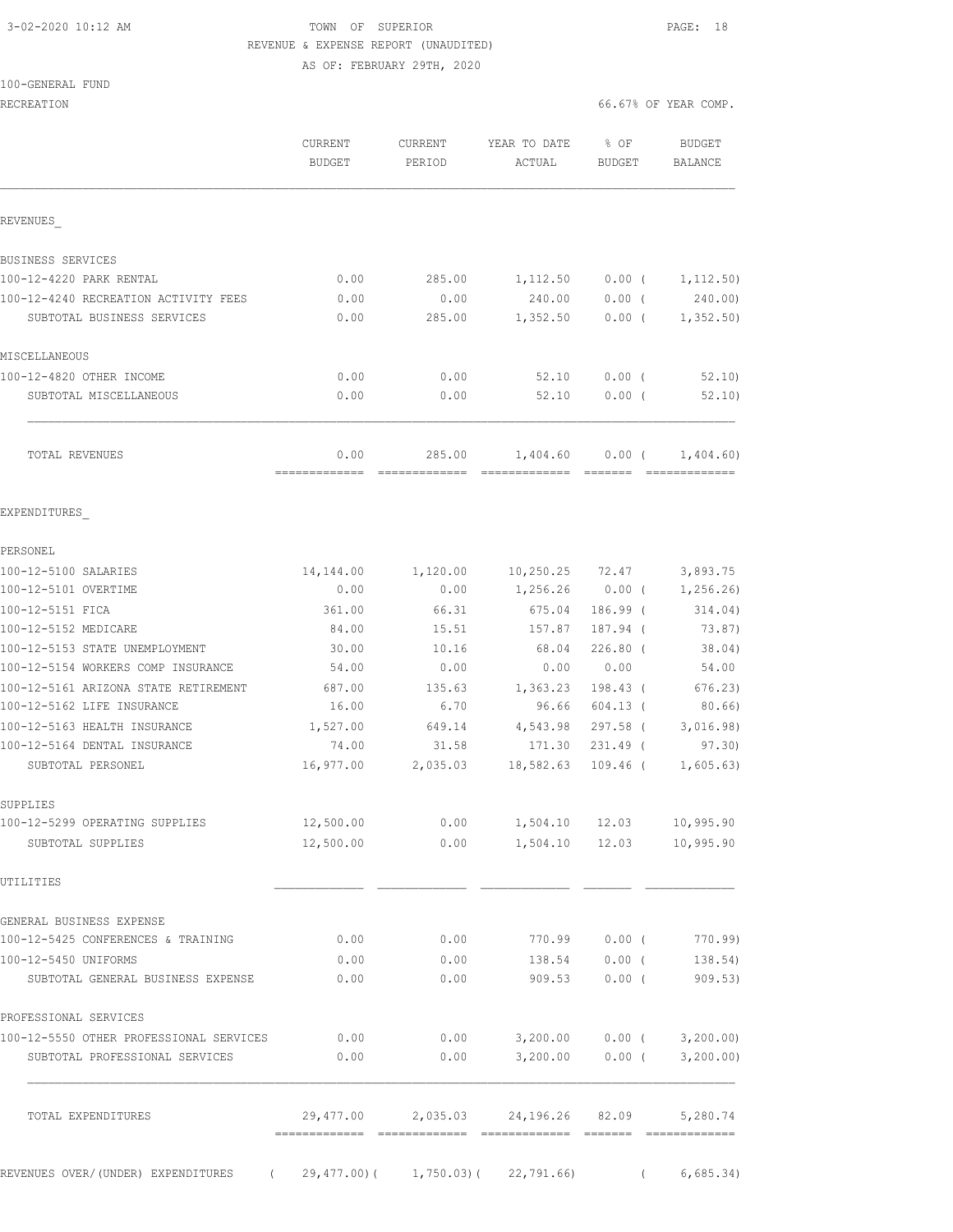# 3-02-2020 10:12 AM TOWN OF SUPERIOR PAGE: 19 REVENUE & EXPENSE REPORT (UNAUDITED)

AS OF: FEBRUARY 29TH, 2020

|  | 100-GENERAL FUND |  |
|--|------------------|--|
|  |                  |  |

| LIBRARY                                           |                                          |                          |                                                  |                       | 66.67% OF YEAR COMP.            |
|---------------------------------------------------|------------------------------------------|--------------------------|--------------------------------------------------|-----------------------|---------------------------------|
|                                                   | <b>CURRENT</b><br>BUDGET                 | <b>CURRENT</b><br>PERIOD | YEAR TO DATE<br>ACTUAL                           | % OF<br><b>BUDGET</b> | <b>BUDGET</b><br><b>BALANCE</b> |
| REVENUES                                          |                                          |                          |                                                  |                       |                                 |
| BUSINESS SERVICES                                 |                                          |                          |                                                  |                       |                                 |
| 100-13-4250 INTERNET/LATE FEES                    | 2,000.00                                 | 0.00                     | 900.87                                           | 45.04                 | 1,099.13                        |
| SUBTOTAL BUSINESS SERVICES                        | 2,000.00                                 | 0.00                     | 900.87                                           | 45.04                 | 1,099.13                        |
| TOTAL REVENUES                                    | 2,000.00<br>-------------- ------------- | 0.00                     | 900.87<br>====================================== | 45.04                 | 1,099.13                        |
| EXPENDITURES                                      |                                          |                          |                                                  |                       |                                 |
| PERSONEL                                          |                                          |                          |                                                  |                       |                                 |
| 100-13-5100 SALARIES                              | 32,860.00                                | 1,625.04                 | 22,534.76                                        | 68.58                 | 10,325.24                       |
| 100-13-5151 FICA                                  | 2,037.00                                 | 100.32                   | 1,390.72                                         | 68.27                 | 646.28                          |
| 100-13-5152 MEDICARE                              | 476.00                                   | 23.46                    | 325.23                                           | 68.33                 | 150.77                          |
| 100-13-5153 STATE UNEMPLOYMENT                    | 152.00                                   | 15.37                    | 59.99                                            | 39.47                 | 92.01                           |
| 100-13-5154 WORKERS COMP INSURANCE                | 219.00                                   | 0.00                     | 91.00                                            | 41.55                 | 128.00                          |
| 100-13-5161 ARIZONA STATE RETIREMENT              | 3,924.00                                 | 116.26                   | 2,312.94                                         | 58.94                 | 1,611.06                        |
| 100-13-5162 LIFE INSURANCE                        | 80.00                                    | 6.70                     | 53.60                                            | 67.00                 | 26.40                           |
| 100-13-5163 HEALTH INSURANCE                      | 7,758.00                                 | 649.14                   | 5,842.26                                         | 75.31                 | 1,915.74                        |
| 100-13-5164 DENTAL INSURANCE<br>SUBTOTAL PERSONEL | 370.00<br>47,876.00                      | 31.58<br>2,567.87        | 252.64<br>32,863.14                              | 68.28<br>68.64        | 117.36<br>15,012.86             |
| SUPPLIES                                          |                                          |                          |                                                  |                       |                                 |
| 100-13-5270 LIBRARY BOOKS                         | 2,000.00                                 | 0.00                     | 0.00                                             | 0.00                  | 2,000.00                        |
| SUBTOTAL SUPPLIES                                 | 2,000.00                                 | 0.00                     | 0.00                                             | 0.00                  | 2,000.00                        |
| UTILITIES                                         |                                          |                          |                                                  |                       |                                 |
| 100-13-5310 ELECTRICITY                           | 6,174.00                                 | 248.43                   | 3,886.40                                         | 62.95                 | 2,287.60                        |
| 100-13-5320 GAS                                   | 1,100.00                                 | 154.18                   | 476.74                                           | 43.34                 | 623.26                          |
| 100-13-5350 TELEPHONE                             | 1,009.00                                 | 0.00                     | 1,107.03                                         | 109.72 (              | 98.03)                          |
| 100-13-5360 WATER<br>100-13-5380 SECURITY         | 400.00<br>300.00                         | 32.15<br>25.00           | 245.13<br>200.00                                 | 61.28<br>66.67        | 154.87<br>100.00                |
| SUBTOTAL UTILITIES                                | 8,983.00                                 | 459.76                   | 5,915.30                                         | 65.85                 | 3,067.70                        |
| GENERAL BUSINESS EXPENSE                          |                                          |                          |                                                  |                       |                                 |
| 100-13-5410 ADVERTISING                           | 100.00                                   | 0.00                     | 0.00                                             | 0.00                  | 100.00                          |
| 100-13-5420 DUES & SUBSCRIPTIONS                  | 1,000.00                                 | 0.00                     | 530.94                                           | 53.09                 | 469.06                          |
| 100-13-5460 POSTAGE                               | 900.00                                   | 40.00                    | 631.57                                           | 70.17                 | 268.43                          |
| 100-13-5471 AUDIT                                 | 1,545.00                                 | 0.00                     | 2,243.01                                         | 145.18 (              | 698.01)                         |
| 100-13-5480 GENERAL INSURANCE                     | 12,820.00                                | 0.00                     | 7,829.13                                         | 61.07                 | 4,990.87                        |
| SUBTOTAL GENERAL BUSINESS EXPENSE                 | 16,365.00                                | 40.00                    | 11,234.65                                        | 68.65                 | 5,130.35                        |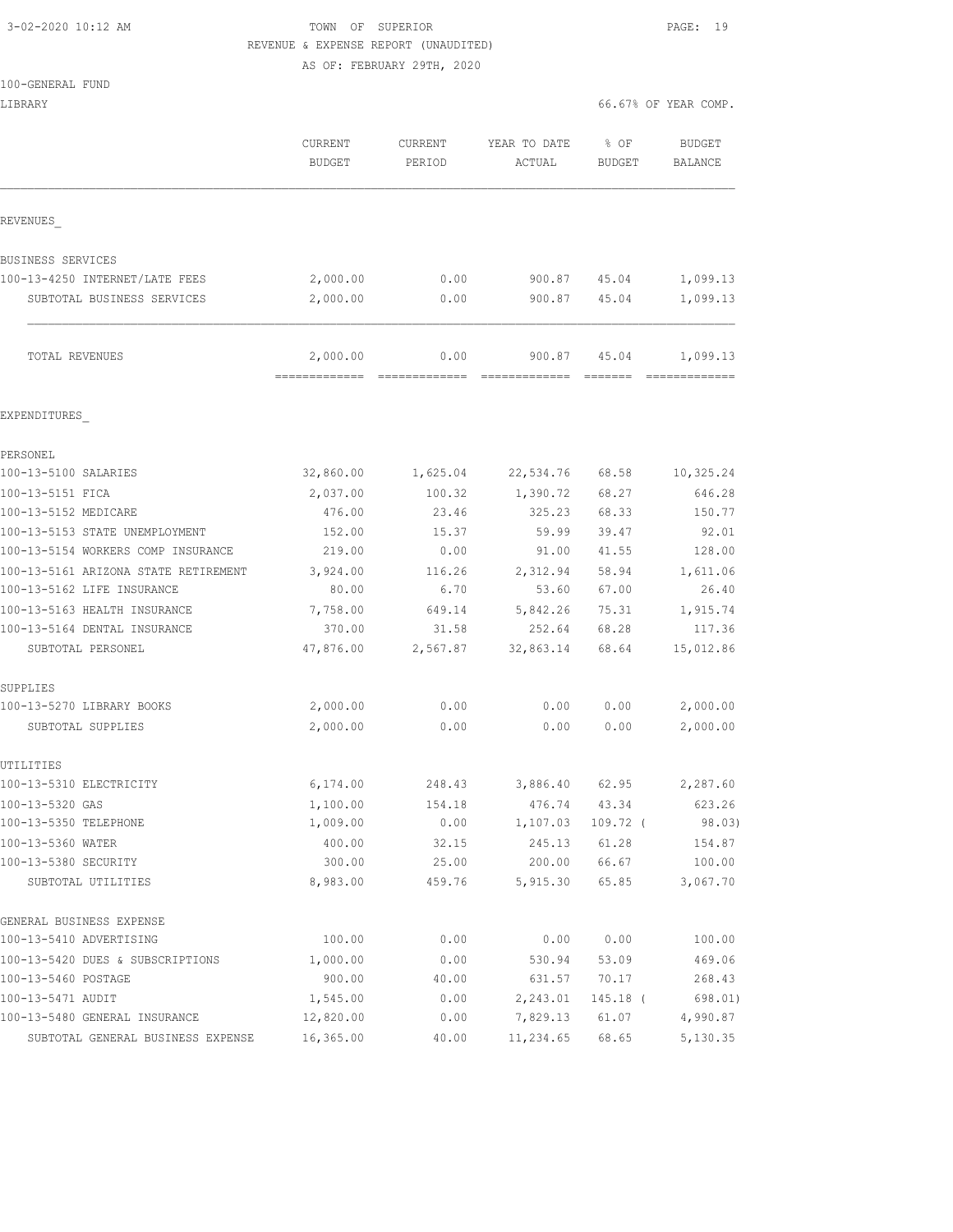### 3-02-2020 10:12 AM TOWN OF SUPERIOR PAGE: 20 REVENUE & EXPENSE REPORT (UNAUDITED)

AS OF: FEBRUARY 29TH, 2020

#### 100-GENERAL FUND

#### LIBRARY 66.67% OF YEAR COMP.

|                                                | <b>CURRENT</b><br>BUDGET | <b>CURRENT</b><br>PERIOD | YEAR TO DATE<br>ACTUAL     | % OF<br><b>BUDGET</b> | BUDGET<br>BALANCE |
|------------------------------------------------|--------------------------|--------------------------|----------------------------|-----------------------|-------------------|
|                                                |                          |                          |                            |                       |                   |
| PROFESSIONAL SERVICES                          |                          |                          |                            |                       |                   |
| 100-13-5550 OTHER PROFESSIONAL SERVICES        | 300.00                   | 0.00                     | 0.00                       | 0.00                  | 300.00            |
| SUBTOTAL PROFESSIONAL SERVICES                 | 300.00                   | 0.00                     | 0.00                       | 0.00                  | 300.00            |
| REPAIR/MAINTENANCE                             |                          |                          |                            |                       |                   |
| 100-13-5650 OTHER EQUIPMENT REPAIRS            | 5,000.00                 | 0.00                     | 0.00                       | 0.00                  | 5,000.00          |
| SUBTOTAL REPAIR/MAINTENANCE                    | 5,000.00                 | 0.00                     | 0.00                       | 0.00                  | 5,000.00          |
|                                                |                          |                          |                            |                       |                   |
| TOTAL EXPENDITURES                             | 80,524.00                | 3,067.63                 | 50,013.09                  | 62.11                 | 30,510.91         |
|                                                |                          |                          |                            |                       |                   |
| REVENUES OVER/(UNDER) EXPENDITURES<br>$\left($ | 78,524.00)(              |                          | $3,067.63$ ( $49,112.22$ ) |                       | 29, 411.78)       |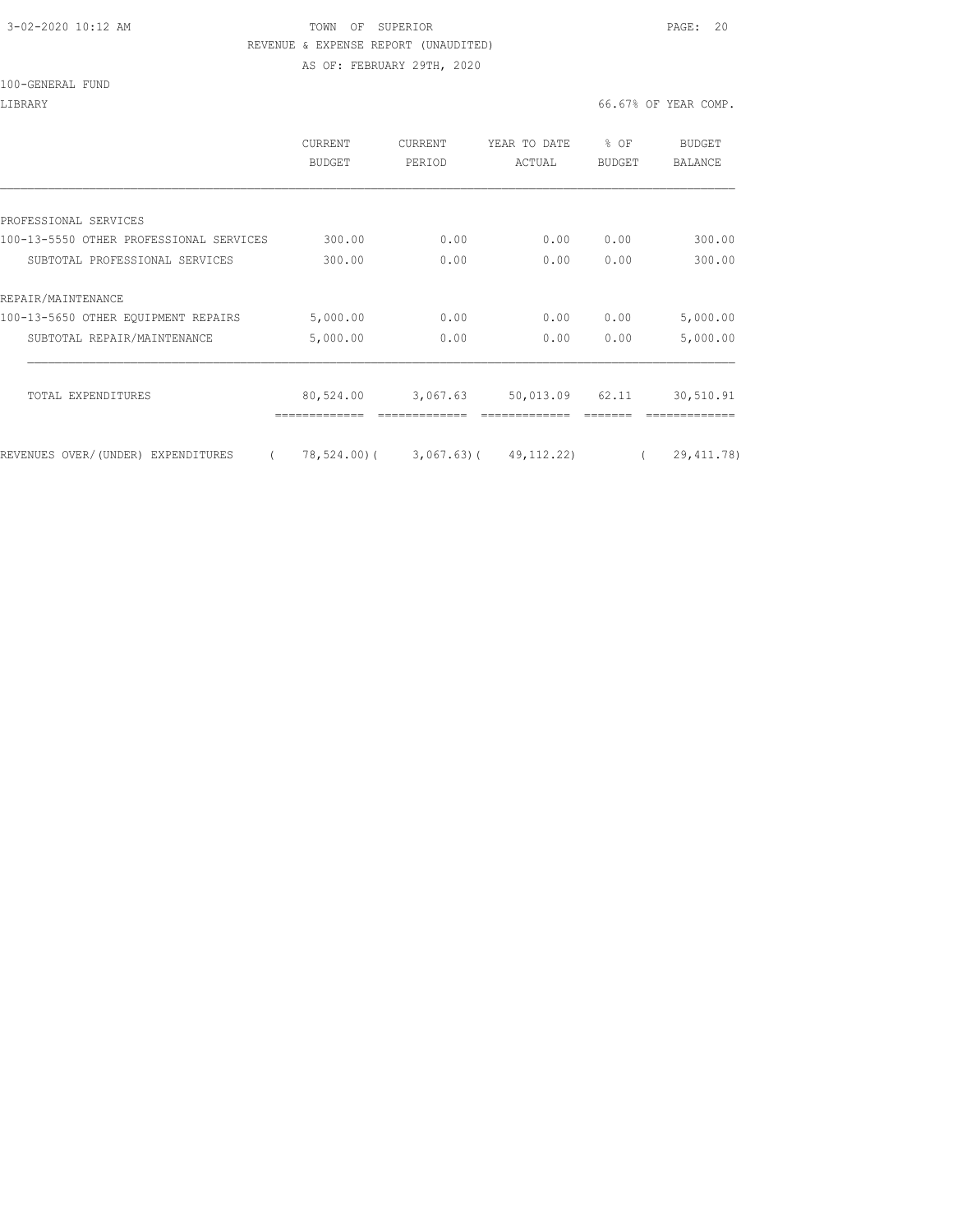|                                    | REVENUE & EXPENSE REPORT (UNAUDITED) |                            |                |               |                      |
|------------------------------------|--------------------------------------|----------------------------|----------------|---------------|----------------------|
|                                    |                                      | AS OF: FEBRUARY 29TH, 2020 |                |               |                      |
| 100-GENERAL FUND                   |                                      |                            |                |               |                      |
| BUILDING RENTALS                   |                                      |                            |                |               | 66.67% OF YEAR COMP. |
|                                    | CURRENT                              | CURRENT                    | YEAR TO DATE   | $8$ OF        | BUDGET               |
|                                    | <b>BUDGET</b>                        | PERIOD                     | ACTUAL         | <b>BUDGET</b> | BALANCE              |
| REVENUES                           |                                      |                            |                |               |                      |
| ENTERPRISE SERVICES                |                                      |                            |                |               |                      |
| 100-14-4330 RENTAL INCOME          | 20,000.00                            | 2,800.00                   | 7,535.00 37.68 |               | 12,465.00            |
| SUBTOTAL ENTERPRISE SERVICES       | 20,000.00                            | 2,800.00                   | 7,535.00       | 37.68         | 12,465.00            |
| TOTAL REVENUES                     | 20,000.00                            | 2,800.00                   | 7,535.00       | 37.68         | 12,465.00            |
| EXPENDITURES                       |                                      |                            |                |               |                      |
| SUPPLIES                           |                                      |                            |                |               |                      |
| UTILITIES                          |                                      |                            |                |               |                      |
| 100-14-5310 ELECTRICITY            | 8,000.00                             | 376.44                     | 2,838.83 35.49 |               | 5,161.17             |
| 100-14-5330 REFUSE                 | 0.00                                 | 0.00                       | 250.00         | $0.00$ (      | 250.00)              |
| 100-14-5360 WATER                  | 0.00                                 | 57.29                      | 390.16         | $0.00$ (      | 390.16               |
| SUBTOTAL UTILITIES                 | 8,000.00                             | 433.73                     | 3,478.99       | 43.49         | 4,521.01             |
| GENERAL BUSINESS EXPENSE           |                                      |                            |                |               |                      |
| PROFESSIONAL SERVICES              |                                      |                            |                |               |                      |
| REPAIR/MAINTENANCE                 |                                      |                            |                |               |                      |
| TOTAL EXPENDITURES                 | 8,000.00                             | 433.73                     | 3,478.99       | 43.49         | 4,521.01             |
| REVENUES OVER/(UNDER) EXPENDITURES | 12,000.00                            | 2,366.27                   | 4,056.01       |               | 7,943.99             |

3-02-2020 10:12 AM TOWN OF SUPERIOR PAGE: 21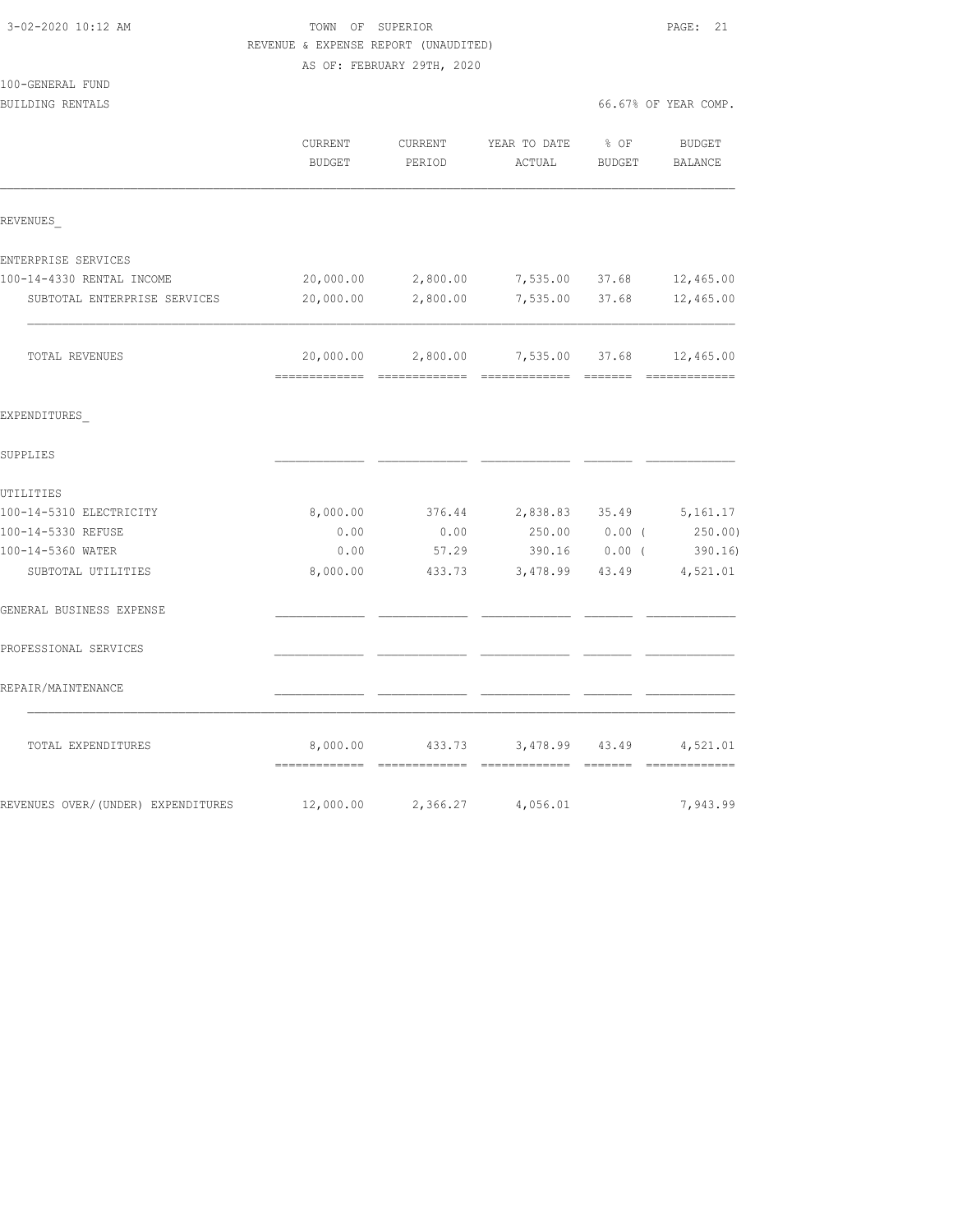### 3-02-2020 10:12 AM TOWN OF SUPERIOR PAGE: 22 REVENUE & EXPENSE REPORT (UNAUDITED) AS OF: FEBRUARY 29TH, 2020

### 100-GENERAL FUND

SR CITIZENS-CONGREGATE SERVICES AND RESOLUTION OF SERVICES AND RESOLUTION OF SERVICES AND SERVICES AND SERVICES

|                                      | CURRENT<br>BUDGET | CURRENT<br>PERIOD | YEAR TO DATE<br>ACTUAL | % OF<br><b>BUDGET</b> | <b>BUDGET</b><br>BALANCE |
|--------------------------------------|-------------------|-------------------|------------------------|-----------------------|--------------------------|
| REVENUES                             |                   |                   |                        |                       |                          |
| BUSINESS SERVICES                    |                   |                   |                        |                       |                          |
| 100-15-4217 SRC PROGRAM REVENUE      | 0.00              | 5,033.15          | 20,865.48              | $0.00$ (              | 20, 865.48               |
| SUBTOTAL BUSINESS SERVICES           | 0.00              | 5,033.15          | 20,865.48              | $0.00$ (              | 20, 865.48               |
| GRANTS                               |                   |                   |                        |                       |                          |
| 100-15-4600 SR CENTER REVENUE        | 0.00              | 119.00            | 221.00                 | $0.00$ (              | 221.00)                  |
| SUBTOTAL GRANTS                      | 0.00              | 119.00            | 221.00                 | $0.00$ (              | 221.00)                  |
| TOTAL REVENUES                       | 0.00              | 5, 152. 15        | 21,086.48              | $0.00$ (              | 21,086.48)               |
| EXPENDITURES                         |                   |                   |                        |                       |                          |
| PERSONEL                             |                   |                   |                        |                       |                          |
| 100-15-5100 SALARIES                 | 18,405.00         | 602.37            | 10,008.28              | 54.38                 | 8,396.72                 |
| 100-15-5120 INMATE LABOR             | 1,000.00          | 18.00             | 283.00                 | 28.30                 | 717.00                   |
| 100-15-5151 FICA                     | 1,141.00          | 37.35             | 620.52                 | 54.38                 | 520.48                   |
| 100-15-5152 MEDICARE                 | 267.00            | 8.73              | 145.10                 | 54.34                 | 121.90                   |
| 100-15-5153 STATE UNEMPLOYMENT       | 76.00             | 5.72              | 29.26                  | 38.50                 | 46.74                    |
| 100-15-5154 WORKERS COMP INSURANCE   | 356.00            | 0.00              | 324.01                 | 91.01                 | 31.99                    |
| 100-15-5161 ARIZONA STATE RETIREMENT | 2,198.00          | 54.30             | 891.64                 | 40.57                 | 1,306.36                 |
| SUBTOTAL PERSONEL                    | 23,443.00         | 726.47            | 12,301.81              | 52.48                 | 11, 141. 19              |
| SUPPLIES                             |                   |                   |                        |                       |                          |
| 100-15-5210 OFFICE SUPPLIES          | 500.00            | 0.00              | 0.00                   | 0.00                  | 500.00                   |
| 100-15-5250 KITCHEN SUPPLIES         | 1,000.00          | 322.20            | 488.53                 | 48.85                 | 511.47                   |
| 100-15-5260 FOOD SUPPLIES            | 1,000.00          | 0.00              | 0.00                   | 0.00                  | 1,000.00                 |
| 100-15-5299 OPERATING SUPPLIES       | 1,500.00          | 10.60             | 4,095.96               | $273.06$ (            | 2, 595.96                |
| SUBTOTAL SUPPLIES                    | 4,000.00          | 332.80            |                        | 4,584.49 114.61 (     | 584.49)                  |
| UTILITIES                            |                   |                   |                        |                       |                          |
| 100-15-5310 ELECTRICITY              | 4,547.00          | 395.12            | 3,368.34               | 74.08                 | 1,178.66                 |
| 100-15-5320 GAS                      | 746.00            | 52.27             | 391.98                 | 52.54                 | 354.02                   |
| 100-15-5350 TELEPHONE                | 250.00            | 0.00              | 121.40                 | 48.56                 | 128.60                   |
| 100-15-5360 WATER                    | 250.00            | 18.30             | 137.40                 | 54.96                 | 112.60                   |
| SUBTOTAL UTILITIES                   | 5,793.00          | 465.69            | 4,019.12               | 69.38                 | 1,773.88                 |
| GENERAL BUSINESS EXPENSE             |                   |                   |                        |                       |                          |
| 100-15-5420 DUES & SUBSCRIPTIONS     | 200.00            | 0.00              | 0.00                   | 0.00                  | 200.00                   |
| 100-15-5460 POSTAGE                  | 0.00              | 6.00              | 94.74                  | 0.00(                 | 94.74)                   |
| 100-15-5471 AUDIT                    | 773.00            | 0.00              | 747.68                 | 96.72                 | 25.32                    |
| 100-15-5480 GENERAL INSURANCE        | 4,273.00          | 0.00              | 2,609.71               | 61.07                 | 1,663.29                 |
| SUBTOTAL GENERAL BUSINESS EXPENSE    | 5,246.00          | 6.00              | 3,452.13               | 65.80                 | 1,793.87                 |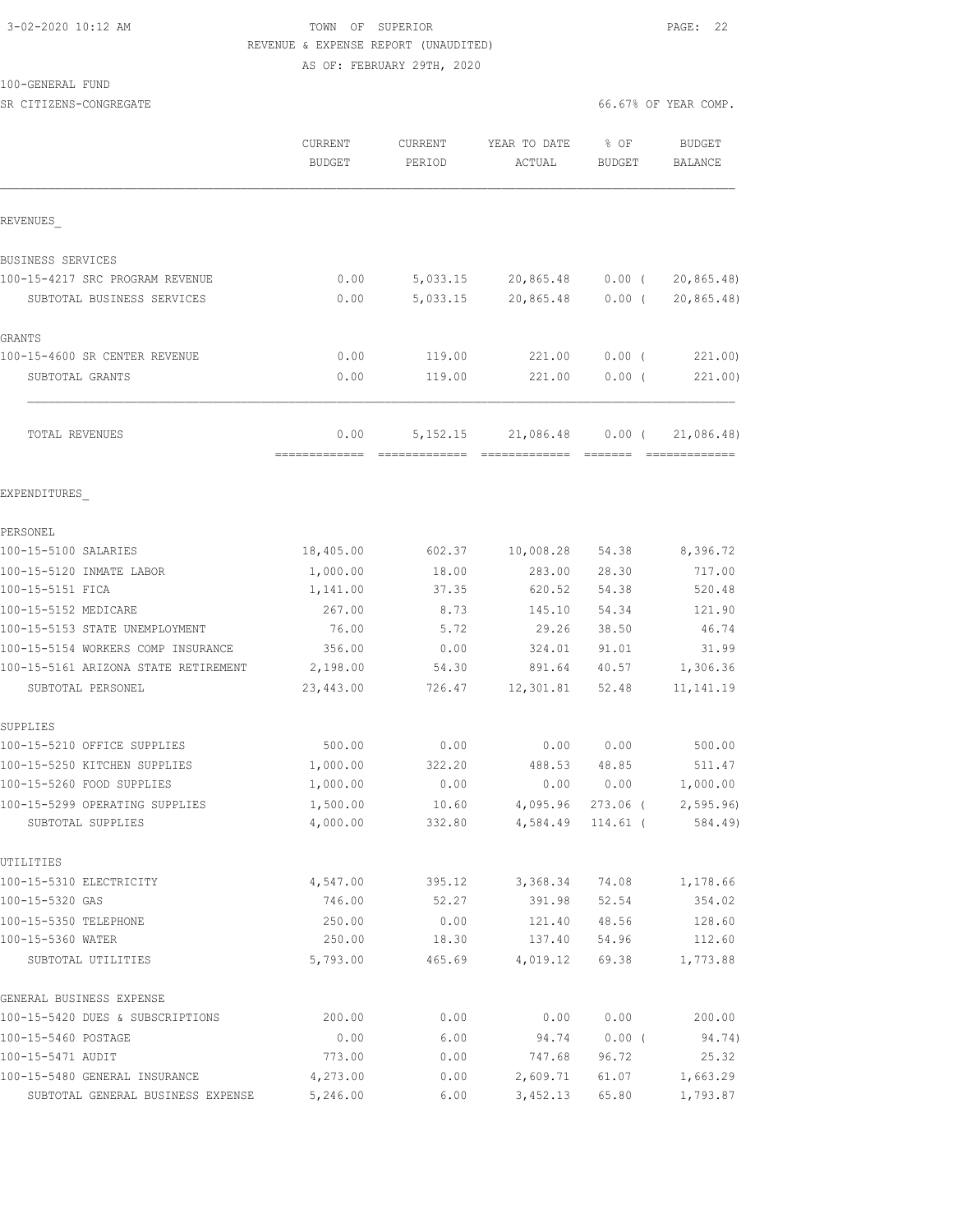# 3-02-2020 10:12 AM TOWN OF SUPERIOR PAGE: 23 REVENUE & EXPENSE REPORT (UNAUDITED)

AS OF: FEBRUARY 29TH, 2020

#### 100-GENERAL FUND

SR CITIZENS-CONGREGATE **66.67%** OF YEAR COMP.

|                                         | <b>CURRENT</b><br><b>BUDGET</b> | <b>CURRENT</b><br>PERIOD | YEAR TO DATE<br>ACTUAL | % OF<br><b>BUDGET</b> | BUDGET<br><b>BALANCE</b> |
|-----------------------------------------|---------------------------------|--------------------------|------------------------|-----------------------|--------------------------|
|                                         |                                 |                          |                        |                       |                          |
| PROFESSIONAL SERVICES                   |                                 |                          |                        |                       |                          |
| 100-15-5550 OTHER PROFESSIONAL SERVICES | 37,893.00                       | 0.00                     | 27,360.72              | 72.21                 | 10,532.28                |
| SUBTOTAL PROFESSIONAL SERVICES          | 37,893.00                       | 0.00                     | 27,360.72              | 72.21                 | 10,532.28                |
| REPAIR/MAINTENANCE                      |                                 |                          |                        |                       |                          |
| 100-15-5610 PARK & BLDG IMPROVEMENTS    | 4,000.00                        | 0.00                     | 0.00                   | 0.00                  | 4,000.00                 |
| 100-15-5643 INMATE FUEL                 | 100.00                          | 28.63                    | 88.49                  | 88.49                 | 11.51                    |
| 100-15-5650 OTHER EQUIPMENT REPAIRS     | 300.00                          | 0.00                     | 0.00                   | 0.00                  | 300.00                   |
| SUBTOTAL REPAIR/MAINTENANCE             | 4,400.00                        | 28.63                    | 88.49                  | 2.01                  | 4, 311.51                |
| DEBT SERVICE                            |                                 |                          |                        |                       |                          |
| TOTAL EXPENDITURES                      | 80,775.00                       | 1,559.59                 | 51,806.76              | 64.14                 | 28,968.24                |
| REVENUES OVER/(UNDER) EXPENDITURES      | 80,775.00)                      | 3,592.56 (               | 30,720.28)             |                       | 50,054.72)               |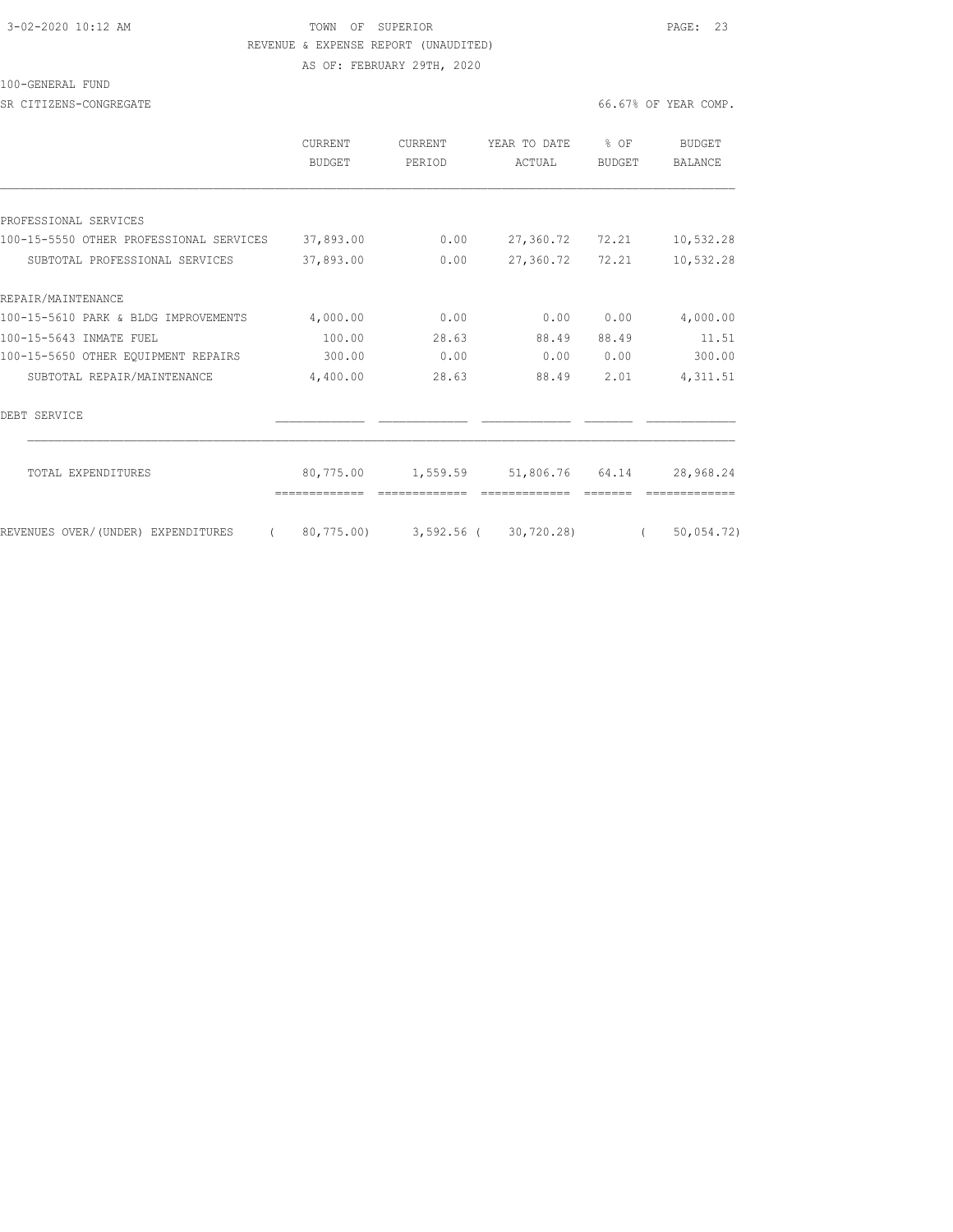# TOWN OF SUPERIOR **PAGE:** 24 REVENUE & EXPENSE REPORT (UNAUDITED)

AS OF: FEBRUARY 29TH, 2020

| 100-GENERAL FUND |  |
|------------------|--|
|------------------|--|

| REVENUES                                          |                               |          |           |                           |             |
|---------------------------------------------------|-------------------------------|----------|-----------|---------------------------|-------------|
| <b>BUSINESS SERVICES</b>                          |                               |          |           |                           |             |
| 100-16-4217 SRC PROGRAM REVENUE                   | 0.00                          | 6,239.77 | 33,495.17 | 0.00(                     | 33, 495.17) |
| 100-16-4219 UNITED WAY                            | 0.00                          | 0.00     | 267.67    | 0.00(                     | 267.67)     |
| SUBTOTAL BUSINESS SERVICES                        | 0.00                          | 6,239.77 | 33,762.84 | $0.00$ (                  | 33,762.84)  |
| TOTAL REVENUES                                    | 0.00<br>-------------- ------ | 6,239.77 | 33,762.84 | $0.00$ (<br>----- ------- | 33,762.84)  |
| EXPENDITURES                                      |                               |          |           |                           |             |
| PERSONEL                                          |                               |          |           |                           |             |
| 100-16-5100 SALARIES                              | 14,748.00                     | 488.78   | 8,201.41  | 55.61                     | 6,546.59    |
| 100-16-5120 INMATE LABOR                          | 1,000.00                      | 27.00    | 357.00    | 35.70                     | 643.00      |
| 100-16-5151 FICA                                  | 914.00                        | 30.30    | 508.47    | 55.63                     | 405.53      |
| 100-16-5152 MEDICARE                              | 214.00                        | 7.09     | 118.93    | 55.57                     | 95.07       |
| 100-16-5153 STATE UNEMPLOYMENT                    | 55.00                         | 4.64     | 15.79     | 28.71                     | 39.21       |
| 100-16-5154 WORKERS COMP INSURANCE                | 247.00                        | 0.00     | 324.01    | 131.18 (                  | 77.01)      |
| 100-16-5161 ARIZONA STATE RETIREMENT              | 1,761.00                      | 59.19    | 993.17    | 56.40                     | 767.83      |
| SUBTOTAL PERSONEL                                 | 18,939.00                     | 617.00   | 10,518.78 | 55.54                     | 8,420.22    |
| SUPPLIES                                          |                               |          |           |                           |             |
| UTILITIES                                         |                               |          |           |                           |             |
| 100-16-5310 ELECTRICITY                           | 4,547.00                      | 395.11   | 3,368.32  | 74.08                     | 1,178.68    |
| 100-16-5320 GAS                                   | 802.00                        | 52.28    | 392.01    | 48.88                     | 409.99      |
| 100-16-5350 TELEPHONE                             | 250.00                        | 0.00     | 121.34    | 48.54                     | 128.66      |
| 100-16-5360 WATER                                 | 200.00                        | 18.29    | 137.35    | 68.68                     | 62.65       |
| SUBTOTAL UTILITIES                                | 5,799.00                      | 465.68   | 4,019.02  | 69.31                     | 1,779.98    |
| GENERAL BUSINESS EXPENSE                          |                               |          |           |                           |             |
| 100-16-5460 POSTAGE                               | 150.00                        | 6.00     | 94.73     | 63.15                     | 55.27       |
| 100-16-5471 AUDIT                                 | 773.00                        | 0.00     | 747.68    | 96.72                     | 25.32       |
| 100-16-5480 GENERAL INSURANCE                     | 4,273.00                      | 0.00     |           | 2,609.71 61.07            | 1,663.29    |
| SUBTOTAL GENERAL BUSINESS EXPENSE 5,196.00        |                               | 6.00     |           | 3,452.12 66.44            | 1,743.88    |
| PROFESSIONAL SERVICES                             |                               |          |           |                           |             |
| 100-16-5550 OTHER PROFESSIONAL SERVICES 34,179.00 |                               | 0.00     |           | 21,436.50 62.72           | 12,742.50   |
| SUBTOTAL PROFESSIONAL SERVICES                    | 34,179.00                     | 0.00     |           | 21,436.50 62.72           | 12,742.50   |
| REPAIR/MAINTENANCE                                |                               |          |           |                           |             |
| 100-16-5641 GAS & OIL                             | 500.00                        | 0.00     |           | 162.08 32.42              | 337.92      |
| 100-16-5643 INMATE FUEL                           | 100.00                        | 42.94    | 132.72    | 132.72 (                  | 32.72)      |
| SUBTOTAL REPAIR/MAINTENANCE                       | 600.00                        | 42.94    | 294.80    | 49.13                     | 305.20      |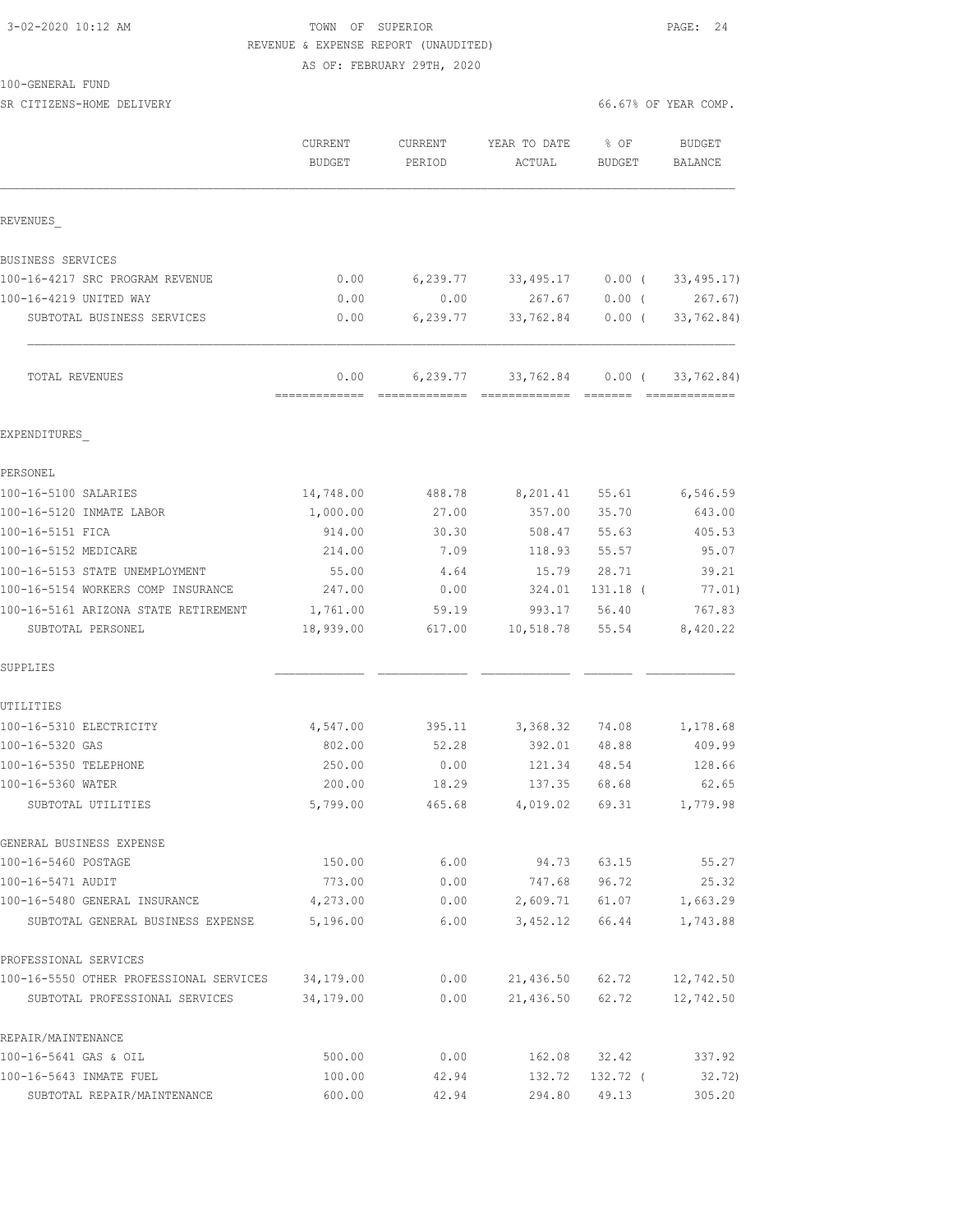| 3-02-2020 10:12 AM                 |            | TOWN OF SUPERIOR |                                      |                                             |          | PAGE: 25             |
|------------------------------------|------------|------------------|--------------------------------------|---------------------------------------------|----------|----------------------|
|                                    |            |                  | REVENUE & EXPENSE REPORT (UNAUDITED) |                                             |          |                      |
|                                    |            |                  | AS OF: FEBRUARY 29TH, 2020           |                                             |          |                      |
| 100-GENERAL FUND                   |            |                  |                                      |                                             |          |                      |
| SR CITIZENS-HOME DELIVERY          |            |                  |                                      |                                             |          | 66.67% OF YEAR COMP. |
|                                    |            | CURRENT          | CURRENT                              | YEAR TO DATE % OF                           |          | BUDGET               |
|                                    |            | BUDGET           | PERIOD                               | ACTUAL                                      | BUDGET   | BALANCE              |
| DEBT SERVICE                       |            |                  |                                      |                                             |          |                      |
| TOTAL EXPENDITURES                 |            |                  |                                      | 64,713.00    1,131.62    39,721.22    61.38 |          | 24,991.78            |
|                                    |            |                  |                                      |                                             |          |                      |
| REVENUES OVER/(UNDER) EXPENDITURES | $\sqrt{2}$ |                  |                                      | 64,713.00) 5,108.15 ( 5,958.38)             | $\left($ | 58,754.62)           |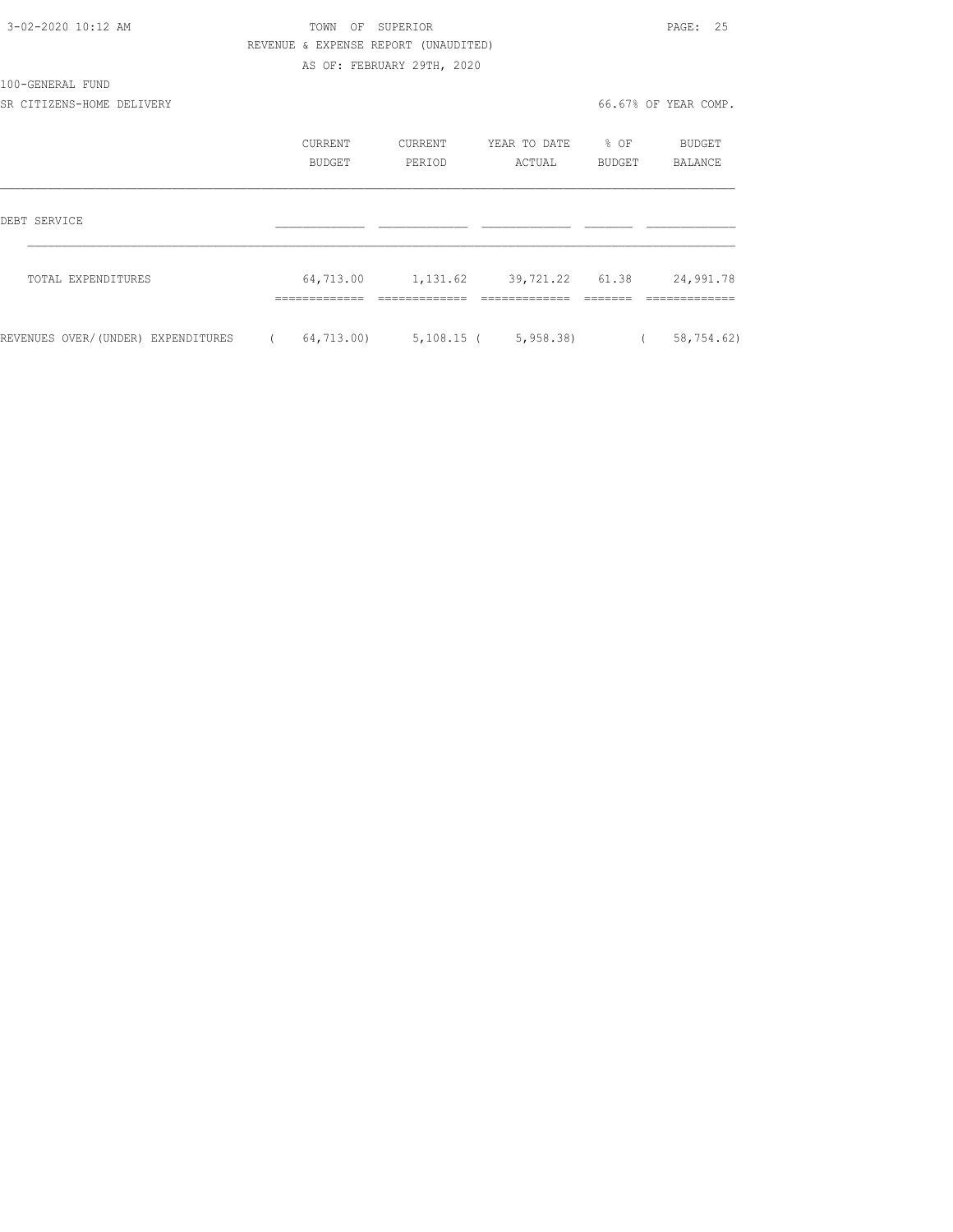100-GENERAL FUND

### TOWN OF SUPERIOR **10:2000** PAGE: 26 REVENUE & EXPENSE REPORT (UNAUDITED) AS OF: FEBRUARY 29TH, 2020

| SR CITIZENS-TRANSPORTATIO | 66.67% OF YEAR COMP. |  |
|---------------------------|----------------------|--|
|                           |                      |  |

|                                         | CURRENT<br><b>BUDGET</b> | CURRENT<br>PERIOD       | YEAR TO DATE<br>ACTUAL  | % OF<br>BUDGET | <b>BUDGET</b><br>BALANCE |
|-----------------------------------------|--------------------------|-------------------------|-------------------------|----------------|--------------------------|
| REVENUES                                |                          |                         |                         |                |                          |
| BUSINESS SERVICES                       |                          |                         |                         |                |                          |
| 100-17-4217 SRC PROGRAM REVENUE         | 0.00                     | 624.00                  | 3,031.28                | $0.00$ (       | 3,031.28                 |
| SUBTOTAL BUSINESS SERVICES              | 0.00                     | 624.00                  | 3,031.28                | $0.00$ (       | 3,031,28                 |
|                                         |                          |                         |                         |                |                          |
| TOTAL REVENUES                          | 0.00<br>=============    | 624.00<br>============= | 3,031.28<br>----------- | $0.00$ (       | 3,031.28)                |
| EXPENDITURES                            |                          |                         |                         |                |                          |
| PERSONEL                                |                          |                         |                         |                |                          |
| 100-17-5100 SALARIES                    | 5,238.00                 | 188.13                  | 3,164.41                | 60.41          | 2,073.59                 |
| 100-17-5151 FICA                        | 325.00                   | 11.66                   | 196.21                  | 60.37          | 128.79                   |
| 100-17-5152 MEDICARE                    | 76.00                    | 2.73                    | 45.88                   | 60.37          | 30.12                    |
| 100-17-5153 STATE UNEMPLOYMENT          | 52.00                    | 1.79                    | 6.30                    | 12.12          | 45.70                    |
| 100-17-5154 WORKERS COMP INSURANCE      | 36.00                    | 0.00                    | 323.98                  | 899.94 (       | 287.98)                  |
| 100-17-5161 ARIZONA STATE RETIREMENT    | 618.00                   | 22.78                   | 383.23                  | 62.01          | 234.77                   |
| SUBTOTAL PERSONEL                       | 6,345.00                 | 227.09                  | 4,120.01                | 64.93          | 2,224.99                 |
| SUPPLIES                                |                          |                         |                         |                |                          |
| UTILITIES                               |                          |                         |                         |                |                          |
| 100-17-5350 TELEPHONE                   | 490.00                   | 35.15                   | 308.08                  | 62.87          | 181.92                   |
| SUBTOTAL UTILITIES                      | 490.00                   | 35.15                   | 308.08                  | 62.87          | 181.92                   |
| GENERAL BUSINESS EXPENSE                |                          |                         |                         |                |                          |
| 100-17-5471 AUDIT                       | 773.00                   | 0.00                    | 747.65                  | 96.72          | 25.35                    |
| 100-17-5480 GENERAL INSURANCE           | 4,273.00                 | 0.00                    | 2,609.71                | 61.07          | 1,663.29                 |
| SUBTOTAL GENERAL BUSINESS EXPENSE       | 5,046.00                 | 0.00                    | 3,357.36                | 66.54          | 1,688.64                 |
| PROFESSIONAL SERVICES                   |                          |                         |                         |                |                          |
| 100-17-5550 OTHER PROFESSIONAL SERVICES | 1,000.00                 | 0.00                    | 0.00                    | 0.00           | 1,000.00                 |
| SUBTOTAL PROFESSIONAL SERVICES          | 1,000.00                 | 0.00                    | 0.00                    | 0.00           | 1,000.00                 |
| REPAIR/MAINTENANCE                      |                          |                         |                         |                |                          |
| 100-17-5640 AUTO & TRUCK REPAIRS        | 2,000.00                 | 0.00                    | 410.07                  | 20.50          | 1,589.93                 |
| 100-17-5641 GAS & OIL                   | 500.00                   | 0.00                    | 243.13                  | 48.63          | 256.87                   |
| SUBTOTAL REPAIR/MAINTENANCE             | 2,500.00                 | 0.00                    | 653.20                  | 26.13          | 1,846.80                 |
| TOTAL EXPENDITURES                      | 15,381.00                | 262.24                  | 8,438.65                | 54.86          | 6,942.35                 |
| REVENUES OVER/(UNDER) EXPENDITURES      | 15,381.00)               | 361.76 (                | 5,407.37)               |                | 9,973.63)                |
|                                         |                          |                         |                         |                |                          |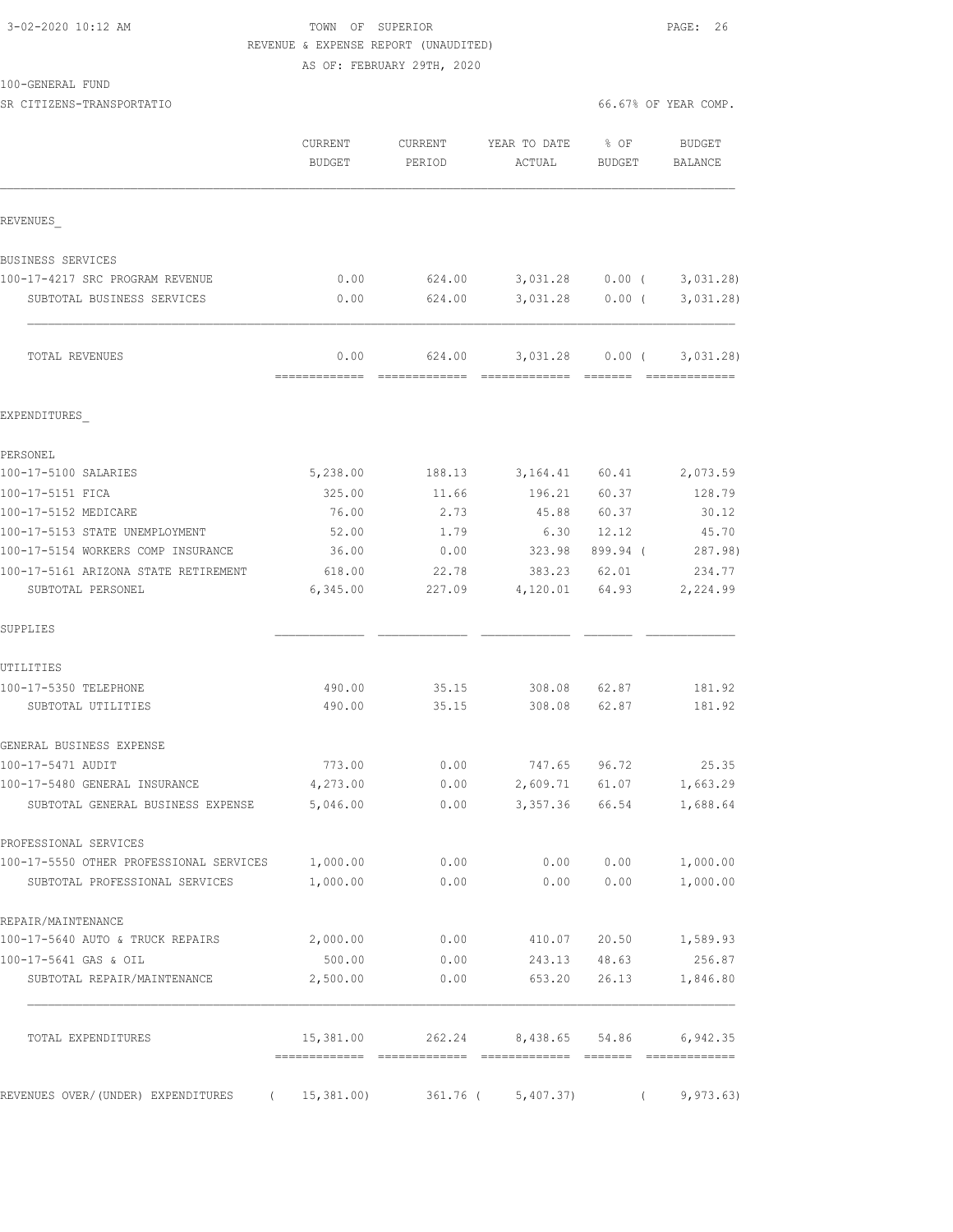| 3-02-2020 10:12 AM                   |                                      | TOWN OF SUPERIOR           |              |          |                      |
|--------------------------------------|--------------------------------------|----------------------------|--------------|----------|----------------------|
|                                      | REVENUE & EXPENSE REPORT (UNAUDITED) |                            |              |          |                      |
|                                      |                                      | AS OF: FEBRUARY 29TH, 2020 |              |          |                      |
| 100-GENERAL FUND<br>CODE ENFORCEMENT |                                      |                            |              |          | 66.67% OF YEAR COMP. |
|                                      |                                      |                            |              |          |                      |
|                                      | CURRENT                              | CURRENT                    | YEAR TO DATE | % OF     | <b>BUDGET</b>        |
|                                      | <b>BUDGET</b>                        | PERIOD                     | ACTUAL       | BUDGET   | BALANCE              |
|                                      |                                      |                            |              |          |                      |
| REVENUES                             |                                      |                            |              |          |                      |
| GRANTS                               |                                      |                            |              |          |                      |
|                                      |                                      |                            |              |          |                      |
| EXPENDITURES                         |                                      |                            |              |          |                      |
| PERSONEL                             |                                      |                            |              |          |                      |
| 100-18-5100 SALARIES                 | 21,584.00                            | 807.20                     | 12,851.40    | 59.54    | 8,732.60             |
| 100-18-5101 OVERTIME                 | 0.00                                 | 0.00                       | 363.28       | $0.00$ ( | 363.28)              |
| 100-18-5151 FICA                     | 1,338.00                             | 0.00                       | 0.00         | 0.00     | 1,338.00             |
| 100-18-5152 MEDICARE                 | 313.00                               | 11.70                      | 191.63       | 61.22    | 121.37               |
| 100-18-5153 STATE UNEMPLOYMENT       | 30.00                                | 7.67                       | 22.85        | 76.17    | 7.15                 |
| 100-18-5154 WORKERS COMP INSURANCE   | 500.00                               | 0.00                       | 0.00         | 0.00     | 500.00               |
| 100-18-5161 ARIZONA STATE RETIREMENT | 4,477.00                             | 0.00                       | 0.00         | 0.00     | 4,477.00             |
| 100-18-5162 LIFE INSURANCE           | 40.00                                | 0.00                       | 0.00         | 0.00     | 40.00                |
| 100-18-5164 DENTAL INSURANCE         | 185.00                               | 0.00                       | 0.00         | 0.00     | 185.00               |
| SUBTOTAL PERSONEL                    | 28,467.00                            | 826.57                     | 13,429.16    | 47.17    | 15,037.84            |
| PROFESSIONAL SERVICES                |                                      |                            |              |          |                      |
| 100-18-5520 Blight Mitigation        | 20,000.00                            | 420.75                     | 2,514.33     | 12.57    | 17,485.67            |
| SUBTOTAL PROFESSIONAL SERVICES       | 20,000.00                            | 420.75                     | 2,514.33     | 12.57    | 17,485.67            |
| DEBT SERVICE                         |                                      |                            |              |          |                      |
| TOTAL EXPENDITURES                   | 48,467.00                            | 1,247.32                   | 15,943.49    | 32.90    | 32, 523.51           |
| REVENUES OVER/(UNDER) EXPENDITURES   | 48,467.00)(<br>$\left($              | $1, 247.32)$ (             | 15, 943.49   | $\left($ | 32, 523.51)          |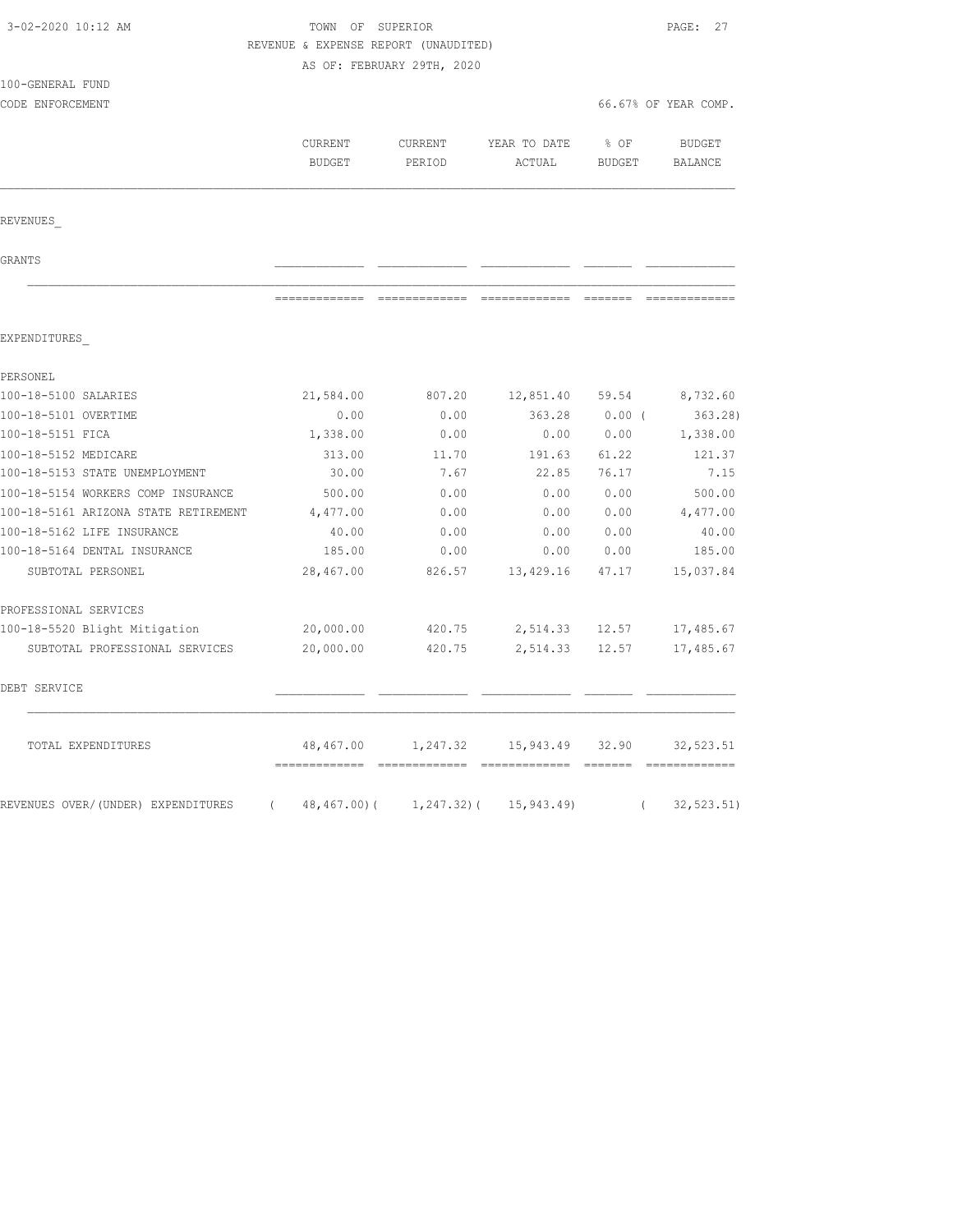### 3-02-2020 10:12 AM TOWN OF SUPERIOR PAGE: 28 REVENUE & EXPENSE REPORT (UNAUDITED) AS OF: FEBRUARY 29TH, 2020

|  | 100-GENERAL FUND |  |
|--|------------------|--|
|  |                  |  |

EDC 66.67% OF YEAR COMP.

|                                                | CURRENT<br><b>BUDGET</b> | CURRENT<br>PERIOD                                                                                                                                                                                                                                                                                                                                                                                                                                                                      | YEAR TO DATE<br>ACTUAL                                                                                                                                                                                                                                                                                                                                                                                                                                                                 | $8$ OF<br>BUDGET                                                                                                                                                                                                                                                                                                                                                                                                                                                                                                                                                                              | BUDGET<br>BALANCE              |
|------------------------------------------------|--------------------------|----------------------------------------------------------------------------------------------------------------------------------------------------------------------------------------------------------------------------------------------------------------------------------------------------------------------------------------------------------------------------------------------------------------------------------------------------------------------------------------|----------------------------------------------------------------------------------------------------------------------------------------------------------------------------------------------------------------------------------------------------------------------------------------------------------------------------------------------------------------------------------------------------------------------------------------------------------------------------------------|-----------------------------------------------------------------------------------------------------------------------------------------------------------------------------------------------------------------------------------------------------------------------------------------------------------------------------------------------------------------------------------------------------------------------------------------------------------------------------------------------------------------------------------------------------------------------------------------------|--------------------------------|
|                                                |                          |                                                                                                                                                                                                                                                                                                                                                                                                                                                                                        |                                                                                                                                                                                                                                                                                                                                                                                                                                                                                        |                                                                                                                                                                                                                                                                                                                                                                                                                                                                                                                                                                                               |                                |
| EXPENDITURES                                   |                          |                                                                                                                                                                                                                                                                                                                                                                                                                                                                                        |                                                                                                                                                                                                                                                                                                                                                                                                                                                                                        |                                                                                                                                                                                                                                                                                                                                                                                                                                                                                                                                                                                               |                                |
| SUPPLIES                                       |                          |                                                                                                                                                                                                                                                                                                                                                                                                                                                                                        |                                                                                                                                                                                                                                                                                                                                                                                                                                                                                        |                                                                                                                                                                                                                                                                                                                                                                                                                                                                                                                                                                                               |                                |
| 100-19-5210 OFFICE SUPPLIES                    | 0.00                     | 49.28                                                                                                                                                                                                                                                                                                                                                                                                                                                                                  | 49.28                                                                                                                                                                                                                                                                                                                                                                                                                                                                                  | $0.00$ (                                                                                                                                                                                                                                                                                                                                                                                                                                                                                                                                                                                      | 49.28)                         |
| 100-19-5299 OPERATING SUPPLIES                 | 0.00                     | 4.31                                                                                                                                                                                                                                                                                                                                                                                                                                                                                   | 4.31                                                                                                                                                                                                                                                                                                                                                                                                                                                                                   | $0.00$ (                                                                                                                                                                                                                                                                                                                                                                                                                                                                                                                                                                                      | 4.31)                          |
| SUBTOTAL SUPPLIES                              | 0.00                     | 53.59                                                                                                                                                                                                                                                                                                                                                                                                                                                                                  | 53.59                                                                                                                                                                                                                                                                                                                                                                                                                                                                                  | 0.00(                                                                                                                                                                                                                                                                                                                                                                                                                                                                                                                                                                                         | $53.59$ )                      |
| GENERAL BUSINESS EXPENSE                       |                          |                                                                                                                                                                                                                                                                                                                                                                                                                                                                                        |                                                                                                                                                                                                                                                                                                                                                                                                                                                                                        |                                                                                                                                                                                                                                                                                                                                                                                                                                                                                                                                                                                               |                                |
| 100-19-5410 Advertising                        | 10,000.00                | 0.00                                                                                                                                                                                                                                                                                                                                                                                                                                                                                   | 8,820.00                                                                                                                                                                                                                                                                                                                                                                                                                                                                               | 88.20                                                                                                                                                                                                                                                                                                                                                                                                                                                                                                                                                                                         | 1,180.00                       |
| 100-19-5415 Promotional Materials              | 5,000.00                 | 0.00                                                                                                                                                                                                                                                                                                                                                                                                                                                                                   |                                                                                                                                                                                                                                                                                                                                                                                                                                                                                        | 2,644.79 52.90                                                                                                                                                                                                                                                                                                                                                                                                                                                                                                                                                                                | 2,355.21                       |
| 100-19-5420 DUES & SUBSCRIPTIONS               | 0.00                     | 0.00                                                                                                                                                                                                                                                                                                                                                                                                                                                                                   | 273.00 0.00 (                                                                                                                                                                                                                                                                                                                                                                                                                                                                          |                                                                                                                                                                                                                                                                                                                                                                                                                                                                                                                                                                                               | 273.00)                        |
| 100-19-5425 CONFERENCES & TRAINING             | 4,000.00                 | 2,700.00                                                                                                                                                                                                                                                                                                                                                                                                                                                                               | 4,999.47                                                                                                                                                                                                                                                                                                                                                                                                                                                                               | 124.99 (                                                                                                                                                                                                                                                                                                                                                                                                                                                                                                                                                                                      | 999.47)                        |
| 100-19-5470 TRAVEL                             | 6,000.00                 | 0.00                                                                                                                                                                                                                                                                                                                                                                                                                                                                                   | 0.00                                                                                                                                                                                                                                                                                                                                                                                                                                                                                   | 0.00                                                                                                                                                                                                                                                                                                                                                                                                                                                                                                                                                                                          | 6,000.00                       |
| SUBTOTAL GENERAL BUSINESS EXPENSE              | 25,000.00                | 2,700.00                                                                                                                                                                                                                                                                                                                                                                                                                                                                               | 16,737.26                                                                                                                                                                                                                                                                                                                                                                                                                                                                              | 66.95                                                                                                                                                                                                                                                                                                                                                                                                                                                                                                                                                                                         | 8,262.74                       |
| PROFESSIONAL SERVICES                          |                          |                                                                                                                                                                                                                                                                                                                                                                                                                                                                                        |                                                                                                                                                                                                                                                                                                                                                                                                                                                                                        |                                                                                                                                                                                                                                                                                                                                                                                                                                                                                                                                                                                               |                                |
| 100-19-5550 OTHER PROFESSIONAL SERVICE         | 0.00                     | 0.00                                                                                                                                                                                                                                                                                                                                                                                                                                                                                   |                                                                                                                                                                                                                                                                                                                                                                                                                                                                                        |                                                                                                                                                                                                                                                                                                                                                                                                                                                                                                                                                                                               | $5,000.00$ 0.00 ( $5,000.00$ ) |
| SUBTOTAL PROFESSIONAL SERVICES                 | 0.00                     | 0.00                                                                                                                                                                                                                                                                                                                                                                                                                                                                                   | 5,000.00                                                                                                                                                                                                                                                                                                                                                                                                                                                                               | $0.00$ (                                                                                                                                                                                                                                                                                                                                                                                                                                                                                                                                                                                      | 5,000.00)                      |
| TOTAL EXPENDITURES                             |                          |                                                                                                                                                                                                                                                                                                                                                                                                                                                                                        | 25,000.00 2,753.59 21,790.85 87.16                                                                                                                                                                                                                                                                                                                                                                                                                                                     |                                                                                                                                                                                                                                                                                                                                                                                                                                                                                                                                                                                               | 3,209.15                       |
|                                                |                          | $\begin{array}{cccccccccccccc} \multicolumn{2}{c}{} & \multicolumn{2}{c}{} & \multicolumn{2}{c}{} & \multicolumn{2}{c}{} & \multicolumn{2}{c}{} & \multicolumn{2}{c}{} & \multicolumn{2}{c}{} & \multicolumn{2}{c}{} & \multicolumn{2}{c}{} & \multicolumn{2}{c}{} & \multicolumn{2}{c}{} & \multicolumn{2}{c}{} & \multicolumn{2}{c}{} & \multicolumn{2}{c}{} & \multicolumn{2}{c}{} & \multicolumn{2}{c}{} & \multicolumn{2}{c}{} & \multicolumn{2}{c}{} & \multicolumn{2}{c}{} & \$ | $\begin{array}{cccccccccccccc} \multicolumn{2}{c}{} & \multicolumn{2}{c}{} & \multicolumn{2}{c}{} & \multicolumn{2}{c}{} & \multicolumn{2}{c}{} & \multicolumn{2}{c}{} & \multicolumn{2}{c}{} & \multicolumn{2}{c}{} & \multicolumn{2}{c}{} & \multicolumn{2}{c}{} & \multicolumn{2}{c}{} & \multicolumn{2}{c}{} & \multicolumn{2}{c}{} & \multicolumn{2}{c}{} & \multicolumn{2}{c}{} & \multicolumn{2}{c}{} & \multicolumn{2}{c}{} & \multicolumn{2}{c}{} & \multicolumn{2}{c}{} & \$ | $\qquad \qquad \overline{\qquad \qquad }=\overline{\qquad \qquad }=\overline{\qquad \qquad }=\overline{\qquad \qquad }=\overline{\qquad \qquad }=\overline{\qquad \qquad }=\overline{\qquad \qquad }=\overline{\qquad \qquad }=\overline{\qquad \qquad }=\overline{\qquad \qquad }=\overline{\qquad \qquad }=\overline{\qquad \qquad }=\overline{\qquad \qquad }=\overline{\qquad \qquad }=\overline{\qquad \qquad }=\overline{\qquad \qquad }=\overline{\qquad \qquad }=\overline{\qquad \qquad }=\overline{\qquad \qquad }=\overline{\qquad \qquad }=\overline{\qquad \qquad }=\overline{\$ | =============                  |
| REVENUES OVER/(UNDER) EXPENDITURES<br>$\left($ |                          |                                                                                                                                                                                                                                                                                                                                                                                                                                                                                        | 25,000.00) ( 2,753.59) ( 21,790.85)                                                                                                                                                                                                                                                                                                                                                                                                                                                    | $\left($                                                                                                                                                                                                                                                                                                                                                                                                                                                                                                                                                                                      | 3, 209.15                      |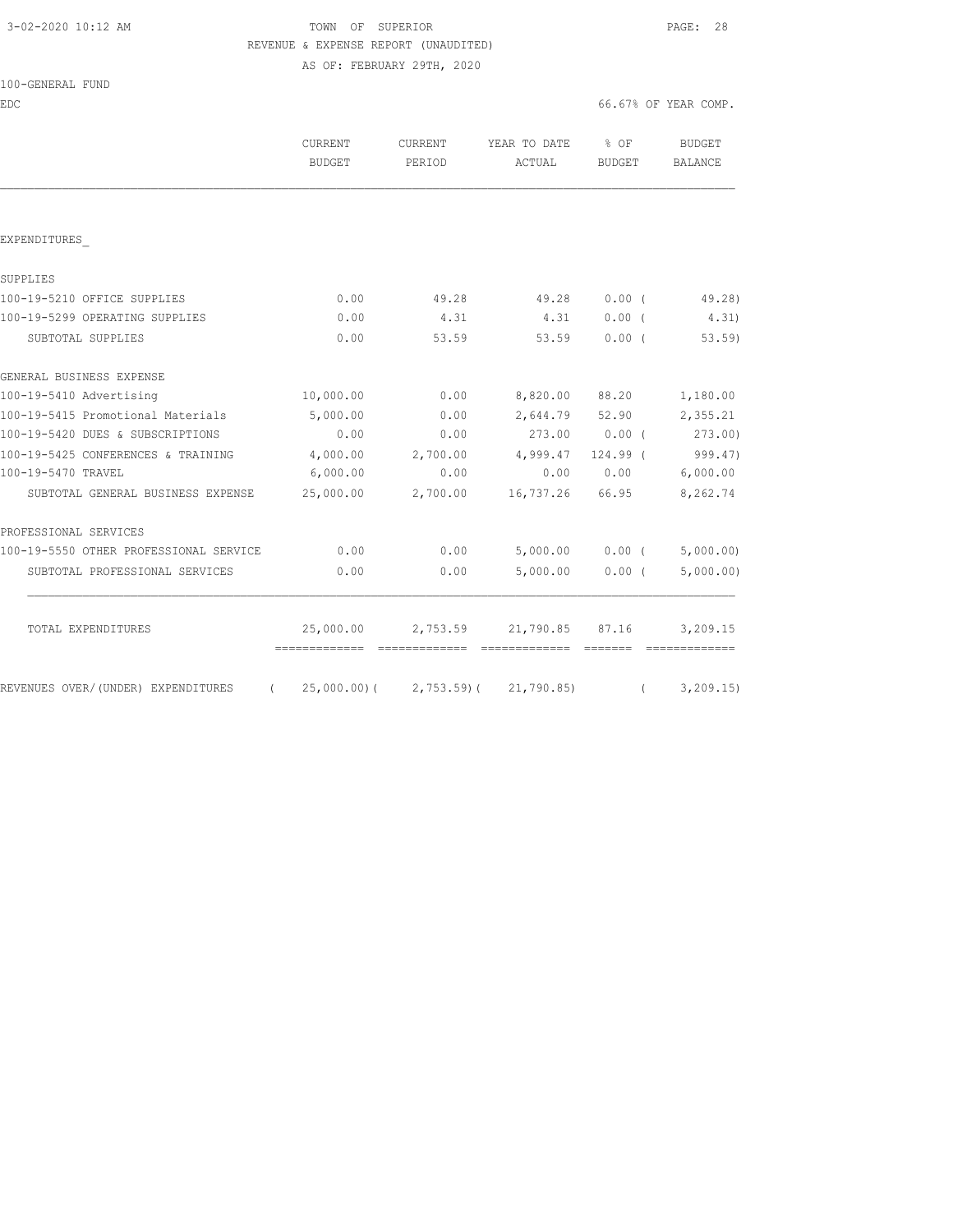| 3-02-2020 10:12 AM | OF<br>TOWN                           | SUPERIOR                   |              |        | PAGE: 29             |
|--------------------|--------------------------------------|----------------------------|--------------|--------|----------------------|
|                    | REVENUE & EXPENSE REPORT (UNAUDITED) |                            |              |        |                      |
|                    |                                      | AS OF: FEBRUARY 29TH, 2020 |              |        |                      |
| 100-GENERAL FUND   |                                      |                            |              |        |                      |
| LOST TRAIL         |                                      |                            |              |        | 66.67% OF YEAR COMP. |
|                    | CURRENT                              | CURRENT                    | YEAR TO DATE | $8$ OF | BUDGET               |
|                    | BUDGET                               | PERIOD                     | ACTUAL       | BUDGET | BALANCE              |
|                    |                                      |                            |              |        |                      |
|                    |                                      |                            |              |        |                      |
| EXPENDITURES       |                                      |                            |              |        |                      |

 ${\tt SUPPLIES}$ 

============= ============= ============= ======= =============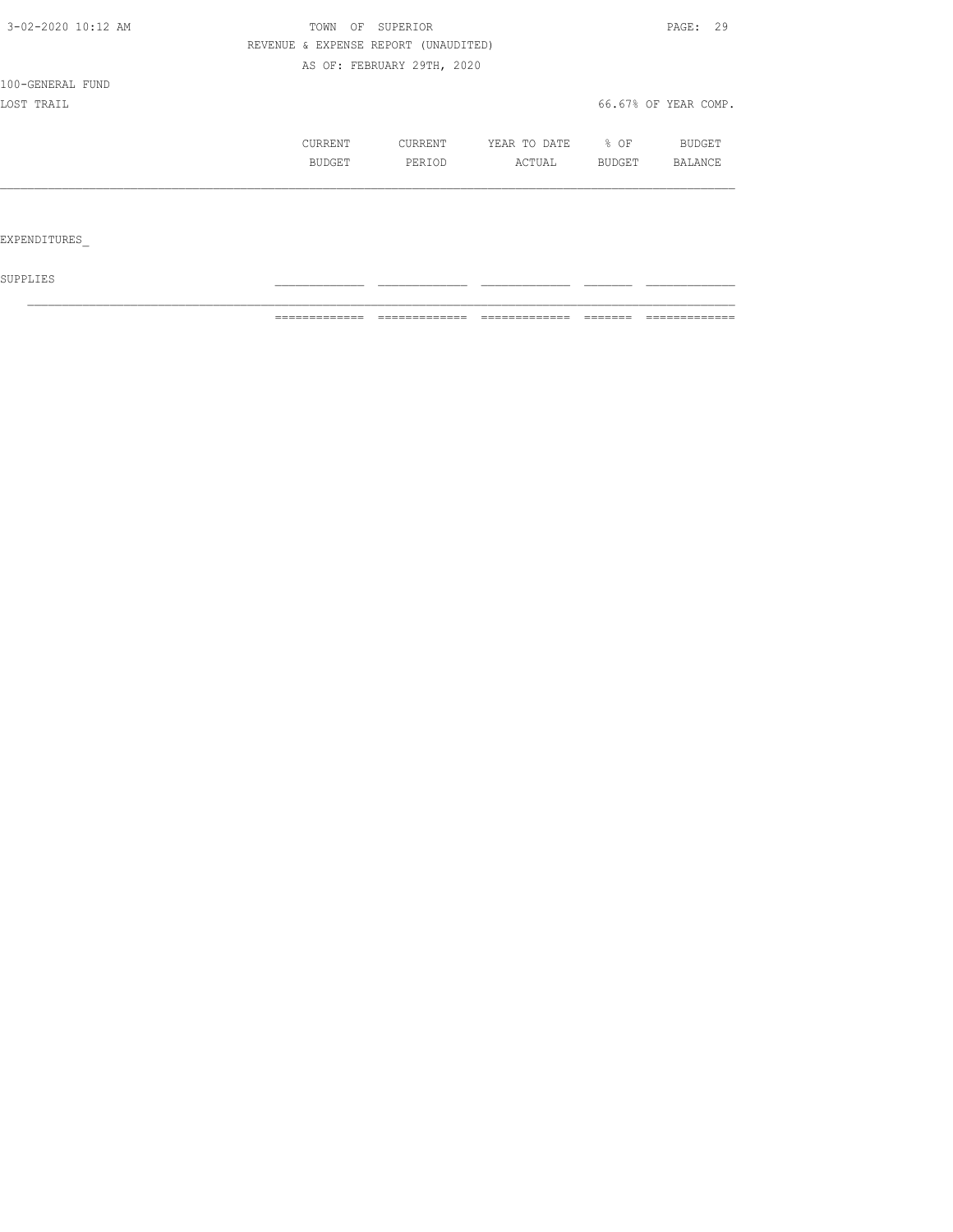| 3-02-2020 10:12 AM        |         | TOWN OF SUPERIOR                     |                          | PAGE: 30             |
|---------------------------|---------|--------------------------------------|--------------------------|----------------------|
|                           |         | REVENUE & EXPENSE REPORT (UNAUDITED) |                          |                      |
|                           |         | AS OF: FEBRUARY 29TH, 2020           |                          |                      |
| 100-GENERAL FUND          |         |                                      |                          |                      |
| SOCIO-ECONOMIC CONTINGNCY |         |                                      |                          | 66.67% OF YEAR COMP. |
|                           | CURRENT | CURRENT                              | YEAR TO DATE % OF BUDGET |                      |
|                           | BUDGET  | PERIOD                               | ACTUAL BUDGET BALANCE    |                      |
| REVENUES                  |         |                                      |                          |                      |
| CONTRIBUTIONS             |         |                                      |                          |                      |
|                           |         |                                      |                          | --------------       |
| EXPENDITURES              |         |                                      |                          |                      |
| SUPPLIES                  |         |                                      |                          |                      |
|                           |         |                                      |                          |                      |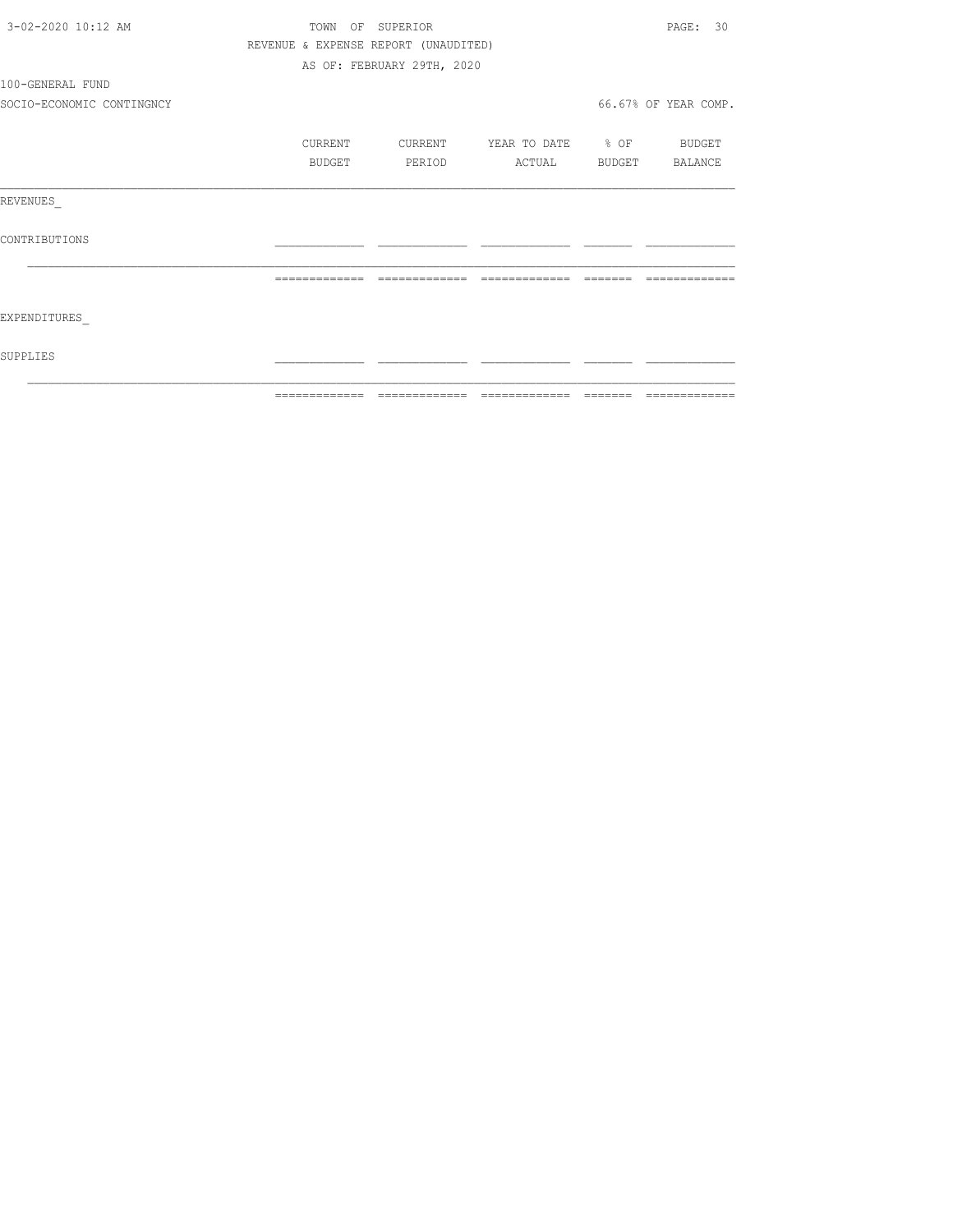| 3-02-2020 10:12 AM | SUPERIOR<br>TOWN<br>OF               |                            |              |                  | PAGE: 31             |
|--------------------|--------------------------------------|----------------------------|--------------|------------------|----------------------|
|                    | REVENUE & EXPENSE REPORT (UNAUDITED) |                            |              |                  |                      |
|                    |                                      | AS OF: FEBRUARY 29TH, 2020 |              |                  |                      |
| 100-GENERAL FUND   |                                      |                            |              |                  |                      |
| CONTINGENCY        |                                      |                            |              |                  | 66.67% OF YEAR COMP. |
|                    | CURRENT                              | CURRENT                    | YEAR TO DATE | $\textdegree$ OF | BUDGET               |
|                    | BUDGET                               | PERIOD                     | ACTUAL       | BUDGET           | BALANCE              |
| EXPENDITURES       |                                      |                            |              |                  |                      |
|                    |                                      |                            |              |                  |                      |
| SUPPLIES           |                                      |                            |              |                  |                      |

 $\mathcal{L}_\text{max}$ 

============= ============= ============= ======= =============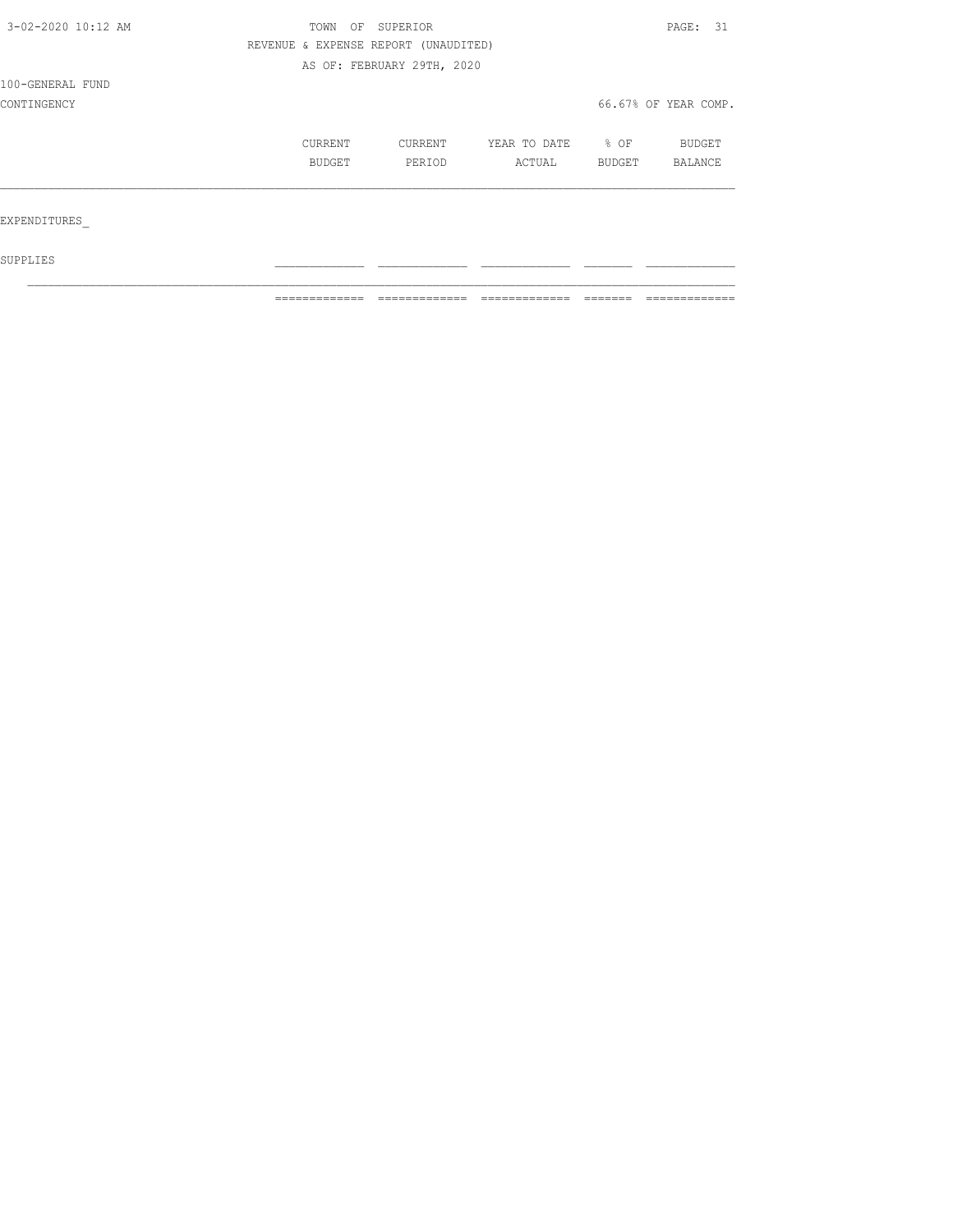### 3-02-2020 10:12 AM TOWN OF SUPERIOR PAGE: 32 REVENUE & EXPENSE REPORT (UNAUDITED) AS OF: FEBRUARY 29TH, 2020

100-GENERAL FUND

| PAGE : |  |
|--------|--|
|        |  |

66.67% OF YEAR COMP.

|                                    | <b>CURRENT</b> | <b>CURRENT</b> | YEAR TO DATE | $8$ OF        | BUDGET       |
|------------------------------------|----------------|----------------|--------------|---------------|--------------|
|                                    | <b>BUDGET</b>  | PERIOD         | ACTUAL       | <b>BUDGET</b> | BALANCE      |
| FUND TOTAL REVENUES                | 2,407,465.00   | 204,229.16     | 1,640,079.05 | 68.12         | 767,385.95   |
| FUND TOTAL EXPENDITURES            | 2,407,460.00   | 108,638.99     | 1,488,280.87 | 61.82         | 919, 179. 13 |
| REVENUES OVER/(UNDER) EXPENDITURES | 5.00           | 95,590.17      | 151,798.18   |               | 151,793.18)  |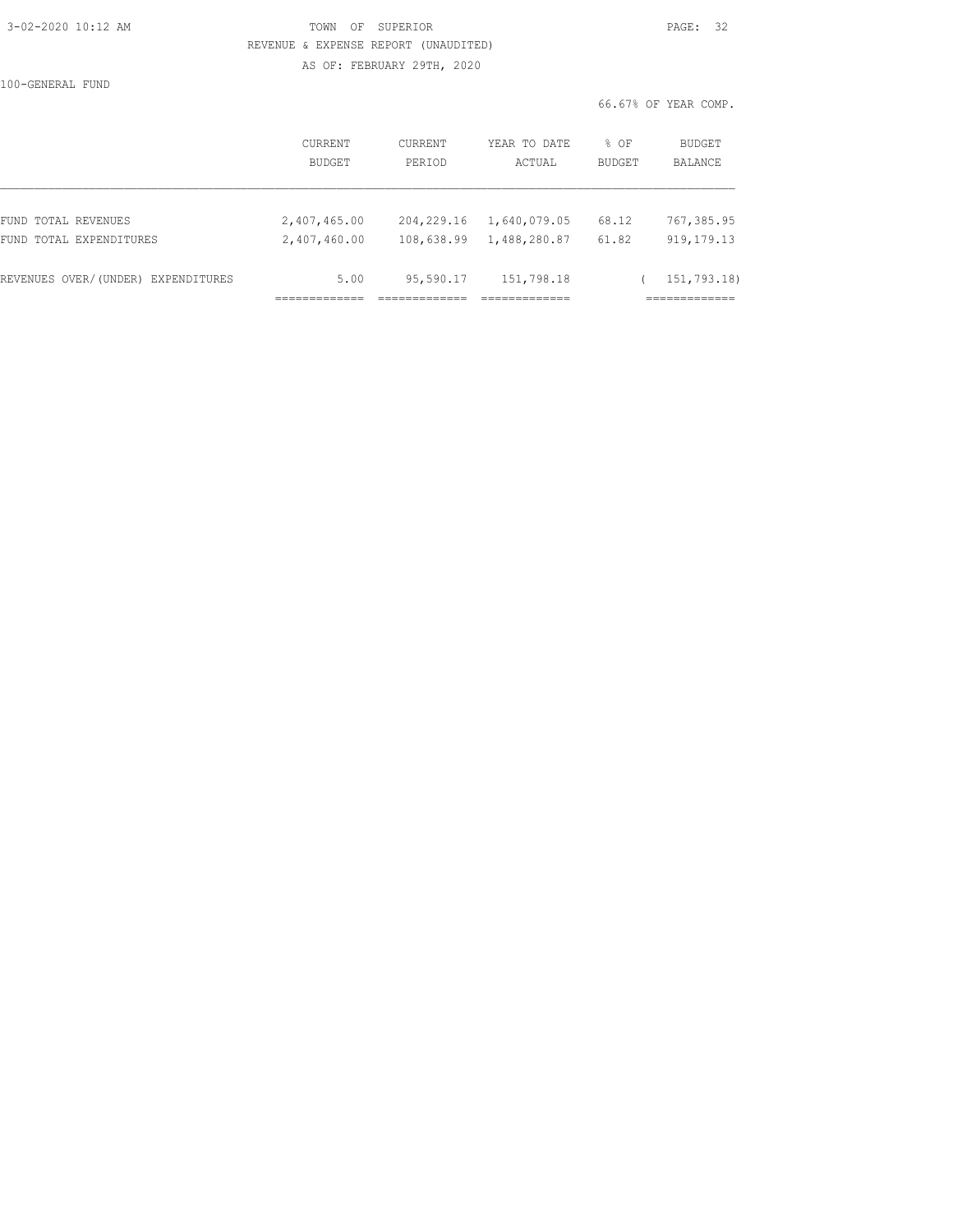### 3-02-2020 10:12 AM TOWN OF SUPERIOR PAGE: 1 REVENUE & EXPENSE REPORT (UNAUDITED) AS OF: FEBRUARY 29TH, 2020

200-REFUSE SERVICE  $N = 66.67$  OF  $N = 66$ 

| 6.67% OF YEAR COMP. |  |
|---------------------|--|
|---------------------|--|

|                                          | CURRENT<br><b>BUDGET</b>    | CURRENT<br>PERIOD       | YEAR TO DATE<br>ACTUAL    | % OF<br>BUDGET                                                                                                                                                                                                                                                                                                                                                                                                                                                                                | <b>BUDGET</b><br><b>BALANCE</b> |
|------------------------------------------|-----------------------------|-------------------------|---------------------------|-----------------------------------------------------------------------------------------------------------------------------------------------------------------------------------------------------------------------------------------------------------------------------------------------------------------------------------------------------------------------------------------------------------------------------------------------------------------------------------------------|---------------------------------|
| REVENUES                                 |                             |                         |                           |                                                                                                                                                                                                                                                                                                                                                                                                                                                                                               |                                 |
| BUSINESS SERVICES                        |                             |                         |                           |                                                                                                                                                                                                                                                                                                                                                                                                                                                                                               |                                 |
| 200-00-4240 REFUSE FEES                  | 8,000.00                    | 100.00                  | 760.00                    | 9.50                                                                                                                                                                                                                                                                                                                                                                                                                                                                                          | 7,240.00                        |
| 200-00-4241 TIPPING FEES-<br>$\left($    | 15,000.00)                  | 380.00                  | 2,970.00                  | $19.80 - ($                                                                                                                                                                                                                                                                                                                                                                                                                                                                                   | 17, 970.00                      |
| SUBTOTAL BUSINESS SERVICES<br>$\left($   | 7,000.00)                   | 480.00                  | 3,730.00                  | $53.29 - ($                                                                                                                                                                                                                                                                                                                                                                                                                                                                                   | $10,730.00$ )                   |
| ENTERPRISE SERVICES                      |                             |                         |                           |                                                                                                                                                                                                                                                                                                                                                                                                                                                                                               |                                 |
| CONTINGENCY                              |                             |                         |                           |                                                                                                                                                                                                                                                                                                                                                                                                                                                                                               |                                 |
| 200-00-4901 TRANSFERS                    | 24,481.00                   | 0.00                    | 0.00                      | 0.00                                                                                                                                                                                                                                                                                                                                                                                                                                                                                          | 24,481.00                       |
| SUBTOTAL CONTINGENCY                     | 24,481.00                   | 0.00                    | 0.00                      | 0.00                                                                                                                                                                                                                                                                                                                                                                                                                                                                                          | 24,481.00                       |
| TOTAL REVENUES                           | 17,481.00<br>-------------- | 480.00<br>============= | 3,730.00<br>------------- | 21.34<br>$\begin{array}{cccccc} \multicolumn{2}{c}{} & \multicolumn{2}{c}{} & \multicolumn{2}{c}{} & \multicolumn{2}{c}{} & \multicolumn{2}{c}{} & \multicolumn{2}{c}{} & \multicolumn{2}{c}{} & \multicolumn{2}{c}{} & \multicolumn{2}{c}{} & \multicolumn{2}{c}{} & \multicolumn{2}{c}{} & \multicolumn{2}{c}{} & \multicolumn{2}{c}{} & \multicolumn{2}{c}{} & \multicolumn{2}{c}{} & \multicolumn{2}{c}{} & \multicolumn{2}{c}{} & \multicolumn{2}{c}{} & \multicolumn{2}{c}{} & \multic$ | 13,751.00<br>=============      |
| EXPENDITURES                             |                             |                         |                           |                                                                                                                                                                                                                                                                                                                                                                                                                                                                                               |                                 |
| PERSONEL                                 |                             |                         |                           |                                                                                                                                                                                                                                                                                                                                                                                                                                                                                               |                                 |
| 200-00-5100 Salaries                     | 11,648.00                   | 0.00                    | 6, 218.13                 | 53.38                                                                                                                                                                                                                                                                                                                                                                                                                                                                                         | 5,429.87                        |
| 200-00-5101 OVERTIME                     | 0.00                        | 0.00                    | 1,256.24                  | $0.00$ (                                                                                                                                                                                                                                                                                                                                                                                                                                                                                      | 1, 256.24)                      |
| 200-00-5151 FICA                         | 361.00                      | 0.00                    | 463.42                    | $128.37$ (                                                                                                                                                                                                                                                                                                                                                                                                                                                                                    | 102.42)                         |
| 200-00-5152 Medicare                     | 84.00                       | 0.00                    | 108.39                    | $129.04$ (                                                                                                                                                                                                                                                                                                                                                                                                                                                                                    | 24.39)                          |
| 200-00-5153 SUTA                         | 30.00                       | 0.00                    | 29.26                     | 97.53                                                                                                                                                                                                                                                                                                                                                                                                                                                                                         | 0.74                            |
| 200-00-5154 Workers Comp                 | 54.00                       | 0.00                    | 0.00                      | 0.00                                                                                                                                                                                                                                                                                                                                                                                                                                                                                          | 54.00                           |
| 200-00-5161 ASRS                         | 687.00                      | 0.00                    | 874.95                    | $127.36$ (                                                                                                                                                                                                                                                                                                                                                                                                                                                                                    | 187.95)                         |
| 200-00-5162 Life Insurance               | 16.00                       | 0.00                    | 0.00                      | 0.00                                                                                                                                                                                                                                                                                                                                                                                                                                                                                          | 16.00                           |
| 200-00-5163 Health Insurance             | 1,527.00                    | 0.00                    | 0.00                      | 0.00                                                                                                                                                                                                                                                                                                                                                                                                                                                                                          | 1,527.00                        |
| 200-00-5164 Dental Insurance             | 74.00                       | 0.00                    | 0.00                      | 0.00                                                                                                                                                                                                                                                                                                                                                                                                                                                                                          | 74.00                           |
| SUBTOTAL PERSONEL                        | 14,481.00                   | 0.00                    | 8,950.39                  | 61.81                                                                                                                                                                                                                                                                                                                                                                                                                                                                                         | 5,530.61                        |
| SUPPLIES                                 |                             |                         |                           |                                                                                                                                                                                                                                                                                                                                                                                                                                                                                               |                                 |
| 200-00-5225 Safety Supplies & Equip      | 1,000.00                    | 0.00                    | 0.00                      | 0.00                                                                                                                                                                                                                                                                                                                                                                                                                                                                                          | 1,000.00                        |
| 200-00-5299 Operating Supplies           | 500.00                      | 1,825.00                | 2,647.39                  | 529.48 (                                                                                                                                                                                                                                                                                                                                                                                                                                                                                      | 2,147.39                        |
| SUBTOTAL SUPPLIES                        | 1,500.00                    | 1,825.00                | 2,647.39                  | $176.49$ (                                                                                                                                                                                                                                                                                                                                                                                                                                                                                    | 1, 147.39                       |
| UTILITIES                                |                             |                         |                           |                                                                                                                                                                                                                                                                                                                                                                                                                                                                                               |                                 |
| 200-00-5330 REFUSE                       | 0.00                        | 2,554.40                | 15, 312.53                | $0.00$ (                                                                                                                                                                                                                                                                                                                                                                                                                                                                                      | 15, 312.53                      |
| SUBTOTAL UTILITIES                       | 0.00                        | 2,554.40                | 15, 312.53                | $0.00$ (                                                                                                                                                                                                                                                                                                                                                                                                                                                                                      | 15, 312.53)                     |
| GENERAL BUSINESS EXPENSE                 |                             |                         |                           |                                                                                                                                                                                                                                                                                                                                                                                                                                                                                               |                                 |
| 200-00-5420 DUES, PERMITS, SUBSCRIPTIONS | 0.00                        | 0.00                    | 500.00                    | $0.00$ (                                                                                                                                                                                                                                                                                                                                                                                                                                                                                      | 500.00                          |
| SUBTOTAL GENERAL BUSINESS EXPENSE        | 0.00                        | 0.00                    | 500.00                    | 0.00(                                                                                                                                                                                                                                                                                                                                                                                                                                                                                         | $500.00$ )                      |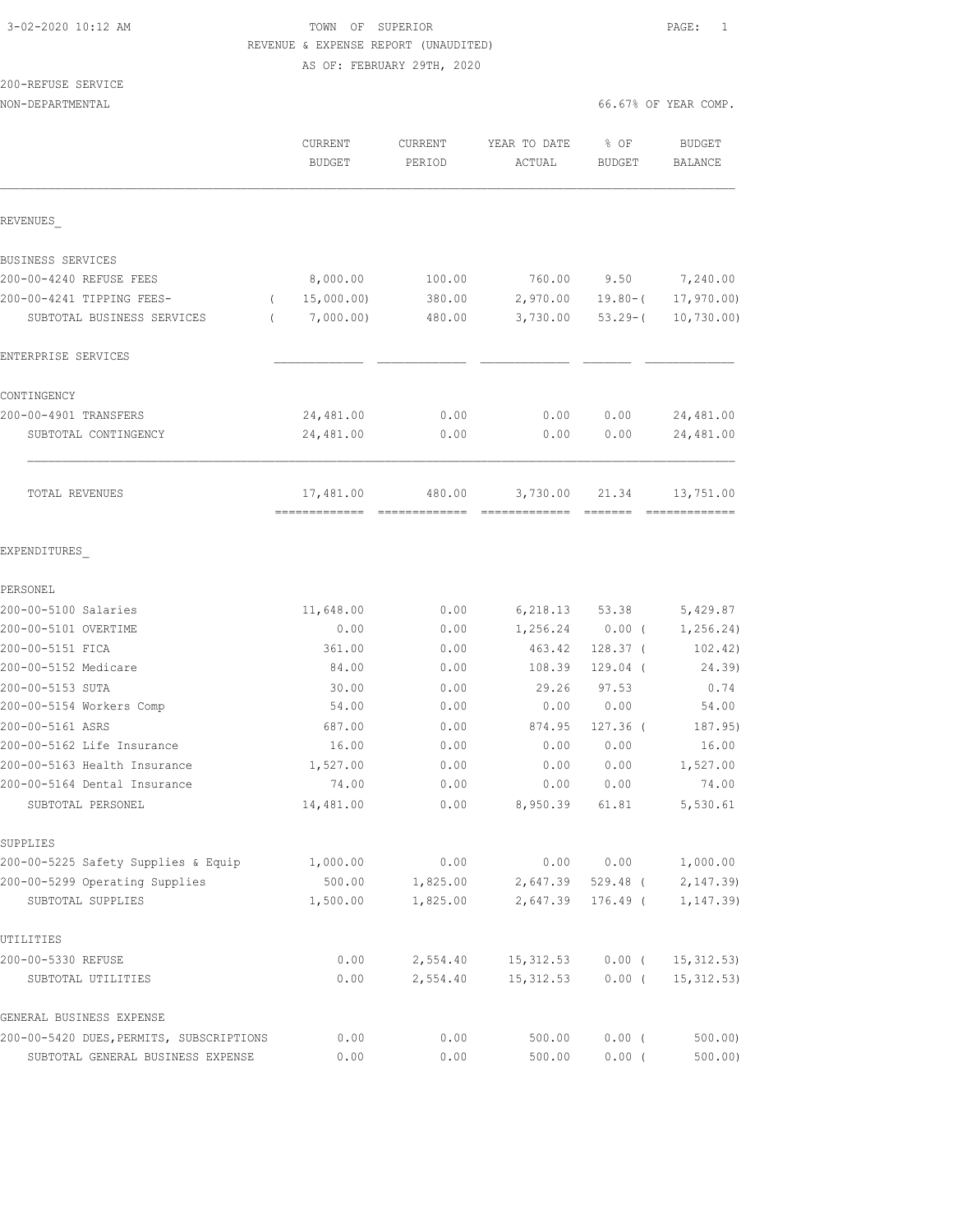### 3-02-2020 10:12 AM TOWN OF SUPERIOR PAGE: 2 REVENUE & EXPENSE REPORT (UNAUDITED) AS OF: FEBRUARY 29TH, 2020

200-REFUSE SERVICE

|                                    | <b>CURRENT</b><br>BUDGET | <b>CURRENT</b><br>PERIOD | YEAR TO DATE<br>ACTUAL                                      | % OF<br>BUDGET | BUDGET<br><b>BALANCE</b> |
|------------------------------------|--------------------------|--------------------------|-------------------------------------------------------------|----------------|--------------------------|
|                                    |                          |                          |                                                             |                |                          |
| PROFESSIONAL SERVICES              |                          |                          |                                                             |                |                          |
| 200-00-5520 CONTRACT SERVICES      | 0.00                     | 0.00                     | 343.86                                                      | 0.00(          | 343.86)                  |
| 200-00-5550 Professional Services  | 0.00                     | 450.00                   | 450.00                                                      | $0.00$ (       | 450.00                   |
| SUBTOTAL PROFESSIONAL SERVICES     | 0.00                     | 450.00                   | 793.86                                                      | 0.00(          | 793.86)                  |
| REPAIR/MAINTENANCE                 |                          |                          |                                                             |                |                          |
| 200-00-5640 Auto Truck Repair      | 1,000.00                 | 0.00                     | 0.00                                                        | 0.00           | 1,000.00                 |
| 200-00-5641 Gas & Oil              | 500.00                   | 0.00                     | 696.72                                                      |                | 139.34 ( 196.72)         |
| SUBTOTAL REPAIR/MAINTENANCE        | 1,500.00                 | 0.00                     | 696.72 46.45                                                |                | 803.28                   |
| CAPITAL OUTLAY                     |                          |                          |                                                             |                |                          |
| DEBT SERVICE                       |                          |                          |                                                             |                |                          |
| TOTAL EXPENDITURES                 |                          |                          | $17,481.00$ $4,829.40$ $28,900.89$ $165.33$ ( $11,419.89$ ) |                |                          |
|                                    |                          |                          |                                                             |                |                          |
| REVENUES OVER/(UNDER) EXPENDITURES |                          |                          | $0.00$ ( $4,349.40$ ) ( $25,170.89$ ) $25,170.89$           |                |                          |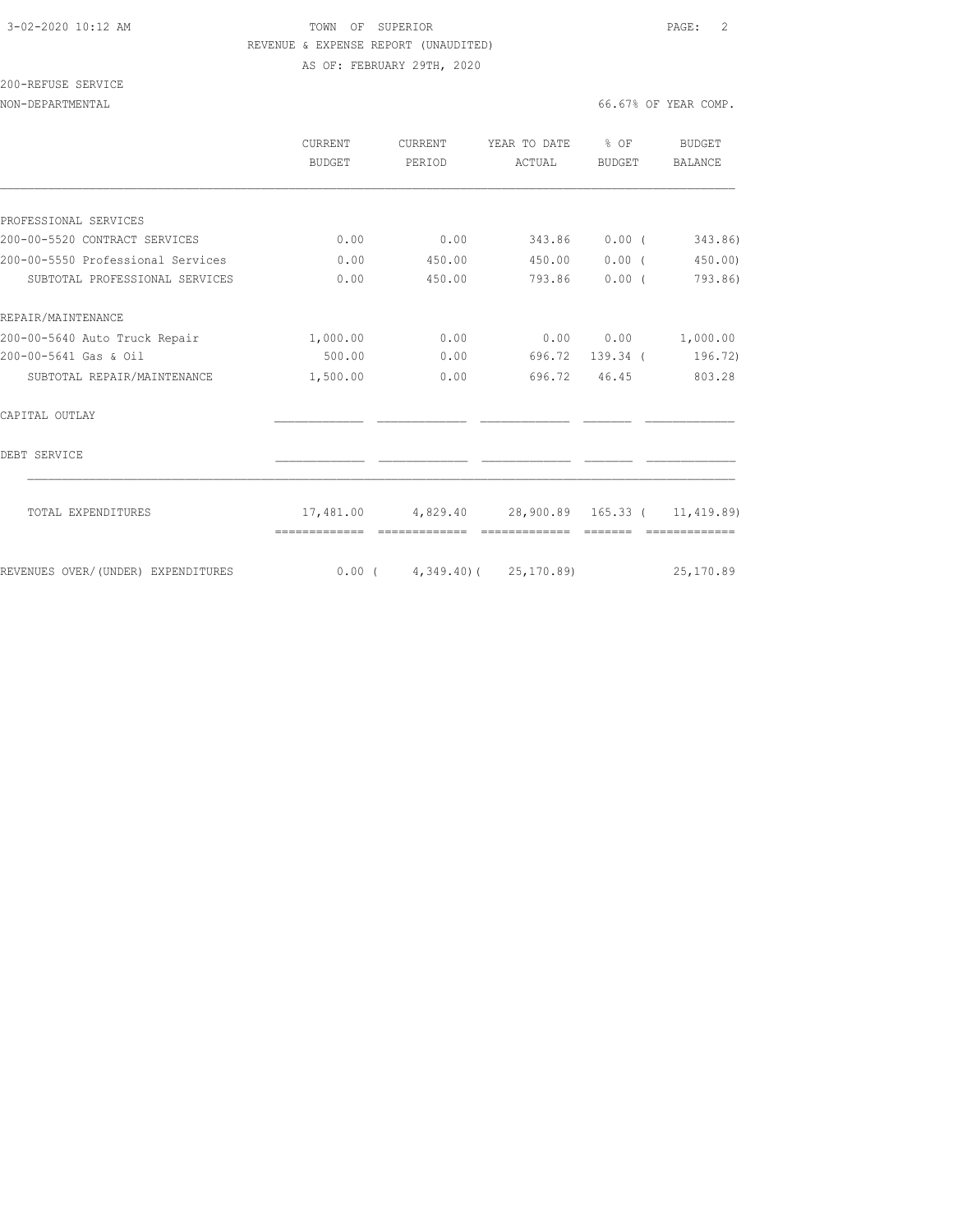| 3-02-2020 10:12 AM |  |
|--------------------|--|
|                    |  |

### 3-02-2020 10:12 AM TOWN OF SUPERIOR PAGE: 3 REVENUE & EXPENSE REPORT (UNAUDITED) AS OF: FEBRUARY 29TH, 2020

200-REFUSE SERVICE

66.67% OF YEAR COMP.

|                                    | <b>CURRENT</b><br>BUDGET | CURRENT<br>PERTOD | YEAR TO DATE<br>ACTUAL | % OF<br>BUDGET | <b>BUDGET</b><br>BALANCE |
|------------------------------------|--------------------------|-------------------|------------------------|----------------|--------------------------|
| FUND TOTAL REVENUES                | 17,481.00                | 480.00            | 3,730.00               | 21.34          | 13,751.00                |
| FUND TOTAL EXPENDITURES            | 17,481.00                | 4,829.40          | 28,900.89              | $165.33$ (     | 11, 419.89)              |
| REVENUES OVER/(UNDER) EXPENDITURES | 0.00(                    | $4,349.40$ ) (    | 25, 170, 89)           |                | 25, 170.89               |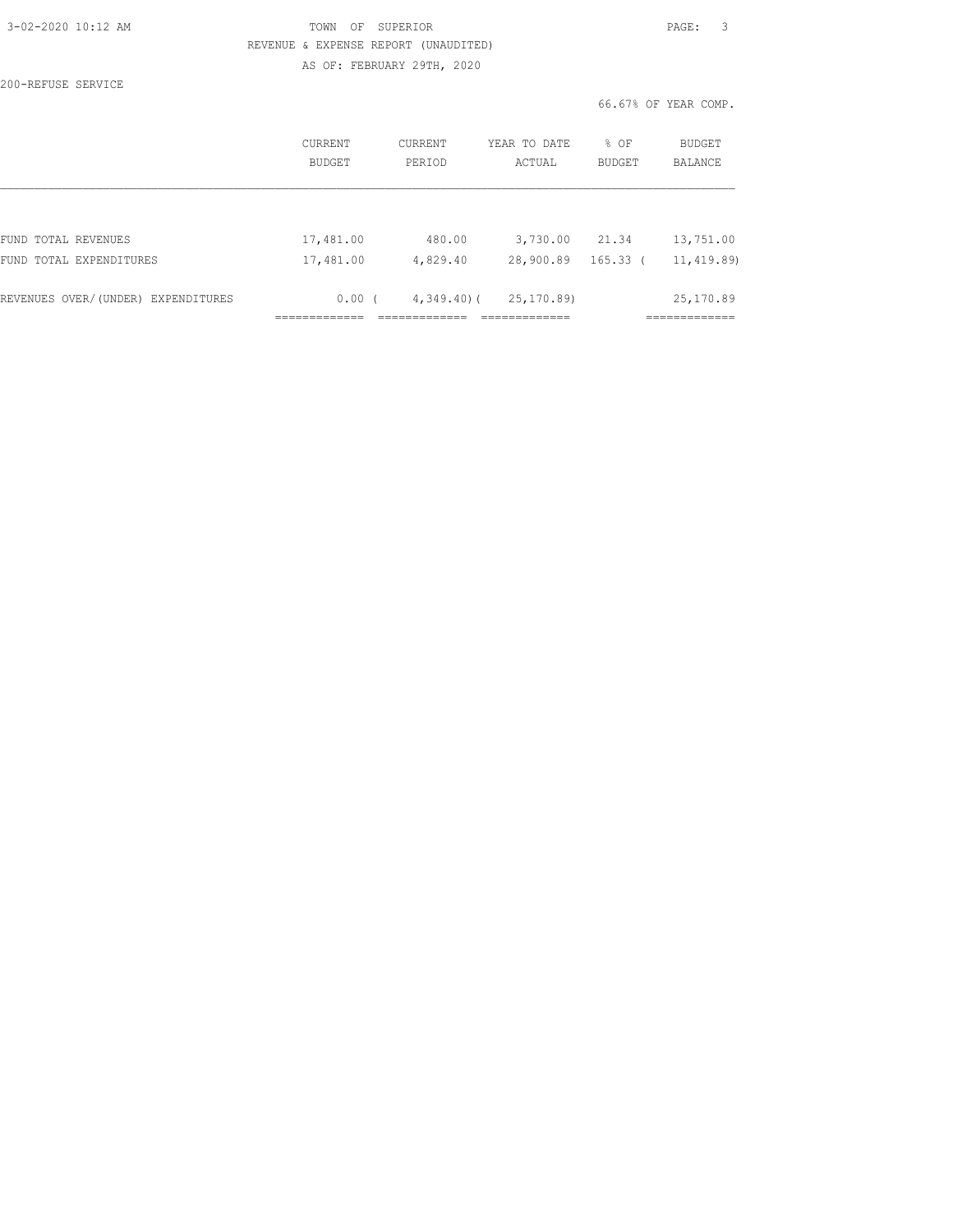# TOWN OF SUPERIOR **10:2000 PAGE:** 1 REVENUE & EXPENSE REPORT (UNAUDITED)

AS OF: FEBRUARY 29TH, 2020

210-SEWER

| NON-DEPARTMENTAL |         |         |                   |        | 66.67% OF YEAR COMP. |
|------------------|---------|---------|-------------------|--------|----------------------|
|                  | CURRENT | CURRENT | YEAR TO DATE % OF |        | <b>BUDGET</b>        |
|                  | BUDGET  | PERTOD  | ACTUAL            | BUDGET | BALANCE              |

| REVENUES                                          |                                            |                   |                     |                |                     |
|---------------------------------------------------|--------------------------------------------|-------------------|---------------------|----------------|---------------------|
| <b>TAXES</b>                                      |                                            |                   |                     |                |                     |
| <b>BUSINESS SERVICES</b>                          |                                            |                   |                     |                |                     |
| 210-00-4240 SEWER FEES                            | 359,544.00                                 | 30,756.00         | 247,452.57 68.82    |                | 112,091.43          |
| 210-00-4250 PENALTIES                             | 0.00                                       | 0.00              | 12,364.36           | $0.00$ (       | 12, 364.36          |
| SUBTOTAL BUSINESS SERVICES                        | 359,544.00                                 | 30,756.00         | 259,816.93          | 72.26          | 99,727.07           |
| GRANTS                                            |                                            |                   |                     |                |                     |
| CONTINGENCY                                       |                                            |                   |                     |                |                     |
| 210-00-4901 INTERFUND TRANSFER-SEWER              | 66,078.00                                  | 0.00              | 0.00                | 0.00           | 66,078.00           |
| SUBTOTAL CONTINGENCY                              | 66,078.00                                  | 0.00              | 0.00                | 0.00           | 66,078.00           |
| TOTAL REVENUES                                    | 425,622.00<br>------------- -------------- | 30,756.00         | 259,816.93          | 61.04          | 165,805.07          |
| EXPENDITURES                                      |                                            |                   |                     |                |                     |
| PERSONEL                                          |                                            |                   |                     |                |                     |
| 210-00-5100 SALARIES                              | 77,309.00                                  | 2,582.00          | 42,565.90           | 55.06          | 34,743.10           |
| 210-00-5101 OVERTIME                              | 7,500.00                                   | 635.02            | 6,044.53            | 80.59          | 1,455.47            |
| 210-00-5151 FICA                                  | 4,497.00                                   | 198.87            | 2,983.47            | 66.34          | 1,513.53            |
| 210-00-5152 MEDICARE                              | 1,052.00                                   | 46.51             | 697.75              | 66.33          | 354.25              |
| 210-00-5153 STATE UNEMPLOYMENT                    | 125.00                                     | 30.47             | 100.43              | 80.34          | 24.57               |
| 210-00-5154 WORKERS COMP INSURANCE                | 3,607.00                                   | 0.00              | 2,735.00            | 75.82          | 872.00              |
| 210-00-5161 ARIZONA STATE RETIREMENT              | 8,661.00                                   | 389.57            | 5,886.71            | 67.97          | 2,774.29            |
| 210-00-5162 LIFE INSURANCE                        | 165.00                                     | 13.40             | 121.70              | 73.76          | 43.30               |
| 210-00-5163 HEALTH INSURANCE                      | 15,516.00                                  | 0.00              | 12,982.80           | 83.67          | 2,533.20            |
| 210-00-5164 DENTAL INSURANCE<br>SUBTOTAL PERSONEL | 758.00<br>119,190.00                       | 63.16<br>3,959.00 | 505.28<br>74,623.57 | 66.66<br>62.61 | 252.72<br>44,566.43 |
| SUPPLIES                                          |                                            |                   |                     |                |                     |
| 210-00-5210 OFFICE SUPPLIES                       | 2,000.00                                   | 0.00              | 0.00                | 0.00           | 2,000.00            |
| 210-00-5220 MEDICAL SUPPLIES                      | 0.00                                       | 0.00              | 124.80              | $0.00$ (       | 124.80)             |
| 210-00-5240 CHEMICAL SUPPLIES                     | 15,146.00                                  | 0.00              | 5,035.20            | 33.24          | 10,110.80           |
| 210-00-5299 OPERATING SUPPLIES                    | 30,000.00                                  | 75.00             | 5,646.40            | 18.82          | 24,353.60           |
| SUBTOTAL SUPPLIES                                 | 47,146.00                                  | 75.00             | 10,806.40           | 22.92          | 36, 339.60          |
| UTILITIES                                         |                                            |                   |                     |                |                     |
| 210-00-5310 ELECTRICITY                           | 59,202.00                                  | 5,064.50          | 35,674.30           | 60.26          | 23,527.70           |
| 210-00-5320 GAS                                   | 0.00                                       | 0.00              | 157.72              | $0.00$ (       | 157.72)             |
| 210-00-5350 TELEPHONE                             | 1,158.00                                   | 35.16             | 623.75              | 53.86          | 534.25              |
| 210-00-5360 WATER                                 | 3,000.00                                   | 241.18            | 1,740.22            | 58.01          | 1,259.78            |
| 210-00-5380 SECURITY                              | 500.00                                     | 25.00             | 200.00              | 40.00          | 300.00              |

SUBTOTAL UTILITIES 63,860.00 5,365.84 38,395.99 60.13 25,464.01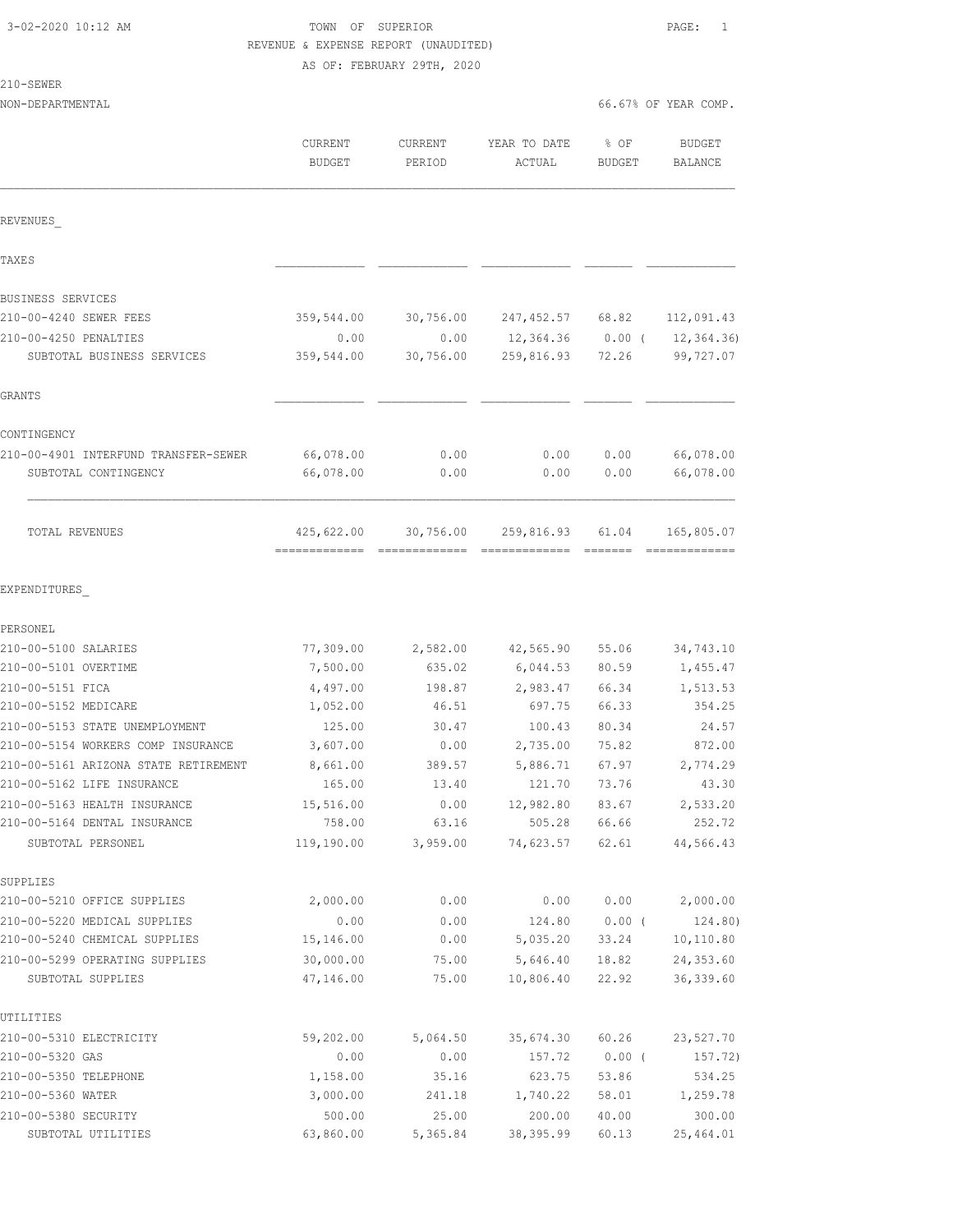# 3-02-2020 10:12 AM TOWN OF SUPERIOR PAGE: 2 REVENUE & EXPENSE REPORT (UNAUDITED)

AS OF: FEBRUARY 29TH, 2020

210-SEWER

|                                        | CURRENT       | CURRENT  | YEAR TO DATE | % OF          | <b>BUDGET</b>  |
|----------------------------------------|---------------|----------|--------------|---------------|----------------|
|                                        | <b>BUDGET</b> | PERIOD   | ACTUAL       | <b>BUDGET</b> | <b>BALANCE</b> |
|                                        |               |          |              |               |                |
| GENERAL BUSINESS EXPENSE               |               |          |              |               |                |
| 210-00-5410 ADVERTISING                | 0.00          | 0.00     | 362.31       | $0.00$ (      | 362.31)        |
| 210-00-5420 DUES & SUBSCRIPTIONS       | 5,000.00      | 0.00     | 581.26       | 11.63         | 4,418.74       |
| 210-00-5425 CONFERENCES & TRAINING     | 2,000.00      | 0.00     | 0.00         | 0.00          | 2,000.00       |
| 210-00-5450 UNIFORMS                   | 659.00        | 37.17    | 619.04       | 93.94         | 39.96          |
| 210-00-5460 POSTAGE                    | 0.00          | 204.00   | 3,220.99     | 0.00(         | 3, 220.99      |
| 210-00-5471 AUDIT                      | 1,545.00      | 0.00     | 2,243.01     | 145.18 (      | 698.01)        |
| 210-00-5480 GENERAL INSURANCE          | 12,820.00     | 0.00     | 7,829.13     | 61.07         | 4,990.87       |
| 210-00-5491 Credit Card Fees           | 5,000.00      | 0.00     | 0.00         | 0.00          | 5,000.00       |
| 210-00-5492 BAD DEBT EXPENSE           | 15,000.00     | 0.00     | 0.00         | 0.00          | 15,000.00      |
| SUBTOTAL GENERAL BUSINESS EXPENSE      | 42,024.00     | 241.17   | 14,855.74    | 35.35         | 27,168.26      |
| PROFESSIONAL SERVICES                  |               |          |              |               |                |
| 210-00-5550 OTHER PROFESSIONAL SERVICE | 73,161.00     | 277.50   | 45, 337.58   | 61.97         | 27,823.42      |
| 210-00-5551 COLLECTIONS                | 0.00          | 524.05   | 6,769.68     | 0.00(         | 6,769.68)      |
| 210-00-5580 SLUDGE REMOVAL             | 9,000.00      | 843.46   | 1,668.50     | 18.54         | 7,331.50       |
| 210-00-5581 BACKFLOW TESTING           | 1,439.00      | 0.00     | 550.00       | 38.22         | 889.00         |
| SUBTOTAL PROFESSIONAL SERVICES         | 83,600.00     | 1,645.01 | 54, 325.76   | 64.98         | 29, 274.24     |
| REPAIR/MAINTENANCE                     |               |          |              |               |                |
| 210-00-5640 AUTO & TRUCK REPAIRS       | 2,000.00      | 0.00     | 0.00         | 0.00          | 2,000.00       |
| 210-00-5641 GAS & OIL                  | 3,000.00      | 0.00     | 583.31       | 19.44         | 2,416.69       |
| 210-00-5642 TIRES & TUBES              | 1,000.00      | 0.00     | 0.00         | 0.00          | 1,000.00       |
| 210-00-5650 OTHER EQUIPMENT REPAIRS    | 8,085.00      | 0.00     | 1,641.58     | 20.30         | 6,443.42       |
| SUBTOTAL REPAIR/MAINTENANCE            | 14,085.00     | 0.00     | 2,224.89     | 15.80         | 11,860.11      |
| CAPITAL OUTLAY                         |               |          |              |               |                |
| 210-00-5710 BUILDING                   | 500.00        | 0.00     | 0.00         | 0.00          | 500.00         |
| 210-00-5750 OTHER EQUIP/SMALL TOOLS    | 5,000.00      | 0.00     | 0.00         | 0.00          | 5,000.00       |
| 210-00-5760 R&M WELLS & PUMPS          | 10,000.00     | 0.00     | 3,195.76     | 31.96         | 6,804.24       |

| 210-00-5650 OTHER EQUIPMENT REPAIRS | 8,085.00  | 0.00                                  |                  |                | 1,641.58 20.30 6,443.42        |
|-------------------------------------|-----------|---------------------------------------|------------------|----------------|--------------------------------|
| SUBTOTAL REPAIR/MAINTENANCE         | 14,085.00 | 0.00                                  |                  | 2,224.89 15.80 | 11,860.11                      |
| CAPITAL OUTLAY                      |           |                                       |                  |                |                                |
| 210-00-5710 BUILDING                | 500.00    | 0.00                                  | 0.00             | 0.00           | 500.00                         |
| 210-00-5750 OTHER EQUIP/SMALL TOOLS | 5,000.00  | 0.00                                  | 0.00             | 0.00           | 5,000.00                       |
| 210-00-5760 R&M WELLS & PUMPS       | 10,000.00 | 0.00                                  | 3,195.76         | 31.96          | 6,804.24                       |
| 210-00-5790 MACHINERY AND EQUIPMENT | 0.00      | 0.00                                  | 1,703.59         | 0.00(          | 1,703.59)                      |
| SUBTOTAL CAPITAL OUTLAY             | 15,500.00 | 0.00                                  | 4,899.35         | 31.61          | 10,600.65                      |
| NON-OPERATING                       |           |                                       |                  |                |                                |
| 210-00-5800 DEPRECIATION            | 0.00      | 0.00                                  |                  |                | 13, 331.18  0.00 ( 13, 331.18) |
| SUBTOTAL NON-OPERATING              | 0.00      | 0.00                                  | 13,331.18 0.00 ( |                | 13, 331, 18)                   |
| DEBT SERVICE                        |           |                                       |                  |                |                                |
| 210-00-5999 CONTINGENCY             | 40,217.00 | 0.00                                  | 0.00             | 0.00           | 40,217.00                      |
| SUBTOTAL DEBT SERVICE               | 40,217.00 | 0.00                                  | 0.00             | 0.00           | 40,217.00                      |
|                                     |           |                                       |                  |                |                                |
| TOTAL EXPENDITURES                  |           | 425,622.00 11,286.02 213,462.88 50.15 |                  |                | 212, 159.12                    |
|                                     |           |                                       |                  |                |                                |

REVENUES OVER/(UNDER) EXPENDITURES 0.00 19,469.98 46,354.05 (46,354.05)

NON-DEPARTMENTAL 66.67% OF YEAR COMP.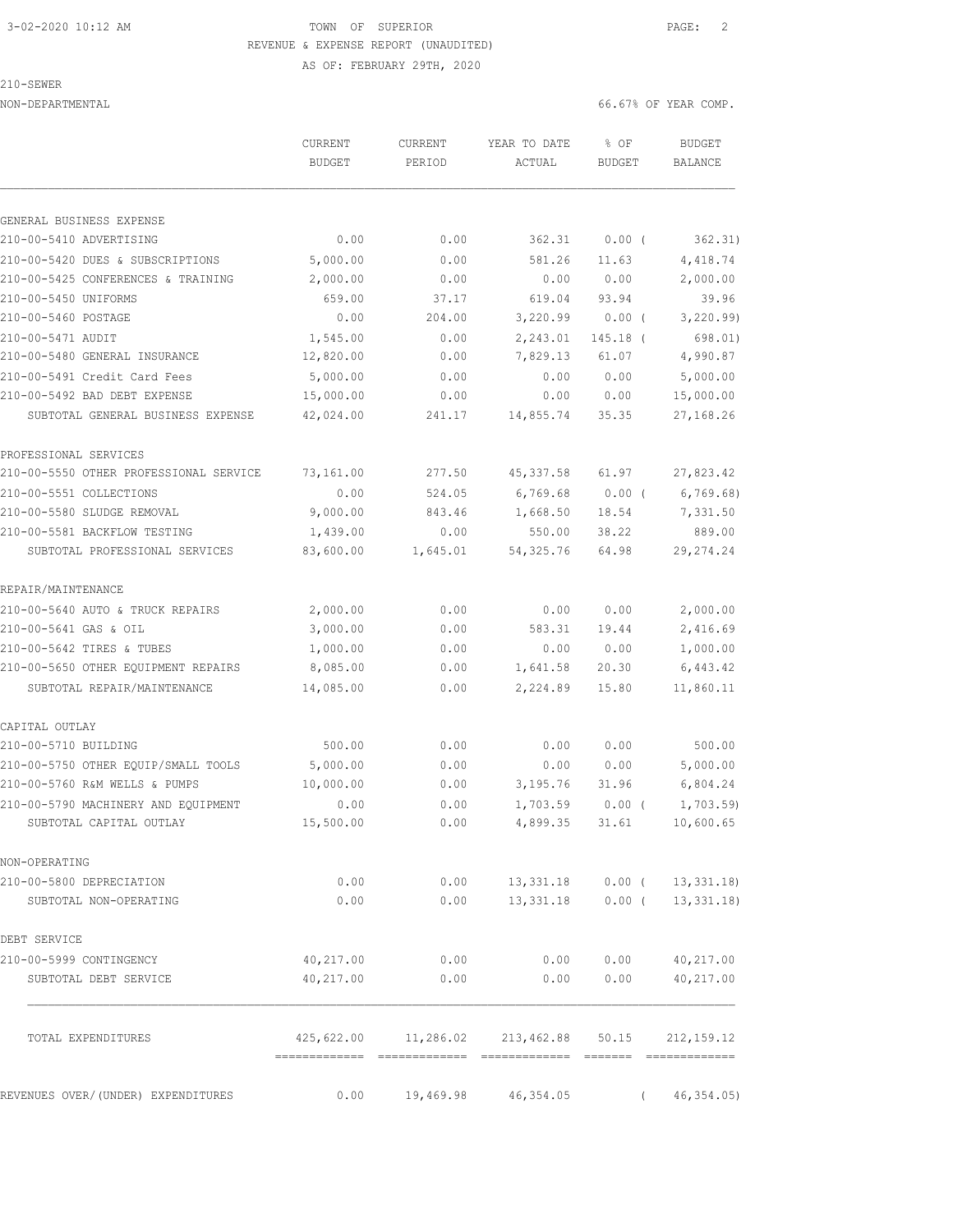#### 3-02-2020 10:12 AM TOWN OF SUPERIOR PAGE: 3 REVENUE & EXPENSE REPORT (UNAUDITED) AS OF: FEBRUARY 29TH, 2020

210-SEWER

|                                    | CURRENT<br>BUDGET | CURRENT<br>PERIOD | YEAR TO DATE<br>ACTUAL | % OF<br>BUDGET | <b>BUDGET</b><br><b>BALANCE</b> |
|------------------------------------|-------------------|-------------------|------------------------|----------------|---------------------------------|
|                                    |                   |                   |                        |                |                                 |
| FUND TOTAL REVENUES                | 425,622.00        | 30,756.00         | 259,816.93             | 61.04          | 165,805.07                      |
| FUND TOTAL EXPENDITURES            | 425,622.00        | 11,286.02         | 213,462.88             | 50.15          | 212, 159.12                     |
| REVENUES OVER/(UNDER) EXPENDITURES | 0.00              | 19,469.98         | 46,354.05              |                | 46, 354, 05)                    |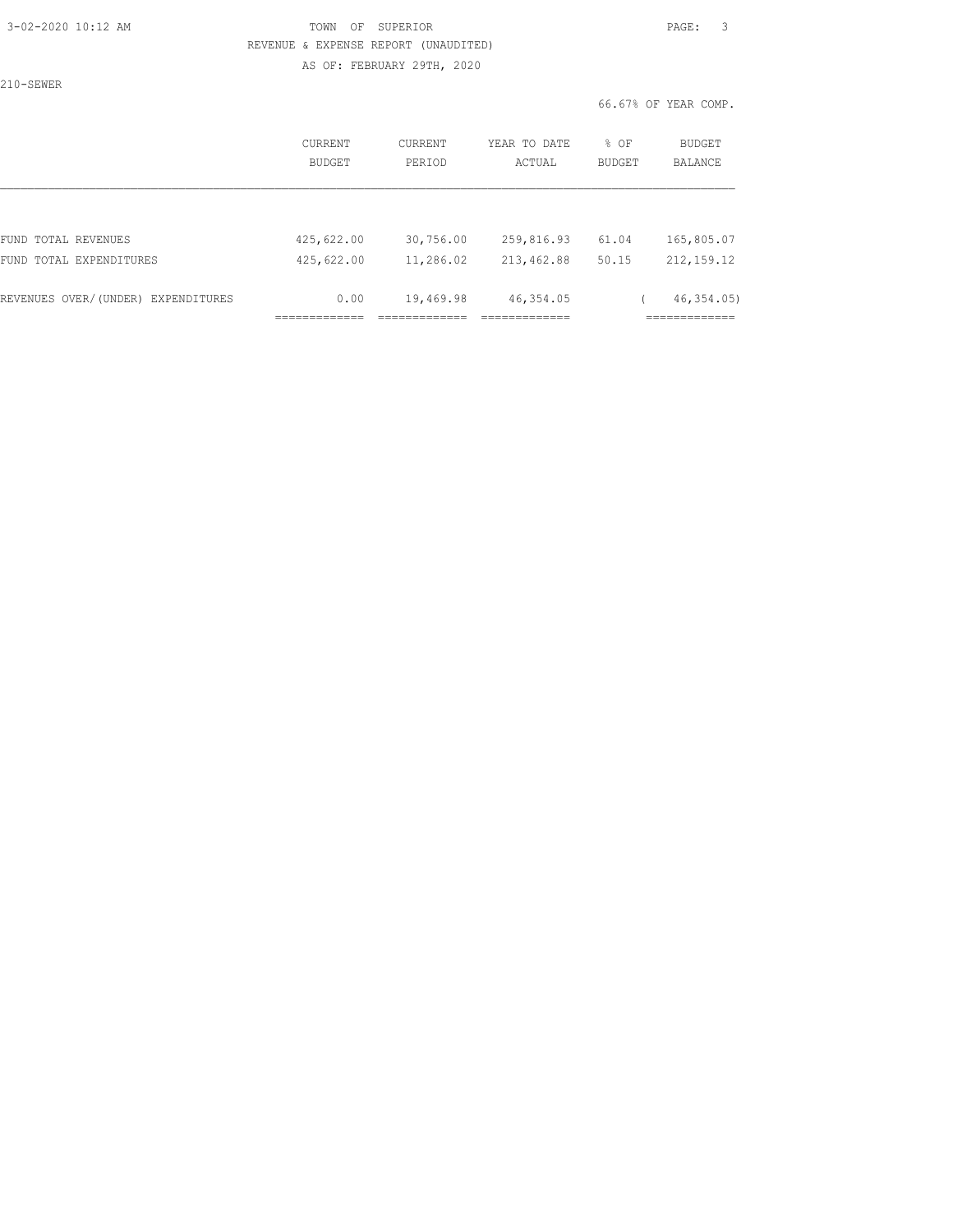220-AMBULANCE

### 3-02-2020 10:12 AM TOWN OF SUPERIOR PAGE: 1 REVENUE & EXPENSE REPORT (UNAUDITED) AS OF: FEBRUARY 29TH, 2020

NON-DEPARTMENTAL 66.67% OF YEAR COMP.

|                                                     | <b>CURRENT</b><br><b>BUDGET</b> | <b>CURRENT</b><br>PERIOD | YEAR TO DATE<br>ACTUAL   | % OF<br><b>BUDGET</b> | <b>BUDGET</b><br><b>BALANCE</b> |
|-----------------------------------------------------|---------------------------------|--------------------------|--------------------------|-----------------------|---------------------------------|
| REVENUES                                            |                                 |                          |                          |                       |                                 |
| TAXE S                                              |                                 |                          |                          |                       |                                 |
| BUSINESS SERVICES                                   |                                 |                          |                          |                       |                                 |
| ENTERPRISE SERVICES                                 |                                 |                          |                          |                       |                                 |
| 220-00-4310 AMBULANCE BILLINGS                      | 380,000.00                      | 55.00                    | 223,013.96               | 58.69                 | 156,986.04                      |
| SUBTOTAL ENTERPRISE SERVICES                        | 380,000.00                      | 55.00                    | 223,013.96               | 58.69                 | 156,986.04                      |
| CONTINGENCY                                         |                                 |                          |                          |                       |                                 |
| 220-00-4901 INTERFUND TRANSFER-AMBULANCE            | 90,333.00                       | 0.00                     | 0.00                     | 0.00                  | 90,333.00                       |
| SUBTOTAL CONTINGENCY                                | 90,333.00                       | 0.00                     | 0.00                     | 0.00                  | 90,333.00                       |
| TOTAL REVENUES                                      | 470,333.00                      | 55.00                    | 223,013.96 47.42         |                       | 247, 319.04                     |
| EXPENDITURES                                        |                                 |                          |                          |                       |                                 |
| PERSONEL<br>220-00-5100 SALARIES                    |                                 |                          |                          |                       |                                 |
| 220-00-5101 OVERTIME                                | 268,778.00<br>30,000.00         | 11, 153. 14<br>0.00      | 161, 438.75<br>10,194.52 | 60.06<br>33.98        | 107,339.25<br>19,805.48         |
| 220-00-5151 FICA                                    | 16,936.00                       | 691.49                   | 10,647.73                | 62.87                 | 6, 288.27                       |
| 220-00-5152 MEDICARE                                | 3,961.00                        | 161.72                   | 2,490.18                 | 62.87                 | 1,470.82                        |
| 220-00-5153 STATE UNEMPLOYMENT                      | 682.00                          | 105.95                   | 462.32                   | 67.79                 | 219.68                          |
| 220-00-5154 WORKERS COMP INSURANCE                  | 14,384.00                       | 0.00                     | 12,664.00                | 88.04                 | 1,720.00                        |
| 220-00-5160 PUBLIC SAFETY RETIREMENT                | 36, 414.00                      | 2,395.81                 | 20,244.69                | 55.60                 | 16, 169. 31                     |
| 220-00-5162 LIFE INSURANCE                          | 450.00                          | 37.52                    | 300.16                   | 66.70                 | 149.84                          |
| 220-00-5163 HEALTH INSURANCE                        | 24,825.00                       | 0.00                     | 18, 175.92               | 73.22                 | 6,649.08                        |
| 220-00-5164 DENTAL INSURANCE                        | 2,070.00                        | 176.85                   | 1,414.80                 | 68.35                 | 655.20                          |
| SUBTOTAL PERSONEL                                   | 398,500.00                      | 14,722.48                | 238,033.07               | 59.73                 | 160,466.93                      |
| SUPPLIES                                            |                                 |                          |                          |                       |                                 |
| 220-00-5220 MEDICAL SUPPLIES                        | 14,500.00                       | 69.84                    | 12,467.83                | 85.99                 | 2,032.17                        |
| 220-00-5299 OPERATING SUPPLIES<br>SUBTOTAL SUPPLIES | 0.00<br>14,500.00               | 0.00<br>69.84            | 600.00<br>13,067.83      | $0.00$ (<br>90.12     | 600.00<br>1,432.17              |
|                                                     |                                 |                          |                          |                       |                                 |
| UTILITIES                                           |                                 |                          |                          |                       |                                 |
| 220-00-5310 ELECTRICITY                             | 2,783.00                        | 338.03                   | 1,742.91                 | 62.63                 | 1,040.09                        |
| 220-00-5350 TELEPHONE<br>220-00-5360 WATER          | 1,804.00<br>900.00              | 0.00                     | 819.30<br>627.69         | 45.42                 | 984.70                          |
|                                                     |                                 | 72.24                    |                          | 69.74                 | 272.31                          |
| SUBTOTAL UTILITIES                                  | 5,487.00                        | 410.27                   | 3,189.90                 | 58.14                 | 2,297.10                        |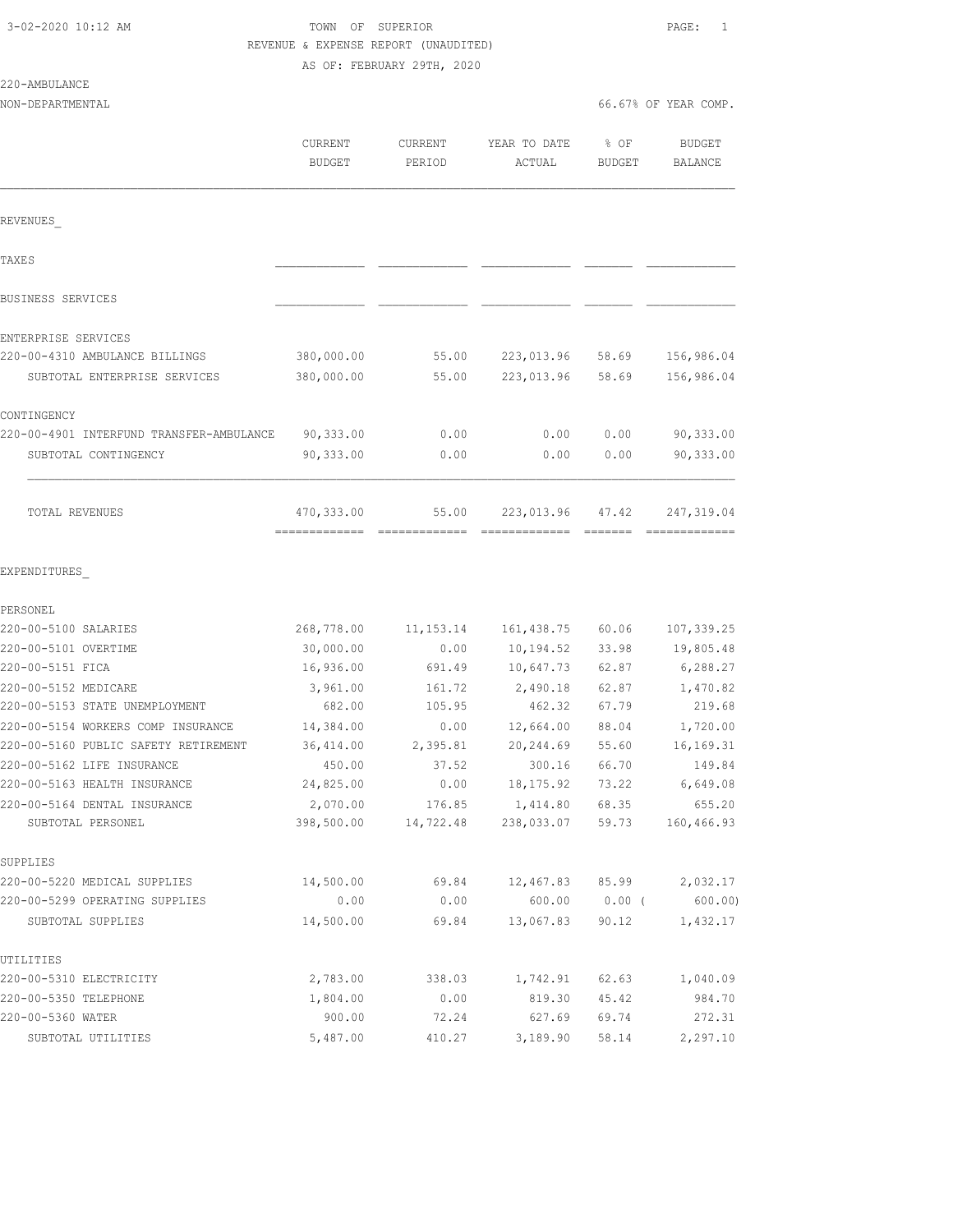#### 3-02-2020 10:12 AM TOWN OF SUPERIOR PAGE: 2 REVENUE & EXPENSE REPORT (UNAUDITED) AS OF: FEBRUARY 29TH, 2020

220-AMBULANCE

NON-DEPARTMENTAL 66.67% OF YEAR COMP.

|                                        | CURRENT<br><b>BUDGET</b>                    | CURRENT<br>PERIOD | YEAR TO DATE<br>ACTUAL | % OF<br><b>BUDGET</b> | <b>BUDGET</b><br><b>BALANCE</b> |
|----------------------------------------|---------------------------------------------|-------------------|------------------------|-----------------------|---------------------------------|
|                                        |                                             |                   |                        |                       |                                 |
| GENERAL BUSINESS EXPENSE               |                                             |                   |                        |                       |                                 |
| 220-00-5410 ADVERTISING                | 0.00                                        | 0.00              | 40.00                  | 0.00(                 | 40.00)                          |
| 220-00-5420 DUES & SUBSCRIPTIONS       | 811.00                                      | 0.00              | 250.00                 | 30.83                 | 561.00                          |
| 220-00-5471 AUDIT                      | 0.00                                        | 0.00              |                        |                       | $2,243.01$ 0.00 ( 2,243.01)     |
| 220-00-5480 GENERAL INSURANCE          | 6,410.00                                    | 0.00              | 3,914.57               | 61.07                 | 2,495.43                        |
| SUBTOTAL GENERAL BUSINESS EXPENSE      | 7,221.00                                    | 0.00              | 6,447.58               | 89.29                 | 773.42                          |
| PROFESSIONAL SERVICES                  |                                             |                   |                        |                       |                                 |
| 220-00-5520 CONTRACTUAL SERVICES       | 24,000.00                                   | 2,135.91          | 17,162.98              | 71.51                 | 6,837.02                        |
| 220-00-5550 OTHER PROFESSIONAL SERVICE | 10,080.00                                   | 0.00              | 0.00                   | 0.00                  | 10,080.00                       |
| SUBTOTAL PROFESSIONAL SERVICES         | 34,080.00                                   | 2,135.91          | 17,162.98              | 50.36                 | 16, 917.02                      |
| REPAIR/MAINTENANCE                     |                                             |                   |                        |                       |                                 |
| 220-00-5641 GAS & OIL                  | 9,000.00                                    | 0.00              | 4,569.08               | 50.77                 | 4,430.92                        |
| SUBTOTAL REPAIR/MAINTENANCE            | 9,000.00                                    | 0.00              | 4,569.08               | 50.77                 | 4,430.92                        |
| CAPITAL OUTLAY                         |                                             |                   |                        |                       |                                 |
| 220-00-5741 Audit                      | 1,545.00                                    | 0.00              | 0.00                   | 0.00                  | 1,545.00                        |
| SUBTOTAL CAPITAL OUTLAY                | 1,545.00                                    | 0.00              | 0.00                   | 0.00                  | 1,545.00                        |
| NON-OPERATING                          |                                             |                   |                        |                       |                                 |
| DEBT SERVICE                           |                                             |                   |                        |                       |                                 |
| TOTAL EXPENDITURES                     | 470,333.00<br>-------------- -------------- | 17,338.50         | 282,470.44             | 60.06                 | 187,862.56                      |
| REVENUES OVER/ (UNDER) EXPENDITURES    | $0.00$ (                                    | $17,283.50$ (     | 59,456.48)             |                       | 59,456.48                       |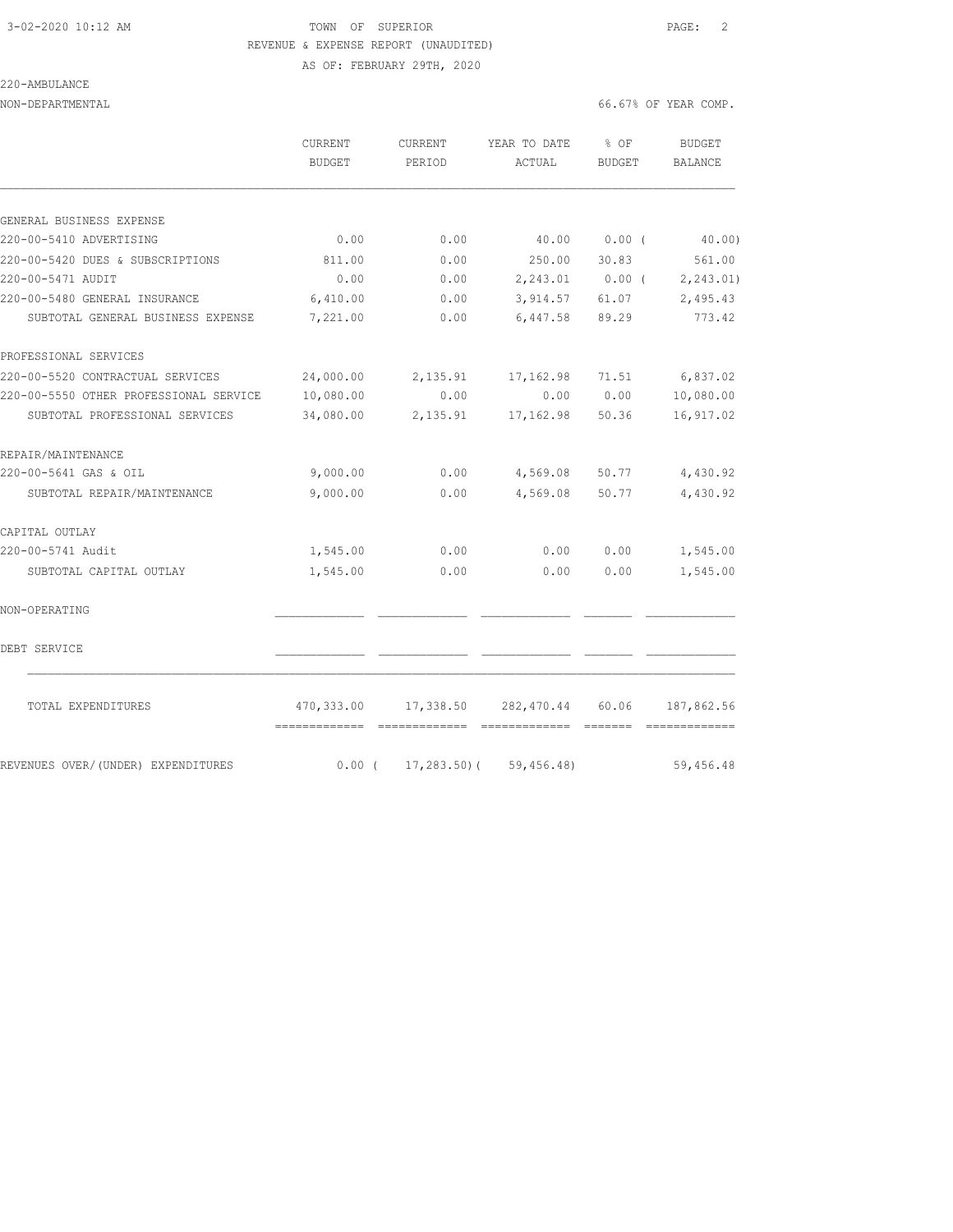| 3-02-2020 10:12 AM |  |
|--------------------|--|
|                    |  |

### 3-02-2020 10:12 AM TOWN OF SUPERIOR PAGE: 3 REVENUE & EXPENSE REPORT (UNAUDITED) AS OF: FEBRUARY 29TH, 2020

220-AMBULANCE

|                                    | CURRENT<br>BUDGET | CURRENT<br>PERIOD | YEAR TO DATE<br>ACTUAL | % OF<br><b>BUDGET</b> | BUDGET<br><b>BALANCE</b> |
|------------------------------------|-------------------|-------------------|------------------------|-----------------------|--------------------------|
|                                    |                   |                   |                        |                       |                          |
| FUND TOTAL REVENUES                | 470,333.00        | 55.00             | 223,013.96             | 47.42                 | 247,319.04               |
| FUND TOTAL EXPENDITURES            | 470,333.00        | 17,338.50         | 282, 470.44            | 60.06                 | 187,862.56               |
| REVENUES OVER/(UNDER) EXPENDITURES | 0.00(             | 17,283.50)(       | 59,456.48)             |                       | 59,456.48                |
|                                    |                   |                   |                        |                       |                          |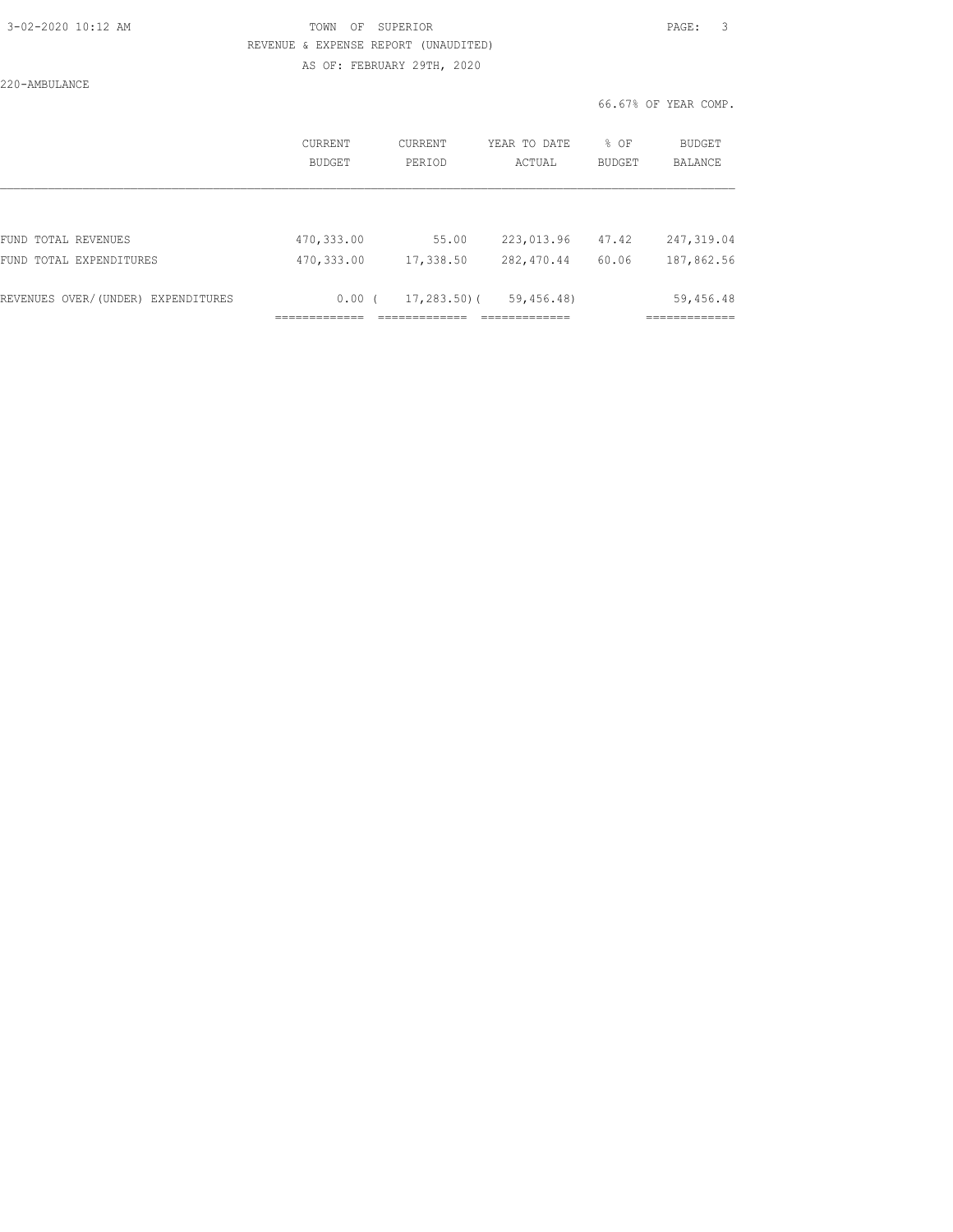#### 3-02-2020 10:12 AM TOWN OF SUPERIOR PAGE: 1 REVENUE & EXPENSE REPORT (UNAUDITED) AS OF: FEBRUARY 29TH, 2020

| 230-CEMETARY                         |                                 |                   |                        |                                                                                                                                                                                                                                                                                                                                                                                                                                                                 |                      |
|--------------------------------------|---------------------------------|-------------------|------------------------|-----------------------------------------------------------------------------------------------------------------------------------------------------------------------------------------------------------------------------------------------------------------------------------------------------------------------------------------------------------------------------------------------------------------------------------------------------------------|----------------------|
| NON-DEPARTMENTAL                     |                                 |                   |                        |                                                                                                                                                                                                                                                                                                                                                                                                                                                                 | 66.67% OF YEAR COMP. |
|                                      | <b>CURRENT</b><br><b>BUDGET</b> | CURRENT<br>PERIOD | YEAR TO DATE<br>ACTUAL | $\textdegree$ OF<br>BUDGET                                                                                                                                                                                                                                                                                                                                                                                                                                      | BUDGET<br>BALANCE    |
| REVENUES                             |                                 |                   |                        |                                                                                                                                                                                                                                                                                                                                                                                                                                                                 |                      |
| BUSINESS SERVICES                    |                                 |                   |                        |                                                                                                                                                                                                                                                                                                                                                                                                                                                                 |                      |
| 230-00-4240 WEEKEND FEE              | 0.00                            | 300.00            | 1,800.00               | $0.00$ (                                                                                                                                                                                                                                                                                                                                                                                                                                                        | 1,800.00)            |
| SUBTOTAL BUSINESS SERVICES           | 0.00                            | 300.00            | 1,800.00               | $0.00$ (                                                                                                                                                                                                                                                                                                                                                                                                                                                        | 1,800.00)            |
| ENTERPRISE SERVICES                  |                                 |                   |                        |                                                                                                                                                                                                                                                                                                                                                                                                                                                                 |                      |
| 230-00-4320 PLOT PURCHASE            | 25,000.00                       | 100.00            | 7,300.00               | 29.20                                                                                                                                                                                                                                                                                                                                                                                                                                                           | 17,700.00            |
| 230-00-4321 OPEN/CLOSE               | 0.00                            | 550.00            | 8,725.00               | $0.00$ (                                                                                                                                                                                                                                                                                                                                                                                                                                                        | 8,725.00)            |
| SUBTOTAL ENTERPRISE SERVICES         | 25,000.00                       | 650.00            | 16,025.00              | 64.10                                                                                                                                                                                                                                                                                                                                                                                                                                                           | 8,975.00             |
| CONTINGENCY                          |                                 |                   |                        |                                                                                                                                                                                                                                                                                                                                                                                                                                                                 |                      |
| 230-00-4901 TRANSFERS                | 2,985.00                        | 0.00              | 0.00                   | 0.00                                                                                                                                                                                                                                                                                                                                                                                                                                                            | 2,985.00             |
| SUBTOTAL CONTINGENCY                 | 2,985.00                        | 0.00              | 0.00                   | 0.00                                                                                                                                                                                                                                                                                                                                                                                                                                                            | 2,985.00             |
| TOTAL REVENUES                       | 27,985.00                       | 950.00            | 17,825.00              | 63.69<br>$\begin{tabular}{ll} \multicolumn{2}{c}{\textbf{2.5}} & \multicolumn{2}{c}{\textbf{2.5}} & \multicolumn{2}{c}{\textbf{2.5}} \\ \multicolumn{2}{c}{\textbf{2.5}} & \multicolumn{2}{c}{\textbf{2.5}} & \multicolumn{2}{c}{\textbf{2.5}} \\ \multicolumn{2}{c}{\textbf{3.5}} & \multicolumn{2}{c}{\textbf{4.5}} & \multicolumn{2}{c}{\textbf{5.5}} \\ \multicolumn{2}{c}{\textbf{5.5}} & \multicolumn{2}{c}{\textbf{6.5}} & \multicolumn{2}{c}{\textbf{7$ | 10,160.00            |
| EXPENDITURES                         |                                 |                   |                        |                                                                                                                                                                                                                                                                                                                                                                                                                                                                 |                      |
| PERSONEL                             |                                 |                   |                        |                                                                                                                                                                                                                                                                                                                                                                                                                                                                 |                      |
| 230-00-5100 SALARIES                 | 8,569.00                        | 213.20            | 4,821.63               | 56.27                                                                                                                                                                                                                                                                                                                                                                                                                                                           | 3,747.37             |
| 230-00-5101 OVERTIME                 | 0.00                            | 25.19             | 358.27                 | $0.00$ (                                                                                                                                                                                                                                                                                                                                                                                                                                                        | 358.27)              |
| 230-00-5151 FICA                     | 531.00                          | 14.78             | 321.02                 | 60.46                                                                                                                                                                                                                                                                                                                                                                                                                                                           | 209.98               |
| 230-00-5152 MEDICARE                 | 124.00                          | 3.46              | 75.09                  | 60.56                                                                                                                                                                                                                                                                                                                                                                                                                                                           | 48.91                |
| 230-00-5153 STATE UNEMPLOYMENT       | 15.00                           | 2.26              | 6.51                   | 43.40                                                                                                                                                                                                                                                                                                                                                                                                                                                           | 8.49                 |
| 230-00-5154 WORKERS COMP INSURANCE   | 34.00                           | 0.00              | 0.00                   | 0.00                                                                                                                                                                                                                                                                                                                                                                                                                                                            | 34.00                |
| 230-00-5161 ARIZONA STATE RETIREMENT | 1,023.00                        | 28.87             | 590.18                 | 57.69                                                                                                                                                                                                                                                                                                                                                                                                                                                           | 432.82               |
| 230-00-5162 LIFE INSURANCE           | 20.00                           | 0.00              | 0.00                   | 0.00                                                                                                                                                                                                                                                                                                                                                                                                                                                            | 20.00                |
| 230-00-5163 HEALTH INSURANCE         | 776.00                          | 0.00              | 0.00                   | 0.00                                                                                                                                                                                                                                                                                                                                                                                                                                                            | 776.00               |
| 230-00-5164 DENTAL INSURANCE         | 92.00                           | 0.00              | 0.00                   | 0.00                                                                                                                                                                                                                                                                                                                                                                                                                                                            | 92.00                |
| SUBTOTAL PERSONEL                    | 11,184.00                       | 287.76            | 6,172.70               | 55.19                                                                                                                                                                                                                                                                                                                                                                                                                                                           | 5,011.30             |
| SUPPLIES                             |                                 |                   |                        |                                                                                                                                                                                                                                                                                                                                                                                                                                                                 |                      |
| 230-00-5299 OPERATING SUPPLIES       | 1,000.00                        | 0.00              | 914.43                 | 91.44                                                                                                                                                                                                                                                                                                                                                                                                                                                           | 85.57                |
| SUBTOTAL SUPPLIES                    | 1,000.00                        | 0.00              | 914.43                 | 91.44                                                                                                                                                                                                                                                                                                                                                                                                                                                           | 85.57                |
| UTILITIES                            |                                 |                   |                        |                                                                                                                                                                                                                                                                                                                                                                                                                                                                 |                      |
| 230-00-5310 ELECTRICITY              | 601.00                          | 66.31             | 426.27                 | 70.93                                                                                                                                                                                                                                                                                                                                                                                                                                                           | 174.73               |
| 230-00-5330 REFUSE                   | 0.00                            | 0.00              | 851.80                 | $0.00$ (                                                                                                                                                                                                                                                                                                                                                                                                                                                        | 851.80)              |
| 230-00-5350 TELEPHONE                | 500.00                          | 0.00              | 0.00                   | 0.00                                                                                                                                                                                                                                                                                                                                                                                                                                                            | 500.00               |
| 230-00-5360 WATER                    | 700.00                          | 66.18             | 1,162.40               | $166.06$ (                                                                                                                                                                                                                                                                                                                                                                                                                                                      | 462.40)              |

SUBTOTAL UTILITIES 1,801.00 132.49 2,440.47 135.51 (639.47)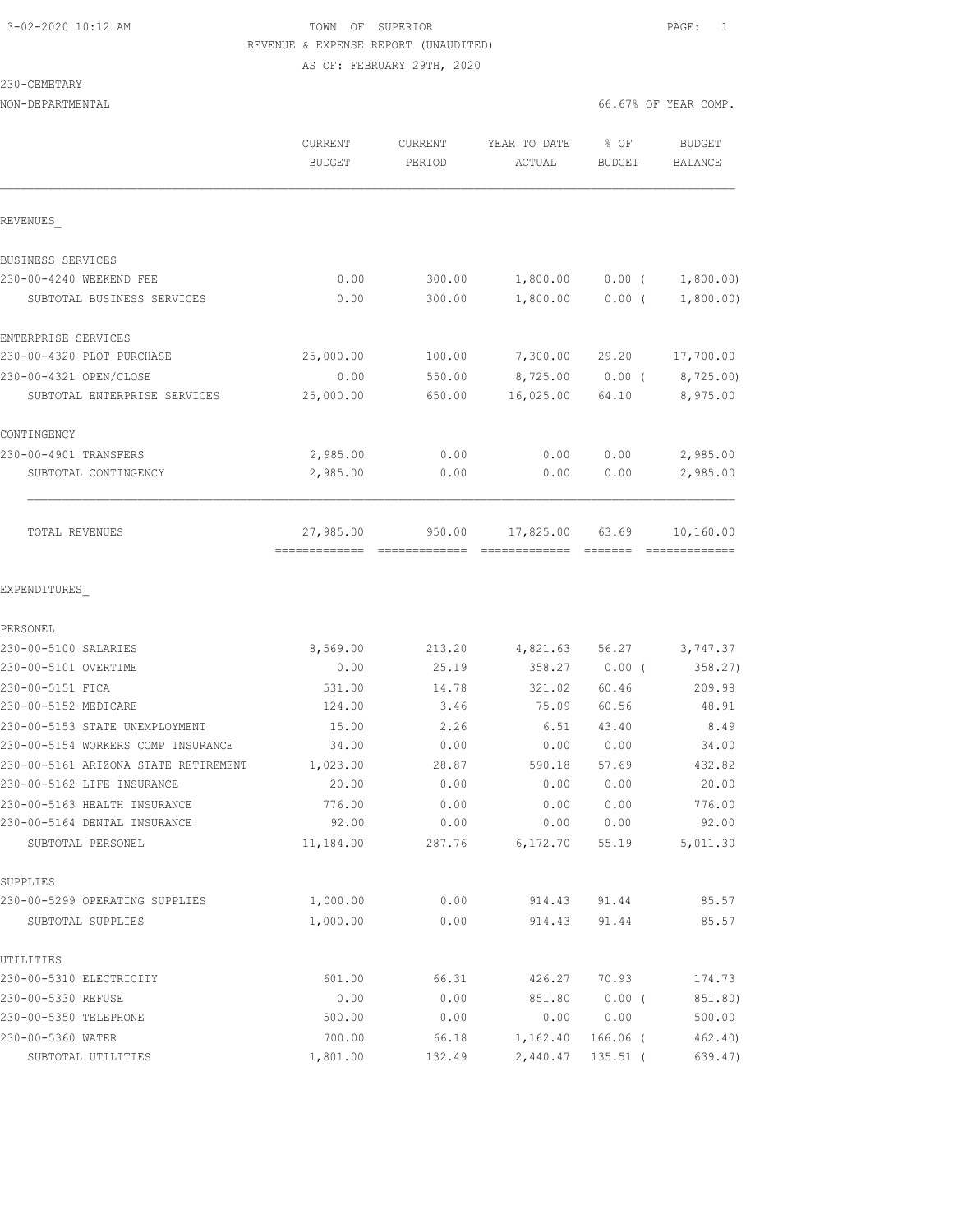#### 3-02-2020 10:12 AM TOWN OF SUPERIOR PAGE: 2 REVENUE & EXPENSE REPORT (UNAUDITED) AS OF: FEBRUARY 29TH, 2020

230-CEMETARY

|                                     | <b>CURRENT</b><br>BUDGET | CURRENT<br>PERIOD | YEAR TO DATE % OF<br>ACTUAL | BUDGET | BUDGET<br>BALANCE |
|-------------------------------------|--------------------------|-------------------|-----------------------------|--------|-------------------|
| GENERAL BUSINESS EXPENSE            |                          |                   |                             |        |                   |
| PROFESSIONAL SERVICES               |                          |                   |                             |        |                   |
| REPAIR/MAINTENANCE                  |                          |                   |                             |        |                   |
| 230-00-5650 OTHER EQUIPMENT REPAIRS | 2,000.00                 | 0.00              | 0.00                        | 0.00   | 2,000.00          |
| SUBTOTAL REPAIR/MAINTENANCE         | 2,000.00                 | 0.00              | 0.00                        | 0.00   | 2,000.00          |
| CAPITAL OUTLAY                      |                          |                   |                             |        |                   |
| 230-00-5750 OTHER EQUIP/SMALL TOOLS | 12,000.00                | 0.00              | 0.00                        | 0.00   | 12,000.00         |
| SUBTOTAL CAPITAL OUTLAY             | 12,000.00                | 0.00              | 0.00                        | 0.00   | 12,000.00         |
| NON-OPERATING                       |                          |                   |                             |        |                   |
| DEBT SERVICE                        |                          |                   |                             |        |                   |
| TOTAL EXPENDITURES                  | 27,985.00                | 420.25            | 9,527.60 34.05              |        | 18,457.40         |
|                                     | -------------            | =============     | =============               |        | =============     |
| REVENUES OVER/(UNDER) EXPENDITURES  | 0.00                     | 529.75            | 8,297.40                    |        | (8, 297, 40)      |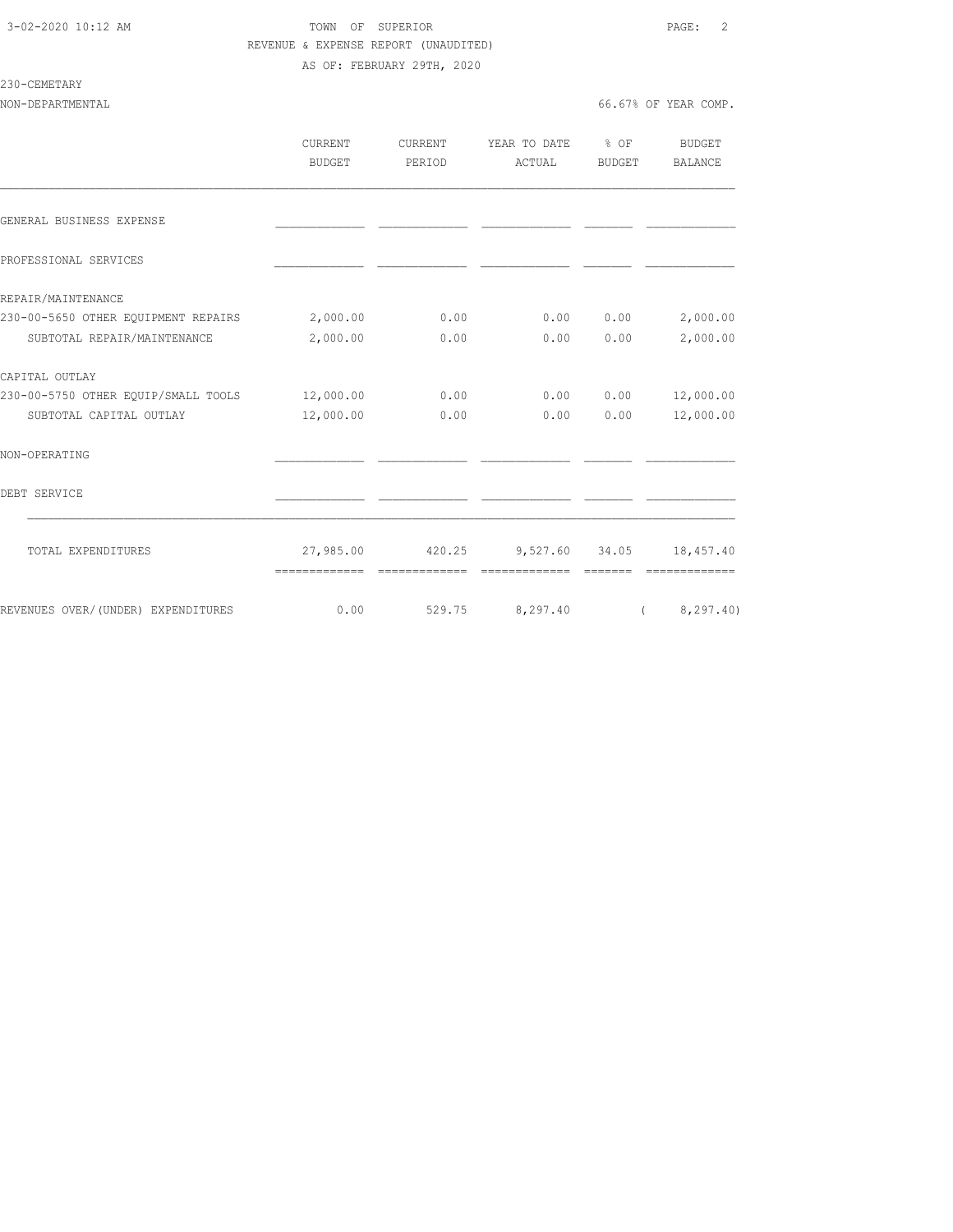#### 3-02-2020 10:12 AM TOWN OF SUPERIOR PAGE: 3 REVENUE & EXPENSE REPORT (UNAUDITED) AS OF: FEBRUARY 29TH, 2020

230-CEMETARY

|                                    | CURRENT<br>BUDGET | CURRENT<br>PERIOD | YEAR TO DATE<br>ACTUAL | % OF<br><b>BUDGET</b> | <b>BUDGET</b><br>BALANCE |
|------------------------------------|-------------------|-------------------|------------------------|-----------------------|--------------------------|
|                                    |                   |                   |                        |                       |                          |
| FUND TOTAL REVENUES                | 27,985.00         | 950.00            | 17,825.00              | 63.69                 | 10,160.00                |
| FUND TOTAL EXPENDITURES            | 27,985.00         | 420.25            | 9,527.60               | 34.05                 | 18,457.40                |
| REVENUES OVER/(UNDER) EXPENDITURES | 0.00              | 529.75            | 8,297.40               |                       | 8, 297.40                |
|                                    |                   |                   |                        |                       |                          |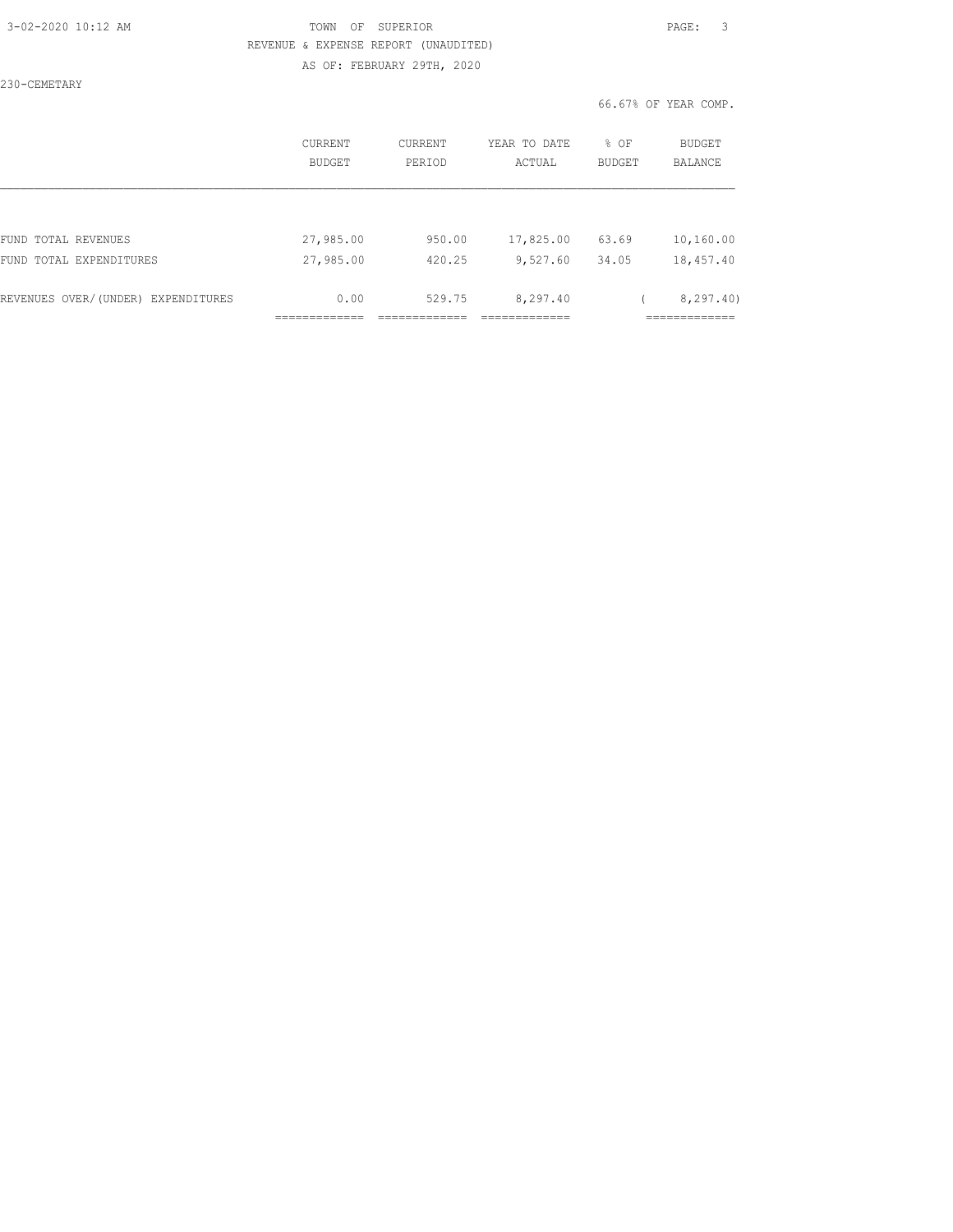| 3-02-2020 10:12 AM |  |
|--------------------|--|
|                    |  |

# 3-02-2020 10:12 AM TOWN OF SUPERIOR PAGE: 1 REVENUE & EXPENSE REPORT (UNAUDITED)

AS OF: FEBRUARY 29TH, 2020

# 300-HIGHWAY USERS REVENUE

| NON-DEPARTMENTAL |  |
|------------------|--|
|------------------|--|

|                                                     | CURRENT<br><b>BUDGET</b> | CURRENT<br>PERIOD | YEAR TO DATE<br>ACTUAL | % OF<br><b>BUDGET</b> | <b>BUDGET</b><br>BALANCE |
|-----------------------------------------------------|--------------------------|-------------------|------------------------|-----------------------|--------------------------|
| REVENUES                                            |                          |                   |                        |                       |                          |
| TAXES                                               |                          |                   |                        |                       |                          |
| 300-00-4132 HIGHWAY USERS REVENUE FUND              | 241,750.00               | 23,045.07         | 366,392.64             | 151.56 (              | 124,642.64)              |
| SUBTOTAL TAXES                                      | 241,750.00               | 23,045.07         | 366,392.64             | $151.56$ (            | 124,642.64)              |
| CONTINGENCY                                         |                          |                   |                        |                       |                          |
| 300-00-4901 INTERFUND TRANSFER-HURF                 | 43,636.00                | 0.00              | 0.00                   | 0.00                  | 43,636.00                |
| 300-00-4999 OTHER FINANCING SOURCES                 | 600,000.00               | 0.00              | 0.00                   | 0.00                  | 600,000.00               |
| SUBTOTAL CONTINGENCY                                | 643,636.00               | 0.00              | 0.00                   | 0.00                  | 643,636.00               |
| TOTAL REVENUES                                      | 885,386.00               | 23,045.07         | 366,392.64             | 41.38                 | 518,993.36               |
| EXPENDITURES                                        |                          |                   |                        |                       |                          |
| PERSONEL                                            |                          |                   |                        |                       |                          |
| 300-00-5100 SALARIES                                | 118,199.00               | 2,721.84          | 47,607.77              | 40.28                 | 70,591.23                |
| 300-00-5101 OVERTIME                                | 2,000.00                 | 200.10            | 2,483.08               | $124.15$ (            | 483.08)                  |
| 300-00-5120 INMATE LABOR                            | 4,500.00                 | 63.75             | 1,331.25               | 29.58                 | 3,168.75                 |
| 300-00-5151 FICA                                    | 7,328.00                 | 181.16            | 3,105.62               | 42.38                 | 4,222.38                 |
| 300-00-5152 MEDICARE                                | 1,714.00                 | 42.37             | 726.31                 | 42.38                 | 987.69                   |
| 300-00-5153 STATE UNEMPLOYMENT                      | 164.00                   | 24.83             | 77.13                  | 47.03                 | 86.87                    |
| 300-00-5154 WORKERS COMP INSURANCE                  | 1,432.00                 | 0.00              | 2,460.00               | 171.79 (              | 1,028.00)                |
| 300-00-5161 ARIZONA STATE RETIREMENT                | 14, 113.00               | 333.10            | 5,550.88               | 39.33                 | 8,562.12                 |
| 300-00-5162 LIFE INSURANCE                          | 217.00                   | 0.00              | 0.00                   | 0.00                  | 217.00                   |
| 300-00-5163 HEALTH INSURANCE                        | 10,861.00                | 0.00              | 0.00                   | 0.00                  | 10,861.00                |
| 300-00-5164 DENTAL INSURANCE                        | 998.00                   | 0.00              | 0.00                   | 0.00                  | 998.00                   |
| SUBTOTAL PERSONEL                                   | 161,526.00               | 3,567.15          | 63, 342.04             | 39.21                 | 98,183.96                |
| SUPPLIES                                            |                          |                   |                        |                       |                          |
| 300-00-5225 SAFETY SUPPLIES/EQUIPMENT               | 1,000.00                 | 0.00              | 0.00                   | 0.00                  | 1,000.00                 |
| 300-00-5299 OPERATING SUPPLIES<br>SUBTOTAL SUPPLIES | 7,500.00<br>8,500.00     | 0.00<br>0.00      | 8,088.79<br>8,088.79   | $107.85$ (<br>95.16   | 588.79)<br>411.21        |
|                                                     |                          |                   |                        |                       |                          |
| UTILITIES                                           |                          |                   |                        |                       |                          |
| 300-00-5310 ELECTRICITY                             | 42,246.00                | 1,889.50          | 20,104.13              | 47.59                 | 22, 141.87               |
| 300-00-5315 APS CONTRACT                            | 13,000.00                | 0.00              | 5,852.82               | 45.02                 | 7,147.18                 |
| 300-00-5360 WATER                                   | 3,000.00                 | 177.54            | 1,481.51               | 49.38                 | 1,518.49                 |
| SUBTOTAL UTILITIES                                  | 58,246.00                | 2,067.04          | 27,438.46              | 47.11                 | 30,807.54                |
| GENERAL BUSINESS EXPENSE                            |                          |                   |                        |                       |                          |
| 300-00-5471 AUDIT                                   | 1,545.00                 | 0.00              | 2,242.98               | 145.18 (              | 697.98)                  |
| 300-00-5480 GENERAL INSURANCE                       | 12,205.00                | 0.00              | 7,829.08               | 64.15                 | 4,375.92                 |
| SUBTOTAL GENERAL BUSINESS EXPENSE                   | 13,750.00                | 0.00              | 10,072.06              | 73.25                 | 3,677.94                 |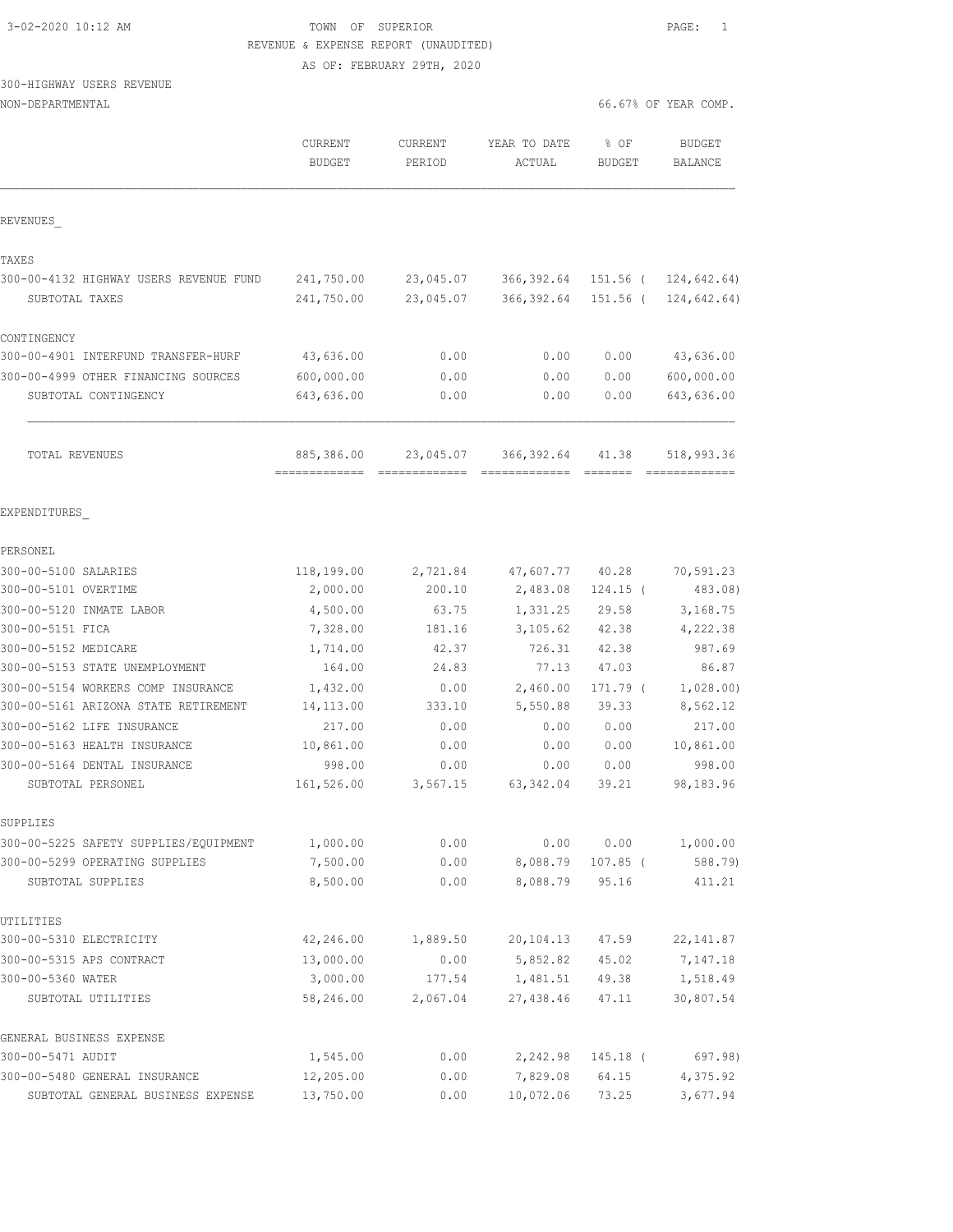## 3-02-2020 10:12 AM TOWN OF SUPERIOR PAGE: 2 REVENUE & EXPENSE REPORT (UNAUDITED)

AS OF: FEBRUARY 29TH, 2020

#### 300-HIGHWAY USERS REVENUE NON-DEPARTMENTAL 66.67% OF YEAR COMP.

|                                         | <b>CURRENT</b><br><b>BUDGET</b> | <b>CURRENT</b><br>PERIOD | YEAR TO DATE<br>ACTUAL | % OF<br><b>BUDGET</b> | <b>BUDGET</b><br><b>BALANCE</b> |
|-----------------------------------------|---------------------------------|--------------------------|------------------------|-----------------------|---------------------------------|
| PROFESSIONAL SERVICES                   |                                 |                          |                        |                       |                                 |
| 300-00-5550 OTHER PROFESSIONAL SERVICES | 20,000.00                       | 6,976.29                 | 187,957.19             | $939.79$ (            | 167, 957.19                     |
| SUBTOTAL PROFESSIONAL SERVICES          | 20,000.00                       | 6,976.29                 | 187, 957.19            | $939.79$ (            | 167, 957.19                     |
| REPAIR/MAINTENANCE                      |                                 |                          |                        |                       |                                 |
| 300-00-5610 PARK & BLDG IMPROVEMENTS    | 0.00                            | 0.00                     | 1,277.44               | 0.00(                 | 1, 277.44)                      |
| 300-00-5640 AUTO & TRUCK REPAIRS        | 5,000.00                        | 0.00                     | 0.00                   | 0.00                  | 5,000.00                        |
| 300-00-5641 GAS & OIL                   | 5,700.00                        | 0.00                     | 3,332.16               | 58.46                 | 2,367.84                        |
| 300-00-5642 TIRES & TUBES               | 0.00                            | 292.41                   | 360.41                 | 0.00(                 | 360.41)                         |
| 300-00-5643 INMATE FUEL                 | 1,000.00                        | 87.35                    | 269.99                 | 27.00                 | 730.01                          |
| 300-00-5650 OTHER EOUIPMENT REPAIRS     | 4,664.00                        | 0.00                     | 127.87                 | 2.74                  | 4,536.13                        |
| 300-00-5670 STREET & SIDEWALK REPAIR    | 0.00                            | 0.00                     | 477.36                 | 0.00(                 | 477.36)                         |
| 300-00-5671 CRACKSEAL                   | 6,000.00                        | 0.00                     | 0.00                   | 0.00                  | 6,000.00                        |
| SUBTOTAL REPAIR/MAINTENANCE             | 22,364.00                       | 379.76                   | 5,845.23               | 26.14                 | 16,518.77                       |
| CAPITAL OUTLAY                          |                                 |                          |                        |                       |                                 |
| 300-00-5750 OTHER EQUIP/SMALL TOOLS     | 1,000.00                        | 0.00                     | 0.00                   | 0.00                  | 1,000.00                        |
| 300-00-5790 MACHINERY & EOUIPMENT       | 600,000.00                      | 4,700.00                 | 4,700.00               | 0.78                  | 595,300.00                      |
| SUBTOTAL CAPITAL OUTLAY                 | 601,000.00                      | 4,700.00                 | 4,700.00               | 0.78                  | 596,300.00                      |
| NON-OPERATING                           |                                 |                          |                        |                       |                                 |
| DEBT SERVICE                            |                                 |                          |                        |                       |                                 |
| 300-00-5900 PAYBACK FROM GF             | 0.00                            | 189.04                   | 1,106.25               | 0.00(                 | 1, 106.25)                      |
| 300-00-5901 DEBT SERVICE INTEREST       | 0.00                            | 12.47                    | 505.92                 | 0.00(                 | 505.92                          |
| SUBTOTAL DEBT SERVICE                   | 0.00                            | 201.51                   | 1,612.17               | 0.00(                 | 1,612.17)                       |
| TOTAL EXPENDITURES                      | 885,386.00<br>=============     | 17,891.75                | 309,055.94             | 34.91                 | 576,330.06                      |
| REVENUES OVER/(UNDER) EXPENDITURES      | 0.00                            | 5, 153.32                | 57,336.70              | $\left($              | 57, 336.70                      |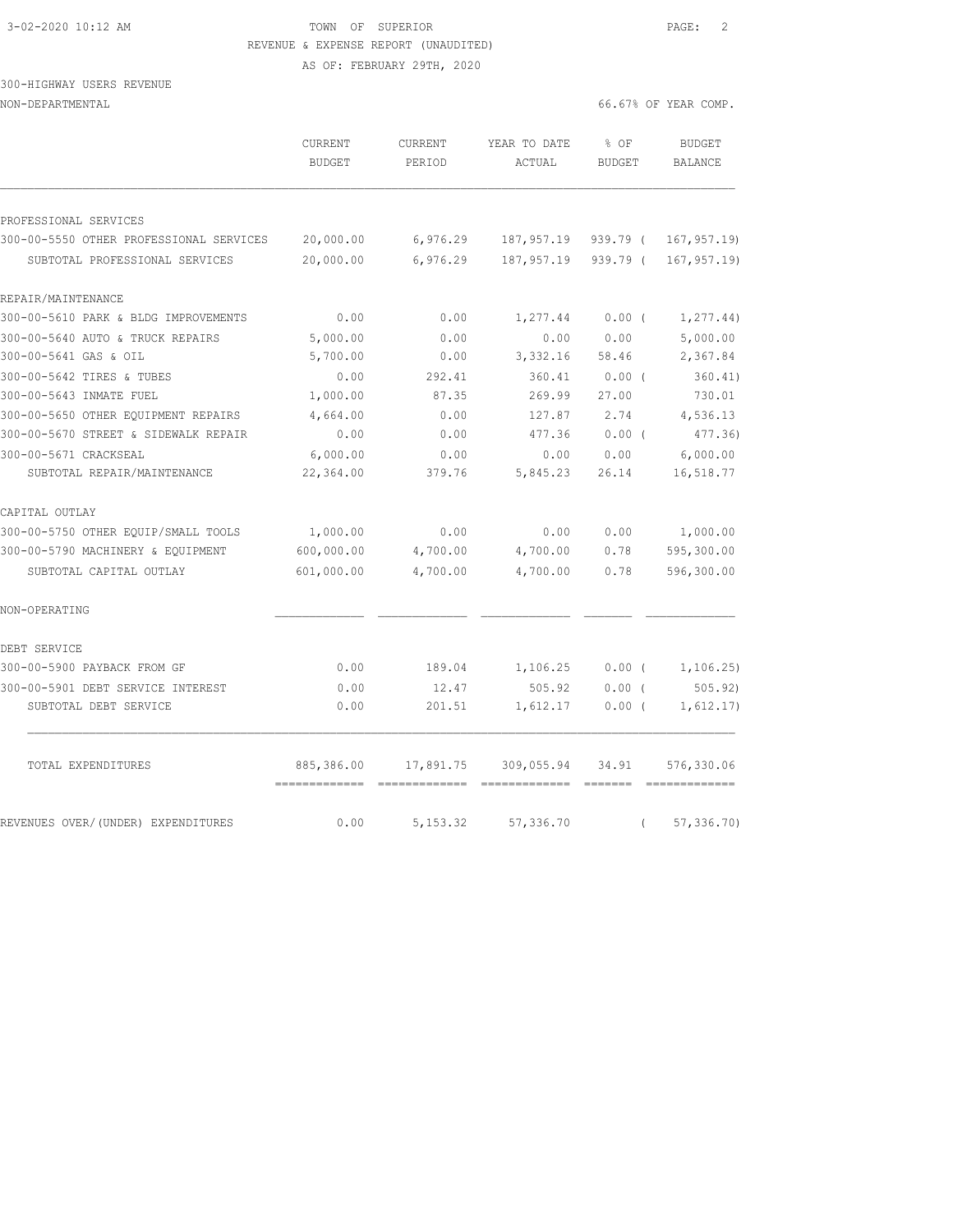| 3-02-2020 10:12 AM |  |  |
|--------------------|--|--|
|                    |  |  |

### 3-02-2020 10:12 AM TOWN OF SUPERIOR PAGE: 3 REVENUE & EXPENSE REPORT (UNAUDITED) AS OF: FEBRUARY 29TH, 2020

300-HIGHWAY USERS REVENUE

|                                    | CURRENT<br>BUDGET | CURRENT<br>PERTOD | YEAR TO DATE<br>ACTUAL | % OF<br><b>BUDGET</b> | BUDGET<br><b>BALANCE</b> |
|------------------------------------|-------------------|-------------------|------------------------|-----------------------|--------------------------|
|                                    |                   |                   |                        |                       |                          |
| FUND TOTAL REVENUES                | 885,386.00        | 23,045.07         | 366, 392.64            | 41.38                 | 518,993.36               |
| FUND TOTAL EXPENDITURES            | 885,386.00        | 17,891.75         | 309,055.94             | 34.91                 | 576,330.06               |
| REVENUES OVER/(UNDER) EXPENDITURES | 0.00              | 5, 153.32         | 57,336.70              |                       | 57, 336, 70              |
|                                    |                   |                   |                        |                       |                          |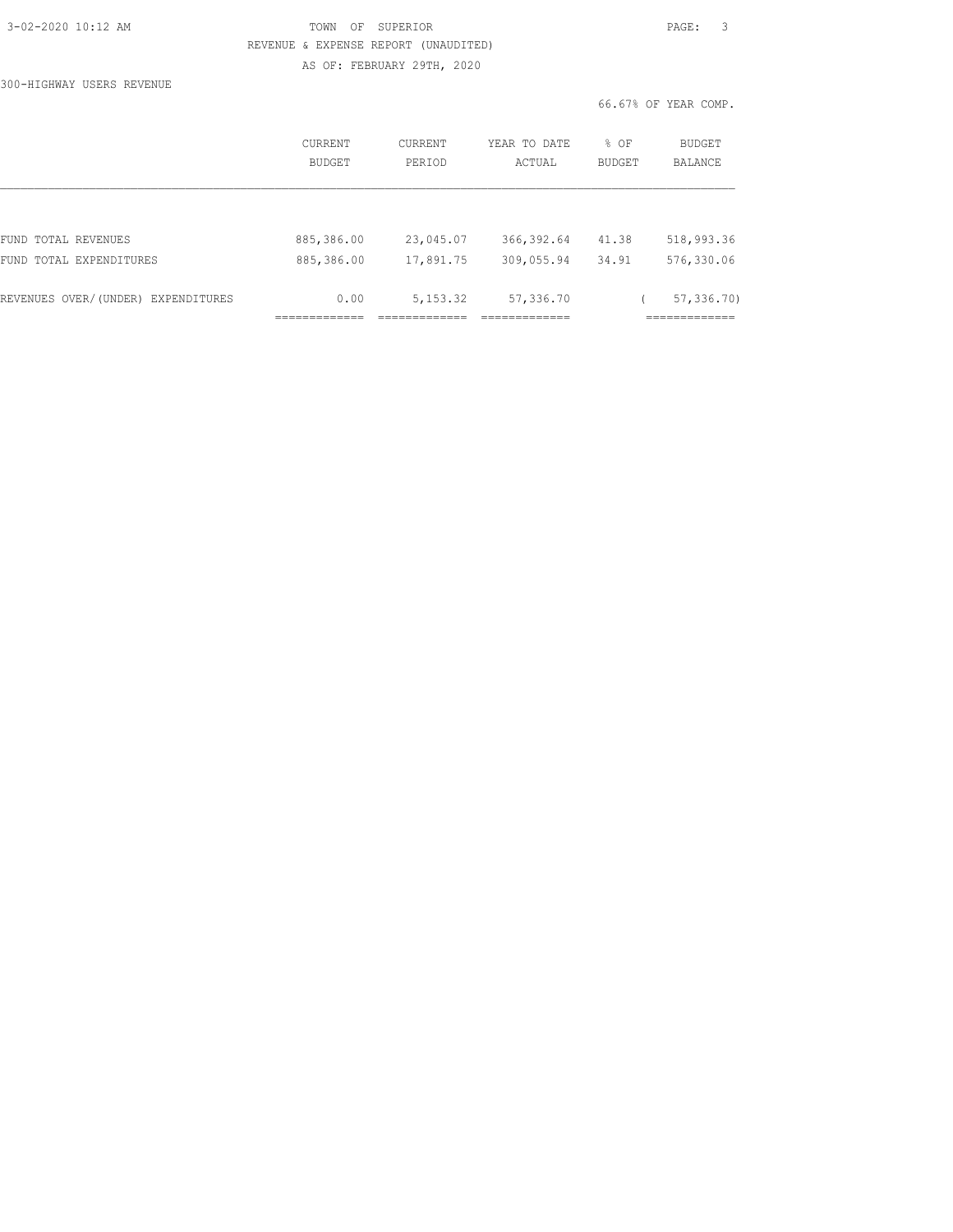# 3-02-2020 10:12 AM TOWN OF SUPERIOR PAGE: 1 REVENUE & EXPENSE REPORT (UNAUDITED)

AS OF: FEBRUARY 29TH, 2020

| 310-EXCISE TAX |  |
|----------------|--|
|----------------|--|

| NON-DEPARTMENTAL                        |                              |                   |                                                                                                                                                                                                                                                                                                                                                                                                                                                                                                                                                       |                       | 66.67% OF YEAR COMP.            |
|-----------------------------------------|------------------------------|-------------------|-------------------------------------------------------------------------------------------------------------------------------------------------------------------------------------------------------------------------------------------------------------------------------------------------------------------------------------------------------------------------------------------------------------------------------------------------------------------------------------------------------------------------------------------------------|-----------------------|---------------------------------|
|                                         | CURRENT<br><b>BUDGET</b>     | CURRENT<br>PERIOD | YEAR TO DATE<br>ACTUAL                                                                                                                                                                                                                                                                                                                                                                                                                                                                                                                                | % OF<br><b>BUDGET</b> | <b>BUDGET</b><br><b>BALANCE</b> |
| REVENUES                                |                              |                   |                                                                                                                                                                                                                                                                                                                                                                                                                                                                                                                                                       |                       |                                 |
| TAXES                                   |                              |                   |                                                                                                                                                                                                                                                                                                                                                                                                                                                                                                                                                       |                       |                                 |
| 310-00-4130 EXCISE TAX-1/2 SALES PINAL  | 115,771.00                   | 9,675.73          | 95,039.62                                                                                                                                                                                                                                                                                                                                                                                                                                                                                                                                             | 82.09                 | 20,731.38                       |
| SUBTOTAL TAXES                          | 115,771.00                   | 9,675.73          | 95,039.62                                                                                                                                                                                                                                                                                                                                                                                                                                                                                                                                             | 82.09                 | 20,731.38                       |
| CONTINGENCY                             |                              |                   |                                                                                                                                                                                                                                                                                                                                                                                                                                                                                                                                                       |                       |                                 |
| 310-00-4901 INTERFUND TRANSFER          | 84,064.00                    | 0.00              | 0.00                                                                                                                                                                                                                                                                                                                                                                                                                                                                                                                                                  | 0.00                  | 84,064.00                       |
| SUBTOTAL CONTINGENCY                    | 84,064.00                    | 0.00              | 0.00                                                                                                                                                                                                                                                                                                                                                                                                                                                                                                                                                  | 0.00                  | 84,064.00                       |
| TOTAL REVENUES                          | 199,835.00                   | 9,675.73          | 95,039.62                                                                                                                                                                                                                                                                                                                                                                                                                                                                                                                                             | 47.56                 | 104,795.38                      |
|                                         | -------------- ------------- |                   | $\begin{tabular}{lllllllllll} \multicolumn{2}{l}{{\color{red}{{\color{red}\boldsymbol{z}}}}} & \multicolumn{2}{l}{\color{red}\boldsymbol{z}} & \multicolumn{2}{l}{\color{blue}\boldsymbol{z}} & \multicolumn{2}{l}{\color{blue}\boldsymbol{z}} & \multicolumn{2}{l}{\color{blue}\boldsymbol{z}} & \multicolumn{2}{l}{\color{blue}\boldsymbol{z}} & \multicolumn{2}{l}{\color{blue}\boldsymbol{z}} & \multicolumn{2}{l}{\color{blue}\boldsymbol{z}} & \multicolumn{2}{l}{\color{blue}\boldsymbol{z}} & \multicolumn{2}{l}{\color{blue}\boldsymbol{z}}$ |                       |                                 |
| EXPENDITURES                            |                              |                   |                                                                                                                                                                                                                                                                                                                                                                                                                                                                                                                                                       |                       |                                 |
| PERSONEL                                |                              |                   |                                                                                                                                                                                                                                                                                                                                                                                                                                                                                                                                                       |                       |                                 |
| 310-00-5100 SALARIES                    | 83,141.00                    | 2,001.15          | 34, 147.29                                                                                                                                                                                                                                                                                                                                                                                                                                                                                                                                            | 41.07                 | 48,993.71                       |
| 310-00-5101 OVERTIME                    | 0.00                         | 124.54            | 1,599.24                                                                                                                                                                                                                                                                                                                                                                                                                                                                                                                                              | $0.00$ (              | 1, 599.24)                      |
| 310-00-5120 INMATE LABOR                | 4,000.00                     | 63.75             | 1,331.25                                                                                                                                                                                                                                                                                                                                                                                                                                                                                                                                              | 33.28                 | 2,668.75                        |
| 310-00-5151 FICA                        | 5,155.00                     | 131.79            | 2,216.28                                                                                                                                                                                                                                                                                                                                                                                                                                                                                                                                              | 42.99                 | 2,938.72                        |
| 310-00-5152 MEDICARE                    | 1,206.00                     | 30.82             | 518.34                                                                                                                                                                                                                                                                                                                                                                                                                                                                                                                                                | 42.98                 | 687.66                          |
| 310-00-5153 STATE UNEMPLOYMENT          | 113.00                       | 17.27             | 55.45                                                                                                                                                                                                                                                                                                                                                                                                                                                                                                                                                 | 49.07                 | 57.55                           |
| 310-00-5154 WORKERS COMP INSURANCE      | 562.00                       | 0.00              | 0.00                                                                                                                                                                                                                                                                                                                                                                                                                                                                                                                                                  | 0.00                  | 562.00                          |
| 310-00-5161 ARIZONA STATE RETIREMENT    | 9,927.00                     | 243.59            | 3,998.74                                                                                                                                                                                                                                                                                                                                                                                                                                                                                                                                              | 40.28                 | 5,928.26                        |
| 310-00-5162 LIFE INSURANCE              | 149.00                       | 0.00              | 0.00                                                                                                                                                                                                                                                                                                                                                                                                                                                                                                                                                  | 0.00                  | 149.00                          |
| 310-00-5163 HEALTH INSURANCE            | 7,758.00                     | 0.00              | 0.00                                                                                                                                                                                                                                                                                                                                                                                                                                                                                                                                                  | 0.00                  | 7,758.00                        |
| 310-00-5164 DENTAL INSURANCE            | 684.00                       | 0.00              | 0.00                                                                                                                                                                                                                                                                                                                                                                                                                                                                                                                                                  | 0.00                  | 684.00                          |
| SUBTOTAL PERSONEL                       | 112,695.00                   | 2,612.91          | 43,866.59                                                                                                                                                                                                                                                                                                                                                                                                                                                                                                                                             | 38.93                 | 68,828.41                       |
| SUPPLIES                                |                              |                   |                                                                                                                                                                                                                                                                                                                                                                                                                                                                                                                                                       |                       |                                 |
| 310-00-5299 OPERATING SUPPLIES          | 0.00                         | 918.79            | 14, 129. 31                                                                                                                                                                                                                                                                                                                                                                                                                                                                                                                                           | $0.00$ (              | 14, 129.31)                     |
| SUBTOTAL SUPPLIES                       | 0.00                         | 918.79            | 14, 129.31                                                                                                                                                                                                                                                                                                                                                                                                                                                                                                                                            | $0.00$ (              | 14, 129.31)                     |
| UTILITIES                               |                              |                   |                                                                                                                                                                                                                                                                                                                                                                                                                                                                                                                                                       |                       |                                 |
| 310-00-5310 ELECTRICITY                 | 1,666.00                     | 230.72            | 1,595.26                                                                                                                                                                                                                                                                                                                                                                                                                                                                                                                                              | 95.75                 | 70.74                           |
| 310-00-5360 WATER                       | 0.00                         | 177.53            | 1,481.46                                                                                                                                                                                                                                                                                                                                                                                                                                                                                                                                              | $0.00$ (              | 1,481.46)                       |
| SUBTOTAL UTILITIES                      | 1,666.00                     | 408.25            | 3,076.72                                                                                                                                                                                                                                                                                                                                                                                                                                                                                                                                              | 184.68 (              | 1,410.72)                       |
| GENERAL BUSINESS EXPENSE                |                              |                   |                                                                                                                                                                                                                                                                                                                                                                                                                                                                                                                                                       |                       |                                 |
| 310-00-5471 Audit                       | 1,545.00                     | 0.00              | 0.00                                                                                                                                                                                                                                                                                                                                                                                                                                                                                                                                                  | 0.00                  | 1,545.00                        |
| SUBTOTAL GENERAL BUSINESS EXPENSE       | 1,545.00                     | 0.00              | 0.00                                                                                                                                                                                                                                                                                                                                                                                                                                                                                                                                                  | 0.00                  | 1,545.00                        |
| PROFESSIONAL SERVICES                   |                              |                   |                                                                                                                                                                                                                                                                                                                                                                                                                                                                                                                                                       |                       |                                 |
| 310-00-5550 OTHER PROFESSIONAL SERVICES | 5,000.00                     | 4,950.00          | 21,417.79                                                                                                                                                                                                                                                                                                                                                                                                                                                                                                                                             | 428.36 (              | 16, 417.79)                     |
| SUBTOTAL PROFESSIONAL SERVICES          | 5,000.00                     | 4,950.00          | 21, 417.79                                                                                                                                                                                                                                                                                                                                                                                                                                                                                                                                            | 428.36 (              | 16, 417.79)                     |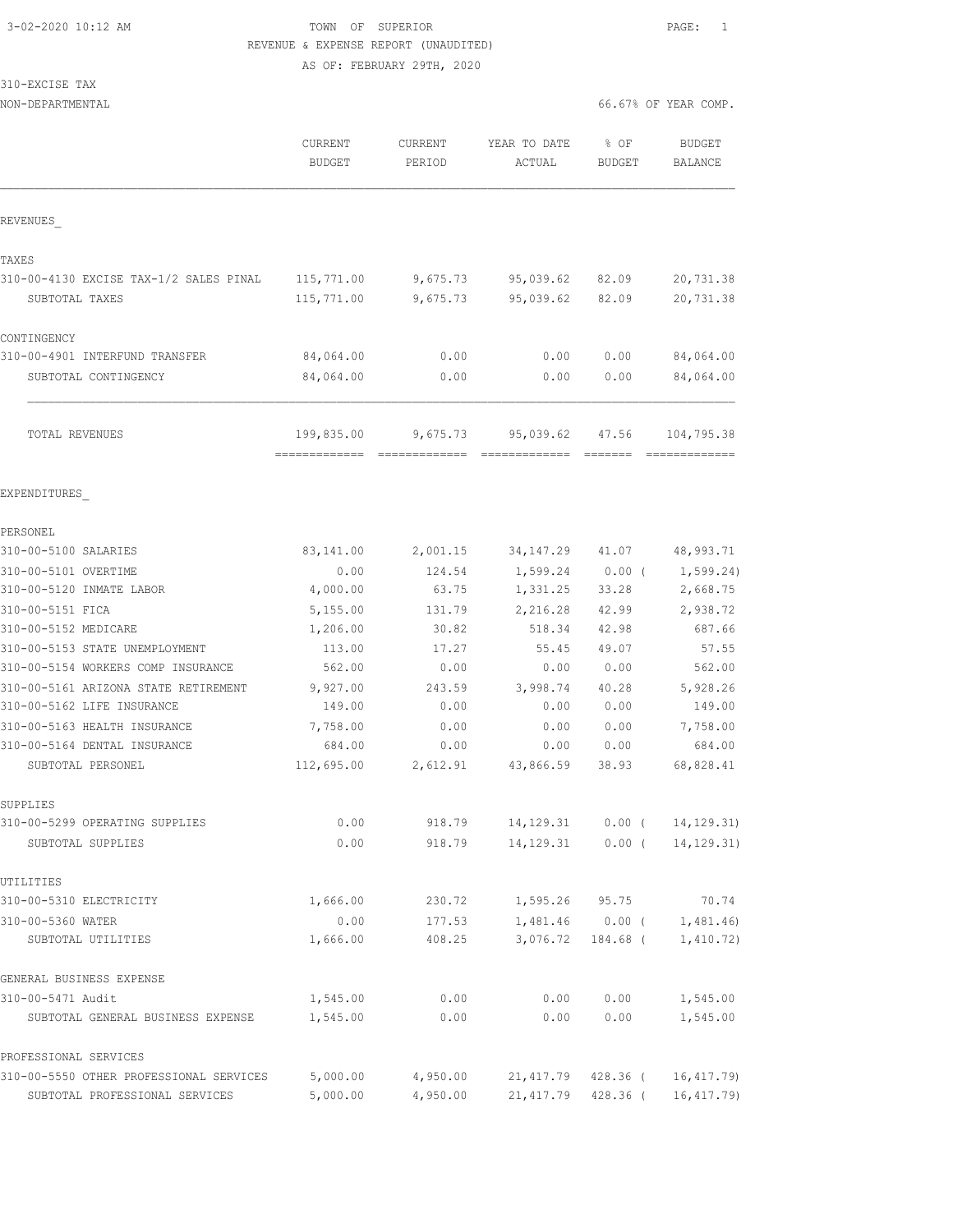# 3-02-2020 10:12 AM TOWN OF SUPERIOR PAGE: 2 REVENUE & EXPENSE REPORT (UNAUDITED)

AS OF: FEBRUARY 29TH, 2020

#### 310-EXCISE TAX

NON-DEPARTMENTAL 66.67% OF YEAR COMP.

|                                      | <b>CURRENT</b> | <b>CURRENT</b> | YEAR TO DATE          | % OF          | <b>BUDGET</b>         |
|--------------------------------------|----------------|----------------|-----------------------|---------------|-----------------------|
|                                      | BUDGET         | PERIOD         | ACTUAL                | <b>BUDGET</b> | <b>BALANCE</b>        |
|                                      |                |                |                       |               |                       |
| REPAIR/MAINTENANCE                   |                |                |                       |               |                       |
| 310-00-5640 AUTO & TRUCK REPAIRS     | 2,000.00       | 0.00           | 0.00                  | 0.00          | 2,000.00              |
| 310-00-5641 GAS & OIL                | 3,000.00       | 0.00           | 3,332.14              | $111.07$ (    | 332.14)               |
| 310-00-5642 TIRES & TUBES            | 0.00           | 292.41         | 560.35                | 0.00(         | 560.35                |
| 310-00-5643 INMATE FUEL              | 1,000.00       | 87.35          | 269.98                | 27.00         | 730.02                |
| 310-00-5650 OTHER EQUIPMENT REPAIRS  | 5,000.00       | 0.00           | 2,058.68              | 41.17         | 2,941.32              |
| 310-00-5670 STREET & SIDEWALK REPAIR | 60,929.00      | 0.00           | 52,071.27             | 85.46         | 8,857.73              |
| SUBTOTAL REPAIR/MAINTENANCE          | 71,929.00      | 379.76         | 58,292.42             | 81.04         | 13,636.58             |
| CAPITAL OUTLAY                       |                |                |                       |               |                       |
| 310-00-5750 OTHER EOUIP/SMALL TOOLS  | 7,000.00       | 0.00           |                       |               | 100.00 1.43 6,900.00  |
| 310-00-5770 TRAFFIC SIGNS            | 0.00           | 0.00           | 834.05                | $0.00$ (      | 834.05)               |
| SUBTOTAL CAPITAL OUTLAY              | 7,000.00       | 0.00           | 934.05                | 13.34         | 6,065.95              |
| NON-OPERATING                        |                |                |                       |               |                       |
| DEBT SERVICE                         |                |                |                       |               |                       |
| 310-00-5900 DEBT SERVICE: PRINCIPAL  | 0.00           | 189.05         | 4,563.69              |               | $0.00$ ( $4,563.69$ ) |
| 310-00-5901 DEBT SERVICE: INTEREST   | 0.00           | 12.47          | 1,577.15              | $0.00$ (      | 1,577.15)             |
| SUBTOTAL DEBT SERVICE                | 0.00           | 201.52         | 6,140.84              | $0.00$ (      | 6, 140.84)            |
| TOTAL EXPENDITURES                   | 199,835.00     |                | $9,471.23$ 147,857.72 | 73.99         | 51,977.28             |
|                                      |                | - =======      |                       |               |                       |
| REVENUES OVER/(UNDER) EXPENDITURES   | 0.00           |                | 204.50 ( 52,818.10)   |               | 52,818.10             |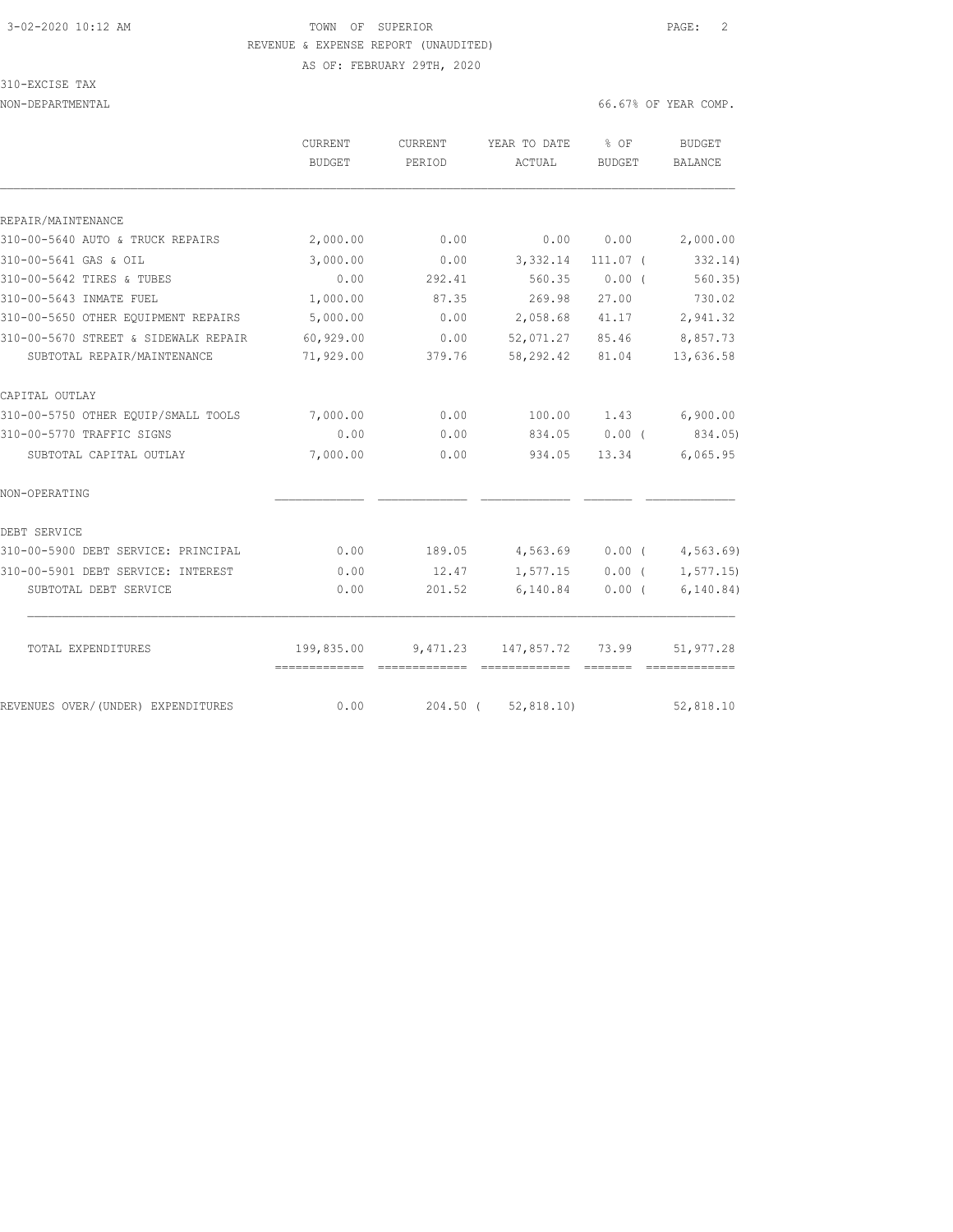| 3-02-2020 10:12 AM |  |
|--------------------|--|
|                    |  |

310-EXCISE TAX

### 3-02-2020 10:12 AM TOWN OF SUPERIOR PAGE: 3 REVENUE & EXPENSE REPORT (UNAUDITED) AS OF: FEBRUARY 29TH, 2020

|                                    | <b>CURRENT</b><br>BUDGET | CURRENT<br>PERIOD | YEAR TO DATE<br>ACTUAL | % OF<br><b>BUDGET</b> | BUDGET<br><b>BALANCE</b> |
|------------------------------------|--------------------------|-------------------|------------------------|-----------------------|--------------------------|
|                                    |                          |                   |                        |                       |                          |
| TOTAL REVENUES<br>FUND             | 199,835.00               | 9,675.73          | 95,039.62              | 47.56                 | 104,795.38               |
| FUND TOTAL EXPENDITURES            | 199,835.00               | 9,471.23          | 147,857.72             | 73.99                 | 51,977.28                |
| REVENUES OVER/(UNDER) EXPENDITURES | 0.00                     | $204.50$ (        | 52, 818, 10)           |                       | 52,818.10                |
|                                    |                          |                   |                        |                       |                          |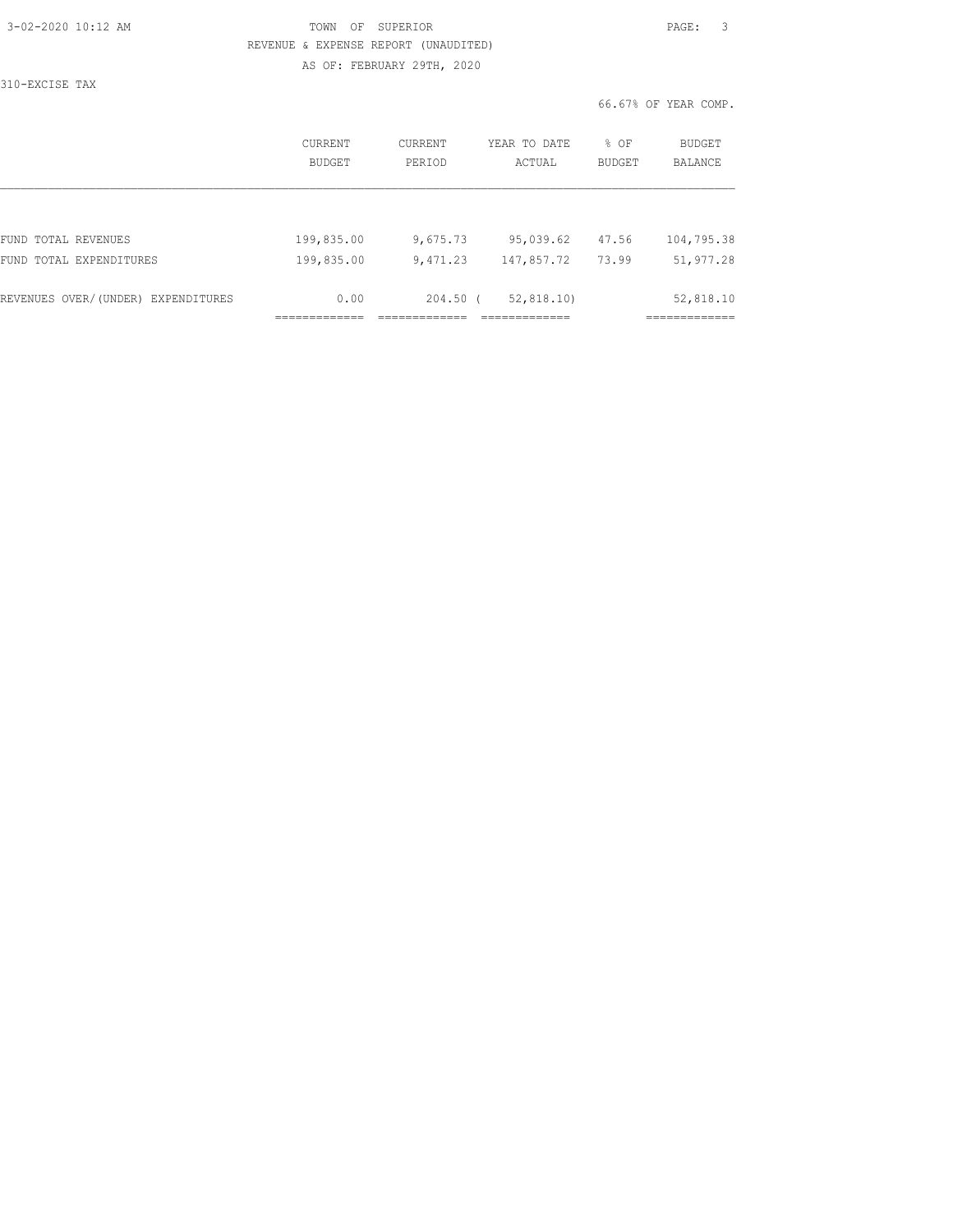| 3-02-2020 10:12 AM         |                                      | TOWN OF SUPERIOR                         | PAGE: 1 |                      |
|----------------------------|--------------------------------------|------------------------------------------|---------|----------------------|
|                            | REVENUE & EXPENSE REPORT (UNAUDITED) |                                          |         |                      |
|                            |                                      | AS OF: FEBRUARY 29TH, 2020               |         |                      |
| 320-LOCAL TRANS ASSISTANCE |                                      |                                          |         |                      |
| NON-DEPARTMENTAL           |                                      |                                          |         | 66.67% OF YEAR COMP. |
|                            |                                      |                                          |         |                      |
|                            |                                      | CURRENT CURRENT YEAR TO DATE % OF BUDGET |         |                      |
|                            |                                      | BUDGET PERIOD ACTUAL BUDGET BALANCE      |         |                      |
|                            |                                      |                                          |         |                      |
| <b>REVENUES</b>            |                                      |                                          |         |                      |
| <b>TAXES</b>               |                                      |                                          |         |                      |
|                            |                                      |                                          |         |                      |
| EXPENDITURES               |                                      |                                          |         |                      |
| <b>SUPPLIES</b>            |                                      |                                          |         |                      |
| PROFESSIONAL SERVICES      |                                      |                                          |         |                      |
| REPAIR/MAINTENANCE         |                                      |                                          |         |                      |
| CAPITAL OUTLAY             |                                      |                                          |         |                      |
| NON-OPERATING              |                                      |                                          |         |                      |
| DEBT SERVICE               |                                      |                                          |         |                      |
|                            |                                      |                                          |         |                      |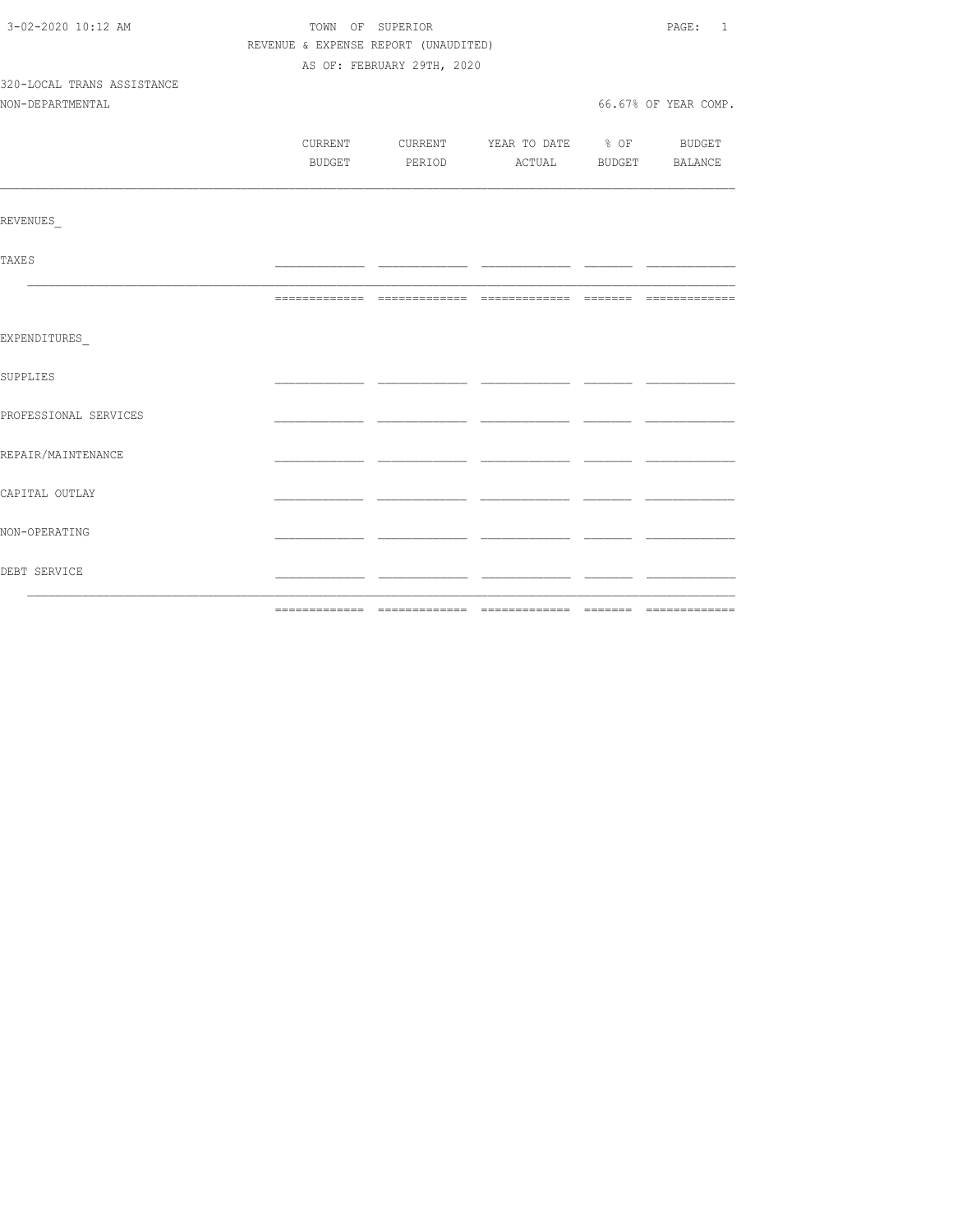| 3-02-2020 10:12 AM         | TOWN OF SUPERIOR                     | PAGE: 2              |
|----------------------------|--------------------------------------|----------------------|
|                            | REVENUE & EXPENSE REPORT (UNAUDITED) |                      |
|                            | AS OF: FEBRUARY 29TH, 2020           |                      |
| 320-LOCAL TRANS ASSISTANCE |                                      |                      |
|                            |                                      | 66.67% OF YEAR COMP. |

| ---<br>$\frac{1}{2} \left( \frac{1}{2} \right) \left( \frac{1}{2} \right) \left( \frac{1}{2} \right) \left( \frac{1}{2} \right) \left( \frac{1}{2} \right) \left( \frac{1}{2} \right) \left( \frac{1}{2} \right) \left( \frac{1}{2} \right) \left( \frac{1}{2} \right) \left( \frac{1}{2} \right) \left( \frac{1}{2} \right) \left( \frac{1}{2} \right) \left( \frac{1}{2} \right) \left( \frac{1}{2} \right) \left( \frac{1}{2} \right) \left( \frac{1}{2} \right) \left( \frac$ | .<br>سالة السنة عنه من | ١Δ<br>٠<br>----<br>-----<br>__ | ΟF |     |
|-----------------------------------------------------------------------------------------------------------------------------------------------------------------------------------------------------------------------------------------------------------------------------------------------------------------------------------------------------------------------------------------------------------------------------------------------------------------------------------|------------------------|--------------------------------|----|-----|
|                                                                                                                                                                                                                                                                                                                                                                                                                                                                                   | ים כ<br>د .            | ,,,,                           | ◡  | ΔNΙ |

============= ============= ============= =============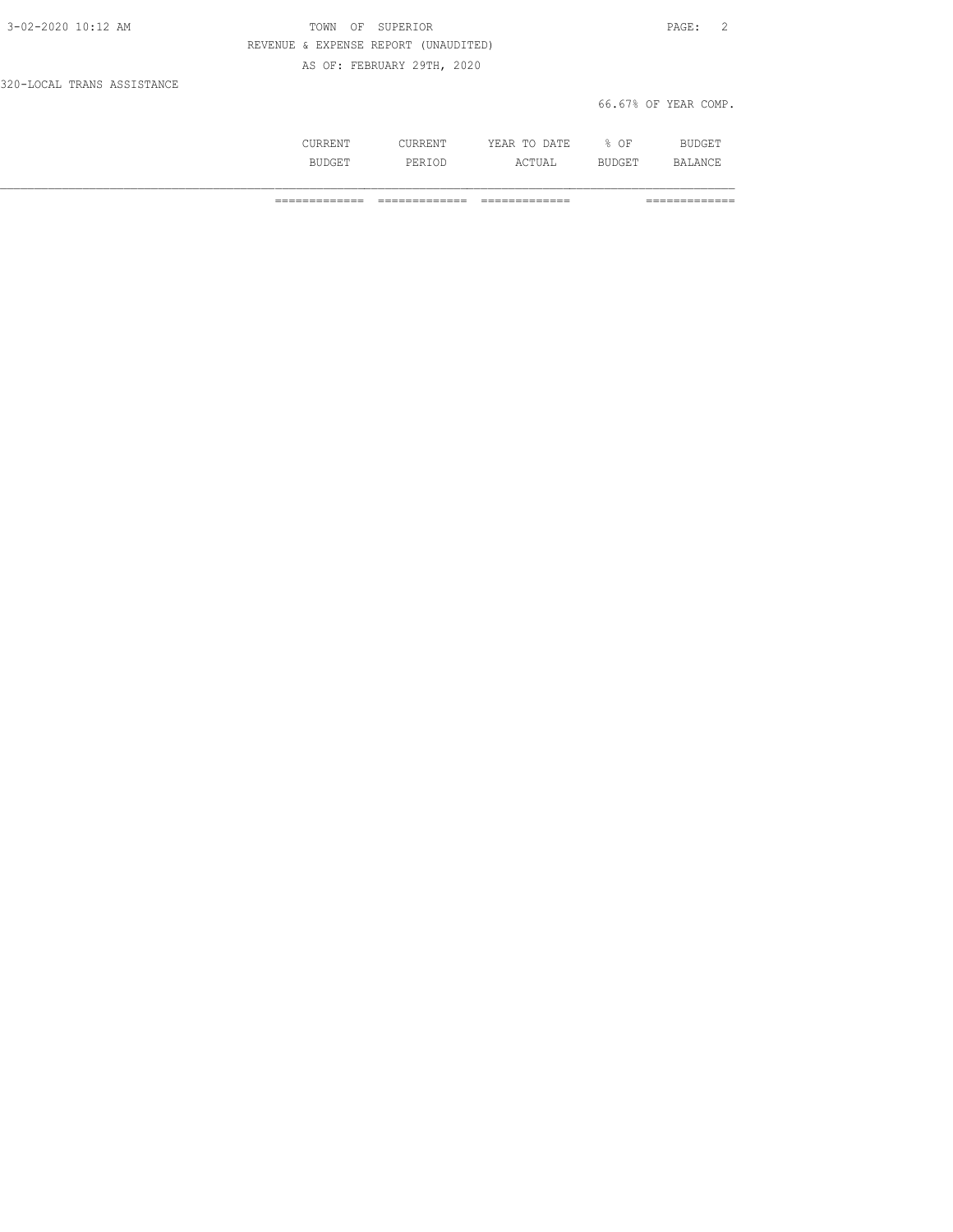| 3-02-2020 10:12 AM       | TOWN OF SUPERIOR                     | PAGE: 1                    |                                  |  |                      |
|--------------------------|--------------------------------------|----------------------------|----------------------------------|--|----------------------|
|                          | REVENUE & EXPENSE REPORT (UNAUDITED) |                            |                                  |  |                      |
|                          |                                      | AS OF: FEBRUARY 29TH, 2020 |                                  |  |                      |
| 400-GADA BOND            |                                      |                            |                                  |  |                      |
| NON-DEPARTMENTAL         |                                      |                            |                                  |  | 66.67% OF YEAR COMP. |
|                          |                                      |                            |                                  |  |                      |
|                          | CURRENT                              |                            | CURRENT YEAR TO DATE % OF BUDGET |  |                      |
|                          | BUDGET                               | PERIOD                     | ACTUAL BUDGET BALANCE            |  |                      |
|                          |                                      |                            |                                  |  |                      |
| <b>REVENUES</b>          |                                      |                            |                                  |  |                      |
| CONTINGENCY              |                                      |                            |                                  |  |                      |
|                          |                                      |                            |                                  |  |                      |
| EXPENDITURES             |                                      |                            |                                  |  |                      |
| <b>SUPPLIES</b>          |                                      |                            |                                  |  |                      |
| GENERAL BUSINESS EXPENSE |                                      |                            |                                  |  |                      |
| NON-OPERATING            |                                      |                            |                                  |  |                      |
| DEBT SERVICE             |                                      |                            |                                  |  |                      |
|                          |                                      |                            |                                  |  |                      |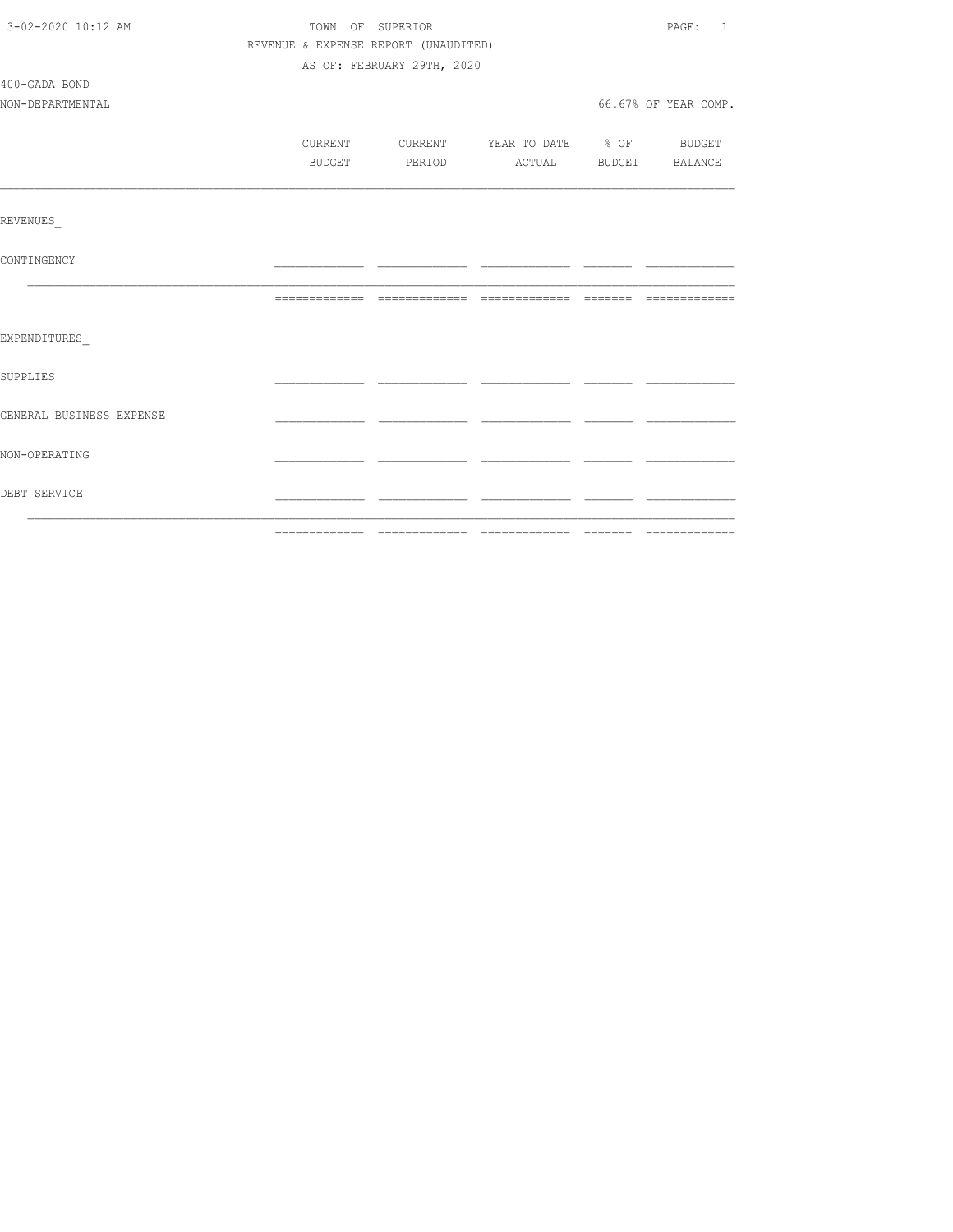| 3-02-2020 10:12 AM | OF SUPERIOR<br>TOWN                  | PAGE: 2              |
|--------------------|--------------------------------------|----------------------|
|                    | REVENUE & EXPENSE REPORT (UNAUDITED) |                      |
|                    | AS OF: FEBRUARY 29TH, 2020           |                      |
| 400-GADA BOND      |                                      |                      |
|                    |                                      | 66.67% OF YEAR COMP. |

| . | m.<br>$\cdots$<br>----<br>----- | ∩ஈ<br>◡ |   |
|---|---------------------------------|---------|---|
|   | ¬ ⊓ .<br>----                   | ---     | " |

============= ============= ============= =============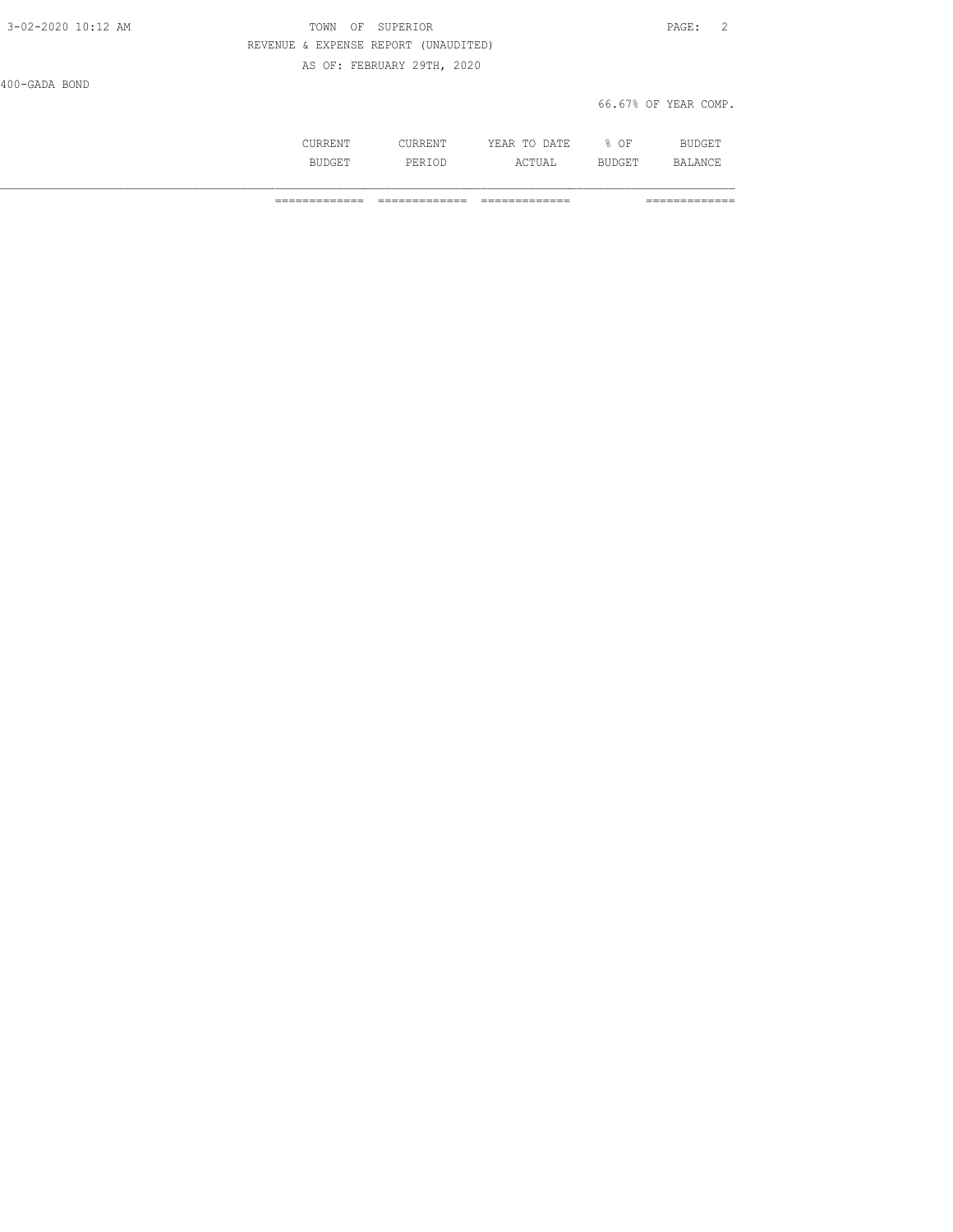| 3-02-2020 10:12 AM       |                                      | TOWN OF SUPERIOR                         |  |  |                      |  |
|--------------------------|--------------------------------------|------------------------------------------|--|--|----------------------|--|
|                          | REVENUE & EXPENSE REPORT (UNAUDITED) |                                          |  |  |                      |  |
|                          |                                      | AS OF: FEBRUARY 29TH, 2020               |  |  |                      |  |
| 410-MPC BOND             |                                      |                                          |  |  |                      |  |
| NON-DEPARTMENTAL         |                                      |                                          |  |  | 66.67% OF YEAR COMP. |  |
|                          |                                      |                                          |  |  |                      |  |
|                          |                                      | CURRENT CURRENT YEAR TO DATE % OF BUDGET |  |  |                      |  |
|                          |                                      | BUDGET PERIOD ACTUAL BUDGET BALANCE      |  |  |                      |  |
|                          |                                      |                                          |  |  |                      |  |
|                          |                                      |                                          |  |  |                      |  |
| REVENUES                 |                                      |                                          |  |  |                      |  |
|                          |                                      |                                          |  |  |                      |  |
| BUSINESS SERVICES        |                                      |                                          |  |  |                      |  |
|                          |                                      |                                          |  |  |                      |  |
| CONTINGENCY              |                                      |                                          |  |  |                      |  |
|                          |                                      |                                          |  |  |                      |  |
|                          |                                      |                                          |  |  |                      |  |
|                          |                                      |                                          |  |  |                      |  |
| EXPENDITURES             |                                      |                                          |  |  |                      |  |
| SUPPLIES                 |                                      |                                          |  |  |                      |  |
|                          |                                      |                                          |  |  |                      |  |
| GENERAL BUSINESS EXPENSE |                                      |                                          |  |  |                      |  |
|                          |                                      |                                          |  |  |                      |  |
| NON-OPERATING            |                                      |                                          |  |  |                      |  |
|                          |                                      |                                          |  |  |                      |  |
| DEBT SERVICE             |                                      |                                          |  |  |                      |  |
|                          |                                      |                                          |  |  |                      |  |
|                          |                                      |                                          |  |  |                      |  |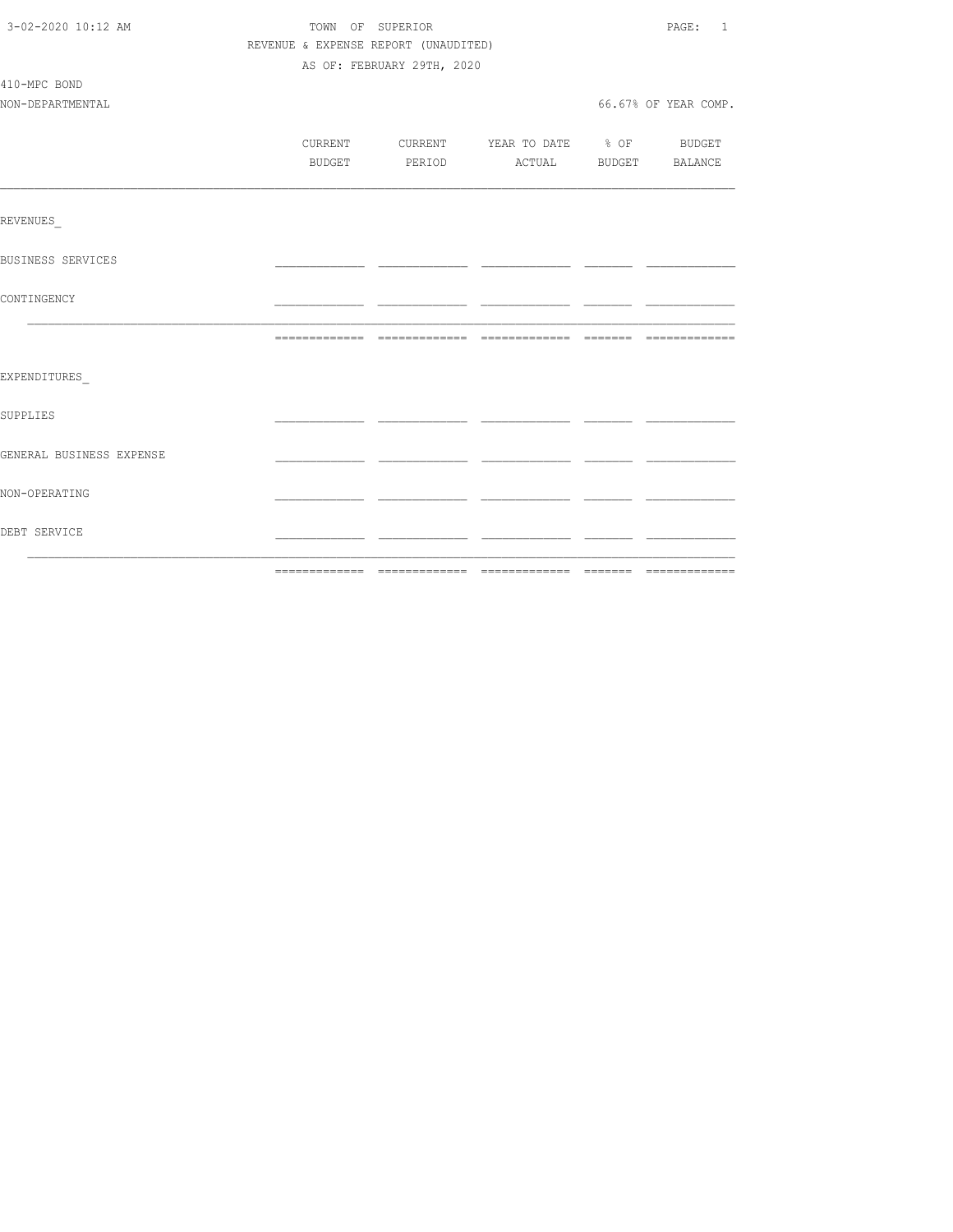| 3-02-2020 10:12 AM | OF SUPERIOR<br>TOWN                  | PAGE: 2              |
|--------------------|--------------------------------------|----------------------|
|                    | REVENUE & EXPENSE REPORT (UNAUDITED) |                      |
|                    | AS OF: FEBRUARY 29TH, 2020           |                      |
| 410-MPC BOND       |                                      |                      |
|                    |                                      | 66.67% OF YEAR COMP. |
|                    |                                      |                      |

 CURRENT CURRENT YEAR TO DATE % OF BUDGET BUDGET PERIOD ACTUAL BUDGET BALANCE

============= ============= ============= =============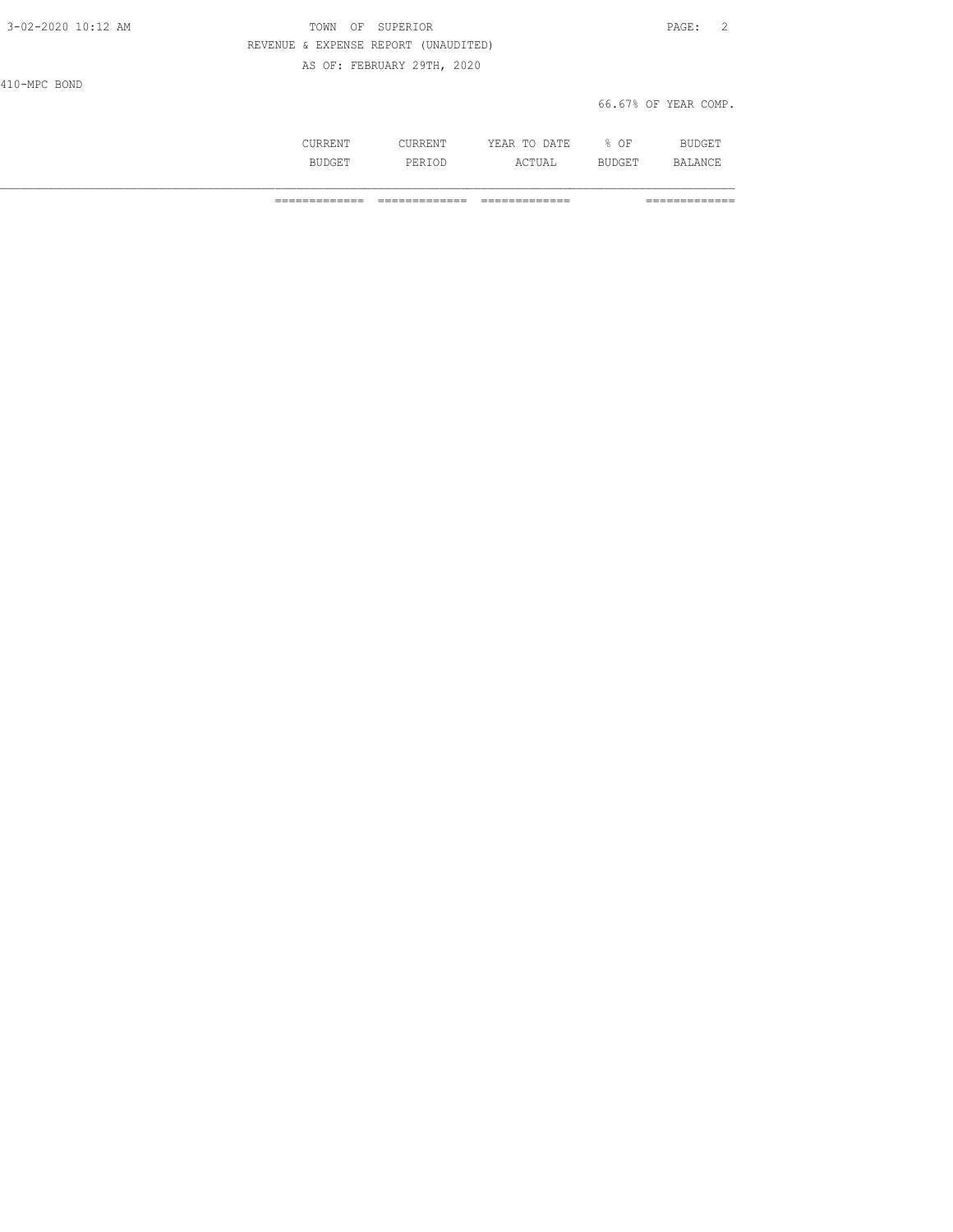### 3-02-2020 10:12 AM TOWN OF SUPERIOR PAGE: 1 REVENUE & EXPENSE REPORT (UNAUDITED) AS OF: FEBRUARY 29TH, 2020

500-GRANTS

|                                | CURRENT<br><b>BUDGET</b> | CURRENT<br>PERIOD | YEAR TO DATE % OF<br>ACTUAL | BUDGET | <b>BUDGET</b><br>BALANCE  |
|--------------------------------|--------------------------|-------------------|-----------------------------|--------|---------------------------|
| REVENUES                       |                          |                   |                             |        |                           |
| GRANTS                         |                          |                   |                             |        |                           |
| 500-00-4600 GRANT REVENUES     | 2, 145, 354.00           | 0.00              | 0.00                        |        | $0.00 \quad 2,145,354.00$ |
| SUBTOTAL GRANTS                | 2, 145, 354.00           | 0.00              | 0.00                        |        | $0.00 \quad 2,145,354.00$ |
| CONTINGENCY                    |                          |                   |                             |        |                           |
| TOTAL REVENUES                 | 2, 145, 354.00           | 0.00              | 0.00                        |        | $0.00 \quad 2,145,354.00$ |
| EXPENDITURES                   |                          |                   |                             |        |                           |
| PERSONEL                       |                          |                   |                             |        |                           |
| SUPPLIES                       |                          |                   |                             |        |                           |
| 500-00-5299 OPERATING SUPPLIES | 2, 145, 354.00           | 0.00              | 0.00                        |        | $0.00 \quad 2,145,354.00$ |
| SUBTOTAL SUPPLIES              | 2, 145, 354.00           | 0.00              | 0.00                        | 0.00   | 2,145,354.00              |
| GENERAL BUSINESS EXPENSE       |                          |                   |                             |        |                           |
| TOTAL EXPENDITURES             | 2, 145, 354.00           | 0.00              | 0.00                        |        | $0.00 \quad 2,145,354.00$ |
|                                |                          |                   |                             |        |                           |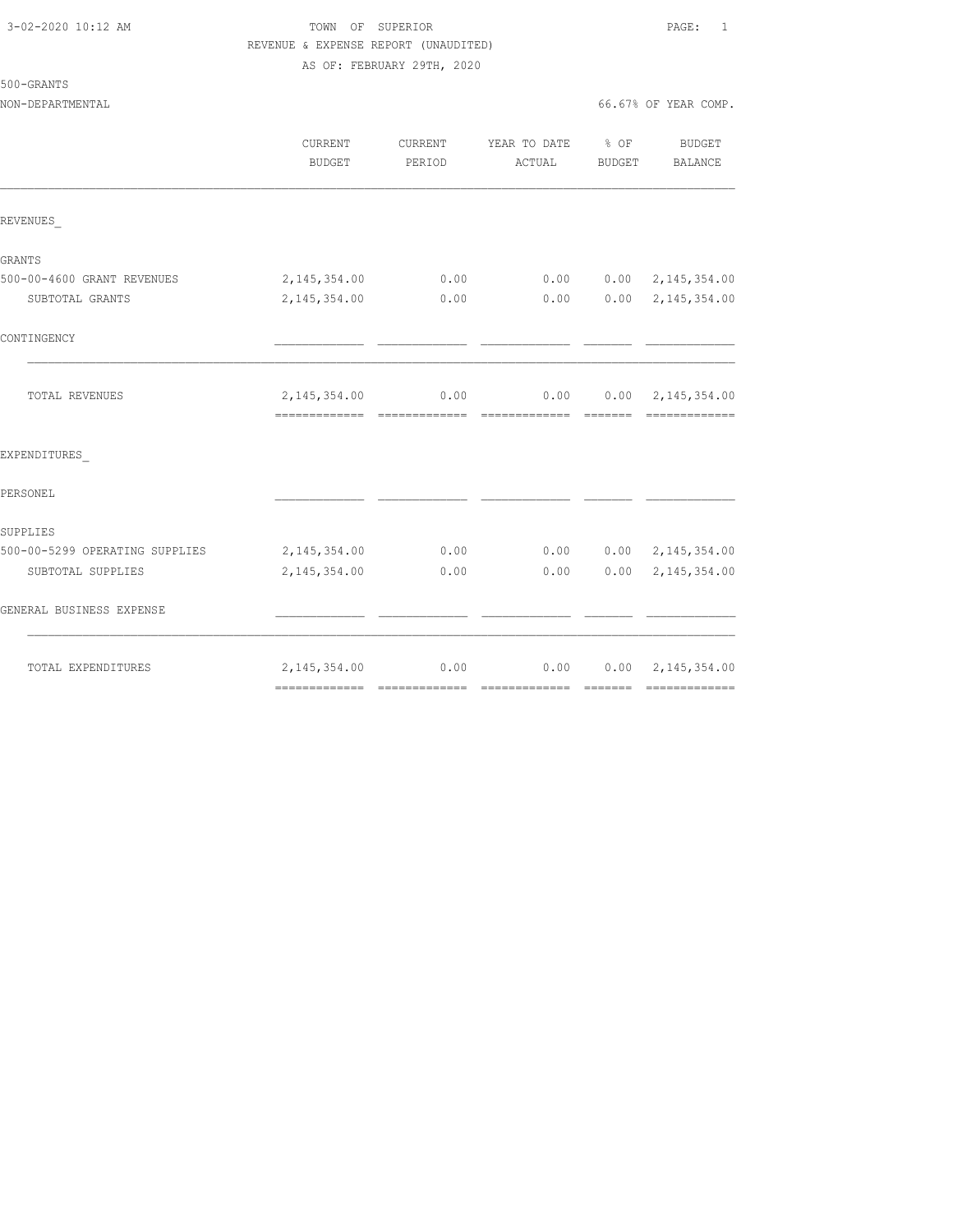#### 3-02-2020 10:12 AM TOWN OF SUPERIOR PAGE: 2 REVENUE & EXPENSE REPORT (UNAUDITED) AS OF: FEBRUARY 29TH, 2020

500-GRANTS

|                                    | CURRENT<br><b>BUDGET</b> | CURRENT<br>PERIOD      | YEAR TO DATE<br>ACTUAL                          | $\frac{6}{6}$ OF<br>BUDGET | BUDGET<br><b>BALANCE</b> |
|------------------------------------|--------------------------|------------------------|-------------------------------------------------|----------------------------|--------------------------|
| REVENUES                           |                          |                        |                                                 |                            |                          |
| <b>GRANTS</b>                      |                          |                        |                                                 |                            |                          |
| 500-07-4600 GRANT REVENUE          | 0.00                     | 0.00                   | 11,508.11                                       |                            | $0.00$ ( 11,508.11)      |
| SUBTOTAL GRANTS                    | 0.00                     | 0.00                   | 11,508.11                                       |                            | $0.00$ ( $11,508.11$ )   |
| <b>TOTAL REVENUES</b>              | 0.00<br>--------------   | 0.00<br>-------------- | $11,508.11$ 0.00 ( 11,508.11)<br>-------------- | --------                   |                          |
| EXPENDITURES                       |                          |                        |                                                 |                            |                          |
| SUPPLIES                           |                          |                        |                                                 |                            |                          |
| 500-07-5299 GRANT - POLICE         | 0.00                     | 0.00                   | 7,180.61                                        |                            | $0.00$ ( $7,180.61$ )    |
| SUBTOTAL SUPPLIES                  | 0.00                     | 0.00                   | 7,180.61                                        |                            | $0.00$ ( 7,180.61)       |
| TOTAL EXPENDITURES                 | 0.00<br>--------------   | 0.00<br>-------------  | 7,180.61  0.00  7,180.61)<br>-------------      | --------                   |                          |
| REVENUES OVER/(UNDER) EXPENDITURES | 0.00                     | 0.00                   | 4,327.50                                        |                            | (4, 327.50)              |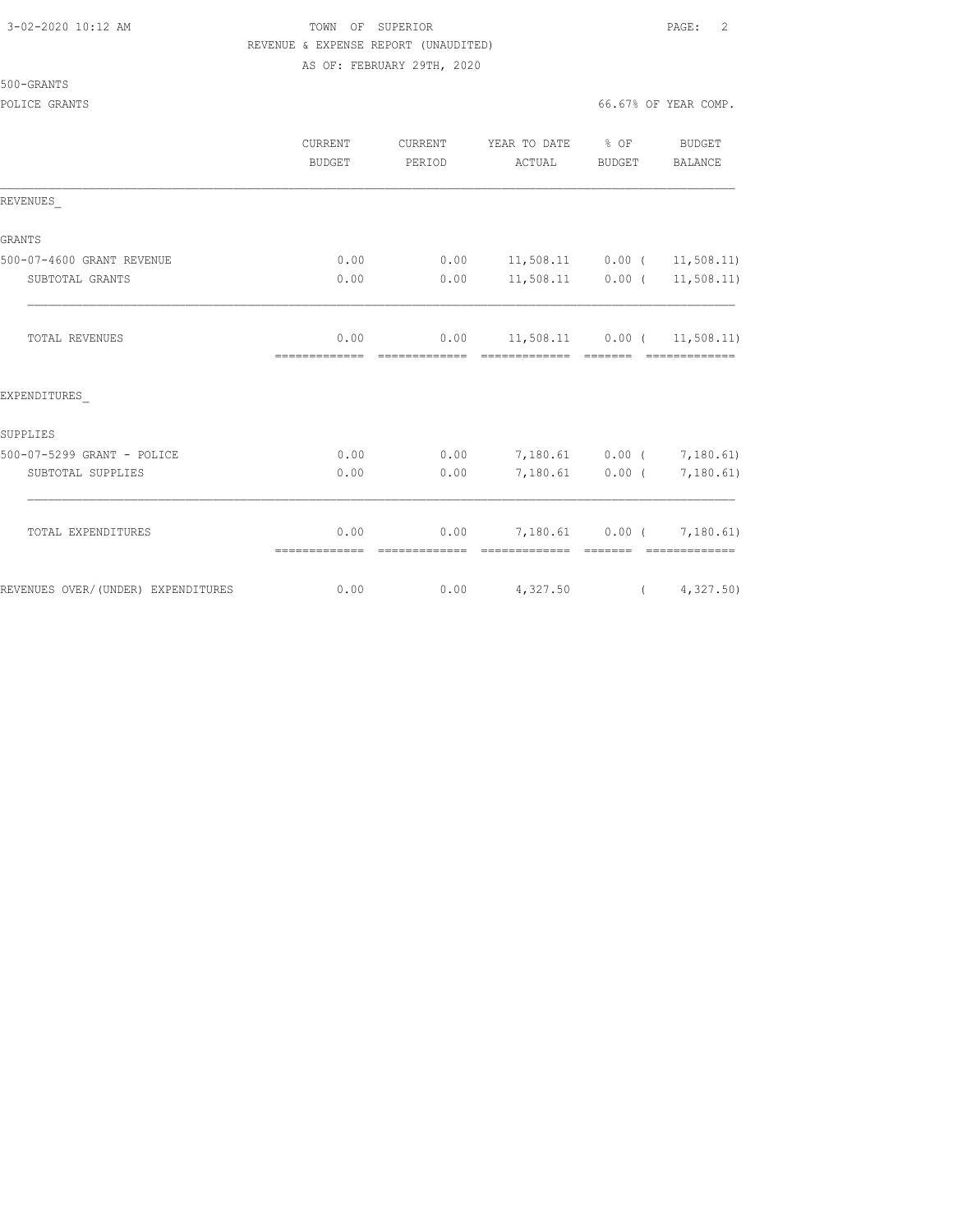500-GRANTS

# 3-02-2020 10:12 AM TOWN OF SUPERIOR PAGE: 3 REVENUE & EXPENSE REPORT (UNAUDITED)

AS OF: FEBRUARY 29TH, 2020

FIRE GRANTS **66.67%** OF YEAR COMP.

|                                      | CURRENT<br><b>BUDGET</b>                | CURRENT<br>PERIOD | YEAR TO DATE % OF<br>ACTUAL                                   | BUDGET | BUDGET<br>BALANCE           |
|--------------------------------------|-----------------------------------------|-------------------|---------------------------------------------------------------|--------|-----------------------------|
| REVENUES                             |                                         |                   |                                                               |        |                             |
| GRANTS                               |                                         |                   |                                                               |        |                             |
| 500-08-4600 FIRE DEPT GRANT          | 0.00                                    |                   | $0.00$ 1,500.00 0.00 ( 1,500.00)                              |        |                             |
| SUBTOTAL GRANTS                      | 0.00                                    | 0.00              |                                                               |        | $1,500.00$ 0.00 ( 1,500.00) |
| <b>TOTAL REVENUES</b>                | 0.00<br>=============================== |                   | $0.00$ 1,500.00 0.00 ( 1,500.00)<br>- cooperatesta - cooperat |        | --------------              |
| EXPENDITURES                         |                                         |                   |                                                               |        |                             |
| SUPPLIES                             |                                         |                   |                                                               |        |                             |
| 500-08-5299 FIRE DEPT GRANT EXPENSES | 0.00                                    |                   | $0.00$ 22,692.59 0.00 ( 22,692.59)                            |        |                             |
| SUBTOTAL SUPPLIES                    | 0.00                                    | 0.00              | 22,692.59 0.00 (                                              |        | 22,692.59                   |
| TOTAL EXPENDITURES                   | 0.00<br>=============                   | --------------    | $0.00$ 22,692.59 0.00 ( 22,692.59)                            |        | =============               |
| REVENUES OVER/(UNDER) EXPENDITURES   |                                         |                   | $0.00$ $0.00$ $(21, 192.59)$ $21, 192.59$                     |        |                             |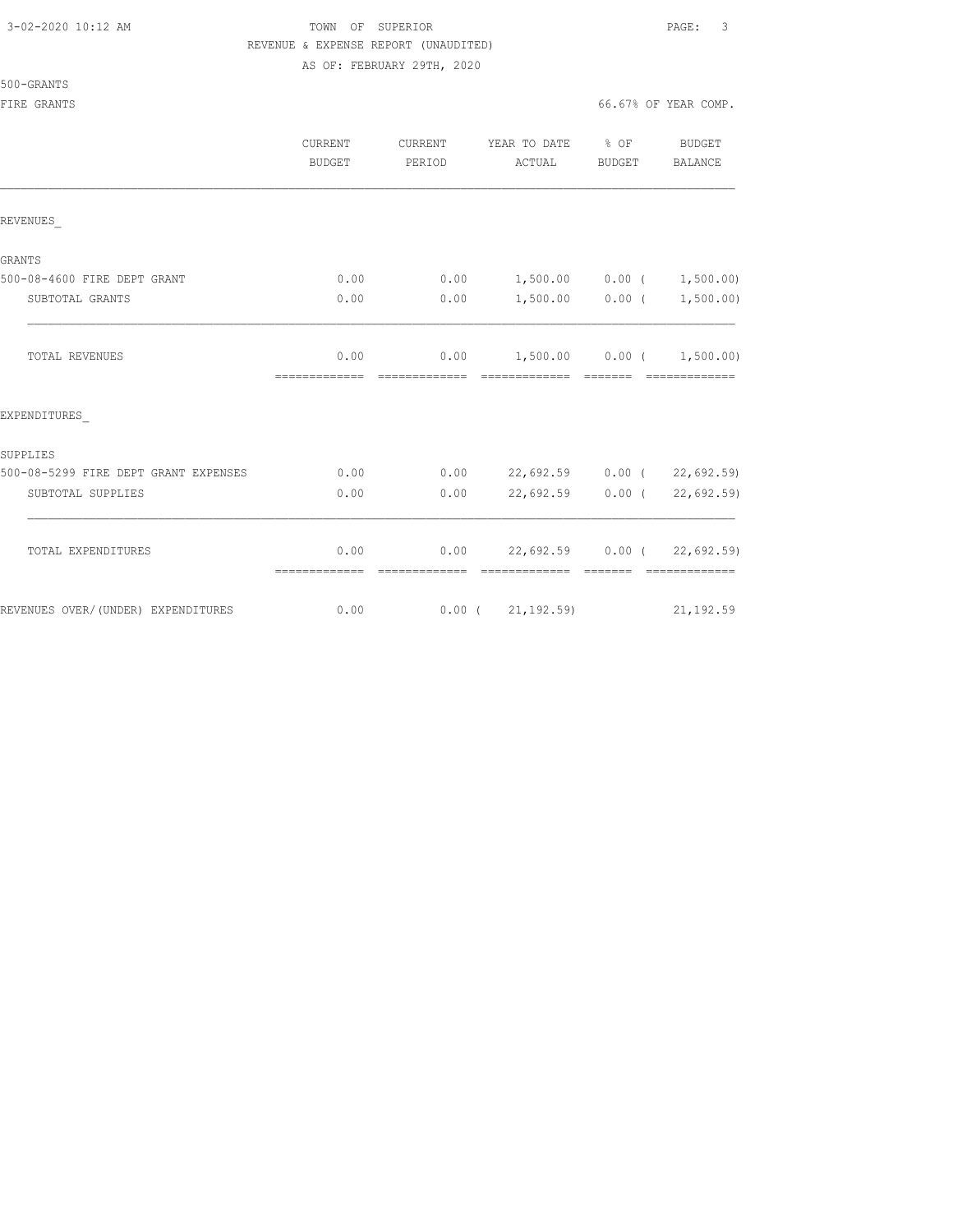| 3-02-2020 10:12 AM |  |  |  |
|--------------------|--|--|--|
|--------------------|--|--|--|

### 3-02-2020 10:12 AM TOWN OF SUPERIOR PAGE: 4 REVENUE & EXPENSE REPORT (UNAUDITED) AS OF: FEBRUARY 29TH, 2020

#### RECREATION GRANTS **EXECUTE:** 66.67% OF YEAR COMP.

500-GRANTS

|                                       | CURRENT<br><b>BUDGET</b> | CURRENT<br>PERIOD | YEAR TO DATE % OF<br>ACTUAL                   | BUDGET | BUDGET<br><b>BALANCE</b> |
|---------------------------------------|--------------------------|-------------------|-----------------------------------------------|--------|--------------------------|
| REVENUES                              |                          |                   |                                               |        |                          |
| GRANTS                                |                          |                   |                                               |        |                          |
| 500-12-4600 GRANT REVENUE             | 0.00                     | 0.00              | 123,510.93 0.00 ( 123,510.93)                 |        |                          |
| SUBTOTAL GRANTS                       | 0.00                     | 0.00              | 123,510.93 0.00 ( 123,510.93)                 |        |                          |
| TOTAL REVENUES                        | 0.00<br>=============    |                   | $0.00$ 123,510.93 0.00 ( 123,510.93)          |        | - =============          |
| EXPENDITURES                          |                          |                   |                                               |        |                          |
| SUPPLIES                              |                          |                   |                                               |        |                          |
| 500-12-5299 OPERATING SUPPLIES        | 0.00                     |                   | 1,396.67 30,580.28 0.00 (30,580.28)           |        |                          |
| SUBTOTAL SUPPLIES                     | 0.00                     |                   | 1,396.67 30,580.28 0.00 (                     |        | 30,580.28)               |
| PROFESSIONAL SERVICES                 |                          |                   |                                               |        |                          |
| 500-12-5550 PARKS IMPROVEMENT PROJECT | 0.00                     |                   | 47,108.21 146,878.48 0.00 ( 146,878.48)       |        |                          |
| SUBTOTAL PROFESSIONAL SERVICES        | 0.00                     |                   | 47, 108.21  146, 878.48  0.00  ( 146, 878.48) |        |                          |
| TOTAL EXPENDITURES                    |                          |                   | $0.00$ 48,504.88 177,458.76 0.00 (177,458.76) |        |                          |
| REVENUES OVER/(UNDER) EXPENDITURES    |                          |                   | $0.00$ ( 48,504.88) ( 53,947.83)              |        | 53, 947.83               |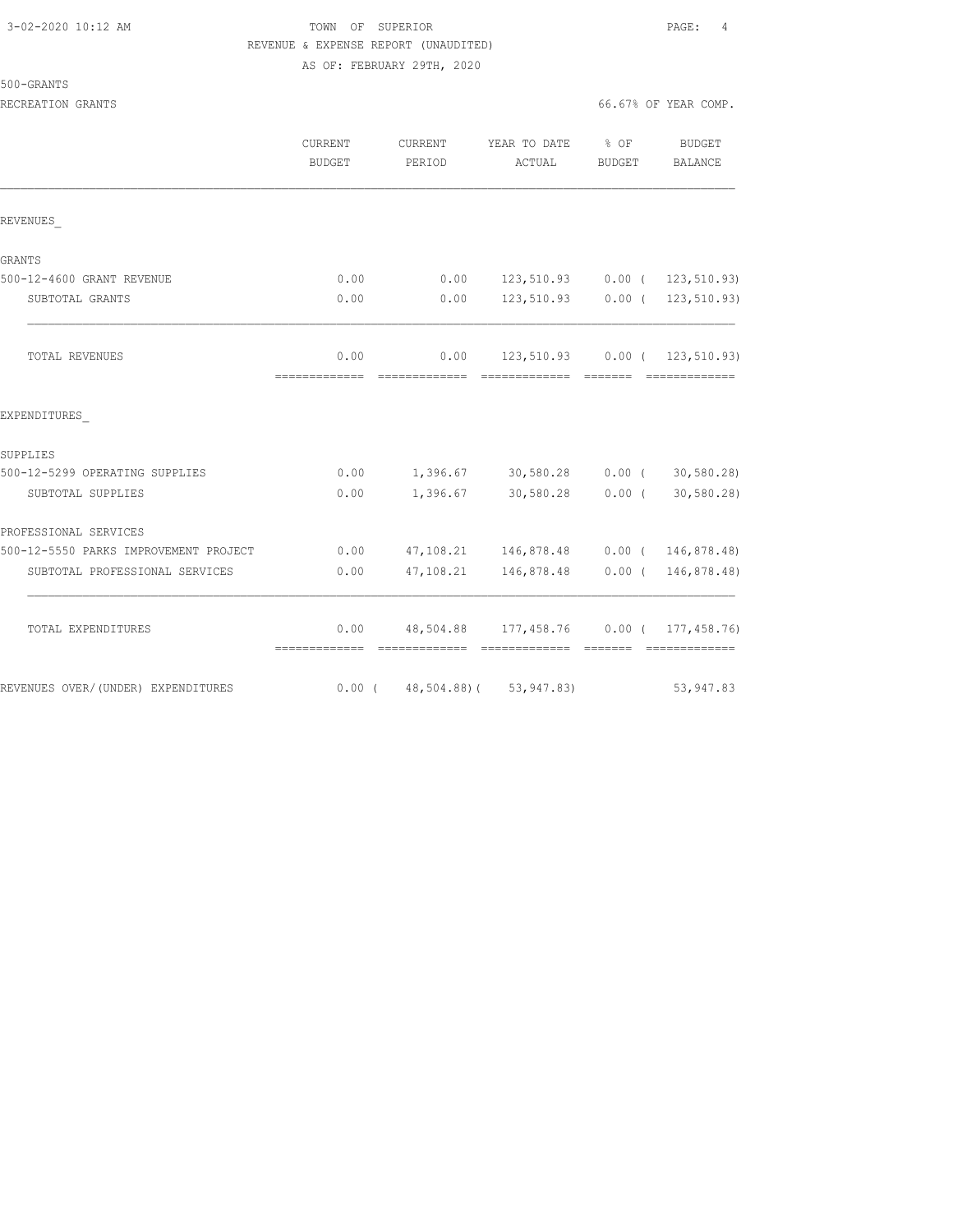| 3-02-2020 10:12 AM     | TOWN OF SUPERIOR                     |                            |               |                  | 5<br>PAGE:           |
|------------------------|--------------------------------------|----------------------------|---------------|------------------|----------------------|
|                        | REVENUE & EXPENSE REPORT (UNAUDITED) |                            |               |                  |                      |
|                        |                                      | AS OF: FEBRUARY 29TH, 2020 |               |                  |                      |
| 500-GRANTS             |                                      |                            |               |                  |                      |
| CDBG 153-09 MAGMA CLUB |                                      |                            |               |                  | 66.67% OF YEAR COMP. |
|                        | CURRENT                              | CURRENT                    | YEAR TO DATE  | $\frac{1}{2}$ OF | BUDGET               |
|                        | BUDGET                               | PERIOD                     | ACTUAL        | BUDGET           | BALANCE              |
|                        |                                      |                            |               |                  |                      |
| REVENUES               |                                      |                            |               |                  |                      |
| GRANTS                 |                                      |                            |               |                  |                      |
|                        | =============                        | -------------              | ============= | --------         |                      |
| EXPENDITURES           |                                      |                            |               |                  |                      |
| SUPPLIES               |                                      |                            |               |                  |                      |
|                        |                                      |                            |               |                  |                      |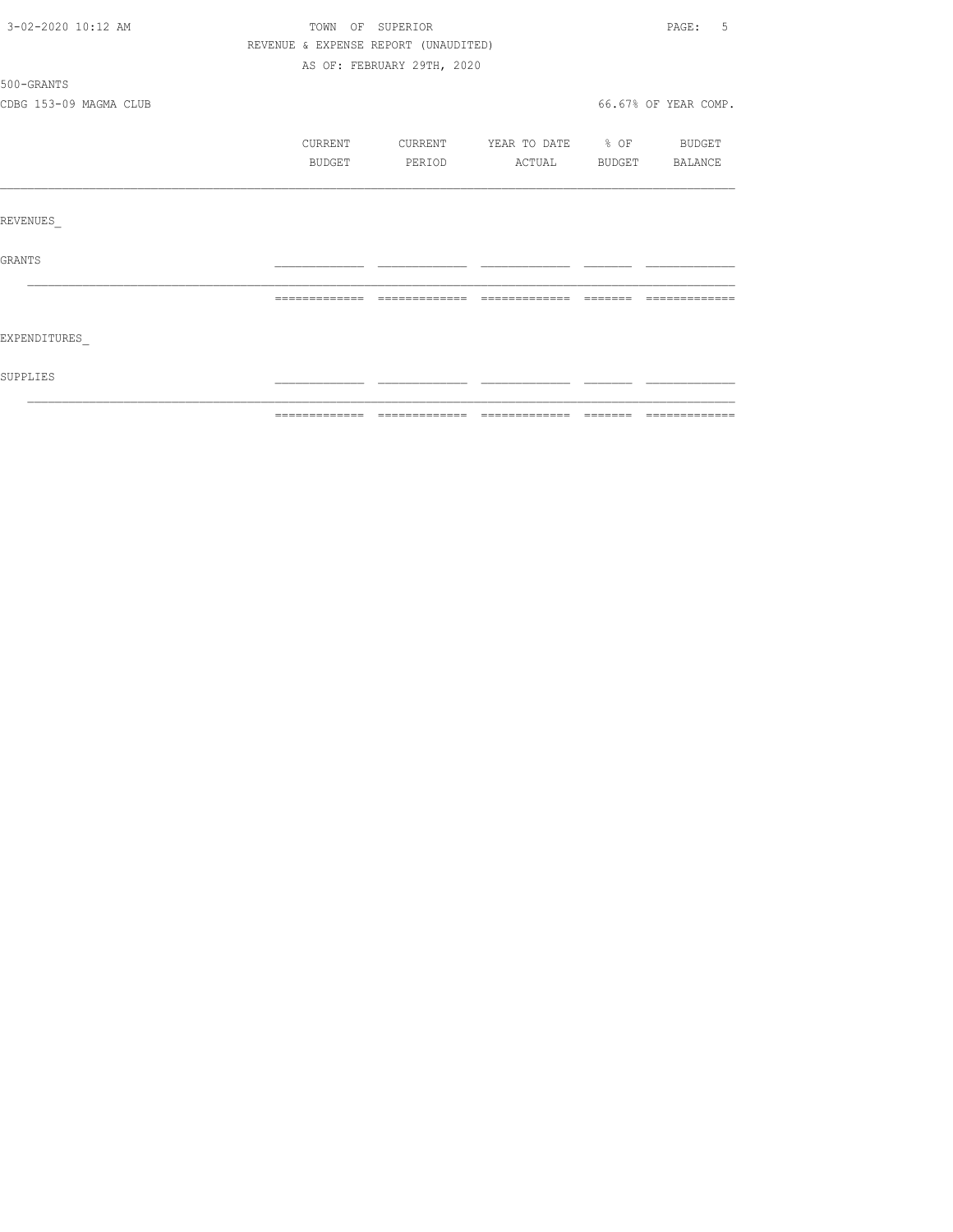| 3-02-2020 10:12 AM    | TOWN    | OF SUPERIOR                          |                   | PAGE:<br>6           |
|-----------------------|---------|--------------------------------------|-------------------|----------------------|
|                       |         | REVENUE & EXPENSE REPORT (UNAUDITED) |                   |                      |
|                       |         | AS OF: FEBRUARY 29TH, 2020           |                   |                      |
| 500-GRANTS            |         |                                      |                   |                      |
| DEPT OF COMM-STIMULUS |         |                                      |                   | 66.67% OF YEAR COMP. |
|                       | CURRENT | CURRENT                              | YEAR TO DATE % OF | BUDGET               |
|                       | BUDGET  | PERIOD                               | ACTUAL            | BUDGET BALANCE       |
| REVENUES              |         |                                      |                   |                      |
| GRANTS                |         |                                      |                   |                      |
|                       |         | -------------                        | -------------     |                      |
| EXPENDITURES          |         |                                      |                   |                      |
| SUPPLIES              |         |                                      |                   |                      |
|                       |         |                                      |                   |                      |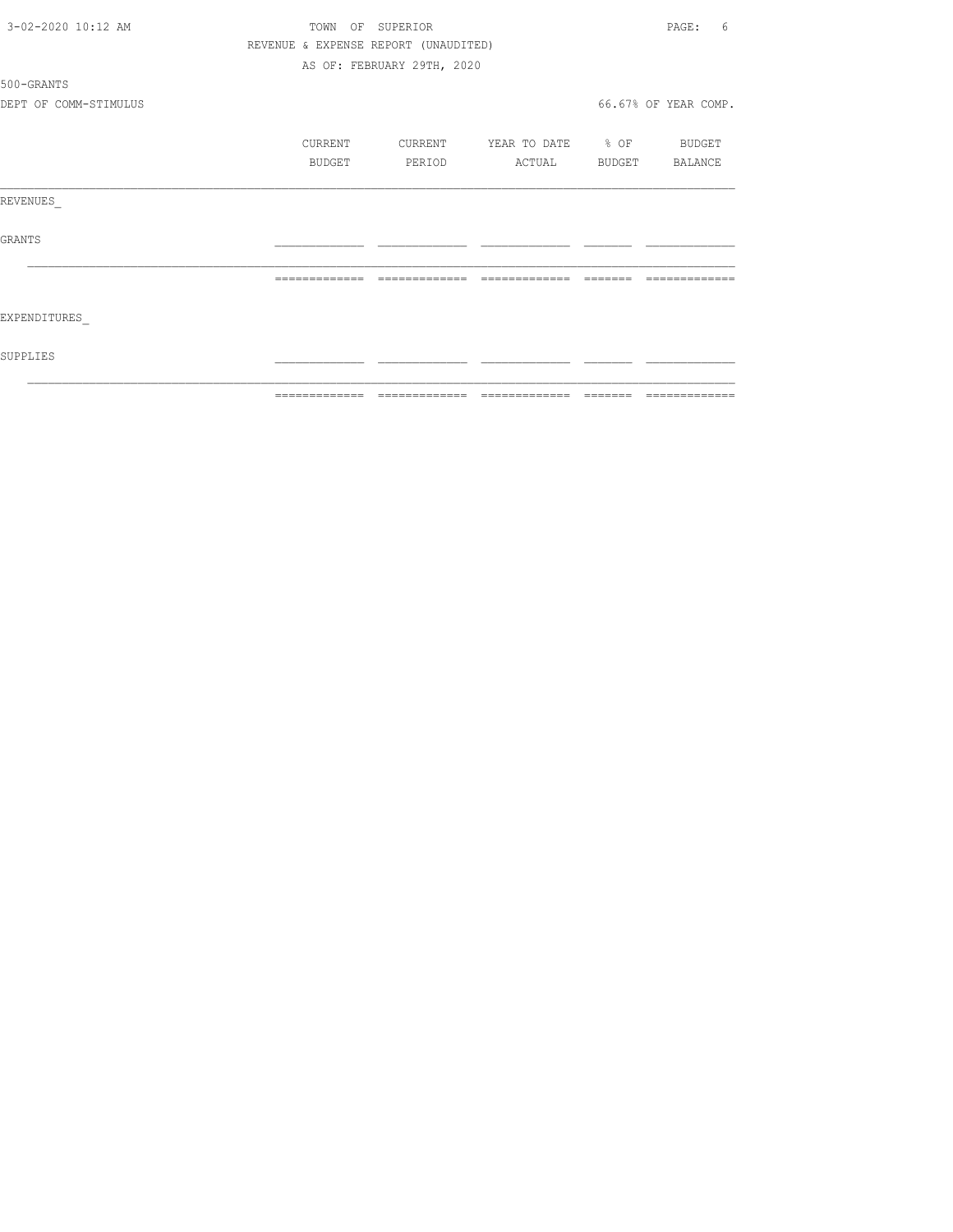| 3-02-2020 10:12 AM    | TOWN<br>OF     | SUPERIOR                             |                   |          | 7<br>PAGE:           |
|-----------------------|----------------|--------------------------------------|-------------------|----------|----------------------|
|                       |                | REVENUE & EXPENSE REPORT (UNAUDITED) |                   |          |                      |
|                       |                | AS OF: FEBRUARY 29TH, 2020           |                   |          |                      |
| 500-GRANTS            |                |                                      |                   |          |                      |
| PINAL COUNTY-STIMULUS |                |                                      |                   |          | 66.67% OF YEAR COMP. |
|                       | CURRENT        | CURRENT                              | YEAR TO DATE % OF |          | BUDGET               |
|                       | BUDGET         | PERIOD                               | ACTUAL            | BUDGET   | BALANCE              |
| REVENUES              |                |                                      |                   |          |                      |
| GRANTS                |                |                                      |                   |          |                      |
|                       | =============  | --------------                       | --------------    |          |                      |
| EXPENDITURES          |                |                                      |                   |          |                      |
| SUPPLIES              |                |                                      |                   |          |                      |
|                       | -------------- |                                      |                   | -------- |                      |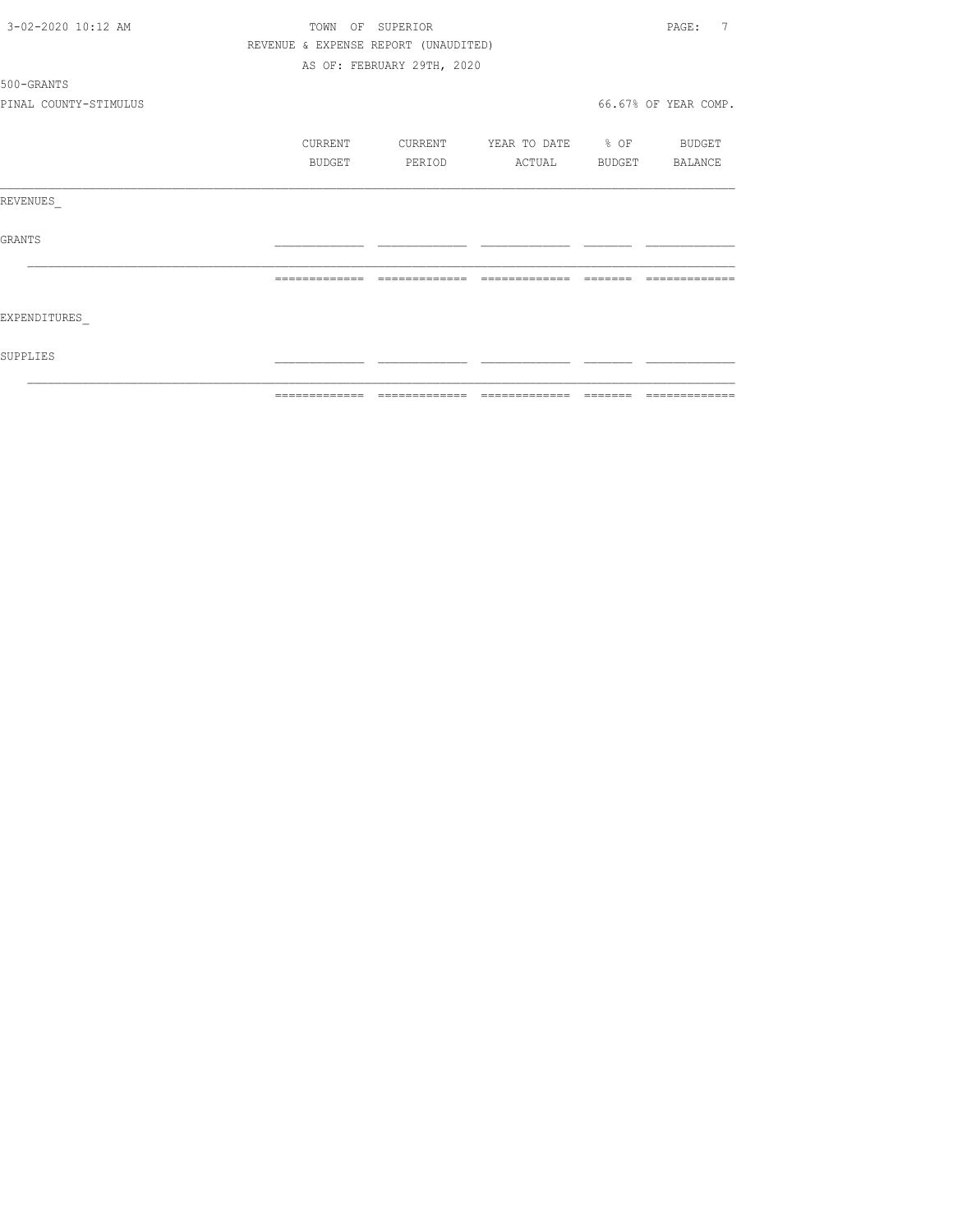| 3-02-2020 10:12 AM       |                                      | TOWN OF SUPERIOR           |                          | PAGE:<br>8           |
|--------------------------|--------------------------------------|----------------------------|--------------------------|----------------------|
|                          | REVENUE & EXPENSE REPORT (UNAUDITED) |                            |                          |                      |
|                          |                                      | AS OF: FEBRUARY 29TH, 2020 |                          |                      |
| 500-GRANTS               |                                      |                            |                          |                      |
| AZ DEPT OF HOMELAND SRTY |                                      |                            |                          | 66.67% OF YEAR COMP. |
|                          | CURRENT                              | CURRENT                    | YEAR TO DATE % OF BUDGET |                      |
|                          | BUDGET                               | PERIOD                     | ACTUAL BUDGET BALANCE    |                      |
| REVENUES                 |                                      |                            |                          |                      |
| GRANTS                   |                                      |                            |                          |                      |
|                          |                                      | --------------             |                          |                      |
| EXPENDITURES             |                                      |                            |                          |                      |
| SUPPLIES                 |                                      |                            |                          |                      |
|                          | --------------                       |                            |                          |                      |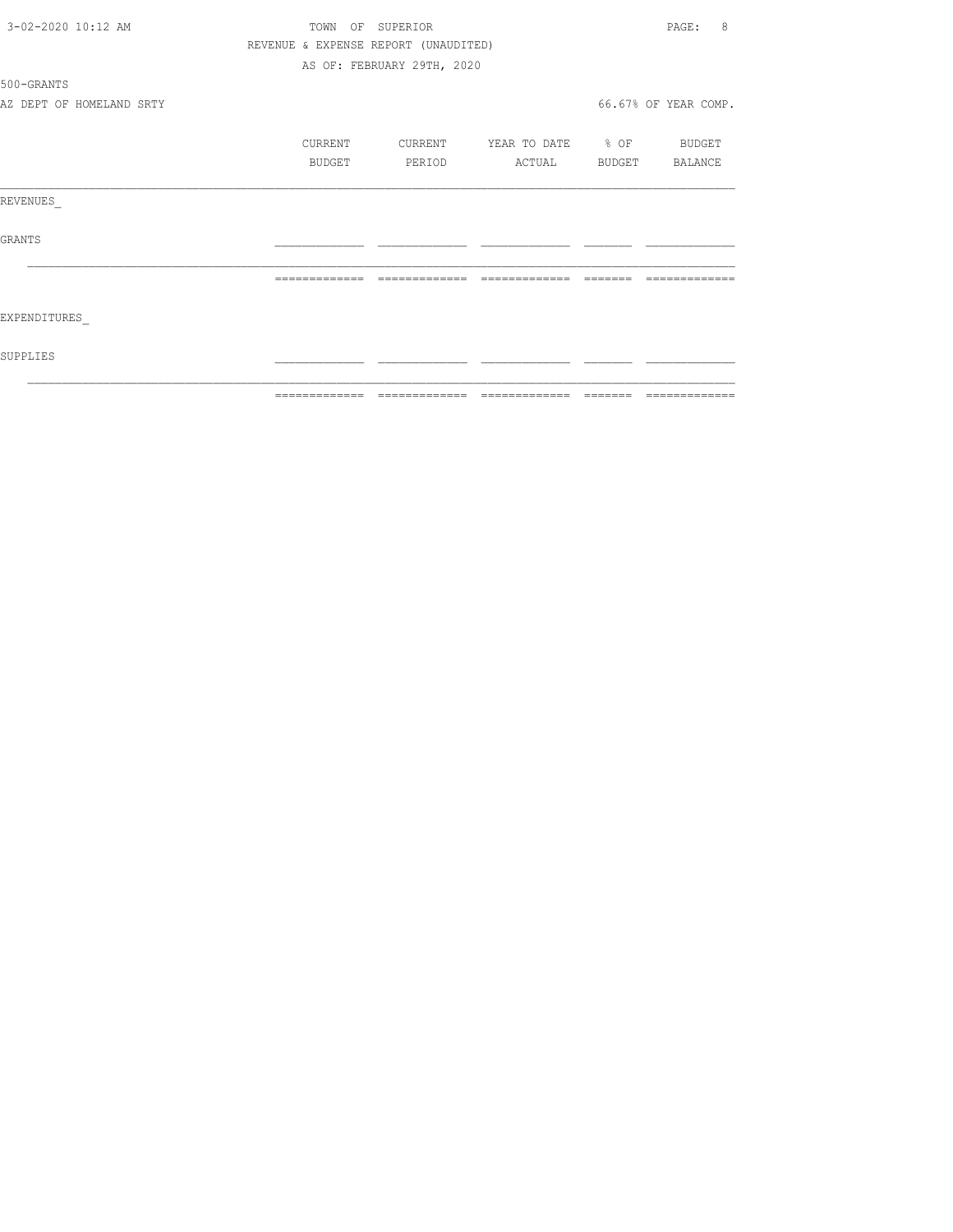|                    | =============                        | ======                     |         | =============     |        |                      |
|--------------------|--------------------------------------|----------------------------|---------|-------------------|--------|----------------------|
| SUPPLIES           |                                      |                            |         |                   |        |                      |
| EXPENDITURES       |                                      |                            |         |                   |        |                      |
|                    |                                      |                            |         |                   |        |                      |
| <b>GRANTS</b>      |                                      |                            |         |                   |        |                      |
| REVENUES           |                                      |                            |         |                   |        |                      |
|                    |                                      | BUDGET                     | PERIOD  | ACTUAL            | BUDGET | BALANCE              |
|                    | CURRENT                              |                            | CURRENT | YEAR TO DATE % OF |        | BUDGET               |
| GOHS GRANT         |                                      |                            |         |                   |        | 66.67% OF YEAR COMP. |
| 500-GRANTS         |                                      |                            |         |                   |        |                      |
|                    |                                      | AS OF: FEBRUARY 29TH, 2020 |         |                   |        |                      |
|                    | REVENUE & EXPENSE REPORT (UNAUDITED) |                            |         |                   |        |                      |
| 3-02-2020 10:12 AM | TOWN                                 | OF SUPERIOR                |         |                   |        | 9<br>PAGE:           |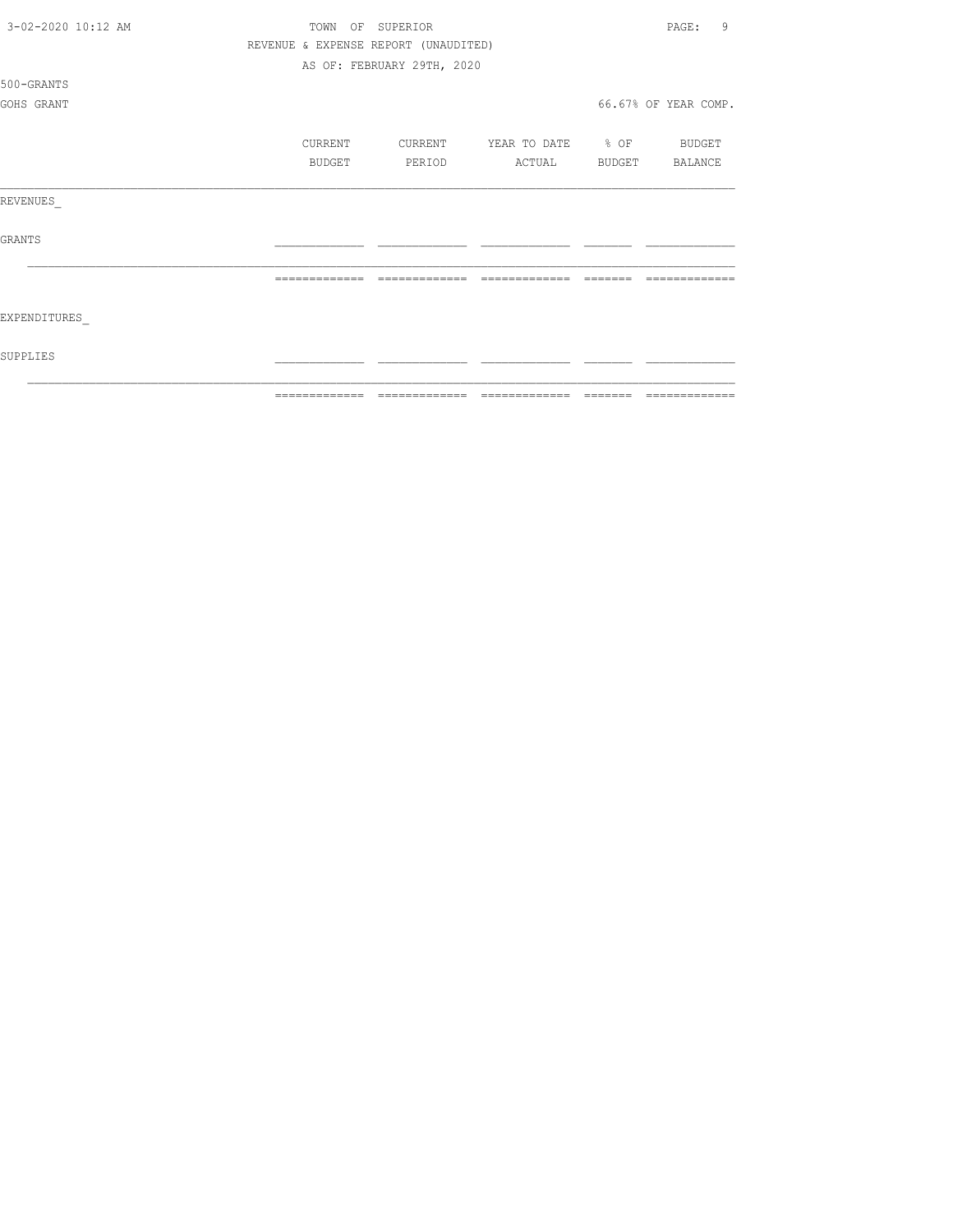| 3-02-2020 10:12 AM      |                | TOWN OF SUPERIOR                     |                                  | PAGE: 10             |
|-------------------------|----------------|--------------------------------------|----------------------------------|----------------------|
|                         |                | REVENUE & EXPENSE REPORT (UNAUDITED) |                                  |                      |
|                         |                | AS OF: FEBRUARY 29TH, 2020           |                                  |                      |
| 500-GRANTS              |                |                                      |                                  |                      |
| ENERGY EFFICIENCY GRANT |                |                                      |                                  | 66.67% OF YEAR COMP. |
|                         | CURRENT        |                                      | CURRENT YEAR TO DATE % OF BUDGET |                      |
|                         | BUDGET         | PERIOD                               | ACTUAL BUDGET BALANCE            |                      |
| REVENUES                |                |                                      |                                  |                      |
| GRANTS                  |                |                                      |                                  |                      |
|                         | -------------- | =============                        | =============                    |                      |
| EXPENDITURES            |                |                                      |                                  |                      |
| SUPPLIES                |                |                                      |                                  |                      |
|                         |                |                                      |                                  |                      |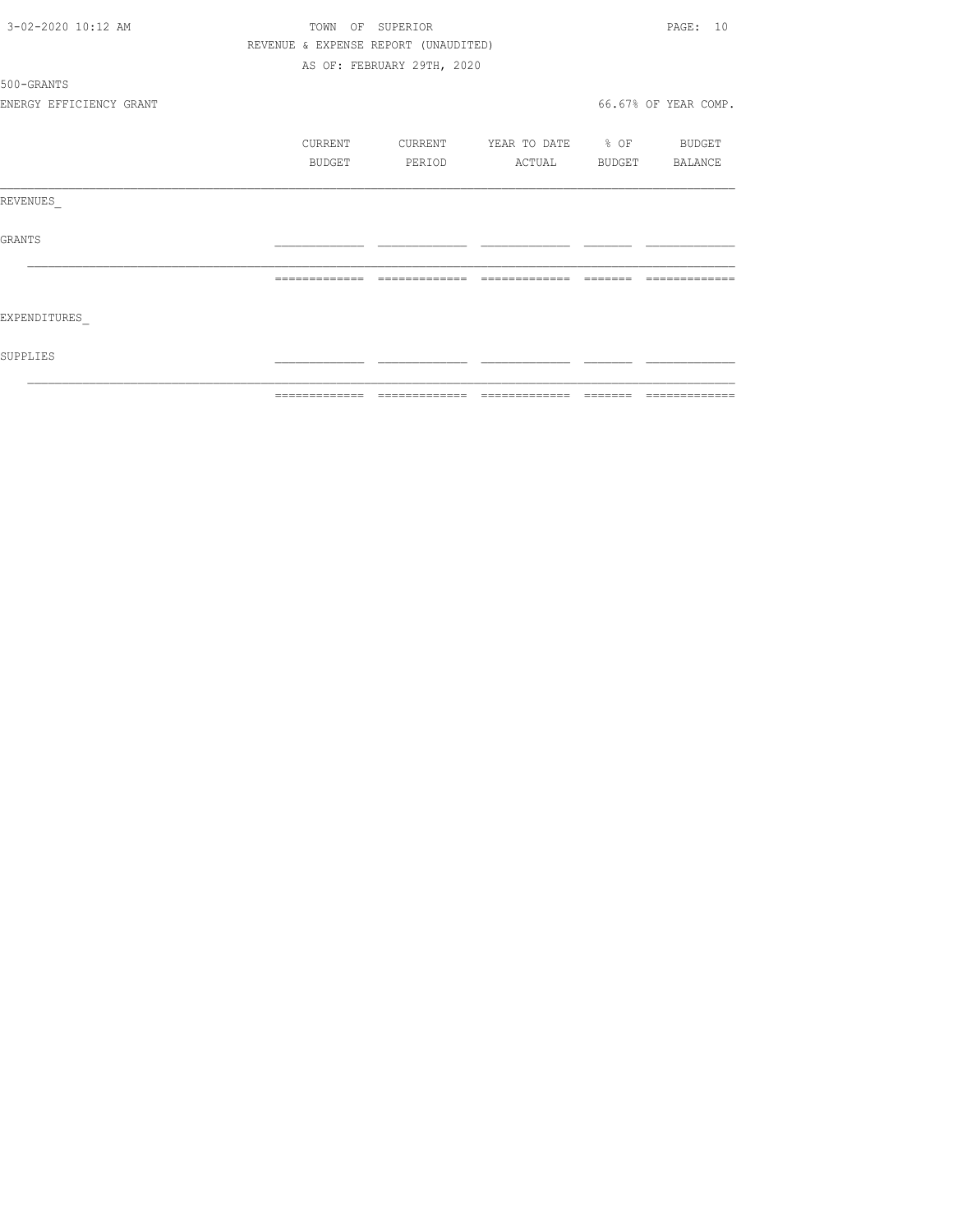|                    | ============= | ======                               | =============     |        |                      |
|--------------------|---------------|--------------------------------------|-------------------|--------|----------------------|
| SUPPLIES           |               |                                      |                   |        |                      |
| EXPENDITURES       |               |                                      |                   |        |                      |
|                    |               | -------------                        |                   |        |                      |
| <b>GRANTS</b>      |               |                                      |                   |        |                      |
| REVENUES           |               |                                      |                   |        |                      |
|                    | BUDGET        | PERIOD                               | ACTUAL            | BUDGET | BALANCE              |
|                    | CURRENT       | CURRENT                              | YEAR TO DATE % OF |        | BUDGET               |
| TTAC GRANT         |               |                                      |                   |        | 66.67% OF YEAR COMP. |
| 500-GRANTS         |               |                                      |                   |        |                      |
|                    |               | AS OF: FEBRUARY 29TH, 2020           |                   |        |                      |
|                    |               | REVENUE & EXPENSE REPORT (UNAUDITED) |                   |        |                      |
| 3-02-2020 10:12 AM | TOWN          | OF SUPERIOR                          |                   |        | <b>PAGE: 11</b>      |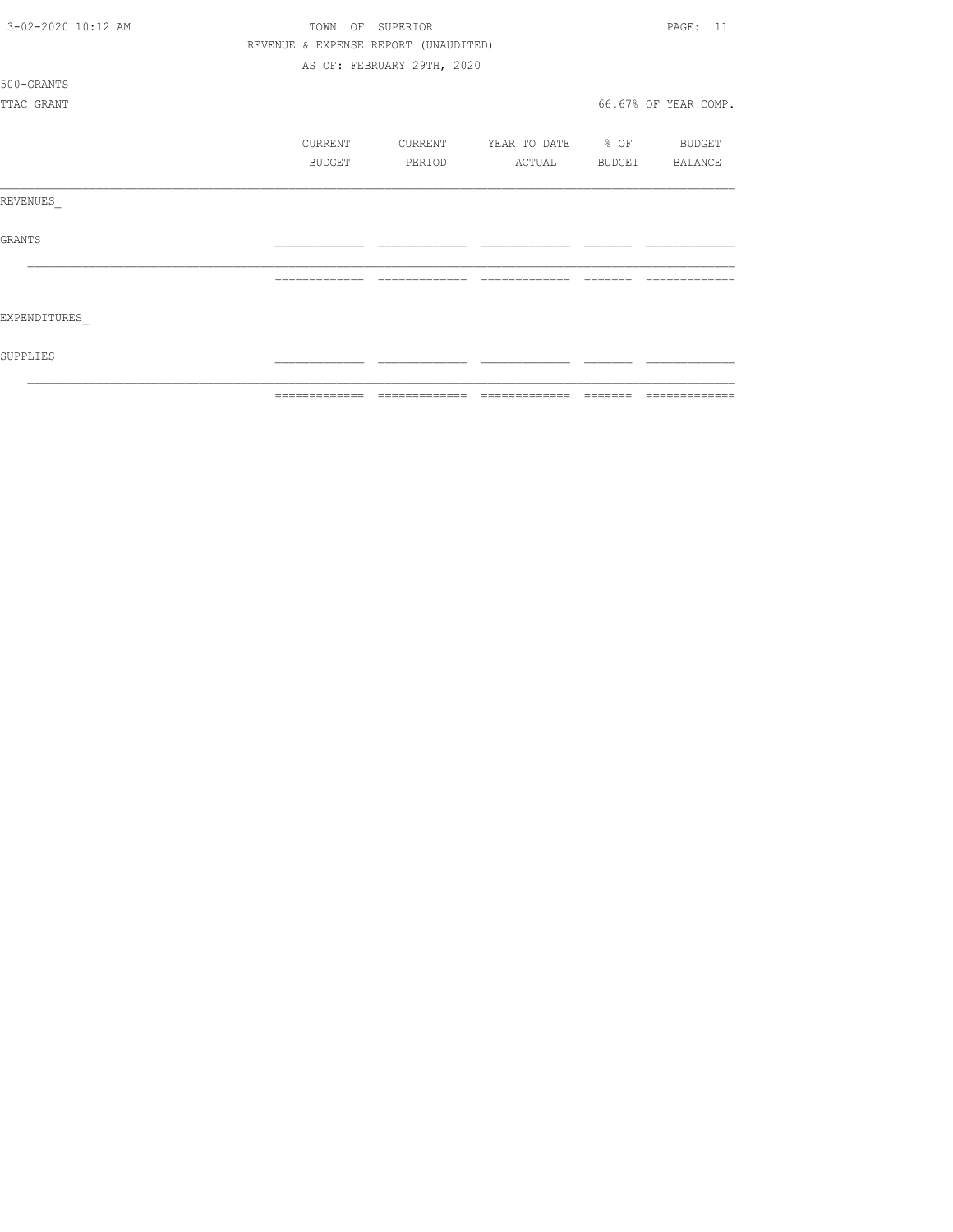| 3-02-2020 10:12 AM | TOWN           | OF SUPERIOR                          |                   |                | PAGE: 12             |
|--------------------|----------------|--------------------------------------|-------------------|----------------|----------------------|
|                    |                | REVENUE & EXPENSE REPORT (UNAUDITED) |                   |                |                      |
|                    |                | AS OF: FEBRUARY 29TH, 2020           |                   |                |                      |
| 500-GRANTS         |                |                                      |                   |                |                      |
| CDBG 2011 WWTP     |                |                                      |                   |                | 66.67% OF YEAR COMP. |
|                    | CURRENT        | CURRENT                              | YEAR TO DATE % OF |                | BUDGET               |
|                    | BUDGET         | PERIOD                               | ACTUAL            | BUDGET BALANCE |                      |
| REVENUES           |                |                                      |                   |                |                      |
| GRANTS             |                |                                      |                   |                |                      |
|                    | =============  | =============                        | =============     |                |                      |
| EXPENDITURES       |                |                                      |                   |                |                      |
| SUPPLIES           |                |                                      |                   |                |                      |
|                    | -------------- |                                      |                   |                |                      |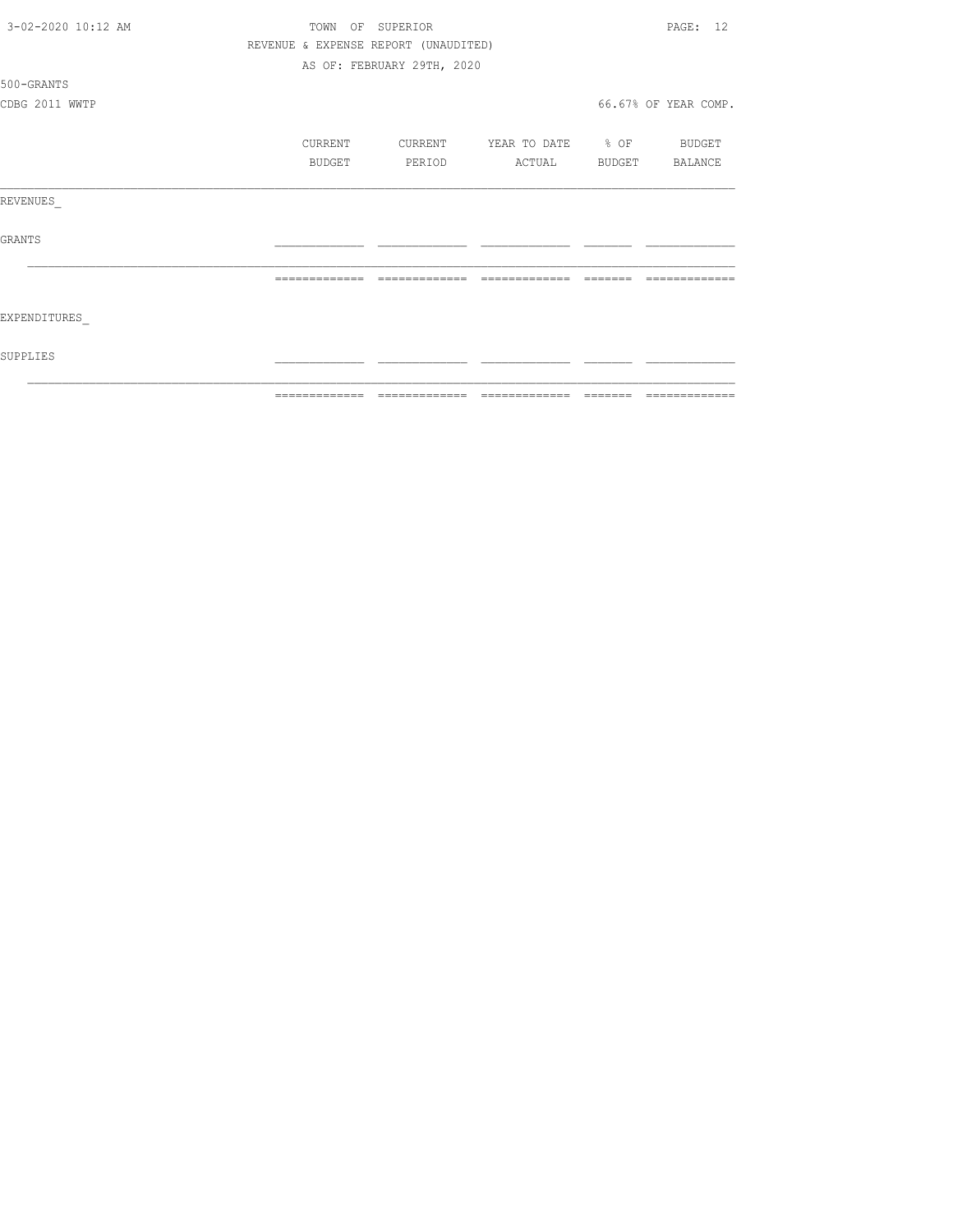|                    | ============= | ======                               | $\begin{array}{cccccccccc} \multicolumn{2}{c}{} & \multicolumn{2}{c}{} & \multicolumn{2}{c}{} & \multicolumn{2}{c}{} & \multicolumn{2}{c}{} & \multicolumn{2}{c}{} & \multicolumn{2}{c}{} & \multicolumn{2}{c}{} & \multicolumn{2}{c}{} & \multicolumn{2}{c}{} & \multicolumn{2}{c}{} & \multicolumn{2}{c}{} & \multicolumn{2}{c}{} & \multicolumn{2}{c}{} & \multicolumn{2}{c}{} & \multicolumn{2}{c}{} & \multicolumn{2}{c}{} & \multicolumn{2}{c}{} & \multicolumn{2}{c}{} & \mult$ |        |                      |
|--------------------|---------------|--------------------------------------|----------------------------------------------------------------------------------------------------------------------------------------------------------------------------------------------------------------------------------------------------------------------------------------------------------------------------------------------------------------------------------------------------------------------------------------------------------------------------------------|--------|----------------------|
| SUPPLIES           |               |                                      |                                                                                                                                                                                                                                                                                                                                                                                                                                                                                        |        |                      |
| EXPENDITURES       |               |                                      |                                                                                                                                                                                                                                                                                                                                                                                                                                                                                        |        |                      |
|                    |               |                                      |                                                                                                                                                                                                                                                                                                                                                                                                                                                                                        |        |                      |
| <b>GRANTS</b>      |               |                                      |                                                                                                                                                                                                                                                                                                                                                                                                                                                                                        |        |                      |
| REVENUES           |               |                                      |                                                                                                                                                                                                                                                                                                                                                                                                                                                                                        |        |                      |
|                    | BUDGET        | PERIOD                               | ACTUAL                                                                                                                                                                                                                                                                                                                                                                                                                                                                                 | BUDGET | BALANCE              |
|                    | CURRENT       | CURRENT                              | YEAR TO DATE % OF                                                                                                                                                                                                                                                                                                                                                                                                                                                                      |        | BUDGET               |
| PSSP GRANT         |               |                                      |                                                                                                                                                                                                                                                                                                                                                                                                                                                                                        |        | 66.67% OF YEAR COMP. |
| 500-GRANTS         |               |                                      |                                                                                                                                                                                                                                                                                                                                                                                                                                                                                        |        |                      |
|                    |               | AS OF: FEBRUARY 29TH, 2020           |                                                                                                                                                                                                                                                                                                                                                                                                                                                                                        |        |                      |
|                    |               | REVENUE & EXPENSE REPORT (UNAUDITED) |                                                                                                                                                                                                                                                                                                                                                                                                                                                                                        |        |                      |
| 3-02-2020 10:12 AM |               | TOWN OF SUPERIOR                     |                                                                                                                                                                                                                                                                                                                                                                                                                                                                                        |        | PAGE: 13             |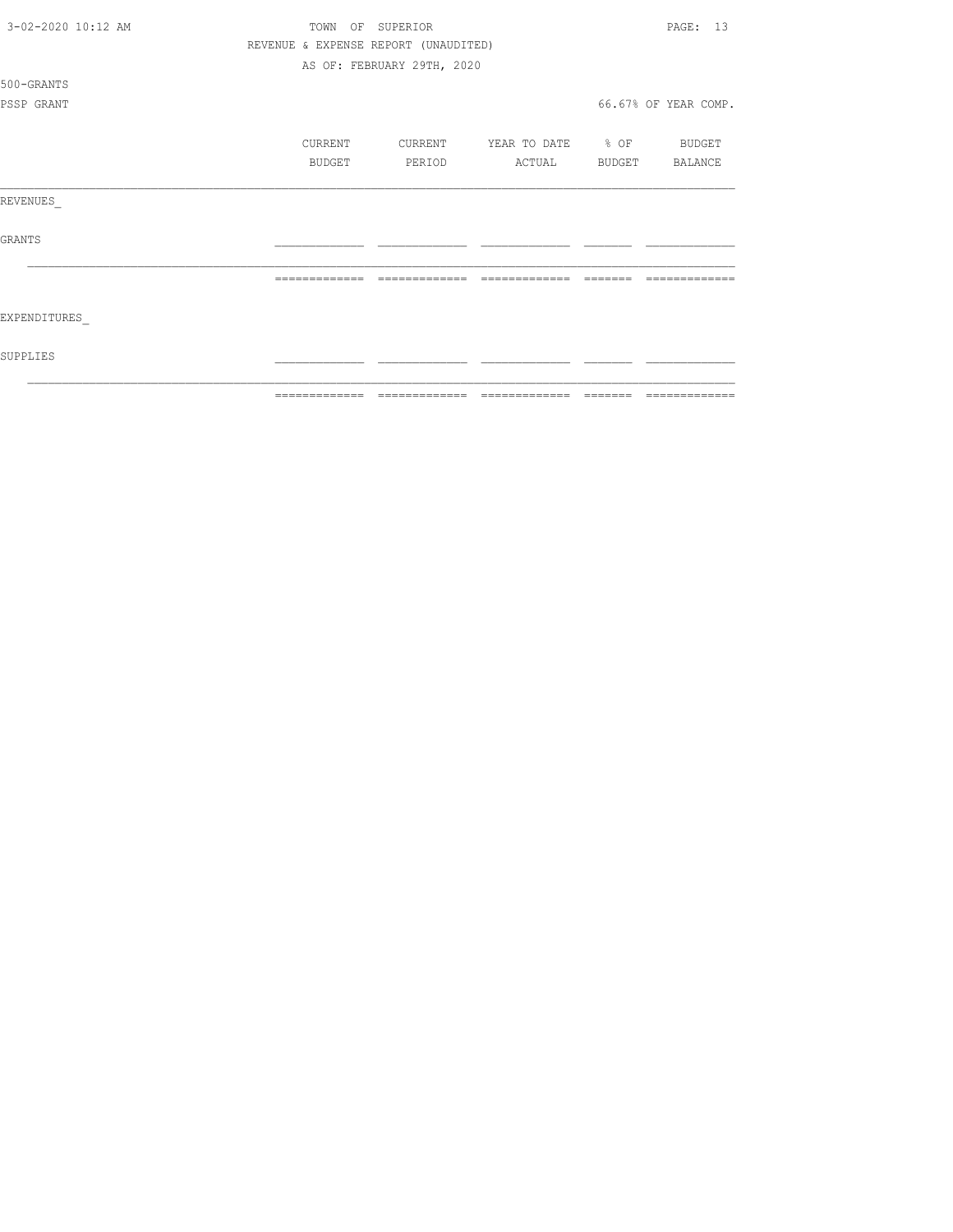| 3-02-2020 10:12 AM       | TOWN OF SUPERIOR                     | PAGE: 14                   |                                          |     |                      |
|--------------------------|--------------------------------------|----------------------------|------------------------------------------|-----|----------------------|
|                          | REVENUE & EXPENSE REPORT (UNAUDITED) |                            |                                          |     |                      |
|                          |                                      | AS OF: FEBRUARY 29TH, 2020 |                                          |     |                      |
| 500-GRANTS               |                                      |                            |                                          |     |                      |
| RESOLUTION COPPER GIVING |                                      |                            |                                          |     | 66.67% OF YEAR COMP. |
|                          |                                      |                            |                                          |     |                      |
|                          |                                      |                            | CURRENT CURRENT YEAR TO DATE % OF BUDGET |     |                      |
|                          |                                      |                            | BUDGET PERIOD ACTUAL BUDGET BALANCE      |     |                      |
|                          |                                      |                            |                                          |     |                      |
| REVENUES                 |                                      |                            |                                          |     |                      |
|                          |                                      |                            |                                          |     |                      |
| GRANTS                   |                                      |                            |                                          | ___ |                      |
|                          |                                      |                            |                                          |     |                      |
|                          |                                      |                            |                                          |     |                      |
|                          |                                      |                            |                                          |     |                      |
| EXPENDITURES             |                                      |                            |                                          |     |                      |
| PERSONEL                 |                                      |                            |                                          |     |                      |
|                          |                                      |                            |                                          |     |                      |
| SUPPLIES                 |                                      |                            |                                          |     |                      |
|                          |                                      |                            |                                          |     |                      |
| UTILITIES                |                                      |                            |                                          |     |                      |
|                          |                                      |                            |                                          |     |                      |
| GENERAL BUSINESS EXPENSE |                                      |                            |                                          |     |                      |
|                          |                                      |                            |                                          | ___ |                      |
| PROFESSIONAL SERVICES    |                                      |                            |                                          |     |                      |
|                          |                                      |                            |                                          |     |                      |
| REPAIR/MAINTENANCE       |                                      |                            |                                          |     |                      |
|                          |                                      |                            |                                          |     |                      |
| CAPITAL OUTLAY           |                                      |                            |                                          |     |                      |
|                          |                                      |                            |                                          |     |                      |
| DEBT SERVICE             |                                      |                            |                                          | - - |                      |
|                          |                                      |                            |                                          |     |                      |
|                          |                                      |                            |                                          |     |                      |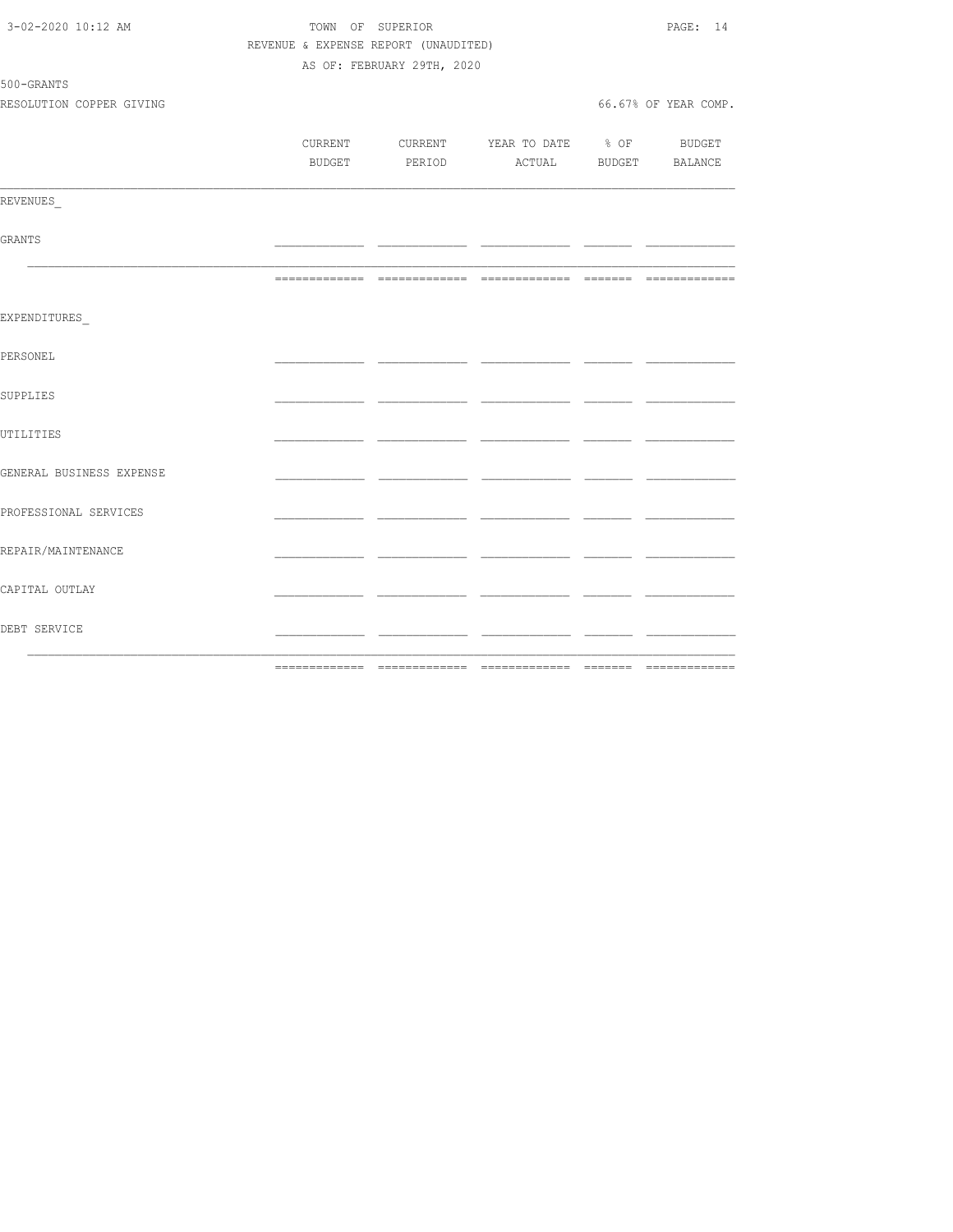|                          | ============= | --------------                       |                   | $\qquad \qquad = \qquad \qquad = \qquad \qquad = \qquad \qquad = \qquad \qquad = \qquad \qquad = \qquad \qquad = \qquad \qquad = \qquad \qquad = \qquad \qquad = \qquad \qquad = \qquad \qquad = \qquad \qquad = \qquad \qquad = \qquad \qquad = \qquad \qquad = \qquad \qquad = \qquad \qquad = \qquad \qquad = \qquad \qquad = \qquad \qquad = \qquad \qquad = \qquad \qquad = \qquad \qquad = \qquad \qquad = \qquad \qquad = \qquad \qquad = \qquad \qquad = \qquad \qquad = \qquad \qquad = \qquad \qquad = \qquad$ | =============        |
|--------------------------|---------------|--------------------------------------|-------------------|--------------------------------------------------------------------------------------------------------------------------------------------------------------------------------------------------------------------------------------------------------------------------------------------------------------------------------------------------------------------------------------------------------------------------------------------------------------------------------------------------------------------------|----------------------|
| SUPPLIES                 |               |                                      |                   |                                                                                                                                                                                                                                                                                                                                                                                                                                                                                                                          |                      |
| EXPENDITURES             |               |                                      |                   |                                                                                                                                                                                                                                                                                                                                                                                                                                                                                                                          |                      |
|                          | ============= | -------------                        | =============     |                                                                                                                                                                                                                                                                                                                                                                                                                                                                                                                          |                      |
| <b>GRANTS</b>            |               |                                      |                   |                                                                                                                                                                                                                                                                                                                                                                                                                                                                                                                          |                      |
| REVENUES                 |               |                                      |                   |                                                                                                                                                                                                                                                                                                                                                                                                                                                                                                                          |                      |
|                          | <b>BUDGET</b> | PERIOD                               | ACTUAL            |                                                                                                                                                                                                                                                                                                                                                                                                                                                                                                                          | BUDGET BALANCE       |
|                          | CURRENT       | CURRENT                              | YEAR TO DATE % OF |                                                                                                                                                                                                                                                                                                                                                                                                                                                                                                                          | BUDGET               |
| MISC                     |               |                                      |                   |                                                                                                                                                                                                                                                                                                                                                                                                                                                                                                                          | 66.67% OF YEAR COMP. |
| 500-GRANTS               |               |                                      |                   |                                                                                                                                                                                                                                                                                                                                                                                                                                                                                                                          |                      |
|                          |               | AS OF: FEBRUARY 29TH, 2020           |                   |                                                                                                                                                                                                                                                                                                                                                                                                                                                                                                                          |                      |
|                          |               | REVENUE & EXPENSE REPORT (UNAUDITED) |                   |                                                                                                                                                                                                                                                                                                                                                                                                                                                                                                                          |                      |
| $3 - 02 - 2020$ 10:12 AM | TOWN          | OF SUPERIOR                          |                   |                                                                                                                                                                                                                                                                                                                                                                                                                                                                                                                          | PAGE: 15             |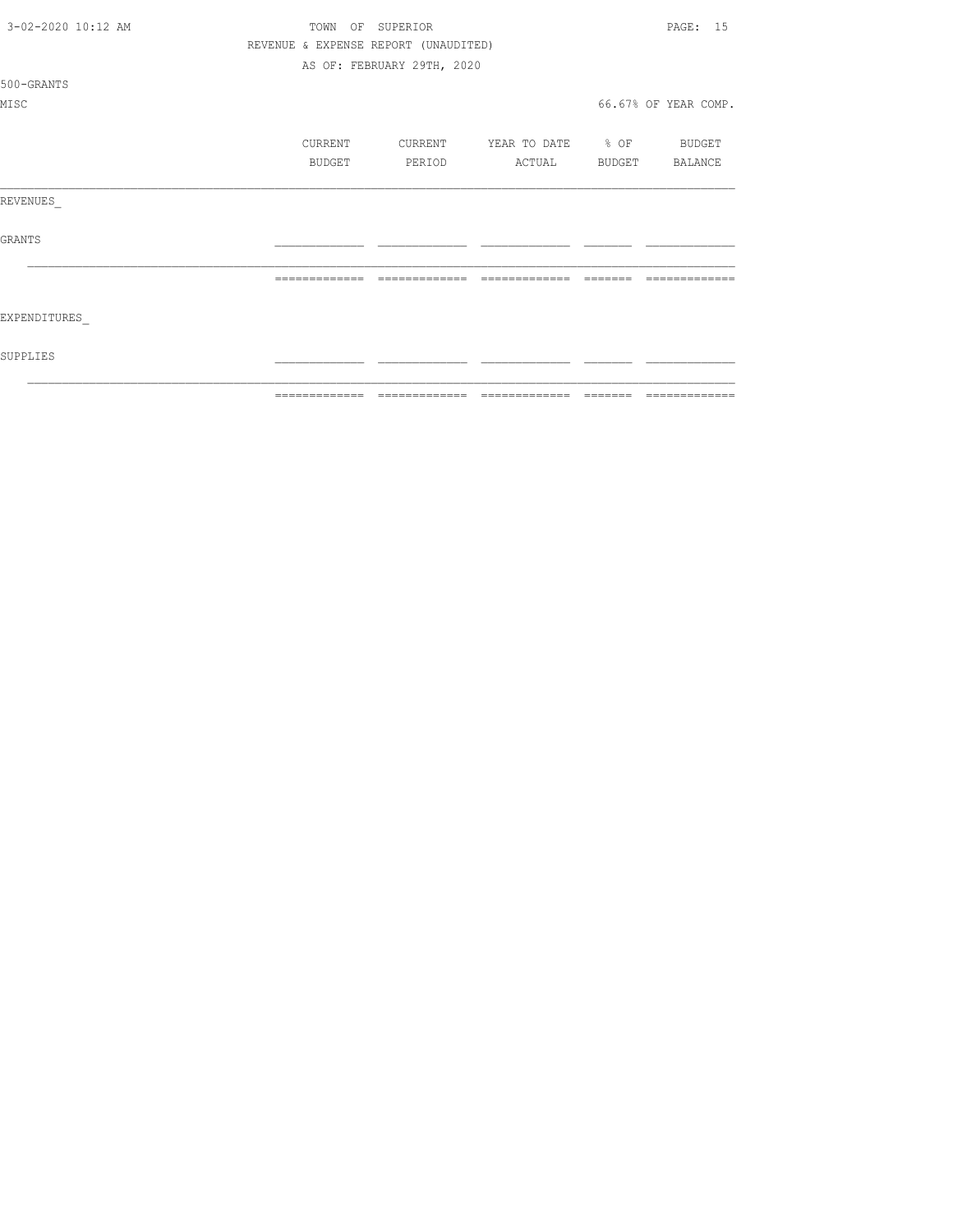| 3-02-2020 10:12 AM |               | TOWN OF SUPERIOR                     |                          | PAGE: 16             |
|--------------------|---------------|--------------------------------------|--------------------------|----------------------|
|                    |               | REVENUE & EXPENSE REPORT (UNAUDITED) |                          |                      |
|                    |               | AS OF: FEBRUARY 29TH, 2020           |                          |                      |
| 500-GRANTS         |               |                                      |                          |                      |
| AIRPORT GRANTS     |               |                                      |                          | 66.67% OF YEAR COMP. |
|                    | CURRENT       | CURRENT                              | YEAR TO DATE % OF BUDGET |                      |
|                    | BUDGET        | PERIOD                               | ACTUAL                   | BUDGET BALANCE       |
| REVENUES           |               |                                      |                          |                      |
| <b>GRANTS</b>      |               |                                      |                          |                      |
|                    |               |                                      |                          |                      |
| EXPENDITURES       |               |                                      |                          |                      |
| SUPPLIES           |               |                                      |                          |                      |
|                    | ------------- | -------------                        | --------------           |                      |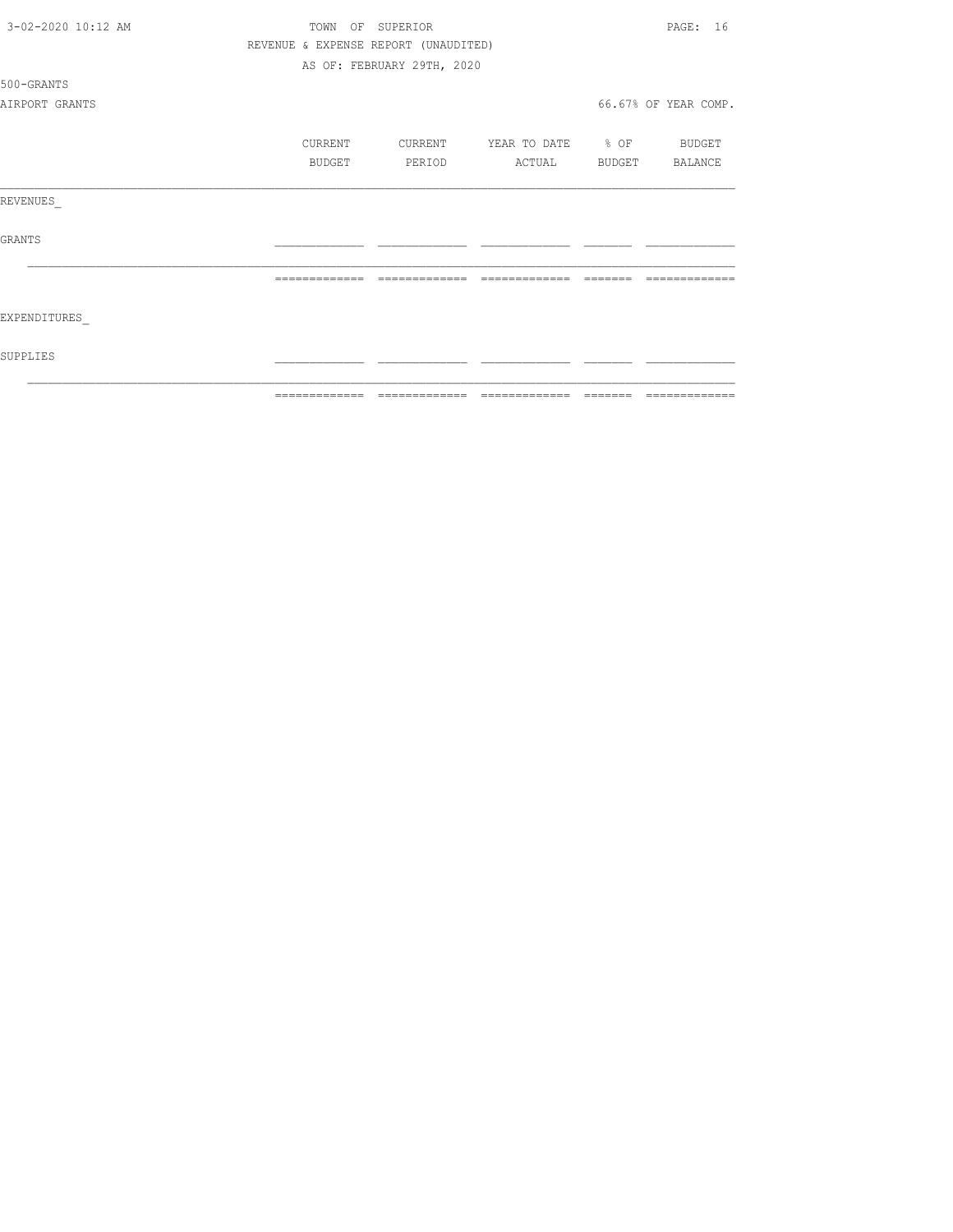| 3-02-2020 10:12 AM     | TOWN OF SUPERIOR |                                      |                          | PAGE: 17             |
|------------------------|------------------|--------------------------------------|--------------------------|----------------------|
|                        |                  | REVENUE & EXPENSE REPORT (UNAUDITED) |                          |                      |
|                        |                  | AS OF: FEBRUARY 29TH, 2020           |                          |                      |
| 500-GRANTS             |                  |                                      |                          |                      |
| FIRE TRUCK RESTORATION |                  |                                      |                          | 66.67% OF YEAR COMP. |
|                        | CURRENT          | CURRENT                              | YEAR TO DATE % OF BUDGET |                      |
|                        | BUDGET           | PERIOD                               | ACTUAL                   | BUDGET BALANCE       |
| REVENUES               |                  |                                      |                          |                      |
| GRANTS                 |                  |                                      |                          |                      |
|                        |                  | --------------                       | =============            |                      |
| EXPENDITURES           |                  |                                      |                          |                      |
| SUPPLIES               |                  |                                      |                          |                      |
|                        |                  |                                      |                          |                      |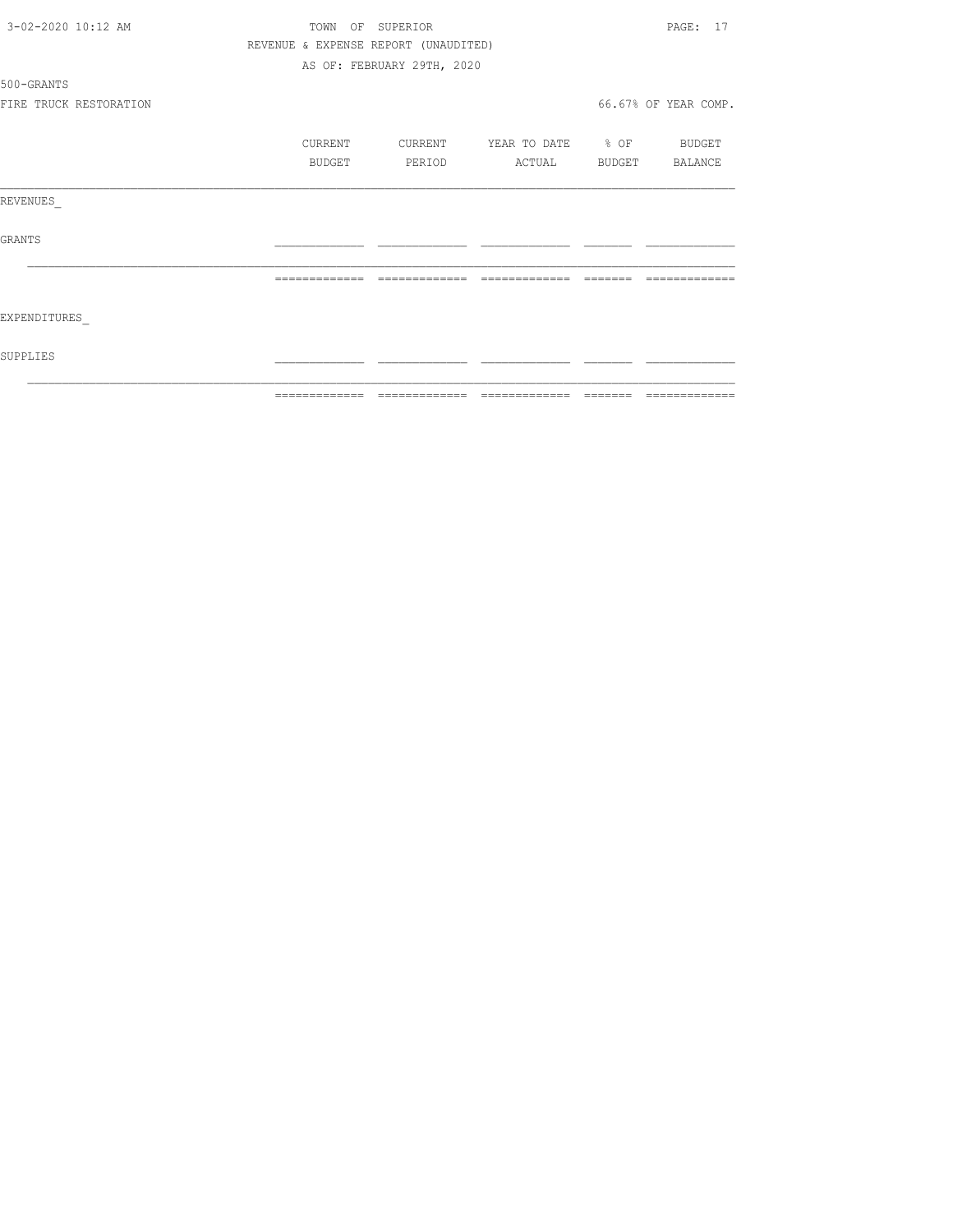|                    | ============= |            | ======                               | $\begin{array}{cccccccccc} \multicolumn{2}{c}{} & \multicolumn{2}{c}{} & \multicolumn{2}{c}{} & \multicolumn{2}{c}{} & \multicolumn{2}{c}{} & \multicolumn{2}{c}{} & \multicolumn{2}{c}{} & \multicolumn{2}{c}{} & \multicolumn{2}{c}{} & \multicolumn{2}{c}{} & \multicolumn{2}{c}{} & \multicolumn{2}{c}{} & \multicolumn{2}{c}{} & \multicolumn{2}{c}{} & \multicolumn{2}{c}{} & \multicolumn{2}{c}{} & \multicolumn{2}{c}{} & \multicolumn{2}{c}{} & \multicolumn{2}{c}{} & \mult$ | =============        |
|--------------------|---------------|------------|--------------------------------------|----------------------------------------------------------------------------------------------------------------------------------------------------------------------------------------------------------------------------------------------------------------------------------------------------------------------------------------------------------------------------------------------------------------------------------------------------------------------------------------|----------------------|
| SUPPLIES           |               |            |                                      |                                                                                                                                                                                                                                                                                                                                                                                                                                                                                        |                      |
| EXPENDITURES       |               |            |                                      |                                                                                                                                                                                                                                                                                                                                                                                                                                                                                        |                      |
|                    | ============= |            | =============                        | =============                                                                                                                                                                                                                                                                                                                                                                                                                                                                          |                      |
| <b>GRANTS</b>      |               |            |                                      |                                                                                                                                                                                                                                                                                                                                                                                                                                                                                        |                      |
| REVENUES           |               |            |                                      |                                                                                                                                                                                                                                                                                                                                                                                                                                                                                        |                      |
|                    |               | BUDGET     | PERIOD                               | ACTUAL                                                                                                                                                                                                                                                                                                                                                                                                                                                                                 | BUDGET BALANCE       |
|                    |               | CURRENT    | CURRENT                              | YEAR TO DATE % OF BUDGET                                                                                                                                                                                                                                                                                                                                                                                                                                                               |                      |
| 4TH OF JULY        |               |            |                                      |                                                                                                                                                                                                                                                                                                                                                                                                                                                                                        | 66.67% OF YEAR COMP. |
| 500-GRANTS         |               |            |                                      |                                                                                                                                                                                                                                                                                                                                                                                                                                                                                        |                      |
|                    |               |            | AS OF: FEBRUARY 29TH, 2020           |                                                                                                                                                                                                                                                                                                                                                                                                                                                                                        |                      |
|                    |               |            | REVENUE & EXPENSE REPORT (UNAUDITED) |                                                                                                                                                                                                                                                                                                                                                                                                                                                                                        |                      |
| 3-02-2020 10:12 AM |               | TOWN<br>OF | SUPERIOR                             |                                                                                                                                                                                                                                                                                                                                                                                                                                                                                        | PAGE: 18             |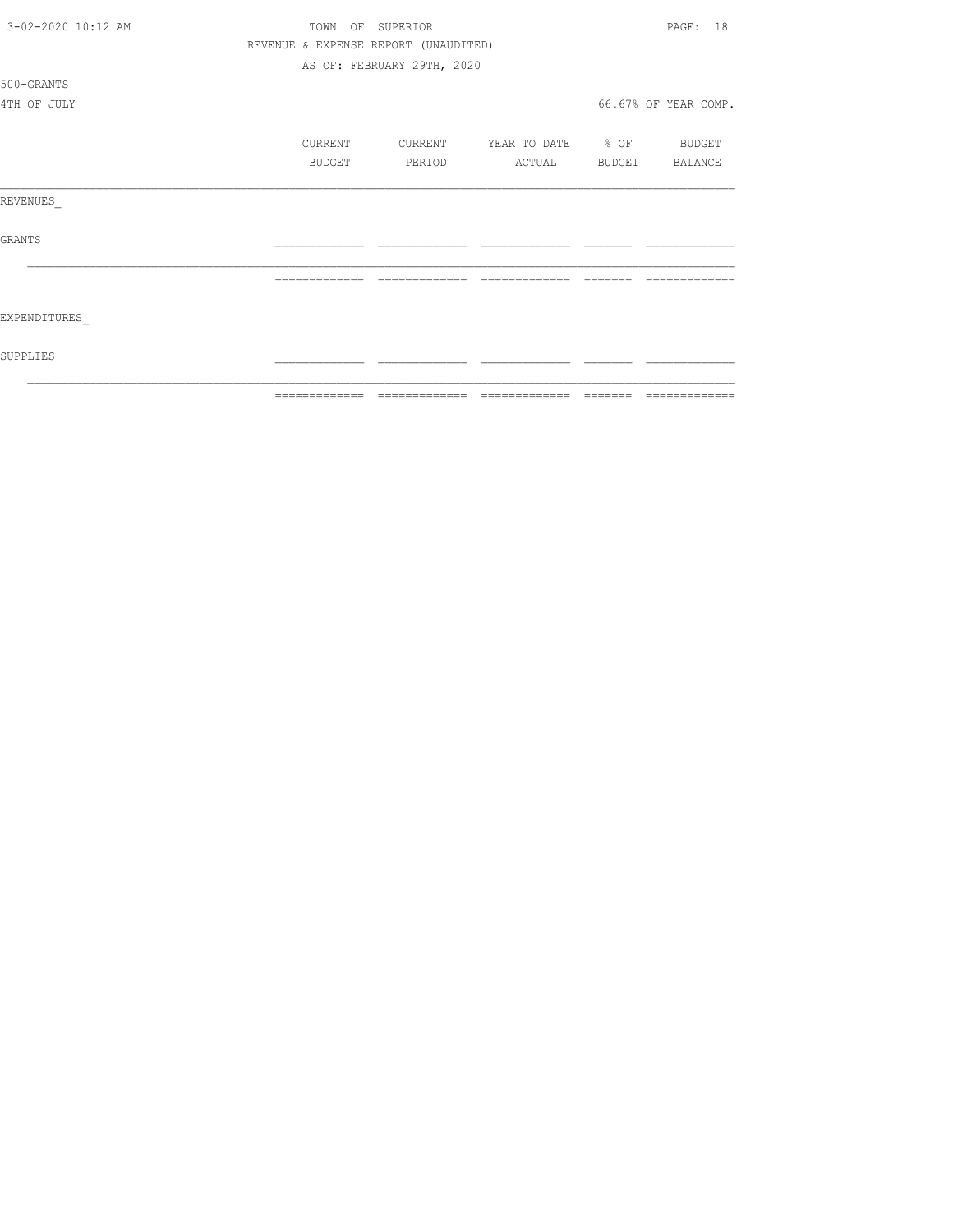| 3-02-2020 10:12 AM        | TOWN<br>OF                           | SUPERIOR                   |                   |                | PAGE: 19             |
|---------------------------|--------------------------------------|----------------------------|-------------------|----------------|----------------------|
|                           | REVENUE & EXPENSE REPORT (UNAUDITED) |                            |                   |                |                      |
|                           |                                      | AS OF: FEBRUARY 29TH, 2020 |                   |                |                      |
| 500-GRANTS                |                                      |                            |                   |                |                      |
| FIREHOUSE SUBS CONTRIBUTI |                                      |                            |                   |                | 66.67% OF YEAR COMP. |
|                           | CURRENT                              | CURRENT                    | YEAR TO DATE % OF |                | <b>BUDGET</b>        |
|                           | BUDGET                               | PERIOD                     | ACTUAL            | BUDGET BALANCE |                      |
| REVENUES                  |                                      |                            |                   |                |                      |
| GRANTS                    |                                      |                            |                   |                |                      |
|                           |                                      |                            |                   |                |                      |
| EXPENDITURES              |                                      |                            |                   |                |                      |
| SUPPLIES                  |                                      |                            |                   |                |                      |
|                           | -------------                        |                            | --------------    |                |                      |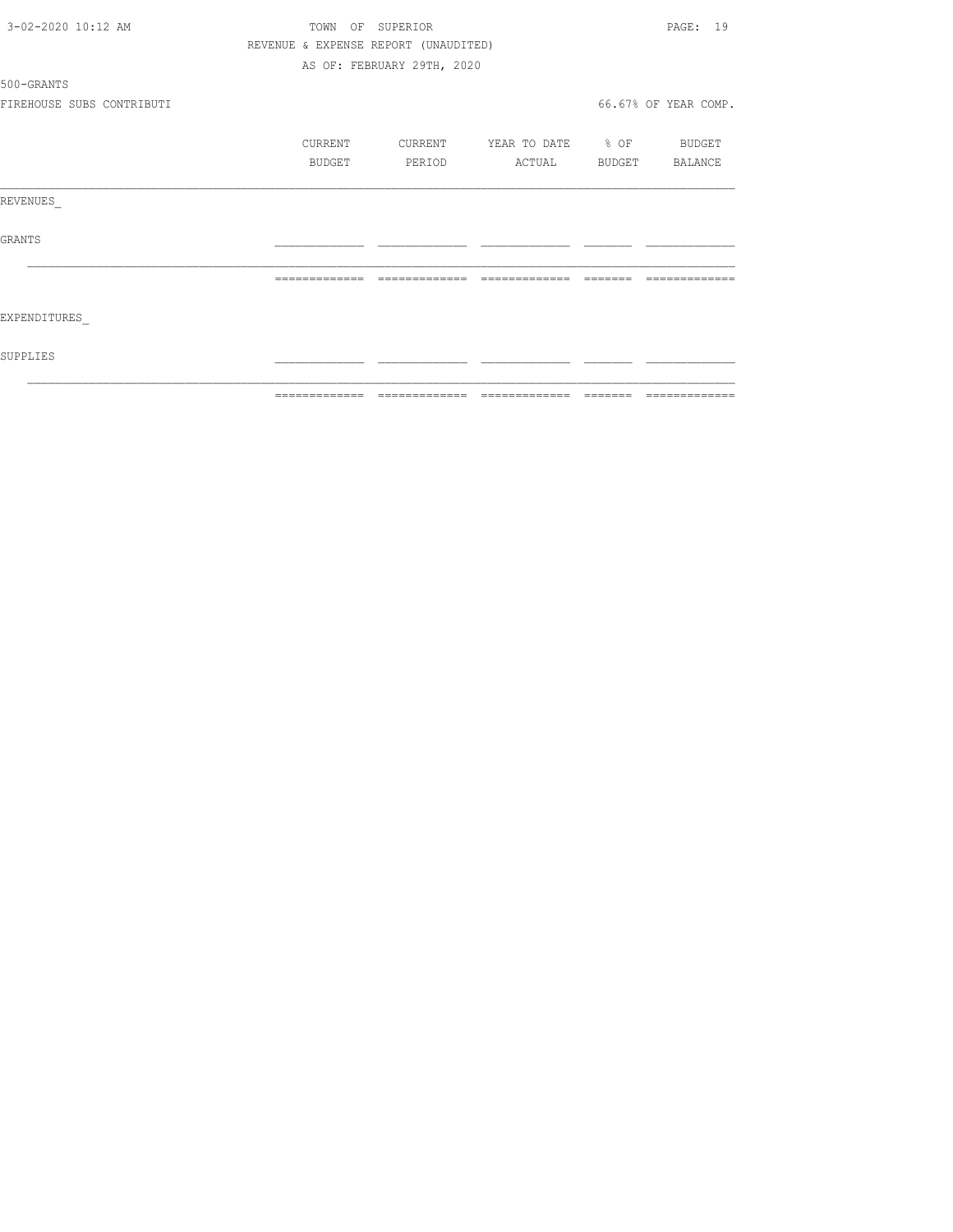| 3-02-2020 10:12 AM   | TOWN          | OF SUPERIOR                          |                          |         | PAGE: 20                                                                                                                                                                                                                                                                                                                                                                                                                                                                                     |
|----------------------|---------------|--------------------------------------|--------------------------|---------|----------------------------------------------------------------------------------------------------------------------------------------------------------------------------------------------------------------------------------------------------------------------------------------------------------------------------------------------------------------------------------------------------------------------------------------------------------------------------------------------|
|                      |               | REVENUE & EXPENSE REPORT (UNAUDITED) |                          |         |                                                                                                                                                                                                                                                                                                                                                                                                                                                                                              |
|                      |               | AS OF: FEBRUARY 29TH, 2020           |                          |         |                                                                                                                                                                                                                                                                                                                                                                                                                                                                                              |
| 500-GRANTS           |               |                                      |                          |         |                                                                                                                                                                                                                                                                                                                                                                                                                                                                                              |
| ECONOMIC DEVELOPMENT |               |                                      |                          |         | 66.67% OF YEAR COMP.                                                                                                                                                                                                                                                                                                                                                                                                                                                                         |
|                      | CURRENT       | CURRENT                              | YEAR TO DATE % OF BUDGET |         |                                                                                                                                                                                                                                                                                                                                                                                                                                                                                              |
|                      | <b>BUDGET</b> | PERIOD                               | ACTUAL                   |         | BUDGET BALANCE                                                                                                                                                                                                                                                                                                                                                                                                                                                                               |
| REVENUES             |               |                                      |                          |         |                                                                                                                                                                                                                                                                                                                                                                                                                                                                                              |
| GRANTS               |               |                                      |                          |         |                                                                                                                                                                                                                                                                                                                                                                                                                                                                                              |
|                      | ============= | =============                        | =============            |         |                                                                                                                                                                                                                                                                                                                                                                                                                                                                                              |
| EXPENDITURES         |               |                                      |                          |         |                                                                                                                                                                                                                                                                                                                                                                                                                                                                                              |
| SUPPLIES             |               |                                      |                          |         |                                                                                                                                                                                                                                                                                                                                                                                                                                                                                              |
|                      | ============= | =============                        | =============            | ======= | $\begin{array}{c} \multicolumn{2}{c} {\textbf{1}} & \multicolumn{2}{c} {\textbf{2}} & \multicolumn{2}{c} {\textbf{3}} & \multicolumn{2}{c} {\textbf{4}} \\ \multicolumn{2}{c} {\textbf{5}} & \multicolumn{2}{c} {\textbf{6}} & \multicolumn{2}{c} {\textbf{7}} & \multicolumn{2}{c} {\textbf{8}} & \multicolumn{2}{c} {\textbf{9}} \\ \multicolumn{2}{c} {\textbf{1}} & \multicolumn{2}{c} {\textbf{1}} & \multicolumn{2}{c} {\textbf{1}} & \multicolumn{2}{c} {\textbf{1}} & \multicolumn{$ |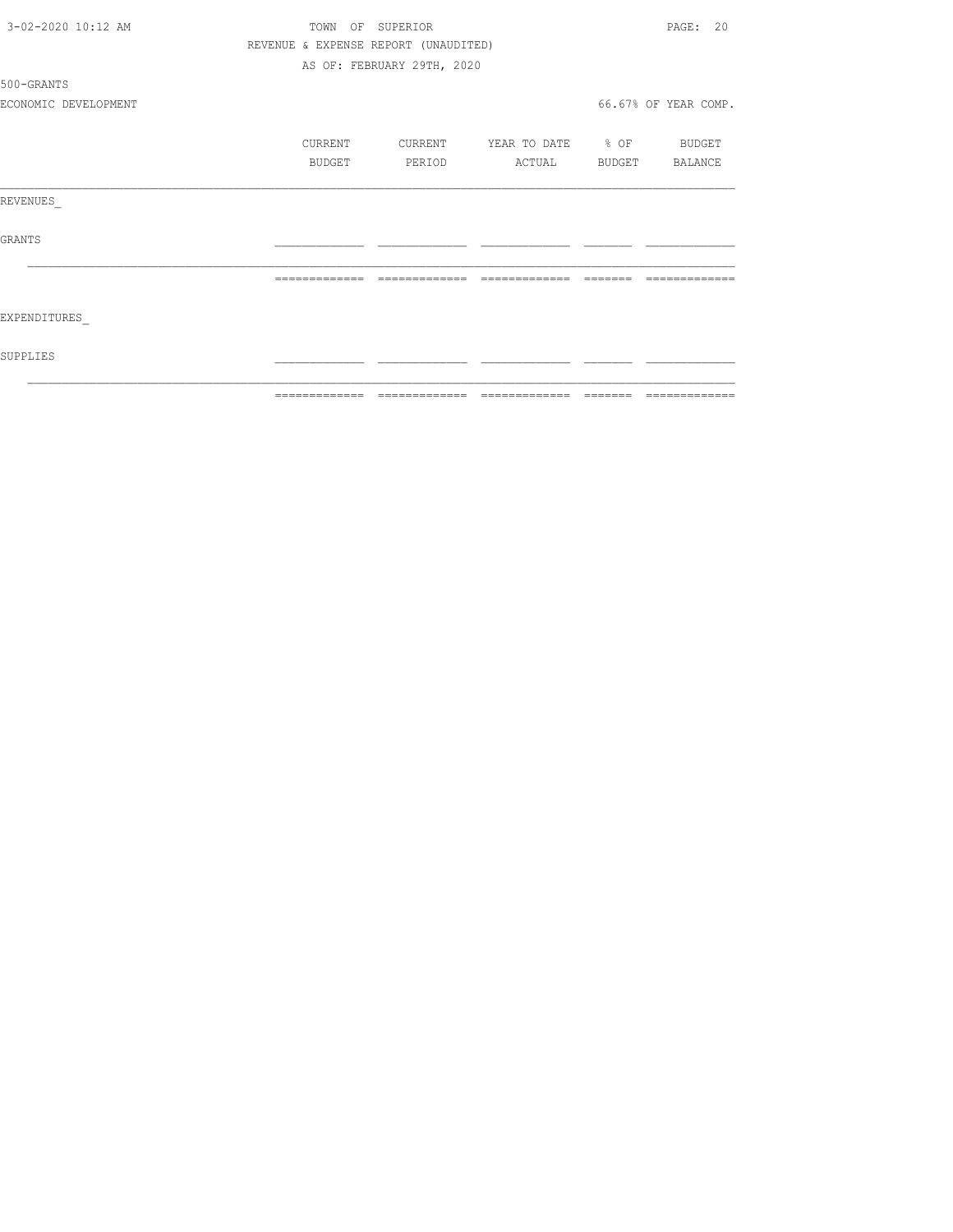| 3-02-2020 10:12 AM | TOWN          | OF SUPERIOR                          |                          |                | PAGE: 21             |
|--------------------|---------------|--------------------------------------|--------------------------|----------------|----------------------|
|                    |               | REVENUE & EXPENSE REPORT (UNAUDITED) |                          |                |                      |
|                    |               | AS OF: FEBRUARY 29TH, 2020           |                          |                |                      |
| 500-GRANTS         |               |                                      |                          |                |                      |
| CONTINGENCY        |               |                                      |                          |                | 66.67% OF YEAR COMP. |
|                    | CURRENT       | CURRENT                              | YEAR TO DATE % OF BUDGET |                |                      |
|                    | BUDGET        | PERIOD                               | ACTUAL                   | BUDGET BALANCE |                      |
| REVENUES           |               |                                      |                          |                |                      |
| <b>GRANTS</b>      |               |                                      |                          |                |                      |
|                    |               |                                      |                          |                |                      |
| EXPENDITURES       |               |                                      |                          |                |                      |
| SUPPLIES           |               |                                      |                          |                |                      |
|                    | ------------- |                                      | --------------           |                | -------------        |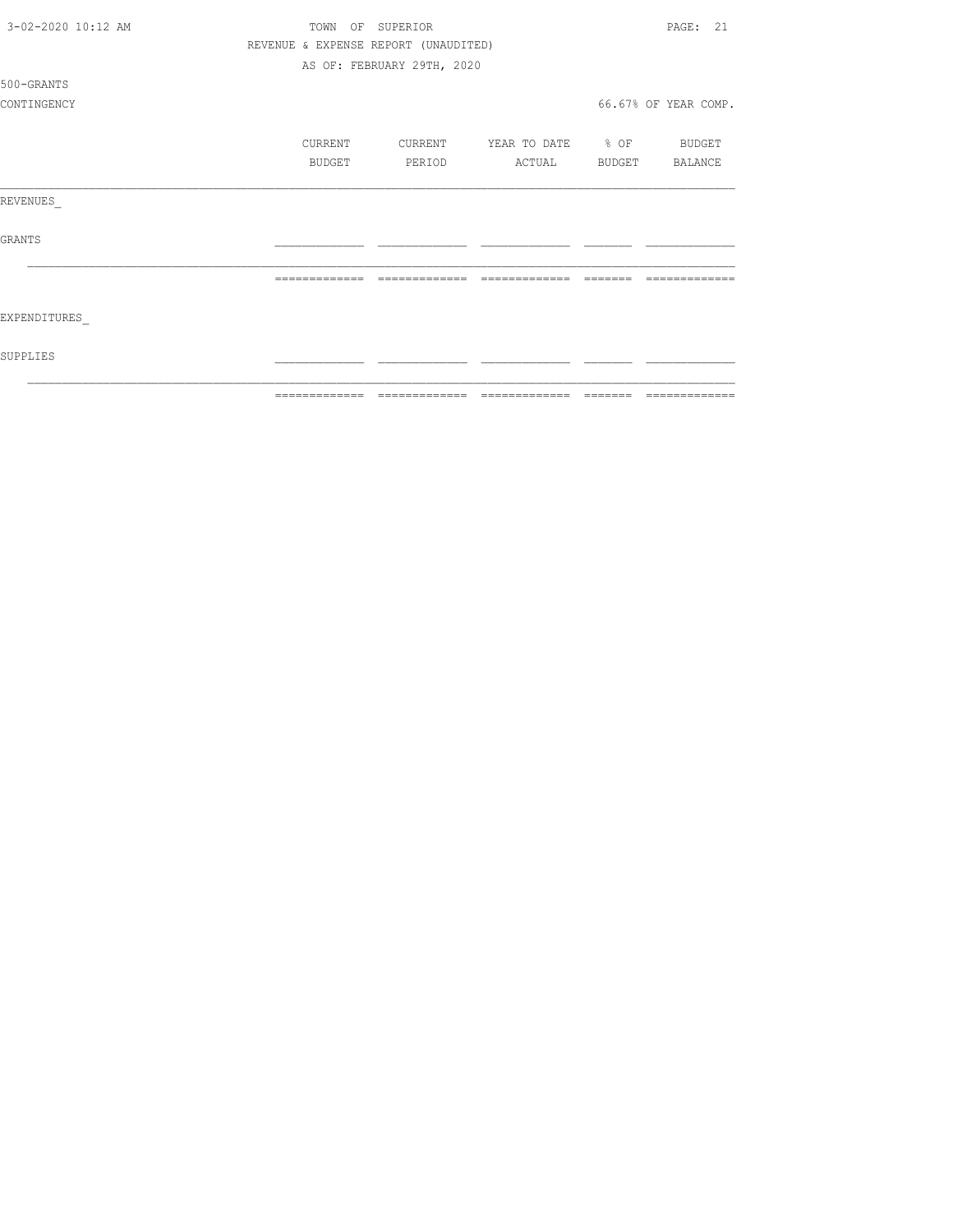### 3-02-2020 10:12 AM TOWN OF SUPERIOR PAGE: 22 REVENUE & EXPENSE REPORT (UNAUDITED) AS OF: FEBRUARY 29TH, 2020

500-GRANTS

|  | 66.67% OF YEAR COMP. |  |  |  |
|--|----------------------|--|--|--|
|--|----------------------|--|--|--|

|                                    | CURRENT        | CURRENT     | YEAR TO DATE | % OF          | <b>BUDGET</b> |
|------------------------------------|----------------|-------------|--------------|---------------|---------------|
|                                    | BUDGET         | PERIOD      | ACTUAL       | <b>BUDGET</b> | BALANCE       |
| FUND TOTAL REVENUES                | 2, 145, 354.00 | 0.00        | 136,519.04   | 6.36          | 2,008,834.96  |
| FUND TOTAL EXPENDITURES            | 2, 145, 354.00 | 48,504.88   | 207,331.96   | 9.66          | 1,938,022.04  |
| REVENUES OVER/(UNDER) EXPENDITURES | 0.00(          | 48,504.88)( | 70,812.92)   |               | 70,812.92     |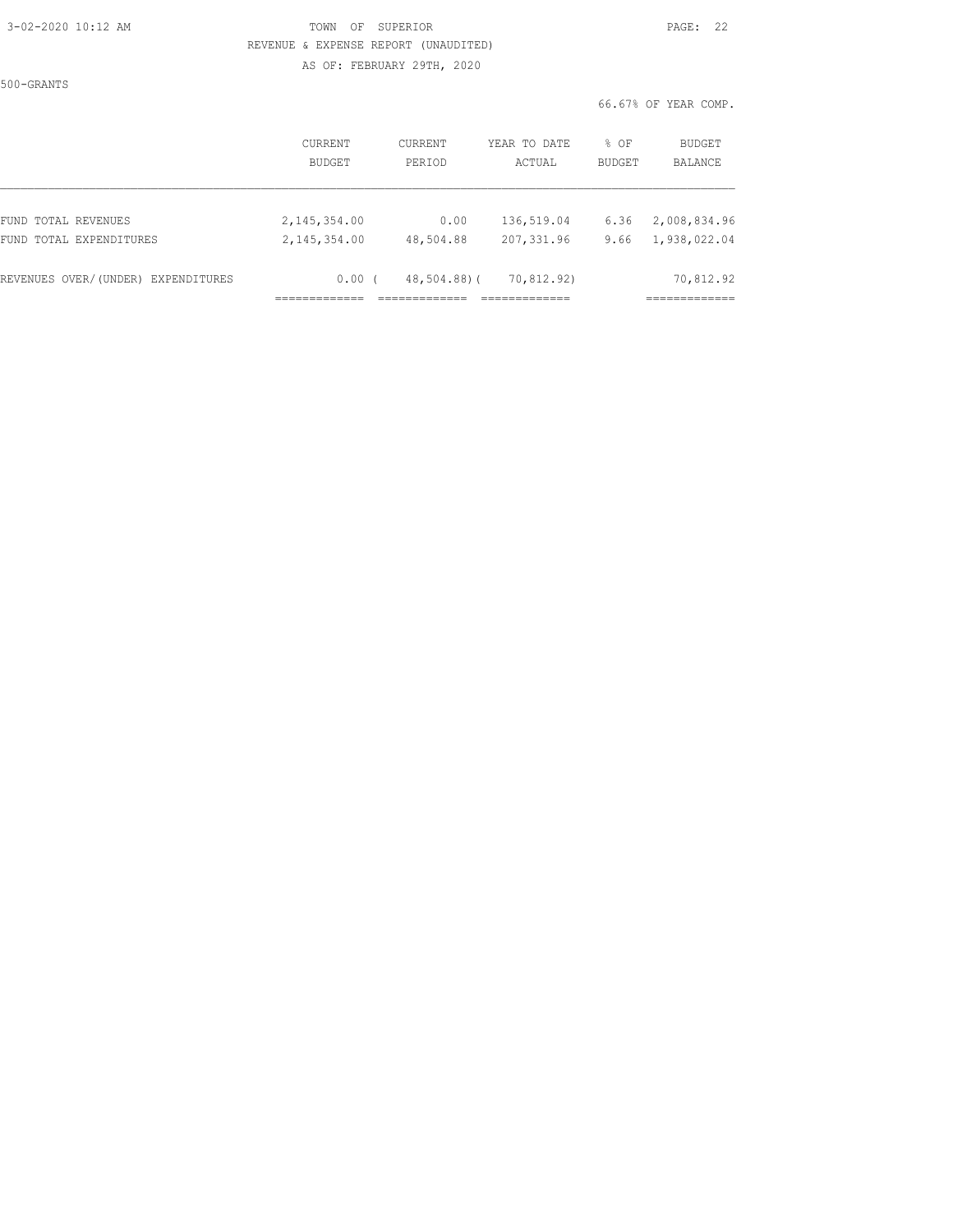| 3-02-2020 10:13 AM                                                                                                                                 | TOWN<br>OF |  |                | PAGE:                |  |
|----------------------------------------------------------------------------------------------------------------------------------------------------|------------|--|----------------|----------------------|--|
| SUPERIOR<br>REVENUE & EXPENSE REPORT (UNAUDITED)<br>AS OF: FEBRUARY 29TH, 2020<br>CURRENT<br>CURRENT<br>YEAR TO DATE<br>BUDGET<br>PERIOD<br>ACTUAL |            |  |                |                      |  |
|                                                                                                                                                    |            |  |                |                      |  |
| 510-Emergency Services                                                                                                                             |            |  |                |                      |  |
| NON-DEPARTMENTAL                                                                                                                                   |            |  |                | 66.67% OF YEAR COMP. |  |
|                                                                                                                                                    |            |  | % OF<br>BUDGET | BUDGET<br>BALANCE    |  |
| REVENUES                                                                                                                                           |            |  |                |                      |  |
| CONTINGENCY                                                                                                                                        |            |  |                |                      |  |

 $\mathcal{L}_\text{max}$ 

 $\blacksquare$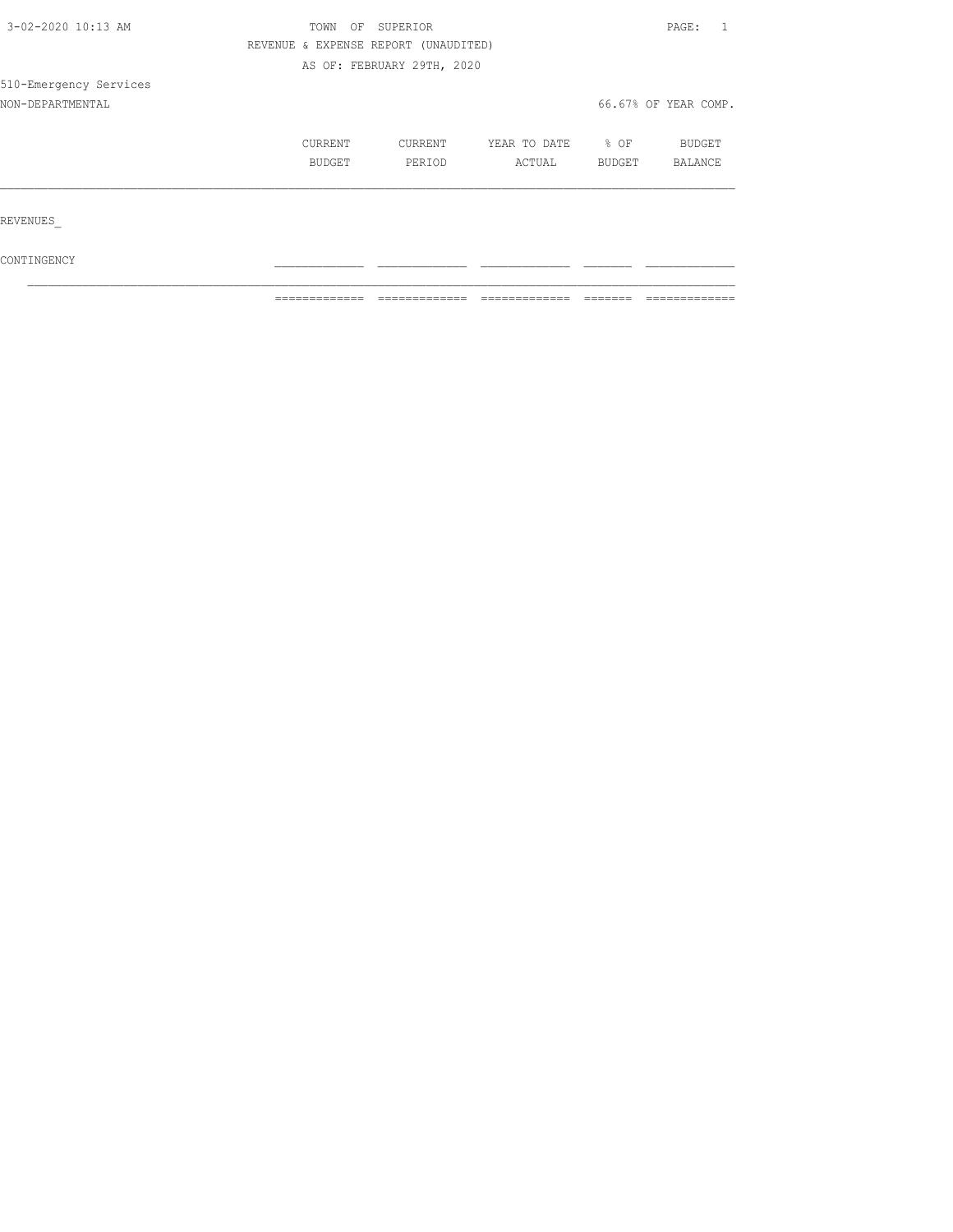|                                                                    |                        | AS OF: FEBRUARY 29TH, 2020                                                                                                                                                                                                                                                                                                                                                                                                                                                                          |                        |                      |                              |
|--------------------------------------------------------------------|------------------------|-----------------------------------------------------------------------------------------------------------------------------------------------------------------------------------------------------------------------------------------------------------------------------------------------------------------------------------------------------------------------------------------------------------------------------------------------------------------------------------------------------|------------------------|----------------------|------------------------------|
| 510-Emergency Services                                             |                        |                                                                                                                                                                                                                                                                                                                                                                                                                                                                                                     |                        |                      |                              |
| RC EMERGENCY SERV-FIRE                                             |                        |                                                                                                                                                                                                                                                                                                                                                                                                                                                                                                     |                        |                      | 66.67% OF YEAR COMP.         |
|                                                                    | CURRENT<br>BUDGET      | <b>CURRENT</b><br>PERIOD                                                                                                                                                                                                                                                                                                                                                                                                                                                                            | YEAR TO DATE<br>ACTUAL | % OF<br>BUDGET       | BUDGET<br>BALANCE            |
| REVENUES                                                           |                        |                                                                                                                                                                                                                                                                                                                                                                                                                                                                                                     |                        |                      |                              |
| BUSINESS SERVICES                                                  |                        |                                                                                                                                                                                                                                                                                                                                                                                                                                                                                                     |                        |                      |                              |
| GRANTS                                                             |                        |                                                                                                                                                                                                                                                                                                                                                                                                                                                                                                     |                        |                      |                              |
| 510-42-4600 GRANT REVENUE                                          | 0.00                   | 25,000.00                                                                                                                                                                                                                                                                                                                                                                                                                                                                                           | 99,500.00              | $0.00$ (             | 99,500.00)                   |
| SUBTOTAL GRANTS                                                    | 0.00                   | 25,000.00                                                                                                                                                                                                                                                                                                                                                                                                                                                                                           | 99,500.00              | $0.00$ (             | 99,500.00)                   |
| TOTAL REVENUES                                                     | 0.00<br>-------------- | 25,000.00<br>$\begin{array}{cccccccccc} \multicolumn{2}{c}{} & \multicolumn{2}{c}{} & \multicolumn{2}{c}{} & \multicolumn{2}{c}{} & \multicolumn{2}{c}{} & \multicolumn{2}{c}{} & \multicolumn{2}{c}{} & \multicolumn{2}{c}{} & \multicolumn{2}{c}{} & \multicolumn{2}{c}{} & \multicolumn{2}{c}{} & \multicolumn{2}{c}{} & \multicolumn{2}{c}{} & \multicolumn{2}{c}{} & \multicolumn{2}{c}{} & \multicolumn{2}{c}{} & \multicolumn{2}{c}{} & \multicolumn{2}{c}{} & \multicolumn{2}{c}{} & \mult$ | 99,500.00              | $0.00$ (<br>-------- | 99,500.00)<br>-------------- |
| EXPENDITURES                                                       |                        |                                                                                                                                                                                                                                                                                                                                                                                                                                                                                                     |                        |                      |                              |
| PERSONEL                                                           |                        |                                                                                                                                                                                                                                                                                                                                                                                                                                                                                                     |                        |                      |                              |
| SUPPLIES                                                           |                        |                                                                                                                                                                                                                                                                                                                                                                                                                                                                                                     |                        |                      |                              |
| 510-42-5299 OTHER OPERATING SUPPLIES<br>SUBTOTAL SUPPLIES          | 0.00<br>0.00           | 0.00<br>0.00                                                                                                                                                                                                                                                                                                                                                                                                                                                                                        | 916.10<br>916.10       | $0.00$ (<br>$0.00$ ( | 916.10)<br>916.10)           |
| UTILITIES                                                          |                        |                                                                                                                                                                                                                                                                                                                                                                                                                                                                                                     |                        |                      |                              |
|                                                                    |                        |                                                                                                                                                                                                                                                                                                                                                                                                                                                                                                     |                        |                      |                              |
| GENERAL BUSINESS EXPENSE                                           |                        |                                                                                                                                                                                                                                                                                                                                                                                                                                                                                                     |                        |                      |                              |
| 510-42-5425 CONFERENCE & TRAINING                                  | 5,000.00               | 0.00                                                                                                                                                                                                                                                                                                                                                                                                                                                                                                | 4,492.82 89.86         |                      | 507.18                       |
| 510-42-5430 PRINTING                                               | 0.00                   | 0.00                                                                                                                                                                                                                                                                                                                                                                                                                                                                                                | 116.78                 | $0.00$ (             | 116.78)                      |
| 510-42-5450 UNIFORM PURCHASE<br>SUBTOTAL GENERAL BUSINESS EXPENSE  | 3,000.00<br>8,000.00   | 0.00<br>0.00                                                                                                                                                                                                                                                                                                                                                                                                                                                                                        | 985.77<br>5,595.37     | 32.86<br>69.94       | 2,014.23<br>2,404.63         |
| PROFESSIONAL SERVICES                                              |                        |                                                                                                                                                                                                                                                                                                                                                                                                                                                                                                     |                        |                      |                              |
| 510-42-5555 HEALTH & SAFETY                                        | 12,500.00              | 0.00                                                                                                                                                                                                                                                                                                                                                                                                                                                                                                | 4,130.82               | 33.05                | 8,369.18                     |
| SUBTOTAL PROFESSIONAL SERVICES                                     | 12,500.00              | 0.00                                                                                                                                                                                                                                                                                                                                                                                                                                                                                                | 4,130.82               | 33.05                | 8,369.18                     |
| REPAIR/MAINTENANCE                                                 |                        |                                                                                                                                                                                                                                                                                                                                                                                                                                                                                                     |                        |                      |                              |
| 510-42-5640 VEHICLE REPAIRS                                        | 46,000.00              | 0.00                                                                                                                                                                                                                                                                                                                                                                                                                                                                                                | 10,824.68              | 23.53                | 35, 175.32                   |
| 510-42-5642 TIRES & TUBES                                          | 0.00                   | 0.00                                                                                                                                                                                                                                                                                                                                                                                                                                                                                                | 40.00                  | $0.00$ (             | 40.00)                       |
| 510-42-5650 OTHER EQUIPMENT REPAIRS<br>SUBTOTAL REPAIR/MAINTENANCE | 3,000.00<br>49,000.00  | 0.00<br>0.00                                                                                                                                                                                                                                                                                                                                                                                                                                                                                        | 1,341.94<br>12,206.62  | 44.73<br>24.91       | 1,658.06<br>36,793.38        |
| CAPITAL OUTLAY                                                     |                        |                                                                                                                                                                                                                                                                                                                                                                                                                                                                                                     |                        |                      |                              |
| 510-42-5750 FIRE/PPE                                               | 0.00                   | 3,847.01                                                                                                                                                                                                                                                                                                                                                                                                                                                                                            | 6,636.45               | $0.00$ (             | 6,636.45                     |
| 510-42-5780 SOFTWARE                                               | 5,000.00               | 0.00                                                                                                                                                                                                                                                                                                                                                                                                                                                                                                | 179.17                 | 3.58                 | 4,820.83                     |
| SUBTOTAL CAPITAL OUTLAY                                            | 5,000.00               | 3,847.01                                                                                                                                                                                                                                                                                                                                                                                                                                                                                            | 6,815.62               | $136.31$ (           | 1,815.62)                    |
| DEBT SERVICE                                                       |                        |                                                                                                                                                                                                                                                                                                                                                                                                                                                                                                     |                        |                      |                              |
| 510-42-5999 CAPITAL OUTLAY                                         | 25,000.00              | 0.00                                                                                                                                                                                                                                                                                                                                                                                                                                                                                                | 0.00                   | 0.00                 | 25,000.00                    |
| SUBTOTAL DEBT SERVICE                                              | 25,000.00              | 0.00                                                                                                                                                                                                                                                                                                                                                                                                                                                                                                | 0.00                   | 0.00                 | 25,000.00                    |
| TOTAL EXPENDITURES                                                 | 99,500.00              | 3,847.01                                                                                                                                                                                                                                                                                                                                                                                                                                                                                            | 29,664.53              | 29.81                | 69,835.47                    |

 3-02-2020 10:13 AM TOWN OF SUPERIOR PAGE: 2 REVENUE & EXPENSE REPORT (UNAUDITED)

REVENUES OVER/(UNDER) EXPENDITURES ( 99,500.00) 21,152.99 69,835.47 ( 169,335.47)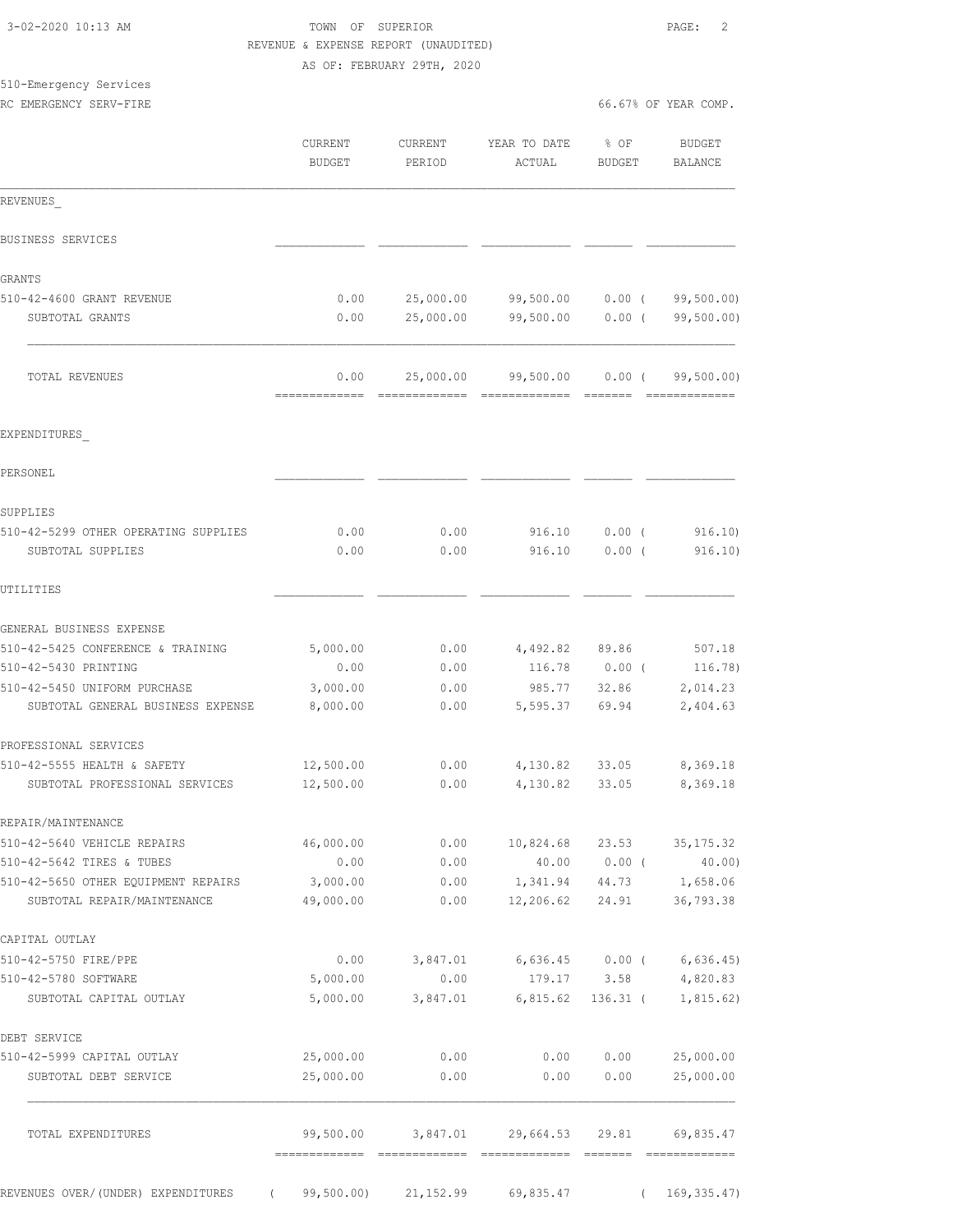#### 3-02-2020 10:13 AM TOWN OF SUPERIOR PAGE: 3 REVENUE & EXPENSE REPORT (UNAUDITED) AS OF: FEBRUARY 29TH, 2020

## 510-Emergency Services

|                                               |            | AS OF: FEBRUARY 29TH, 2020 |                                       |               |                      |
|-----------------------------------------------|------------|----------------------------|---------------------------------------|---------------|----------------------|
| 510-Emergency Services                        |            |                            |                                       |               |                      |
| RC EMERGENCY SERV-POLICE                      |            |                            |                                       |               | 66.67% OF YEAR COMP. |
|                                               | CURRENT    | <b>CURRENT</b>             | YEAR TO DATE                          | % OF          | BUDGET               |
|                                               | BUDGET     | PERIOD                     | ACTUAL                                | <b>BUDGET</b> | <b>BALANCE</b>       |
|                                               |            |                            |                                       |               |                      |
| REVENUES                                      |            |                            |                                       |               |                      |
| GRANTS                                        |            |                            |                                       |               |                      |
| 510-41-4600 Grant Revenue                     | 200,000.00 |                            | 59,000.00 100,500.00                  | 50.25         | 99,500.00            |
| SUBTOTAL GRANTS                               | 200,000.00 | 59,000.00                  | 100,500.00                            | 50.25         | 99,500.00            |
| <b>TOTAL REVENUES</b>                         |            |                            | 200,000.00 59,000.00 100,500.00 50.25 |               | 99,500.00            |
|                                               |            |                            |                                       |               |                      |
| EXPENDITURES                                  |            |                            |                                       |               |                      |
| SUPPLIES                                      |            |                            |                                       |               |                      |
| 510-41-5299 Other Operating Supplies 4,000.00 |            |                            | 14.80 10,697.99 267.45 ( 6,697.99)    |               |                      |

| SUBTOTAL SUPPLIES                  | 4,000.00         |           | 14.80 10,697.99 267.45 ( 6,697.99) |                   |                                 |
|------------------------------------|------------------|-----------|------------------------------------|-------------------|---------------------------------|
| UTILITIES                          |                  |           |                                    |                   |                                 |
| 510-41-5370 Radio Equipment        | 3,000.00         | 0.00      |                                    |                   | 22, 180.42 739.35 ( 19, 180.42) |
| SUBTOTAL UTILITIES                 | 3,000.00         | 0.00      | 22,180.42                          | 739.35 (          | 19, 180.42)                     |
| GENERAL BUSINESS EXPENSE           |                  |           |                                    |                   |                                 |
| 510-41-5425 Conferences & Training | 10,000.00        |           | $0.00$ $17,722.12$                 |                   | $177.22$ ( $7,722.12$ )         |
| 510-41-5430 PRINTING               | 2,000.00         |           | 332.14 3,033.07                    | $151.65$ (        | 1,033.07)                       |
| 510-41-5450 Uniform Purchases      | 8,500.00         | 0.00      |                                    | 5,930.53 69.77    | 2,569.47                        |
| SUBTOTAL GENERAL BUSINESS EXPENSE  | 20,500.00        | 332.14    | 26,685.72                          | $130.17$ (        | 6, 185.72                       |
| PROFESSIONAL SERVICES              |                  |           |                                    |                   |                                 |
| 510-41-5550 Professional Services  | 0.00             | 145.00    | 565.40 0.00 (                      |                   | 565.40)                         |
| 510-41-5555 Health & Safety        | 1,000.00         | 0.00      | 1,910.00                           | 191.00 (          | 910.00)                         |
| SUBTOTAL PROFESSIONAL SERVICES     | 1,000.00         | 145.00    |                                    | 2,475.40 247.54 ( | 1,475.40                        |
| REPAIR/MAINTENANCE                 |                  |           |                                    |                   |                                 |
| 510-41-5640 Vehicle Repairs        | 10,000.00        | 0.00      | 9,449.40                           | 94.49             | 550.60                          |
| 510-41-5642 Tires and Tubes        | 3,000.00         | 0.00      | 2,599.41                           | 86.65             | 400.59                          |
| SUBTOTAL REPAIR/MAINTENANCE        | 13,000.00        | 0.00      | 12,048.81                          | 92.68             | 951.19                          |
| CAPITAL OUTLAY                     |                  |           |                                    |                   |                                 |
| 510-41-5780 Software               | 0.00             | 0.00      | 189.61                             | $0.00$ (          | 189.61)                         |
| SUBTOTAL CAPITAL OUTLAY            | 0.00             | 0.00      | 189.61                             | 0.00(             | 189.61)                         |
| DEBT SERVICE                       |                  |           |                                    |                   |                                 |
| 510-41-5999 Capital Outlay         | 59,000.00        | 0.00      | 0.00                               | 0.00              | 59,000.00                       |
| CURROTIL BRBE CRBUITOR             | <b>EQ AQQ AQ</b> | $\sim$ 00 |                                    |                   |                                 |

| SUBTOTAL DEBT SERVICE              | 59,000.00  | 0.00      | 0.00            | 0.00 | 59,000.00  |
|------------------------------------|------------|-----------|-----------------|------|------------|
| TOTAL EXPENDITURES                 | 100,500.00 | 491.94    | 74,277.95 73.91 |      | 26,222.05  |
|                                    |            |           |                 |      |            |
| REVENUES OVER/(UNDER) EXPENDITURES | 99,500.00  | 58,508.06 | 26,222.05       |      | 73, 277.95 |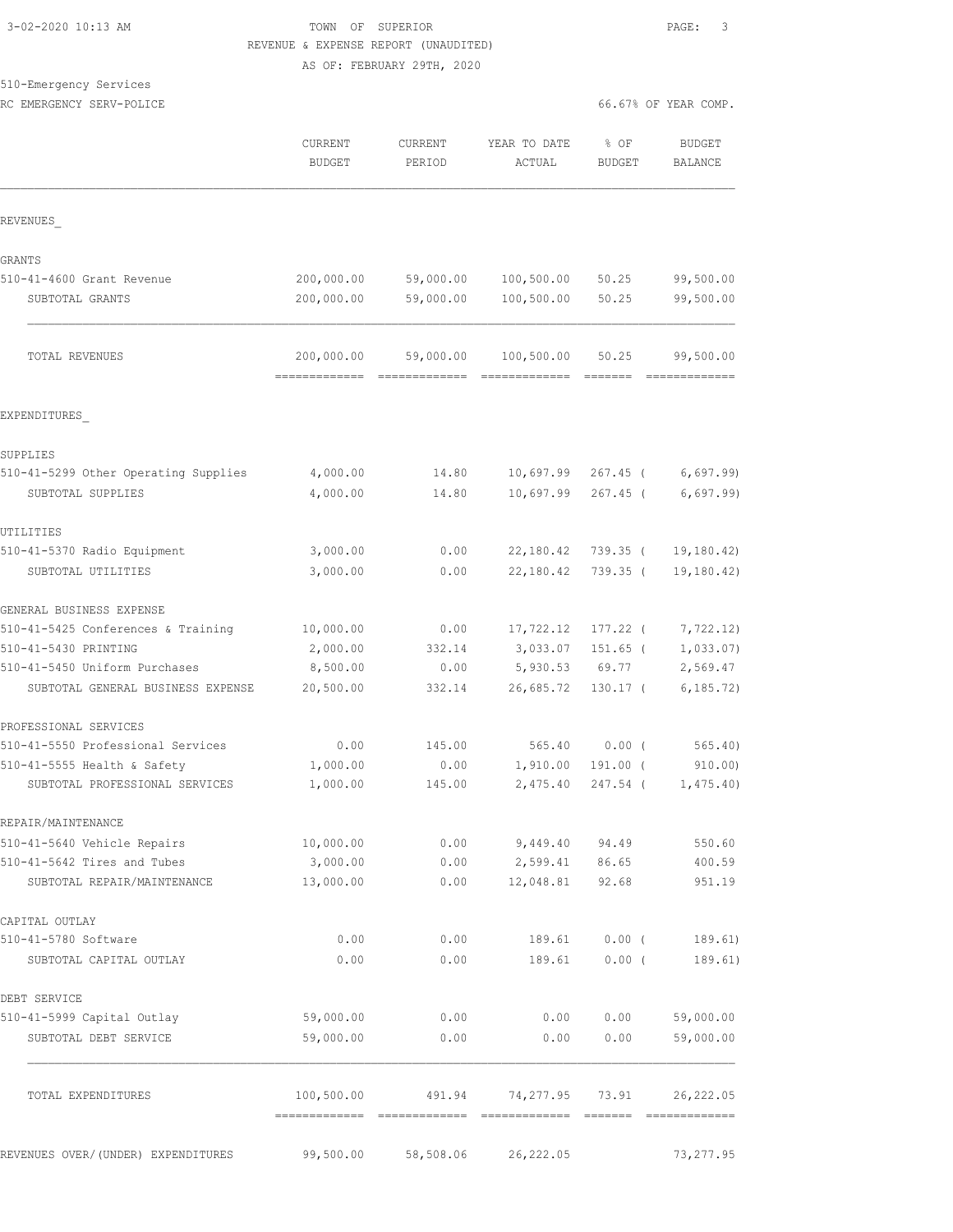|  | 3-02-2020 10:13 AM |  |
|--|--------------------|--|
|  |                    |  |

#### 3-02-2020 10:13 AM TOWN OF SUPERIOR PAGE: 4 REVENUE & EXPENSE REPORT (UNAUDITED) AS OF: FEBRUARY 29TH, 2020

510-Emergency Services

66.67% OF YEAR COMP.

|                                    | <b>CURRENT</b><br><b>BUDGET</b> | <b>CURRENT</b><br>PERIOD | YEAR TO DATE<br>ACTUAL | % OF<br><b>BUDGET</b> | BUDGET<br><b>BALANCE</b> |
|------------------------------------|---------------------------------|--------------------------|------------------------|-----------------------|--------------------------|
|                                    |                                 |                          |                        |                       |                          |
| FUND TOTAL REVENUES                | 200,000.00                      | 84,000.00                | 200,000.00             | 100.00                | 0.00                     |
| FUND TOTAL EXPENDITURES            | 200,000.00                      | 4,338.95                 | 103,942.48             | 51.97                 | 96,057.52                |
| REVENUES OVER/(UNDER) EXPENDITURES | 0.00                            | 79,661.05                | 96,057.52              |                       | 96,057.52)               |
|                                    |                                 |                          |                        |                       |                          |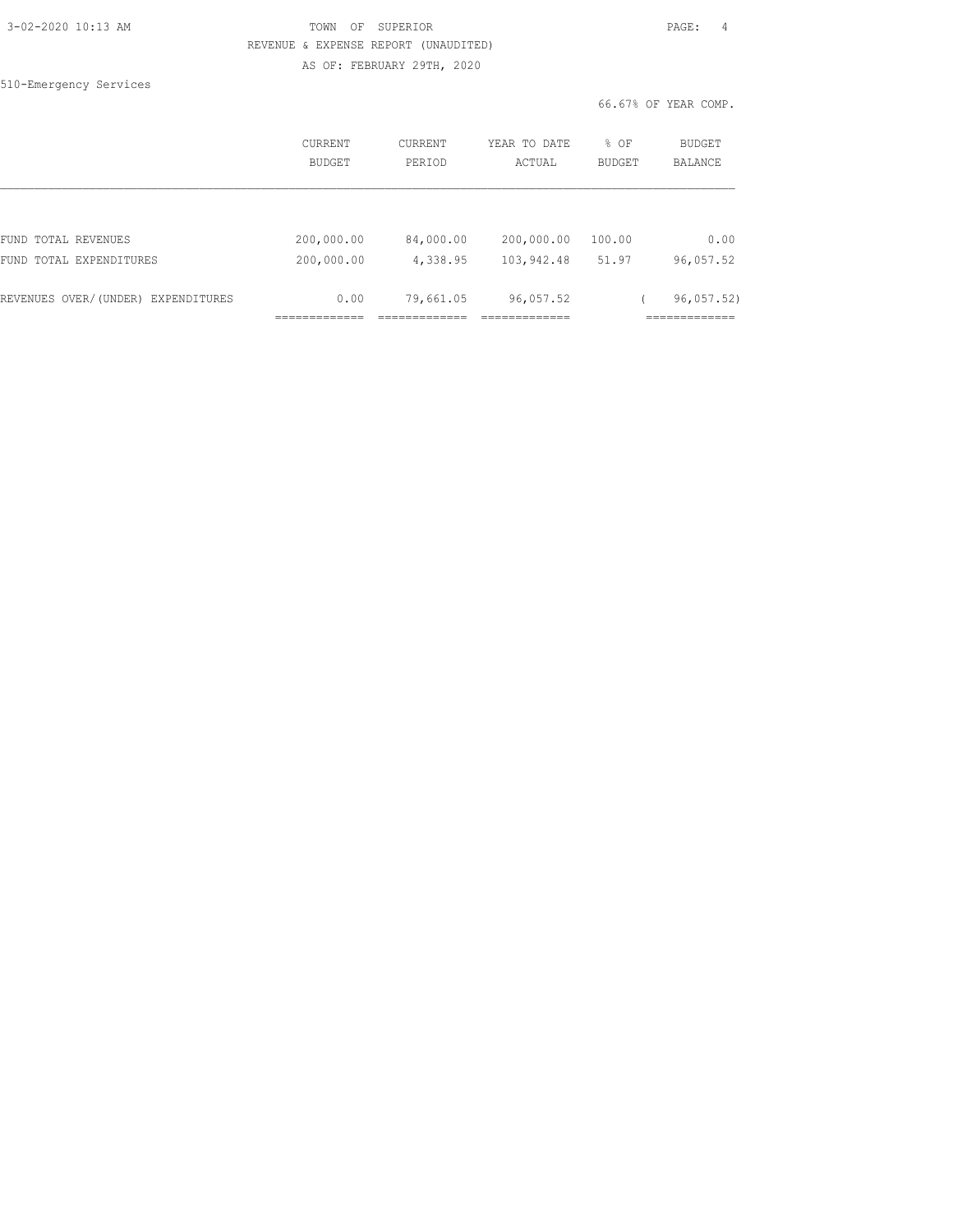511-RESOLUTION GRANTS

#### 3-02-2020 10:13 AM TOWN OF SUPERIOR PAGE: 1 REVENUE & EXPENSE REPORT (UNAUDITED) AS OF: FEBRUARY 29TH, 2020

MAYOR & COUNCIL COUNCIL COMP.

|                                    | CURRENT<br><b>BUDGET</b>                    | CURRENT<br>PERIOD                                                                                                                                                                                                                                                                                                                                                                                                                                                                              | YEAR TO DATE<br>ACTUAL                                                                                                                                                                                                                                                                                                                                                                                                                                                                         | % OF<br><b>BUDGET</b>                                                                                                                                                                                                                                                                                                                                                                                                                                                                                                                                                                                  | <b>BUDGET</b><br><b>BALANCE</b> |
|------------------------------------|---------------------------------------------|------------------------------------------------------------------------------------------------------------------------------------------------------------------------------------------------------------------------------------------------------------------------------------------------------------------------------------------------------------------------------------------------------------------------------------------------------------------------------------------------|------------------------------------------------------------------------------------------------------------------------------------------------------------------------------------------------------------------------------------------------------------------------------------------------------------------------------------------------------------------------------------------------------------------------------------------------------------------------------------------------|--------------------------------------------------------------------------------------------------------------------------------------------------------------------------------------------------------------------------------------------------------------------------------------------------------------------------------------------------------------------------------------------------------------------------------------------------------------------------------------------------------------------------------------------------------------------------------------------------------|---------------------------------|
| REVENUES                           |                                             |                                                                                                                                                                                                                                                                                                                                                                                                                                                                                                |                                                                                                                                                                                                                                                                                                                                                                                                                                                                                                |                                                                                                                                                                                                                                                                                                                                                                                                                                                                                                                                                                                                        |                                 |
| GRANTS                             |                                             |                                                                                                                                                                                                                                                                                                                                                                                                                                                                                                |                                                                                                                                                                                                                                                                                                                                                                                                                                                                                                |                                                                                                                                                                                                                                                                                                                                                                                                                                                                                                                                                                                                        |                                 |
| 511-01-4600 GRANT REVENUE          | 300,000.00                                  | 0.00                                                                                                                                                                                                                                                                                                                                                                                                                                                                                           | 0.00                                                                                                                                                                                                                                                                                                                                                                                                                                                                                           | 0.00                                                                                                                                                                                                                                                                                                                                                                                                                                                                                                                                                                                                   | 300,000.00                      |
| SUBTOTAL GRANTS                    | 300,000.00                                  | 0.00                                                                                                                                                                                                                                                                                                                                                                                                                                                                                           | 0.00                                                                                                                                                                                                                                                                                                                                                                                                                                                                                           | 0.00                                                                                                                                                                                                                                                                                                                                                                                                                                                                                                                                                                                                   | 300,000.00                      |
| TOTAL REVENUES                     | 300,000.00<br>-------------                 | 0.00<br>$\begin{array}{cccccccccc} \multicolumn{2}{c}{} & \multicolumn{2}{c}{} & \multicolumn{2}{c}{} & \multicolumn{2}{c}{} & \multicolumn{2}{c}{} & \multicolumn{2}{c}{} & \multicolumn{2}{c}{} & \multicolumn{2}{c}{} & \multicolumn{2}{c}{} & \multicolumn{2}{c}{} & \multicolumn{2}{c}{} & \multicolumn{2}{c}{} & \multicolumn{2}{c}{} & \multicolumn{2}{c}{} & \multicolumn{2}{c}{} & \multicolumn{2}{c}{} & \multicolumn{2}{c}{} & \multicolumn{2}{c}{} & \multicolumn{2}{c}{} & \mult$ | 0.00<br>$\begin{array}{cccccccccc} \multicolumn{2}{c}{} & \multicolumn{2}{c}{} & \multicolumn{2}{c}{} & \multicolumn{2}{c}{} & \multicolumn{2}{c}{} & \multicolumn{2}{c}{} & \multicolumn{2}{c}{} & \multicolumn{2}{c}{} & \multicolumn{2}{c}{} & \multicolumn{2}{c}{} & \multicolumn{2}{c}{} & \multicolumn{2}{c}{} & \multicolumn{2}{c}{} & \multicolumn{2}{c}{} & \multicolumn{2}{c}{} & \multicolumn{2}{c}{} & \multicolumn{2}{c}{} & \multicolumn{2}{c}{} & \multicolumn{2}{c}{} & \mult$ | 0.00<br>=======                                                                                                                                                                                                                                                                                                                                                                                                                                                                                                                                                                                        | 300,000.00<br>=============     |
| EXPENDITURES                       |                                             |                                                                                                                                                                                                                                                                                                                                                                                                                                                                                                |                                                                                                                                                                                                                                                                                                                                                                                                                                                                                                |                                                                                                                                                                                                                                                                                                                                                                                                                                                                                                                                                                                                        |                                 |
| SUPPLIES                           |                                             |                                                                                                                                                                                                                                                                                                                                                                                                                                                                                                |                                                                                                                                                                                                                                                                                                                                                                                                                                                                                                |                                                                                                                                                                                                                                                                                                                                                                                                                                                                                                                                                                                                        |                                 |
| 511-01-5299 OPERATING SUPPLIES     | 300,000.00                                  |                                                                                                                                                                                                                                                                                                                                                                                                                                                                                                | 1,464.47 12,826.87                                                                                                                                                                                                                                                                                                                                                                                                                                                                             | 4.28                                                                                                                                                                                                                                                                                                                                                                                                                                                                                                                                                                                                   | 287, 173. 13                    |
| SUBTOTAL SUPPLIES                  | 300,000.00                                  | 1,464.47                                                                                                                                                                                                                                                                                                                                                                                                                                                                                       | 12,826.87                                                                                                                                                                                                                                                                                                                                                                                                                                                                                      | 4.28                                                                                                                                                                                                                                                                                                                                                                                                                                                                                                                                                                                                   | 287, 173. 13                    |
| PROFESSIONAL SERVICES              |                                             |                                                                                                                                                                                                                                                                                                                                                                                                                                                                                                |                                                                                                                                                                                                                                                                                                                                                                                                                                                                                                |                                                                                                                                                                                                                                                                                                                                                                                                                                                                                                                                                                                                        |                                 |
| 511-01-5530 ENGINEERING EXPENSES   | 0.00                                        |                                                                                                                                                                                                                                                                                                                                                                                                                                                                                                | 27,365.92 60,922.41                                                                                                                                                                                                                                                                                                                                                                                                                                                                            |                                                                                                                                                                                                                                                                                                                                                                                                                                                                                                                                                                                                        | $0.00$ ( $60,922.41$ )          |
| SUBTOTAL PROFESSIONAL SERVICES     | 0.00                                        | 27,365.92                                                                                                                                                                                                                                                                                                                                                                                                                                                                                      | 60,922.41                                                                                                                                                                                                                                                                                                                                                                                                                                                                                      | $0.00$ (                                                                                                                                                                                                                                                                                                                                                                                                                                                                                                                                                                                               | 60, 922.41)                     |
| CAPITAL OUTLAY                     |                                             |                                                                                                                                                                                                                                                                                                                                                                                                                                                                                                |                                                                                                                                                                                                                                                                                                                                                                                                                                                                                                |                                                                                                                                                                                                                                                                                                                                                                                                                                                                                                                                                                                                        |                                 |
| DEBT SERVICE                       |                                             |                                                                                                                                                                                                                                                                                                                                                                                                                                                                                                |                                                                                                                                                                                                                                                                                                                                                                                                                                                                                                |                                                                                                                                                                                                                                                                                                                                                                                                                                                                                                                                                                                                        |                                 |
| TOTAL EXPENDITURES                 | 300,000.00<br>-------------- -------------- | 28,830.39                                                                                                                                                                                                                                                                                                                                                                                                                                                                                      | 73,749.28<br>=============                                                                                                                                                                                                                                                                                                                                                                                                                                                                     | 24.58<br>$\qquad \qquad \overline{\qquad \qquad }=\overline{\qquad \qquad }=\overline{\qquad \qquad }=\overline{\qquad \qquad }=\overline{\qquad \qquad }=\overline{\qquad \qquad }=\overline{\qquad \qquad }=\overline{\qquad \qquad }=\overline{\qquad \qquad }=\overline{\qquad \qquad }=\overline{\qquad \qquad }=\overline{\qquad \qquad }=\overline{\qquad \qquad }=\overline{\qquad \qquad }=\overline{\qquad \qquad }=\overline{\qquad \qquad }=\overline{\qquad \qquad }=\overline{\qquad \qquad }=\overline{\qquad \qquad }=\overline{\qquad \qquad }=\overline{\qquad \qquad }=\overline{\$ | 226, 250.72<br>=============    |
| REVENUES OVER/(UNDER) EXPENDITURES | $0.00$ (                                    | $28,830.39$ (                                                                                                                                                                                                                                                                                                                                                                                                                                                                                  | 73,749.28)                                                                                                                                                                                                                                                                                                                                                                                                                                                                                     |                                                                                                                                                                                                                                                                                                                                                                                                                                                                                                                                                                                                        | 73,749.28                       |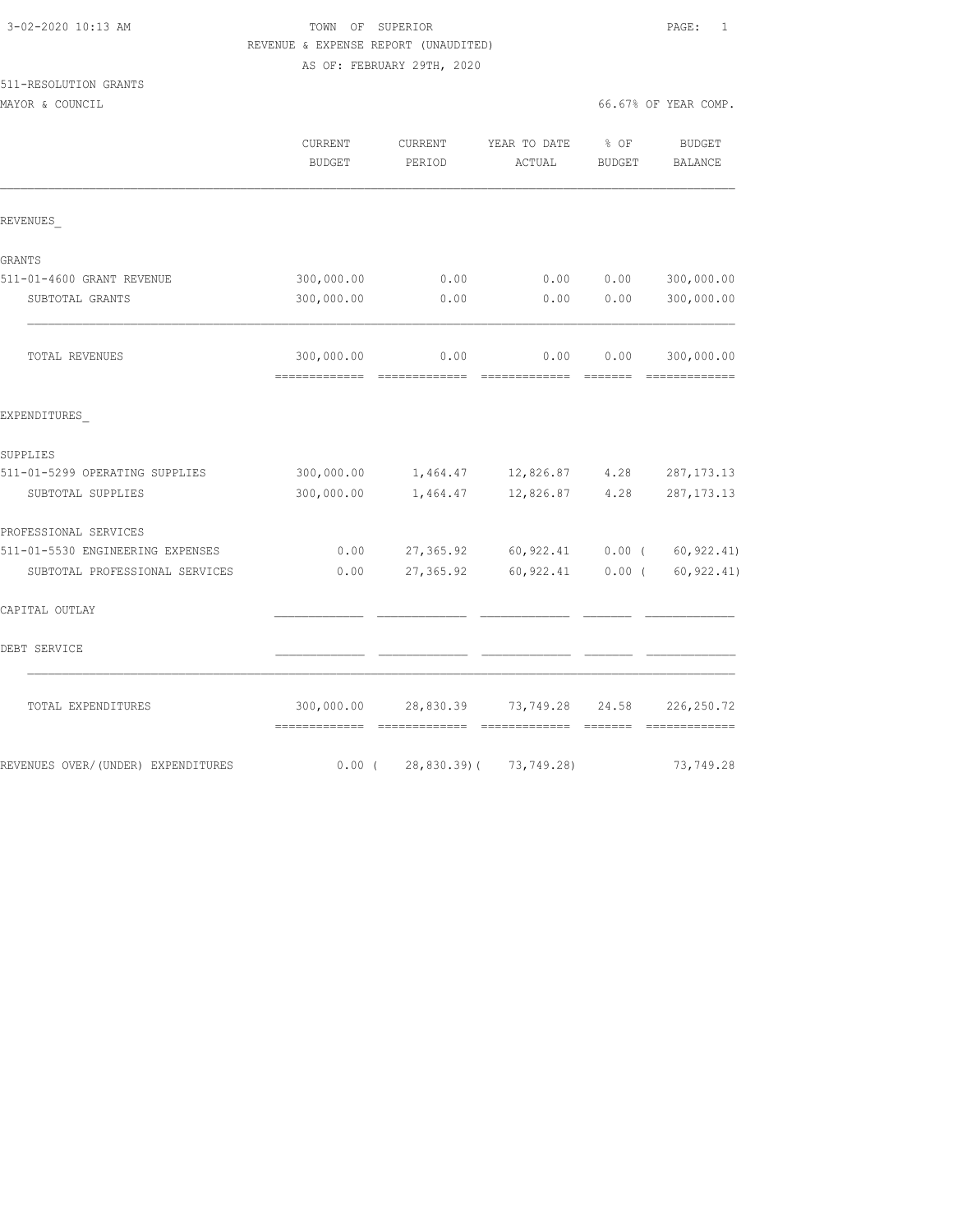|                                    | REVENUE & EXPENSE REPORT (UNAUDITED)       |                                                    |                        |                 |                                  |
|------------------------------------|--------------------------------------------|----------------------------------------------------|------------------------|-----------------|----------------------------------|
|                                    |                                            | AS OF: FEBRUARY 29TH, 2020                         |                        |                 |                                  |
| 511-RESOLUTION GRANTS              |                                            |                                                    |                        |                 |                                  |
| RECREATION                         |                                            |                                                    |                        |                 | 66.67% OF YEAR COMP.             |
|                                    | CURRENT                                    | CURRENT                                            | YEAR TO DATE           | $8$ OF          | <b>BUDGET</b>                    |
|                                    | <b>BUDGET</b>                              | PERIOD                                             | ACTUAL                 | <b>BUDGET</b>   | BALANCE                          |
| REVENUES                           |                                            |                                                    |                        |                 |                                  |
| GRANTS                             |                                            |                                                    |                        |                 |                                  |
| 511-12-4600 GRANT REVENUE          | 200,000.00                                 | 0.00                                               |                        | 0.00 0.00       | 200,000.00                       |
| SUBTOTAL GRANTS                    | 200,000.00                                 | 0.00                                               | 0.00                   | 0.00            | 200,000.00                       |
| TOTAL REVENUES                     | 200,000.00<br>-------------- ------------- | 0.00                                               | 0.00<br>- cooccooccooc | 0.00<br>_______ | 200,000.00                       |
| EXPENDITURES                       |                                            |                                                    |                        |                 |                                  |
| SUPPLIES                           |                                            |                                                    |                        |                 |                                  |
| 511-12-5299 OPERATING SUPPLIES     | 200,000.00                                 | 8,185.59 223,753.64 111.88 ( 23,753.64)            |                        |                 |                                  |
| SUBTOTAL SUPPLIES                  | 200,000.00                                 | 8,185.59                                           |                        |                 | 223, 753.64 111.88 ( 23, 753.64) |
| PROFESSIONAL SERVICES              |                                            |                                                    |                        |                 |                                  |
| CAPITAL OUTLAY                     |                                            |                                                    |                        |                 |                                  |
| TOTAL EXPENDITURES                 |                                            | 200,000.00 8,185.59 223,753.64 111.88 ( 23,753.64) |                        |                 |                                  |
| REVENUES OVER/(UNDER) EXPENDITURES |                                            | $0.00$ ( $8,185.59$ ) ( $223,753.64$ )             |                        |                 | 223, 753.64                      |

3-02-2020 10:13 AM TOWN OF SUPERIOR PAGE: 2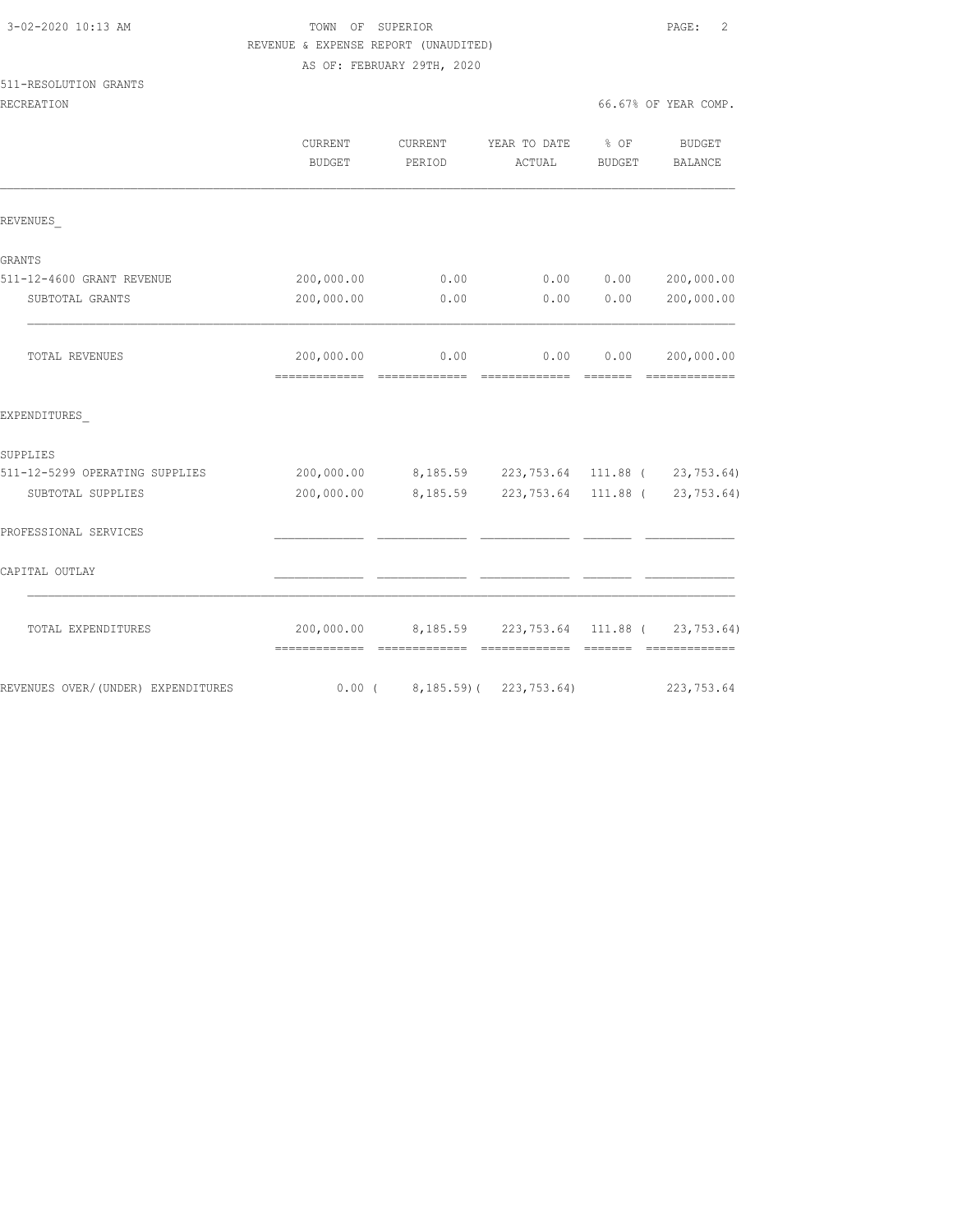| 3-02-2020 10:13 AM             | TOWN OF SUPERIOR                     |                            |                              |        | -3<br>PAGE:                  |  |
|--------------------------------|--------------------------------------|----------------------------|------------------------------|--------|------------------------------|--|
|                                | REVENUE & EXPENSE REPORT (UNAUDITED) |                            |                              |        |                              |  |
|                                |                                      | AS OF: FEBRUARY 29TH, 2020 |                              |        |                              |  |
| 511-RESOLUTION GRANTS          |                                      |                            |                              |        |                              |  |
| ECONOMIC DEVELOPMENT           |                                      |                            |                              |        | 66.67% OF YEAR COMP.         |  |
|                                | CURRENT                              |                            | CURRENT YEAR TO DATE % OF    |        | BUDGET                       |  |
|                                | <b>BUDGET</b>                        | PERIOD                     | ACTUAL                       | BUDGET | BALANCE                      |  |
| REVENUES                       |                                      |                            |                              |        |                              |  |
| GRANTS                         |                                      |                            |                              |        |                              |  |
| 511-19-4600 GRANT REVENUE      | 100,000.00                           | 0.00                       | 0.00                         | 0.00   | 100,000.00                   |  |
| SUBTOTAL GRANTS                | 100,000.00                           | 0.00                       | 0.00                         | 0.00   | 100,000.00                   |  |
| TOTAL REVENUES                 | 100,000.00                           | 0.00                       | 0.00                         | 0.00   | 100,000.00<br>-------------- |  |
| EXPENDITURES                   |                                      |                            |                              |        |                              |  |
| SUPPLIES                       |                                      |                            |                              |        |                              |  |
| 511-19-5299 OPERATING SUPPLIES | 100,000.00                           |                            | $0.00$ $100,000.00$ $100.00$ |        | 0.00                         |  |
| SUBTOTAL SUPPLIES              | 100,000.00                           | 0.00                       | 100,000.00                   | 100.00 | 0.00                         |  |
| PROFESSIONAL SERVICES          |                                      |                            |                              |        |                              |  |
| CAPITAL OUTLAY                 |                                      |                            |                              |        |                              |  |
| TOTAL EXPENDITURES             | 100,000.00                           | 0.00                       | 100,000.00                   | 100.00 | 0.00                         |  |

============= ============= ============= ======= =============

REVENUES OVER/(UNDER) EXPENDITURES 6.00 0.00 0.00 ( 100,000.00) 100,000.00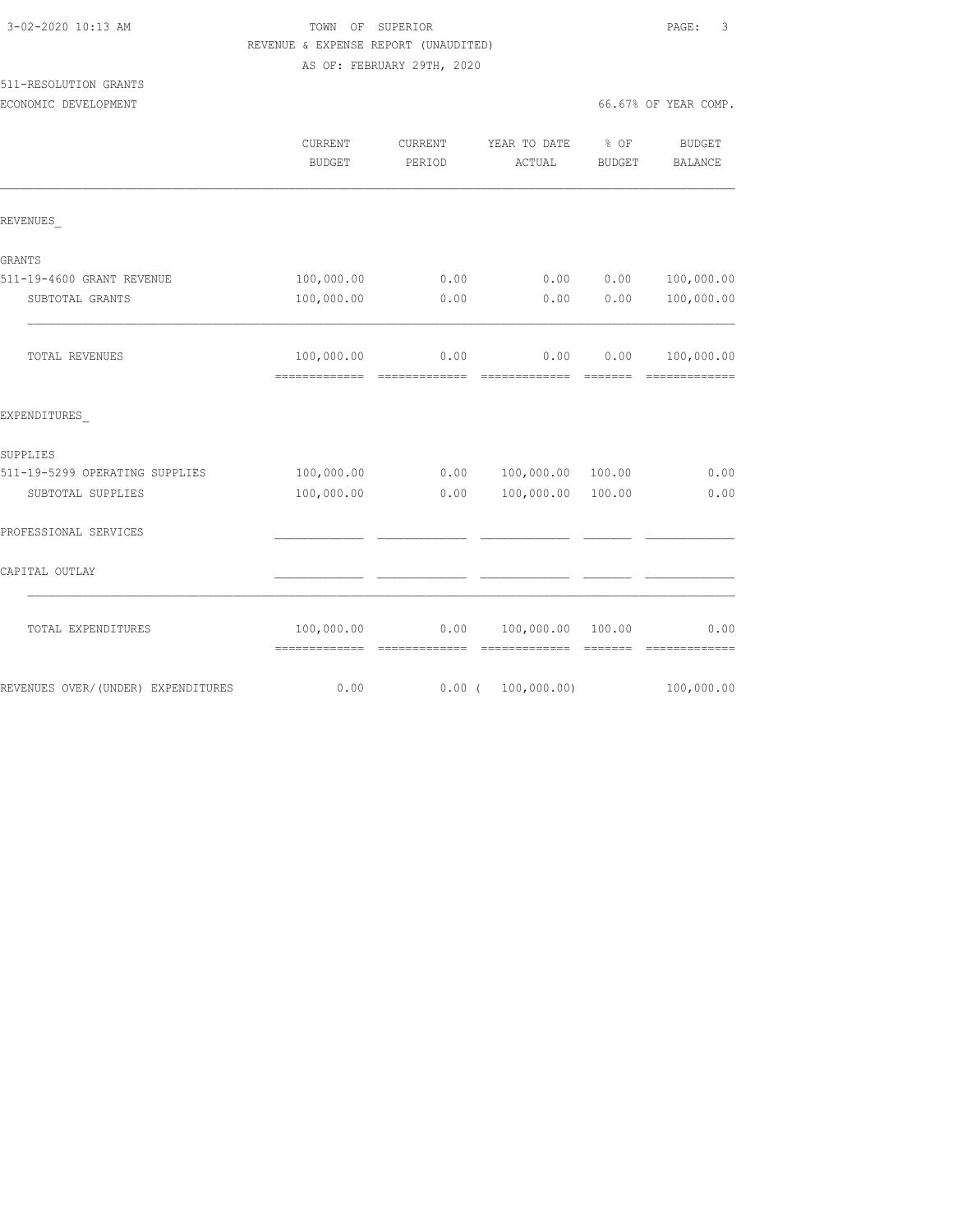| 3-02-2020 10:13 AM |  |
|--------------------|--|
|                    |  |

#### 3-02-2020 10:13 AM TOWN OF SUPERIOR PAGE: 4 REVENUE & EXPENSE REPORT (UNAUDITED) AS OF: FEBRUARY 29TH, 2020

511-RESOLUTION GRANTS

66.67% OF YEAR COMP.

|                                    | CURRENT<br><b>BUDGET</b> | CURRENT<br>PERIOD | YEAR TO DATE<br>ACTUAL | % OF<br><b>BUDGET</b> | BUDGET<br><b>BALANCE</b> |
|------------------------------------|--------------------------|-------------------|------------------------|-----------------------|--------------------------|
|                                    |                          |                   |                        |                       |                          |
| FUND TOTAL REVENUES                | 600,000.00               | 0.00              | 0.00                   | 0.00                  | 600,000.00               |
| FUND TOTAL EXPENDITURES            | 600,000.00               | 37,015.98         | 397,502.92             | 66.25                 | 202,497.08               |
| REVENUES OVER/(UNDER) EXPENDITURES | 0.00(                    | $37,015.98$ ) (   | 397,502.92)            |                       | 397,502.92               |
|                                    |                          |                   |                        |                       |                          |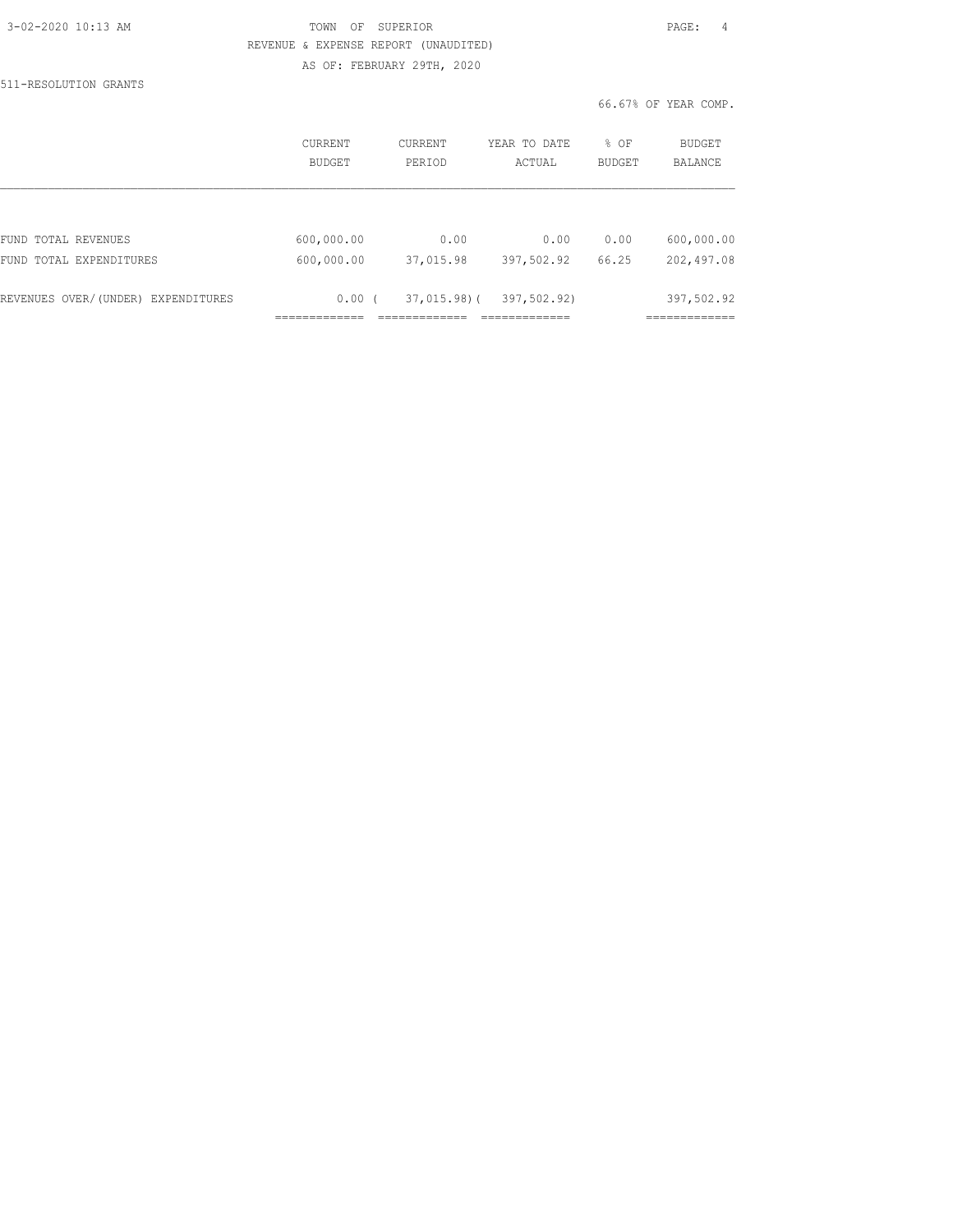| 3-02-2020 10:13 AM    | TOWN OF SUPERIOR                     |                                  |  |  | PAGE: 1              |  |
|-----------------------|--------------------------------------|----------------------------------|--|--|----------------------|--|
|                       | REVENUE & EXPENSE REPORT (UNAUDITED) |                                  |  |  |                      |  |
|                       |                                      | AS OF: FEBRUARY 29TH, 2020       |  |  |                      |  |
| 800-FIRE DEPT PENSION |                                      |                                  |  |  |                      |  |
| NON-DEPARTMENTAL      |                                      |                                  |  |  | 66.67% OF YEAR COMP. |  |
|                       |                                      |                                  |  |  |                      |  |
|                       | CURRENT                              | CURRENT YEAR TO DATE % OF BUDGET |  |  |                      |  |
|                       | BUDGET                               | PERIOD ACTUAL BUDGET BALANCE     |  |  |                      |  |
|                       |                                      |                                  |  |  |                      |  |
| REVENUES              |                                      |                                  |  |  |                      |  |
| BUSINESS SERVICES     |                                      |                                  |  |  |                      |  |
| MISCELLANEOUS         |                                      |                                  |  |  |                      |  |
| CONTINGENCY           |                                      |                                  |  |  |                      |  |
|                       |                                      |                                  |  |  |                      |  |
| EXPENDITURES          |                                      |                                  |  |  |                      |  |
| SUPPLIES              |                                      |                                  |  |  |                      |  |
| DEBT SERVICE          |                                      |                                  |  |  |                      |  |
|                       |                                      |                                  |  |  |                      |  |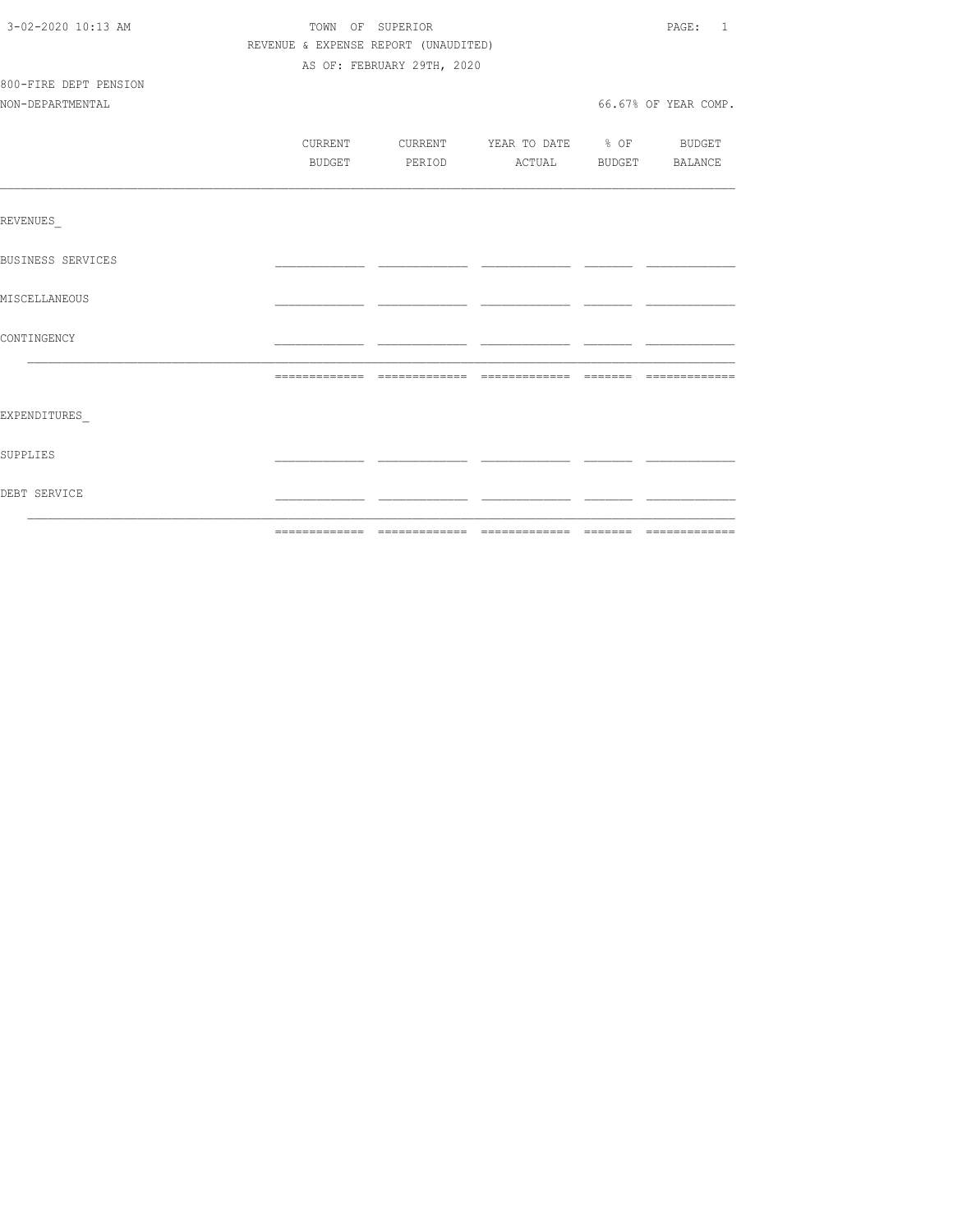| 3-02-2020 10:13 AM    | TOWN OF SUPERIOR                     | PAGE: 2              |
|-----------------------|--------------------------------------|----------------------|
|                       | REVENUE & EXPENSE REPORT (UNAUDITED) |                      |
|                       | AS OF: FEBRUARY 29TH, 2020           |                      |
| 800-FIRE DEPT PENSION |                                      |                      |
|                       |                                      | 66.67% OF YEAR COMP. |

|              | . .<br>.<br>----<br>---- | ΩF<br>-- |  |
|--------------|--------------------------|----------|--|
| -31.<br>- 14 | .                        | ---      |  |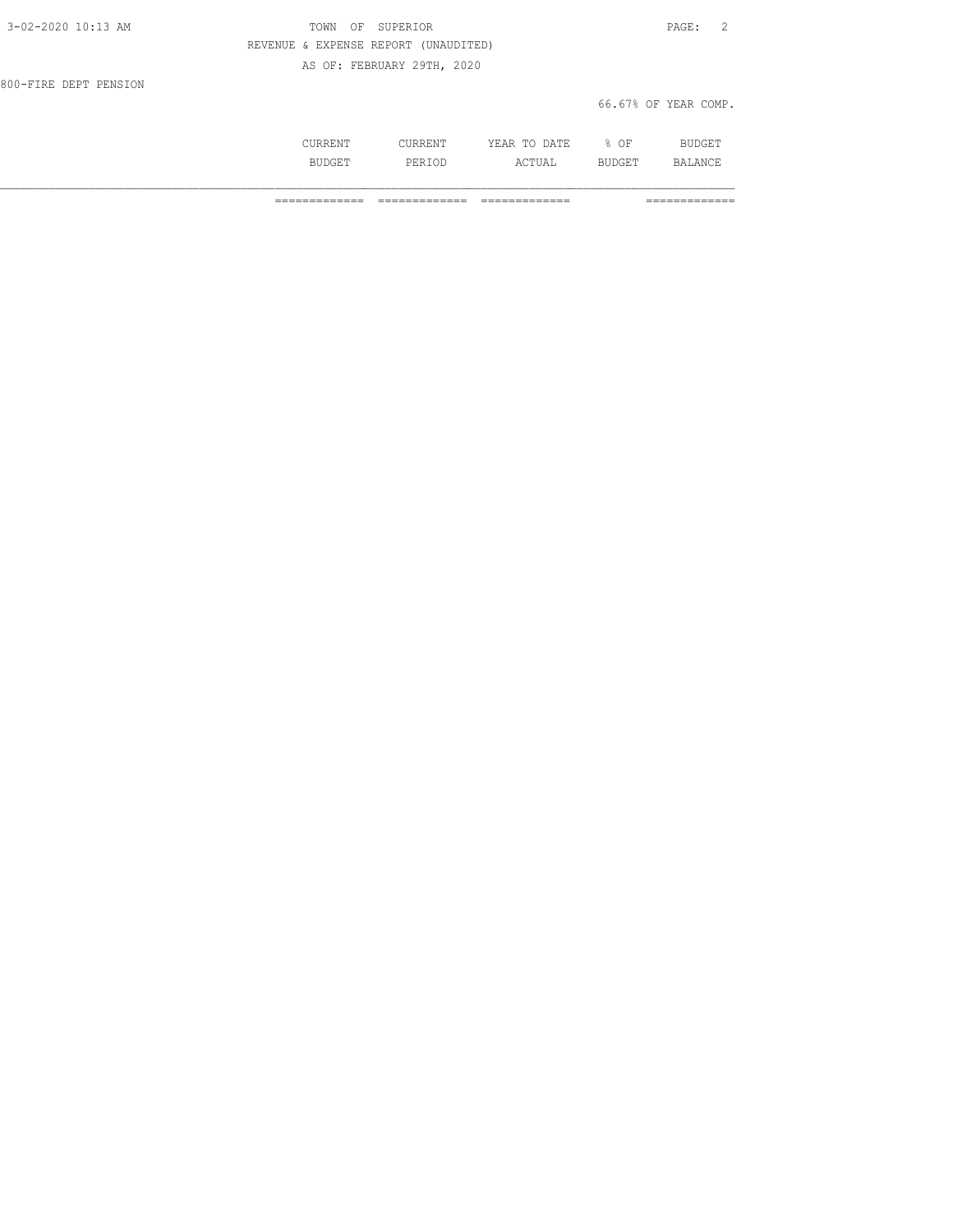| 3-02-2020 10:13 AM | TOWN OF SUPERIOR                     |                            |                   |          | PAGE:<br>$\overline{1}$ |  |
|--------------------|--------------------------------------|----------------------------|-------------------|----------|-------------------------|--|
|                    | REVENUE & EXPENSE REPORT (UNAUDITED) |                            |                   |          |                         |  |
|                    |                                      | AS OF: FEBRUARY 29TH, 2020 |                   |          |                         |  |
| 810-LGIP           |                                      |                            |                   |          |                         |  |
| NON-DEPARTMENTAL   |                                      |                            |                   |          | 66.67% OF YEAR COMP.    |  |
|                    | CURRENT                              | CURRENT                    | YEAR TO DATE % OF |          | <b>BUDGET</b>           |  |
|                    | <b>BUDGET</b>                        | PERIOD                     | ACTUAL            |          | BUDGET BALANCE          |  |
|                    |                                      |                            |                   |          |                         |  |
| REVENUES           |                                      |                            |                   |          |                         |  |
| BUSINESS SERVICES  |                                      |                            |                   |          |                         |  |
|                    |                                      |                            |                   | -------- | --------------          |  |
| EXPENDITURES       |                                      |                            |                   |          |                         |  |
| SUPPLIES           |                                      |                            |                   |          |                         |  |
|                    |                                      |                            |                   |          |                         |  |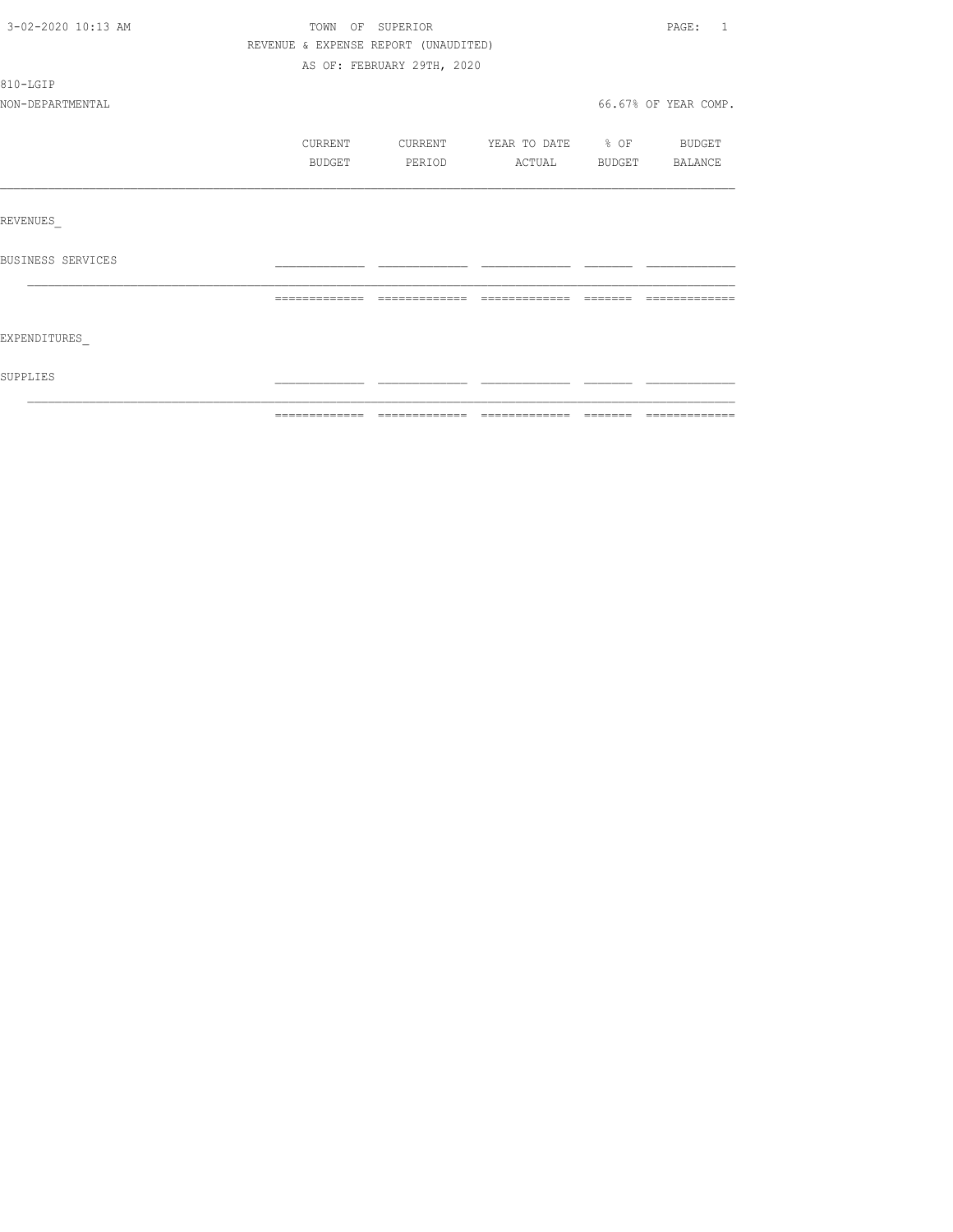3-02-2020 10:13 AM TOWN OF SUPERIOR PAGE: 2 REVENUE & EXPENSE REPORT (UNAUDITED) AS OF: FEBRUARY 29TH, 2020

810-LGIP

66.67% OF YEAR COMP.

|  | Οŀ<br>$\sim$ $\sim$ |  |
|--|---------------------|--|
|  |                     |  |
|  |                     |  |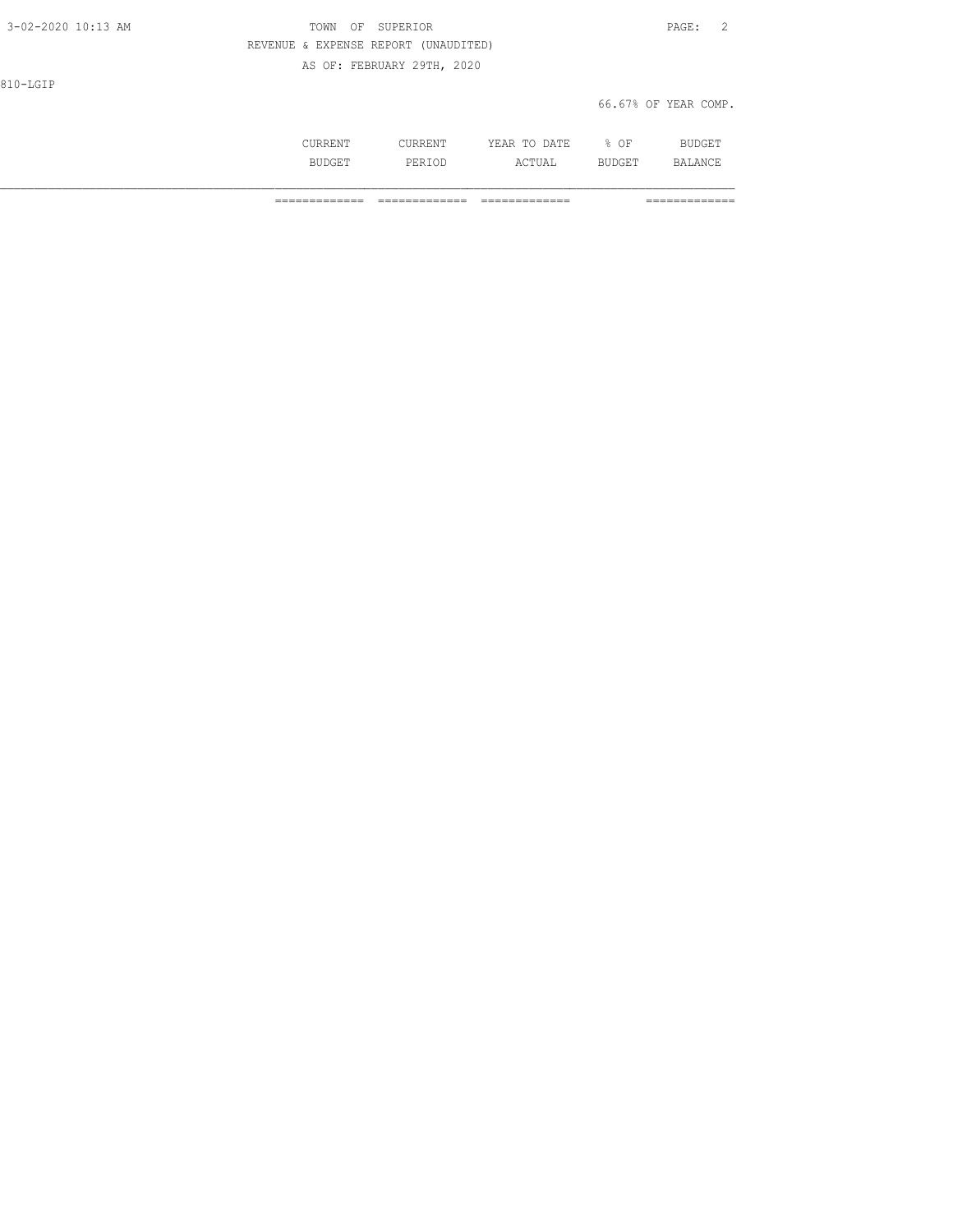| 3-02-2020 10:13 AM | TOWN OF SUPERIOR                     |                                                                                                                                                                                                                                                                                                                                                                                                                                                                                              |              |                                                                                                                                                                                                                                                                                                                                                                                                                                                                                                                                                                   | PAGE:<br>-1.                                                                                                                                                                                                                                                                                                                                                                                                                                                                                 |
|--------------------|--------------------------------------|----------------------------------------------------------------------------------------------------------------------------------------------------------------------------------------------------------------------------------------------------------------------------------------------------------------------------------------------------------------------------------------------------------------------------------------------------------------------------------------------|--------------|-------------------------------------------------------------------------------------------------------------------------------------------------------------------------------------------------------------------------------------------------------------------------------------------------------------------------------------------------------------------------------------------------------------------------------------------------------------------------------------------------------------------------------------------------------------------|----------------------------------------------------------------------------------------------------------------------------------------------------------------------------------------------------------------------------------------------------------------------------------------------------------------------------------------------------------------------------------------------------------------------------------------------------------------------------------------------|
|                    | REVENUE & EXPENSE REPORT (UNAUDITED) |                                                                                                                                                                                                                                                                                                                                                                                                                                                                                              |              |                                                                                                                                                                                                                                                                                                                                                                                                                                                                                                                                                                   |                                                                                                                                                                                                                                                                                                                                                                                                                                                                                              |
|                    |                                      | AS OF: FEBRUARY 29TH, 2020                                                                                                                                                                                                                                                                                                                                                                                                                                                                   |              |                                                                                                                                                                                                                                                                                                                                                                                                                                                                                                                                                                   |                                                                                                                                                                                                                                                                                                                                                                                                                                                                                              |
| 820-EXPLORERS      |                                      |                                                                                                                                                                                                                                                                                                                                                                                                                                                                                              |              |                                                                                                                                                                                                                                                                                                                                                                                                                                                                                                                                                                   |                                                                                                                                                                                                                                                                                                                                                                                                                                                                                              |
| NON-DEPARTMENTAL   |                                      |                                                                                                                                                                                                                                                                                                                                                                                                                                                                                              |              |                                                                                                                                                                                                                                                                                                                                                                                                                                                                                                                                                                   | 66.67% OF YEAR COMP.                                                                                                                                                                                                                                                                                                                                                                                                                                                                         |
|                    | CURRENT                              | CURRENT                                                                                                                                                                                                                                                                                                                                                                                                                                                                                      | YEAR TO DATE | $\div$ OF                                                                                                                                                                                                                                                                                                                                                                                                                                                                                                                                                         | BUDGET                                                                                                                                                                                                                                                                                                                                                                                                                                                                                       |
|                    | BUDGET                               | PERIOD                                                                                                                                                                                                                                                                                                                                                                                                                                                                                       | ACTUAL       | BUDGET BALANCE                                                                                                                                                                                                                                                                                                                                                                                                                                                                                                                                                    |                                                                                                                                                                                                                                                                                                                                                                                                                                                                                              |
|                    |                                      |                                                                                                                                                                                                                                                                                                                                                                                                                                                                                              |              |                                                                                                                                                                                                                                                                                                                                                                                                                                                                                                                                                                   |                                                                                                                                                                                                                                                                                                                                                                                                                                                                                              |
| REVENUES           |                                      |                                                                                                                                                                                                                                                                                                                                                                                                                                                                                              |              |                                                                                                                                                                                                                                                                                                                                                                                                                                                                                                                                                                   |                                                                                                                                                                                                                                                                                                                                                                                                                                                                                              |
| MISCELLANEOUS      |                                      |                                                                                                                                                                                                                                                                                                                                                                                                                                                                                              |              |                                                                                                                                                                                                                                                                                                                                                                                                                                                                                                                                                                   |                                                                                                                                                                                                                                                                                                                                                                                                                                                                                              |
|                    | =============                        | $\begin{array}{c} \multicolumn{2}{c} {\textbf{1}} & \multicolumn{2}{c} {\textbf{2}} & \multicolumn{2}{c} {\textbf{3}} & \multicolumn{2}{c} {\textbf{4}} \\ \multicolumn{2}{c} {\textbf{5}} & \multicolumn{2}{c} {\textbf{6}} & \multicolumn{2}{c} {\textbf{7}} & \multicolumn{2}{c} {\textbf{8}} & \multicolumn{2}{c} {\textbf{9}} \\ \multicolumn{2}{c} {\textbf{6}} & \multicolumn{2}{c} {\textbf{7}} & \multicolumn{2}{c} {\textbf{8}} & \multicolumn{2}{c} {\textbf{9}} & \multicolumn{$ |              | $\begin{array}{c} \begin{array}{c} \begin{array}{c} \begin{array}{c} \begin{array}{c} \end{array}\\ \end{array}\\ \end{array} \end{array} \end{array} \end{array} \end{array} \end{array} \end{array} \begin{array}{c} \begin{array}{c} \begin{array}{c} \begin{array}{c} \end{array}\\ \end{array} \end{array} \end{array} \end{array} \begin{array}{c} \begin{array}{c} \begin{array}{c} \end{array}\\ \end{array} \end{array} \end{array} \begin{array}{c} \begin{array}{c} \begin{array}{c} \end{array}\\ \end{array} \end{array} \end{array} \begin{array}{$ | $\begin{array}{c} \multicolumn{2}{c} {\textbf{1}} & \multicolumn{2}{c} {\textbf{2}} & \multicolumn{2}{c} {\textbf{3}} & \multicolumn{2}{c} {\textbf{4}} \\ \multicolumn{2}{c} {\textbf{5}} & \multicolumn{2}{c} {\textbf{6}} & \multicolumn{2}{c} {\textbf{7}} & \multicolumn{2}{c} {\textbf{8}} & \multicolumn{2}{c} {\textbf{9}} \\ \multicolumn{2}{c} {\textbf{1}} & \multicolumn{2}{c} {\textbf{1}} & \multicolumn{2}{c} {\textbf{1}} & \multicolumn{2}{c} {\textbf{1}} & \multicolumn{$ |
|                    |                                      |                                                                                                                                                                                                                                                                                                                                                                                                                                                                                              |              |                                                                                                                                                                                                                                                                                                                                                                                                                                                                                                                                                                   |                                                                                                                                                                                                                                                                                                                                                                                                                                                                                              |
| EXPENDITURES       |                                      |                                                                                                                                                                                                                                                                                                                                                                                                                                                                                              |              |                                                                                                                                                                                                                                                                                                                                                                                                                                                                                                                                                                   |                                                                                                                                                                                                                                                                                                                                                                                                                                                                                              |
| SUPPLIES           |                                      |                                                                                                                                                                                                                                                                                                                                                                                                                                                                                              |              |                                                                                                                                                                                                                                                                                                                                                                                                                                                                                                                                                                   |                                                                                                                                                                                                                                                                                                                                                                                                                                                                                              |
|                    |                                      |                                                                                                                                                                                                                                                                                                                                                                                                                                                                                              |              |                                                                                                                                                                                                                                                                                                                                                                                                                                                                                                                                                                   |                                                                                                                                                                                                                                                                                                                                                                                                                                                                                              |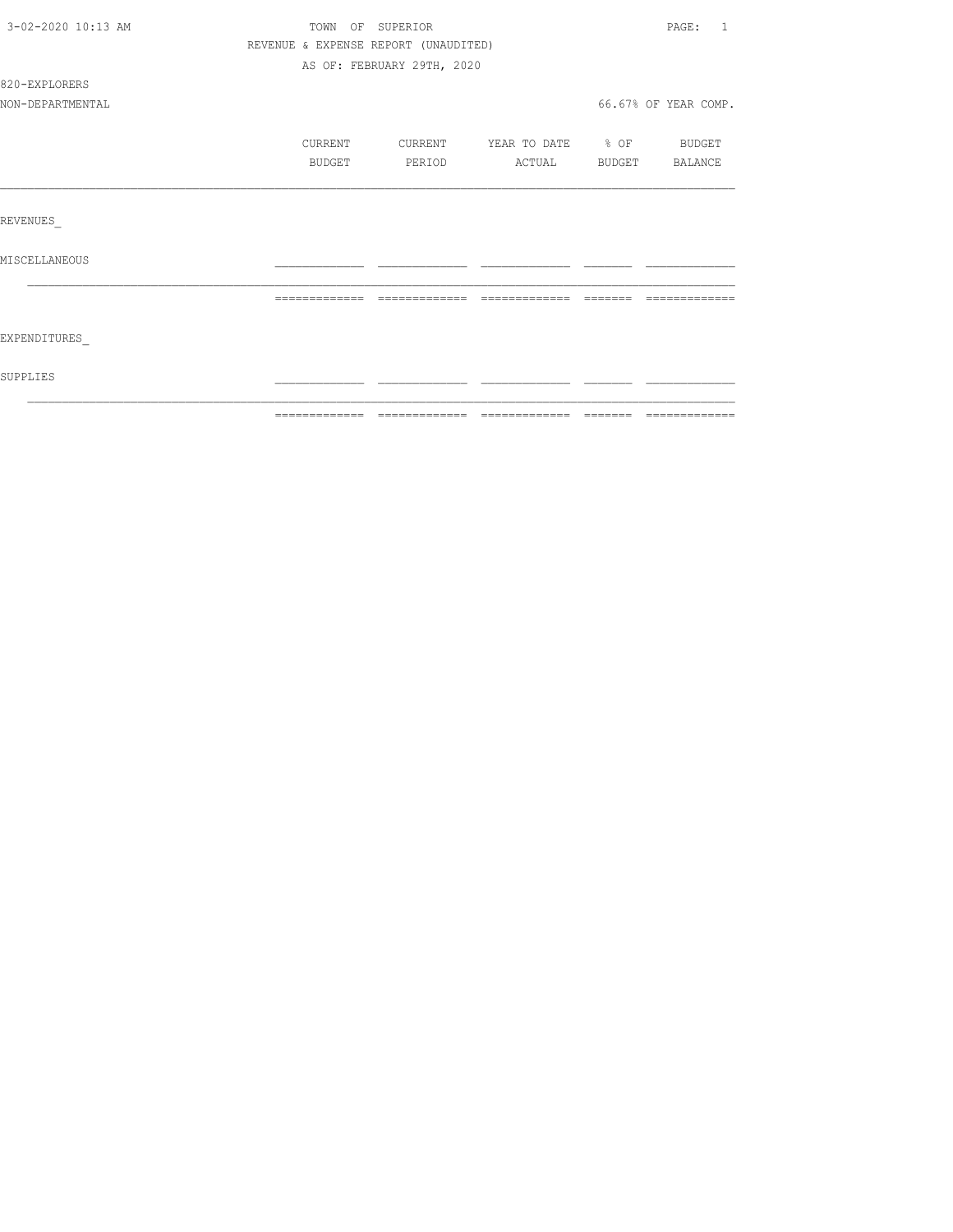| 3-02-2020 10:13 AM | OF SUPERIOR<br>TOWN                  | PAGE: 2              |  |
|--------------------|--------------------------------------|----------------------|--|
|                    | REVENUE & EXPENSE REPORT (UNAUDITED) |                      |  |
|                    | AS OF: FEBRUARY 29TH, 2020           |                      |  |
| 820-EXPLORERS      |                                      |                      |  |
|                    |                                      | 66.67% OF YEAR COMP. |  |

| . | . | - - -<br>$\Lambda$ $mT$<br>$\cdots$<br>----<br>----- | ∩F<br>◡ |            |
|---|---|------------------------------------------------------|---------|------------|
|   |   | $\wedge$ $\wedge$ $\Box$<br>.                        |         | <b>R</b> 1 |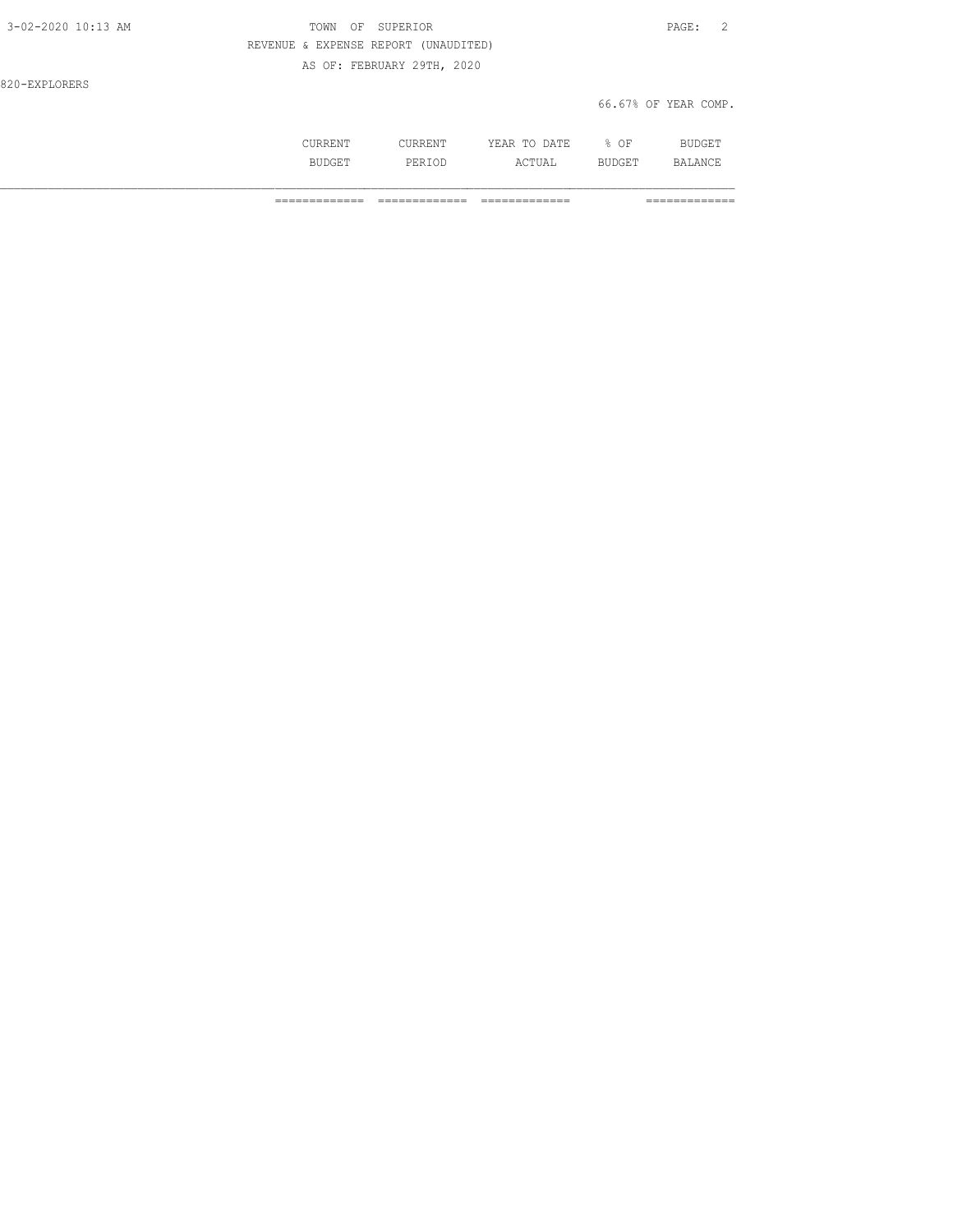#### 3-02-2020 10:13 AM TOWN OF SUPERIOR PAGE: 1 REVENUE & EXPENSE REPORT (UNAUDITED) AS OF: FEBRUARY 29TH, 2020

# 830-TOYS FOR TOTS

|                                    | CURRENT<br>BUDGET     | CURRENT<br>PERIOD      | YEAR TO DATE % OF<br>ACTUAL                  | BUDGET            | BUDGET<br>BALANCE        |
|------------------------------------|-----------------------|------------------------|----------------------------------------------|-------------------|--------------------------|
| REVENUES                           |                       |                        |                                              |                   |                          |
| GRANTS                             |                       |                        |                                              |                   |                          |
| 830-00-4600 OTHER REVENUE          | 0.00                  | 0.00                   | 2,375.00 0.00 ( 2,375.00)                    |                   |                          |
| SUBTOTAL GRANTS                    | 0.00                  | 0.00                   |                                              |                   | 2,375.00 0.00 (2,375.00) |
| <b>TOTAL REVENUES</b>              | 0.00<br>============= | 0.00                   | 2,375.00 0.00 (2,375.00)<br>-------------    |                   |                          |
| EXPENDITURES                       |                       |                        |                                              |                   |                          |
| SUPPLIES                           |                       |                        |                                              |                   |                          |
| 830-00-5299 OPERATING SUPPLIES     | 0.00                  | 0.00                   | $1,856.03$ 0.00 ( 1,856.03)                  |                   |                          |
| SUBTOTAL SUPPLIES                  | 0.00                  | 0.00                   |                                              | $1,856.03$ 0.00 ( | 1,856.03)                |
| TOTAL EXPENDITURES                 | 0.00<br>============= | 0.00<br>-------------- | $1,856.03$ 0.00 ( 1,856.03)<br>============= | --------          | --------------           |
| REVENUES OVER/(UNDER) EXPENDITURES | 0.00                  | 0.00                   | 518.97                                       | $\left($          | 518.97)                  |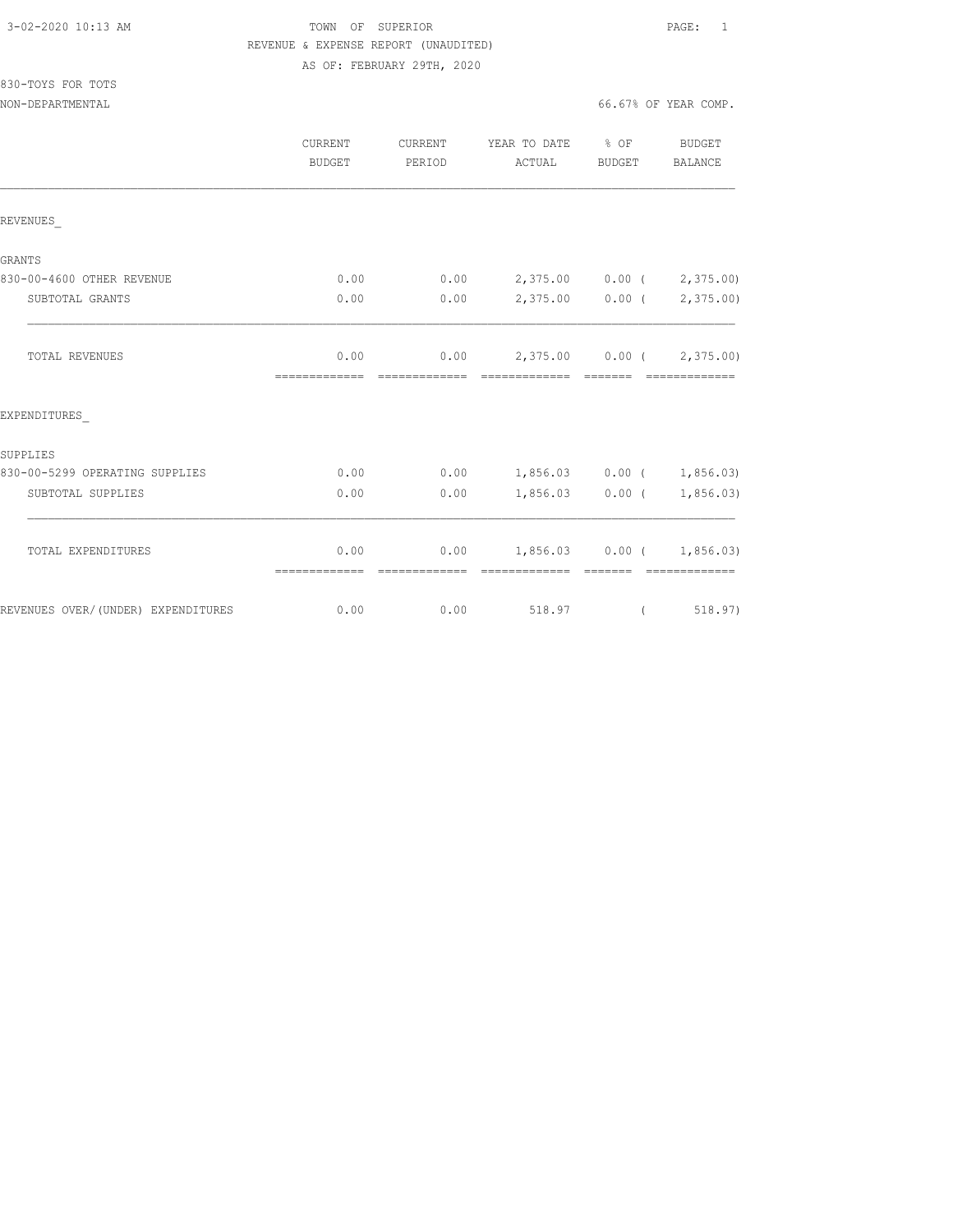#### 3-02-2020 10:13 AM TOWN OF SUPERIOR PAGE: 2 REVENUE & EXPENSE REPORT (UNAUDITED) AS OF: FEBRUARY 29TH, 2020

830-TOYS FOR TOTS

66.67% OF YEAR COMP.

|                                    | CURRENT<br>BUDGET | CURRENT<br>PERIOD | YEAR TO DATE<br>ACTUAL | % OF<br><b>BUDGET</b> | <b>BUDGET</b><br>BALANCE |
|------------------------------------|-------------------|-------------------|------------------------|-----------------------|--------------------------|
|                                    |                   |                   |                        |                       |                          |
| FUND TOTAL REVENUES                | 0.00              | 0.00              | 2,375.00               | $0.00$ (              | 2,375.00                 |
| FUND TOTAL EXPENDITURES            | 0.00              | 0.00              | 1,856.03               | 0.00(                 | 1,856.03                 |
| REVENUES OVER/(UNDER) EXPENDITURES | 0.00              | 0.00              | 518.97                 |                       | 518.97)                  |
|                                    |                   |                   |                        |                       | __________               |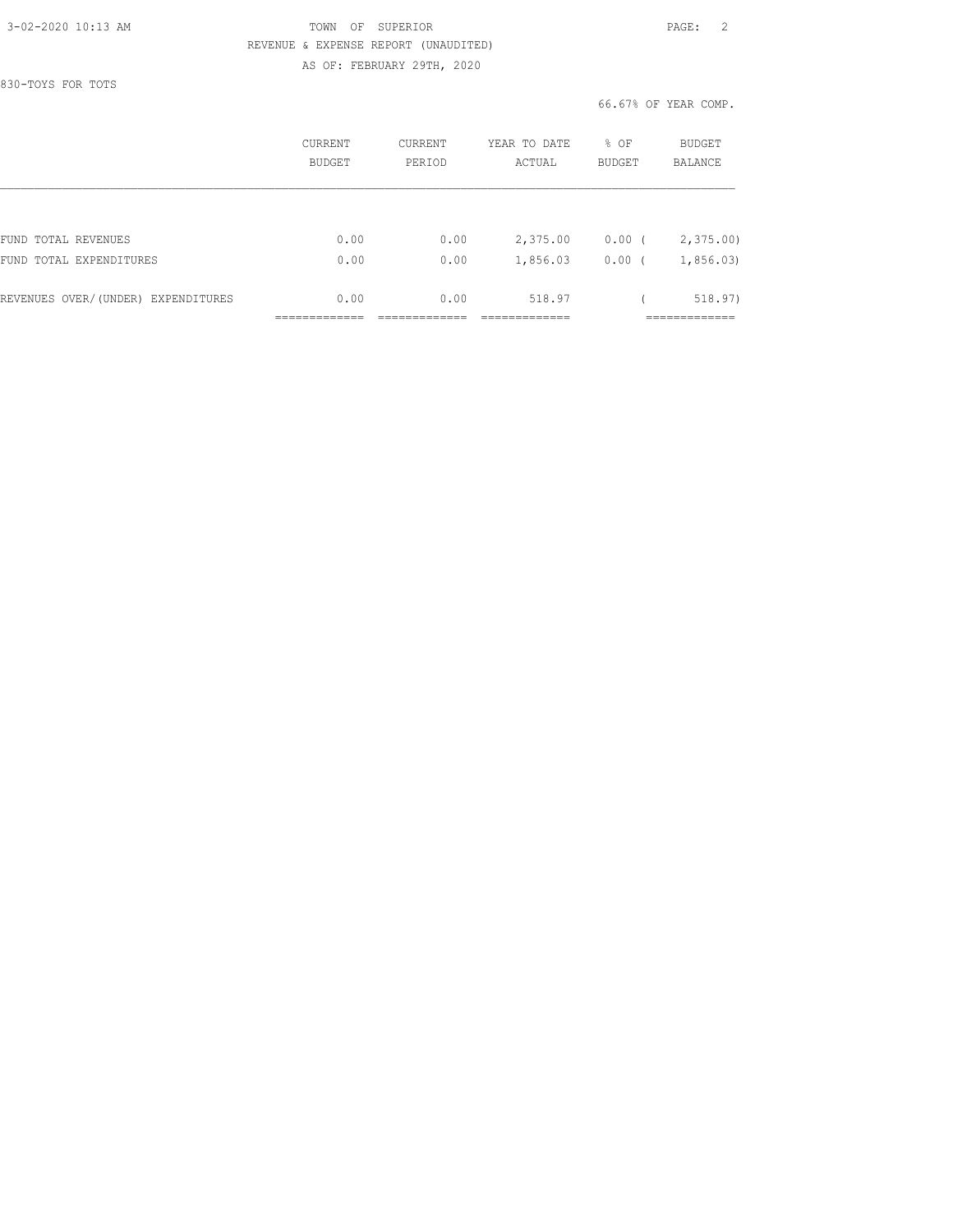|                          |                                      | ------------- ------------- | - cococococococo  | -------- | =============        |
|--------------------------|--------------------------------------|-----------------------------|-------------------|----------|----------------------|
| NON-OPERATING            |                                      |                             |                   |          |                      |
| SUPPLIES                 |                                      |                             |                   |          |                      |
| EXPENDITURES             |                                      |                             |                   |          |                      |
|                          |                                      |                             |                   |          |                      |
|                          | BUDGET                               | PERIOD                      | ACTUAL            | BUDGET   | BALANCE              |
|                          | CURRENT                              | CURRENT                     | YEAR TO DATE % OF |          | BUDGET               |
| NON-DEPARTMENTAL         |                                      |                             |                   |          | 66.67% OF YEAR COMP. |
| 840-GENERAL FIXED ASSETS |                                      |                             |                   |          |                      |
|                          |                                      | AS OF: FEBRUARY 29TH, 2020  |                   |          |                      |
|                          | REVENUE & EXPENSE REPORT (UNAUDITED) |                             |                   |          |                      |
| 3-02-2020 10:13 AM       |                                      | TOWN OF SUPERIOR            |                   |          | PAGE: 1              |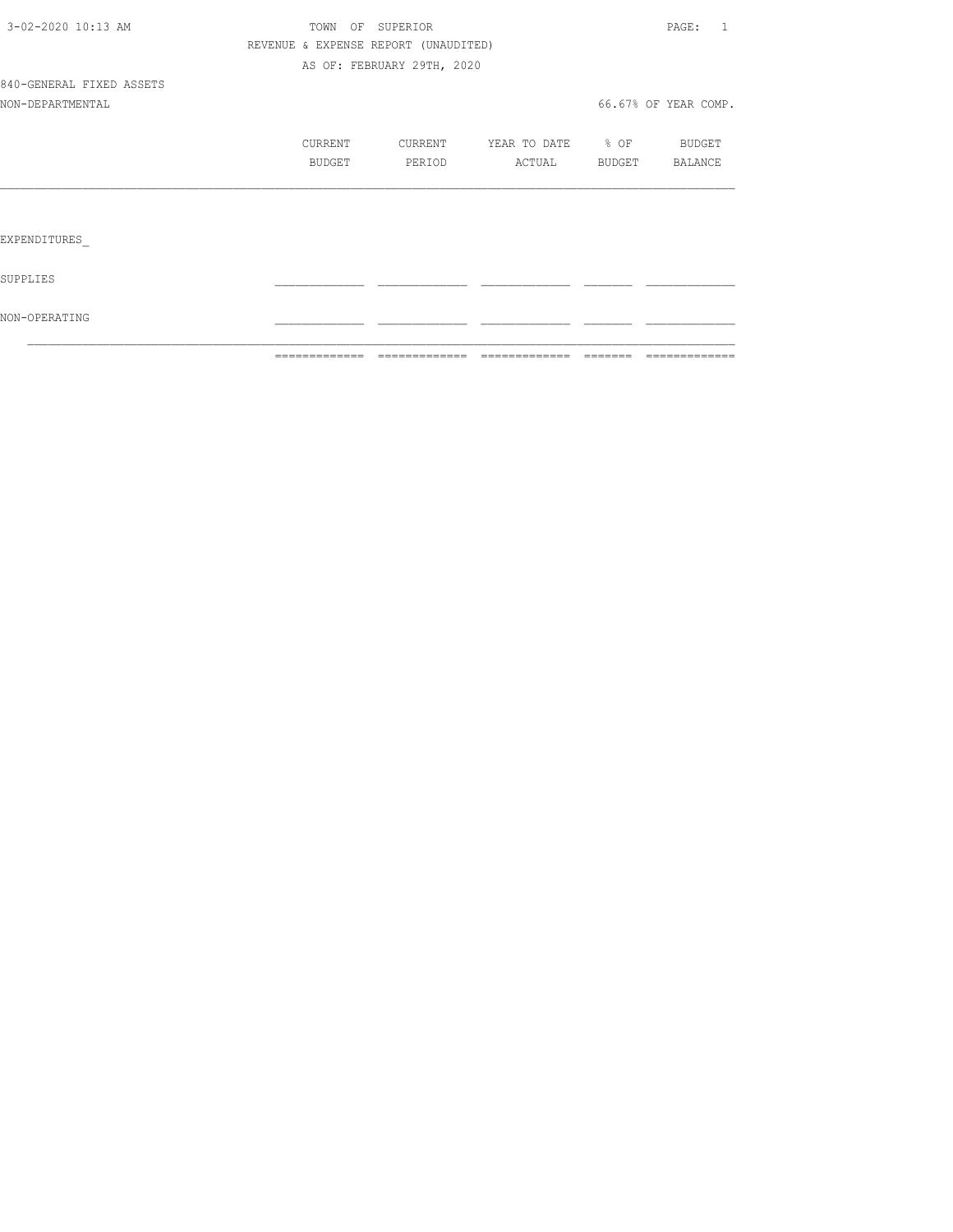| 3-02-2020 10:13 AM       | OF SUPERIOR<br>TOWN                  | PAGE: 2              |
|--------------------------|--------------------------------------|----------------------|
|                          | REVENUE & EXPENSE REPORT (UNAUDITED) |                      |
|                          | AS OF: FEBRUARY 29TH, 2020           |                      |
| 840-GENERAL FIXED ASSETS |                                      |                      |
|                          |                                      | 66.67% OF YEAR COMP. |

| . .<br>$\frac{1}{2} \left( \frac{1}{2} \right) \left( \frac{1}{2} \right) \left( \frac{1}{2} \right) \left( \frac{1}{2} \right) \left( \frac{1}{2} \right) \left( \frac{1}{2} \right) \left( \frac{1}{2} \right) \left( \frac{1}{2} \right) \left( \frac{1}{2} \right) \left( \frac{1}{2} \right) \left( \frac{1}{2} \right) \left( \frac{1}{2} \right) \left( \frac{1}{2} \right) \left( \frac{1}{2} \right) \left( \frac{1}{2} \right) \left( \frac{1}{2} \right) \left( \frac$ | $\cdots$<br>44<br>.<br>-- | UF |  |
|-----------------------------------------------------------------------------------------------------------------------------------------------------------------------------------------------------------------------------------------------------------------------------------------------------------------------------------------------------------------------------------------------------------------------------------------------------------------------------------|---------------------------|----|--|
| بیل و د                                                                                                                                                                                                                                                                                                                                                                                                                                                                           |                           |    |  |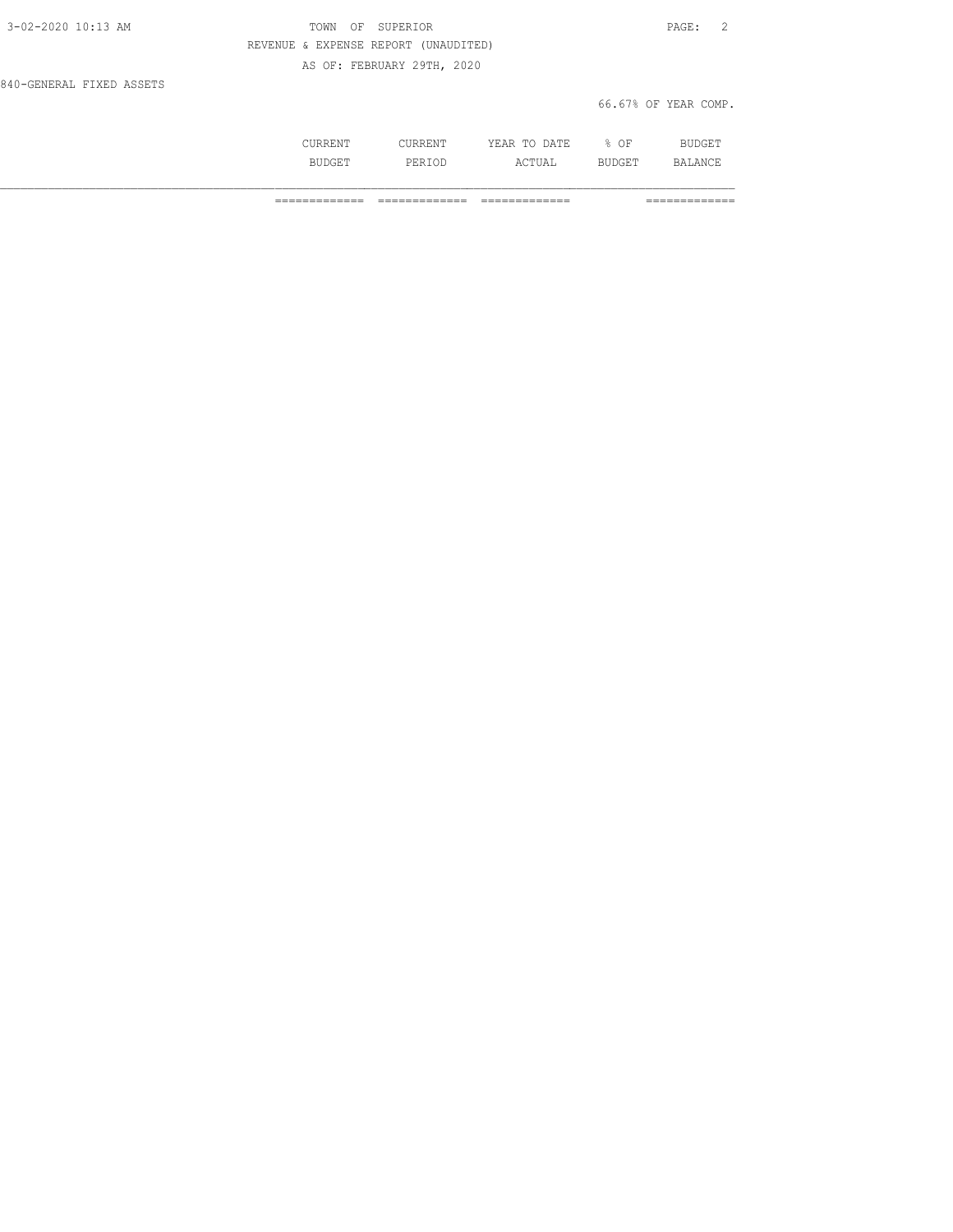| 3-02-2020 10:13 AM   | SUPERIOR<br>TOWN<br>OF               |                            |              | PAGE:  |                      |
|----------------------|--------------------------------------|----------------------------|--------------|--------|----------------------|
|                      | REVENUE & EXPENSE REPORT (UNAUDITED) |                            |              |        |                      |
|                      |                                      | AS OF: FEBRUARY 29TH, 2020 |              |        |                      |
| 850-GENERAL L/T DEBT |                                      |                            |              |        |                      |
| NON-DEPARTMENTAL     |                                      |                            |              |        | 66.67% OF YEAR COMP. |
|                      | CURRENT                              | CURRENT                    | YEAR TO DATE | % OF   | BUDGET               |
|                      | BUDGET                               | PERIOD                     | ACTUAL       | BUDGET | BALANCE              |
|                      |                                      |                            |              |        |                      |
|                      |                                      |                            |              |        |                      |
| EXPENDITURES         |                                      |                            |              |        |                      |

 ${\tt SUPPLIES}$